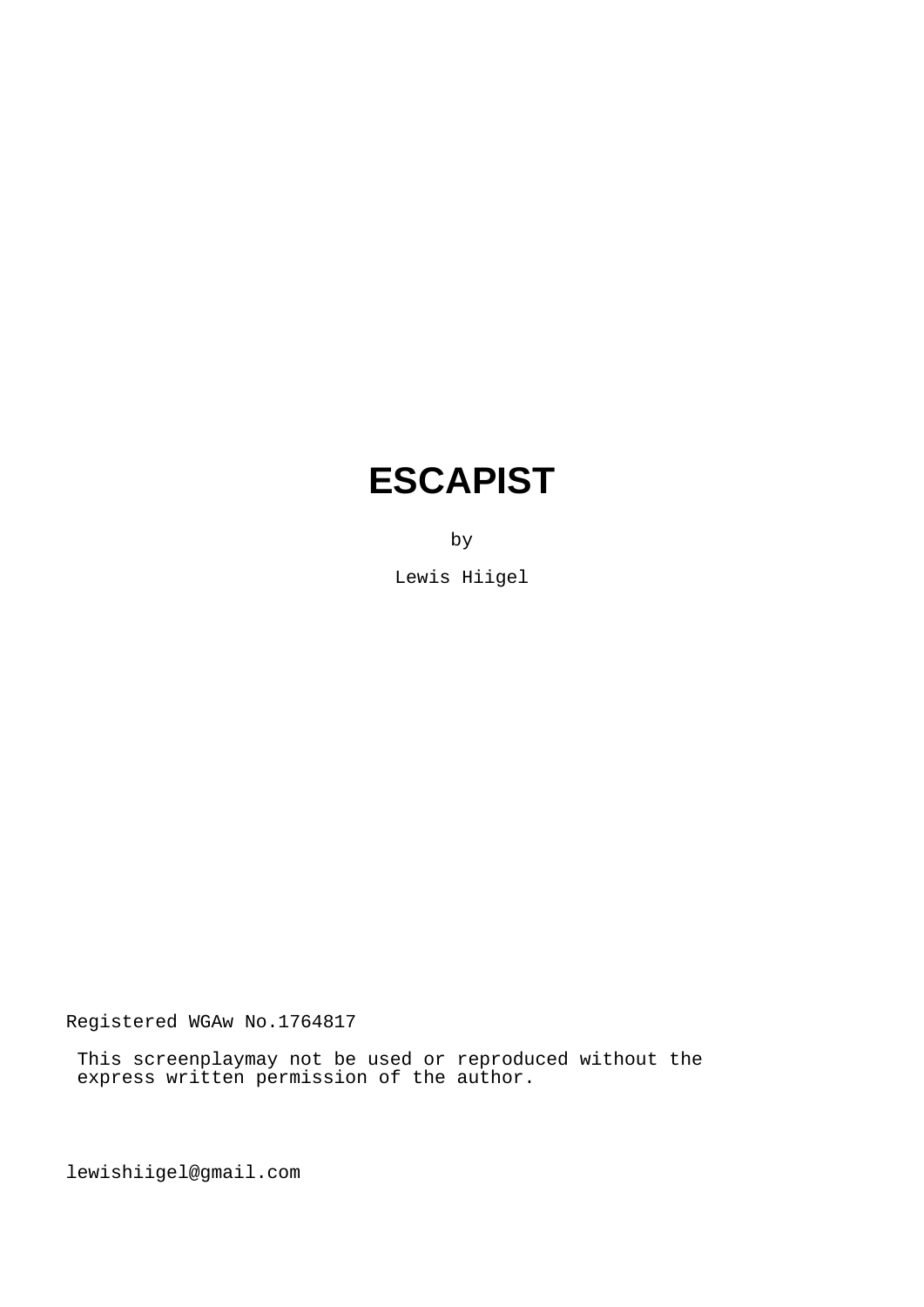SUPER:

"Escapism [ih-skey-piz-uhm]: The avoidance of reality by absorption of the mind in entertainment or in an imaginative situation, activity, etc."

EXT. CITY STREETS - DAY

A city in chaos. Out of control drivers thread wrecked cars through debris in the streets. The drivers holler and wail like drunken frats as they speed by.

There's an artificiality to the world that's uncanny and difficult to miss.

A man sprints through the streets, nimbly dodging speeding cars and other pedestrains. This is EMERSON, 20's. He has a kind face that has had too much practice looking sad. Right now, he's working with focused determination.

> EMERSON (V.O.) You're leaving? But why? Why now?

Emerson leaps over a toppled flaming trash can.

JESSICA (V.O.) Oh god, please don't tell me you don't know.

He reaches the front entrance to a looming skyscraper. He looks up, then rushes in.

INT. OFFICE SKYSCRAPER STAIRWELL - CONTINUOUS

Emerson takes the steps two at a time.

EMERSON (V.O.) What, so we fight a bit! Who doesn't? Is that enough to call off the last two years?

JESSICA (V.O.) It's not just that!

EXT. SKYSCRAPER ROOF - CONTINUOUS

Emerson bursts through the door and out onto the rooftop. His pace slows as he walks to the edge of the roof.

> EMERSON (V.O.) Then what? What is it? I want to know!

Emerson stops just before the floor ends and toes the edge. He inhales...and exhales slowly.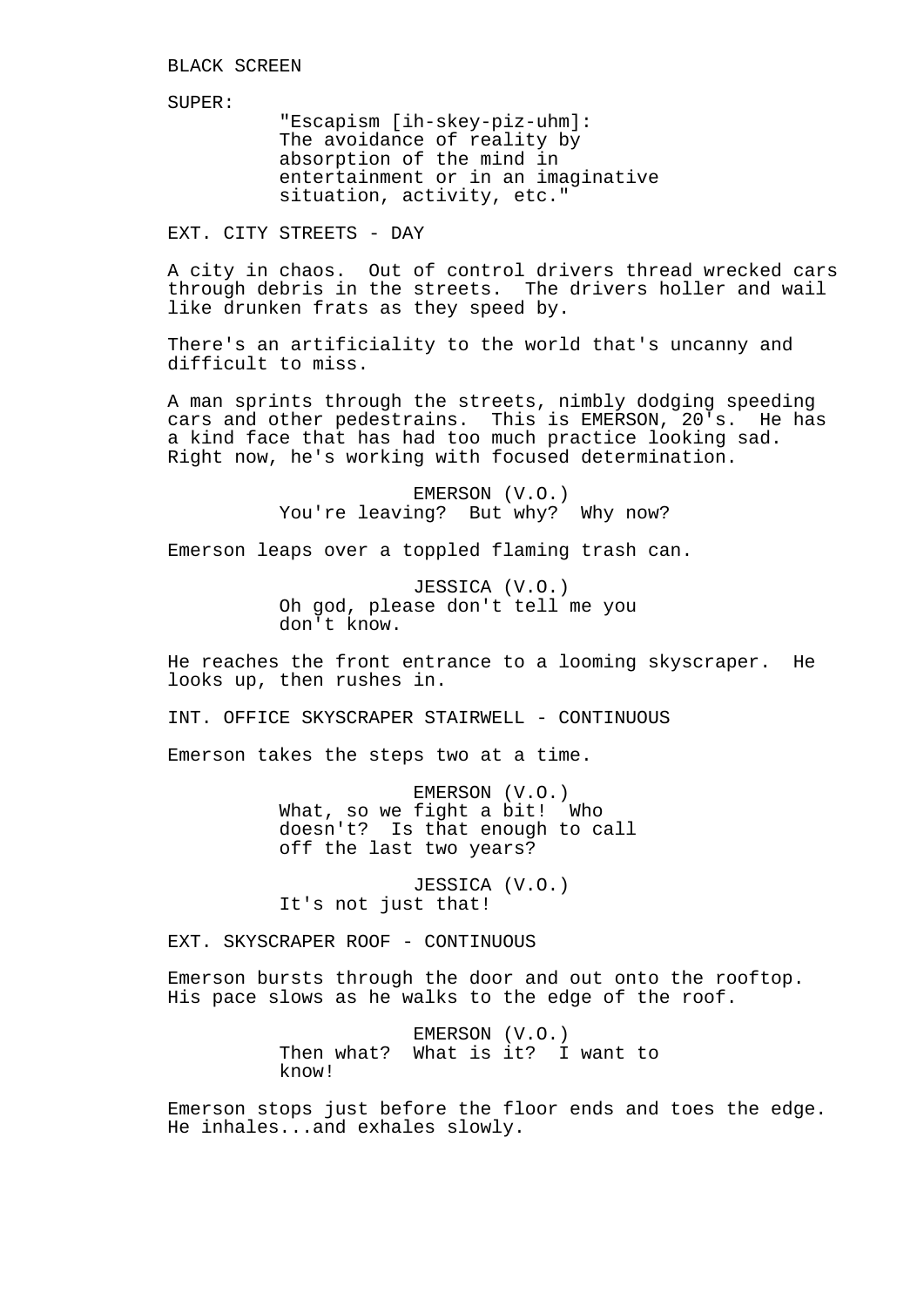JESSICA (V.O.) You wanna know why, Emerson? You embarrass me. It embarrasses me to be around you. Do whatever the hell you want, just make sure it's not with me.

EMERSON

I just don't get it.

Emerson extends his leg and walks off the edge of the building.

As he plummets past window after window, he seems relaxed. His eyes close as he nears the end of his very quick journey.

Emerson meets the ground just outside the building's front doors, impacting the sidewalk with a sickening SPLAT. For a moment, there's silence.

The next moment, Emerson walks out of the building's front door without a scratch on him. He carefully steps around the mess left by his previous self and jogs down the sidewalk to the next building.

EXT. CITY BUILDING ROOFTOP - DAY

Emerson shoves the door to the roof open and walks to the edge once again. Taking even less time this round, he hops off the roof and quickly meets the ground again.

And once again, he exits the building's front door and steps around the mess. But before he can continue to the next building, he's distracted by a disembodied voice. It sounds close, like somebody speaking directly into his ear.

> ROBERT (V.O.) Emerson, log the hell out.

INT. FOUNDATION GAMING STUDIO - DAY (REALITY)

Emerson is sitting in a small annex of a much larger office. The studio is bustling with over a hundred and fifty employees, each toiling away in front of a computer workstation. Posters and awards for previously released titles adorn the wall. A large banner poster towers over the rest. It reads:

> "LUCID LIFE: A NEW ERA OF VIRTUAL REALITY GAMING"

Emerson isn't sitting at a normal workstation, however. Like many others around him, he is laying in a zero-gravity recliner. He's wearing an apparatus: a Virtual Reality headset connected with wires to gloves and form-fitting slippers.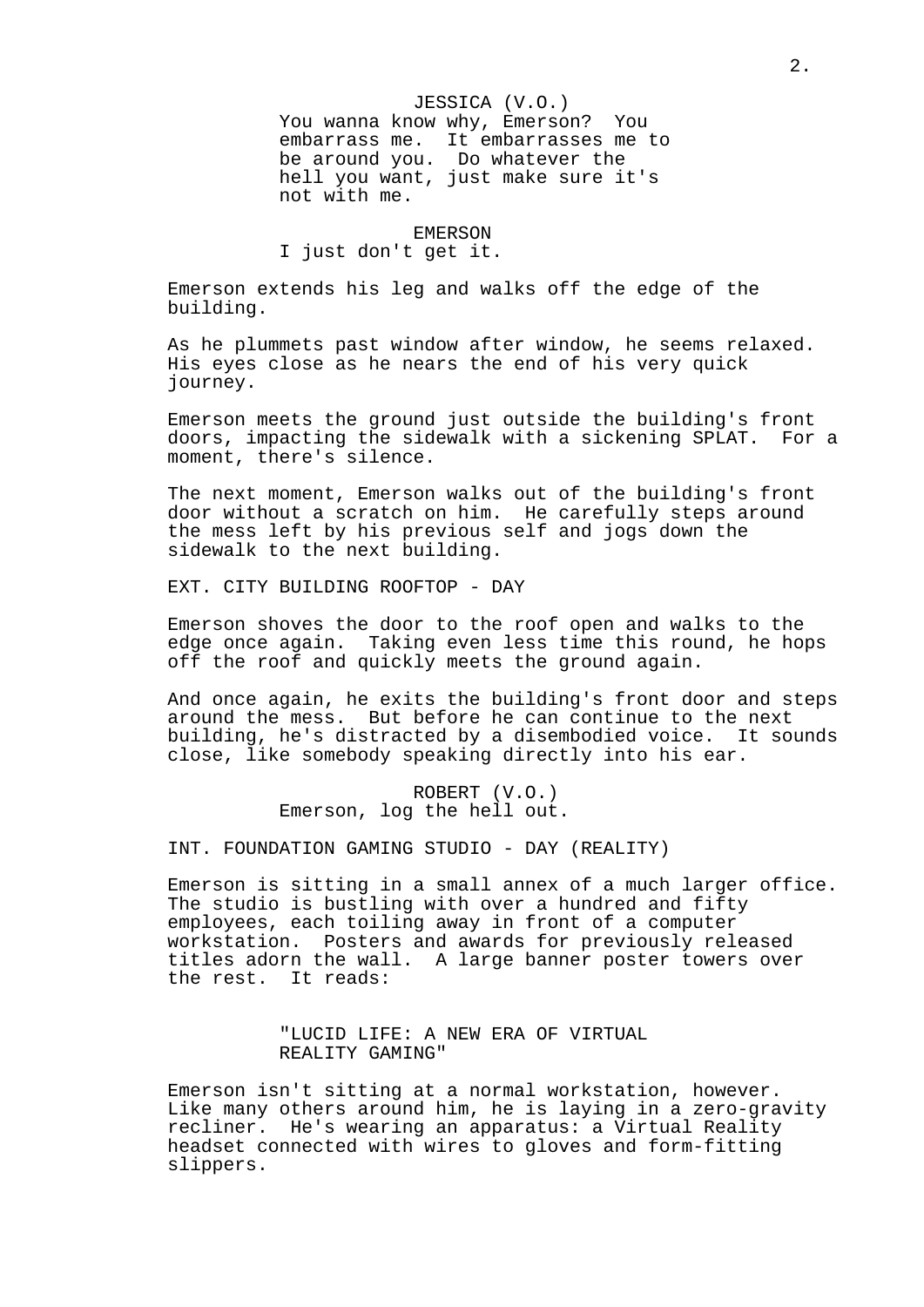The back support of his chair is in dire need of repair: it's been jerry-rigged with duct tape to keep from breaking.

Sitting in a desk chair next to Emerson is ROBERT, 30's. His casual attires implies he's an easygoing boss. The daggers he's staring at Emerson implies the opposite.

Emerson labors to remove the clunky headset.

EMERSON

What's up?

ROBERT What are you doing?

EMERSON

Huh?

No.

#### ROBERT

That's the sixth building you've thrown yourself off of in the past half hour.

EMERSON

I needed to check --

ROBERT Check what? That ground is hard?

EMERSON (irritated) No, there's a glitch.

ROBERT

Reporting a glitch? That'd be a change.

EMERSON What's that supposed to mean?

ROBERT You haven't been able to successfuly recreate and document a glitch in days.

EMERSON Couldn't that be credited to the extraordinary job of our programmers?

#### ROBERT

(beat) I don't know what you're dealing with right now, and honestly I don't care. I only want you here if you can do your job and do it right. Have I made myself clear?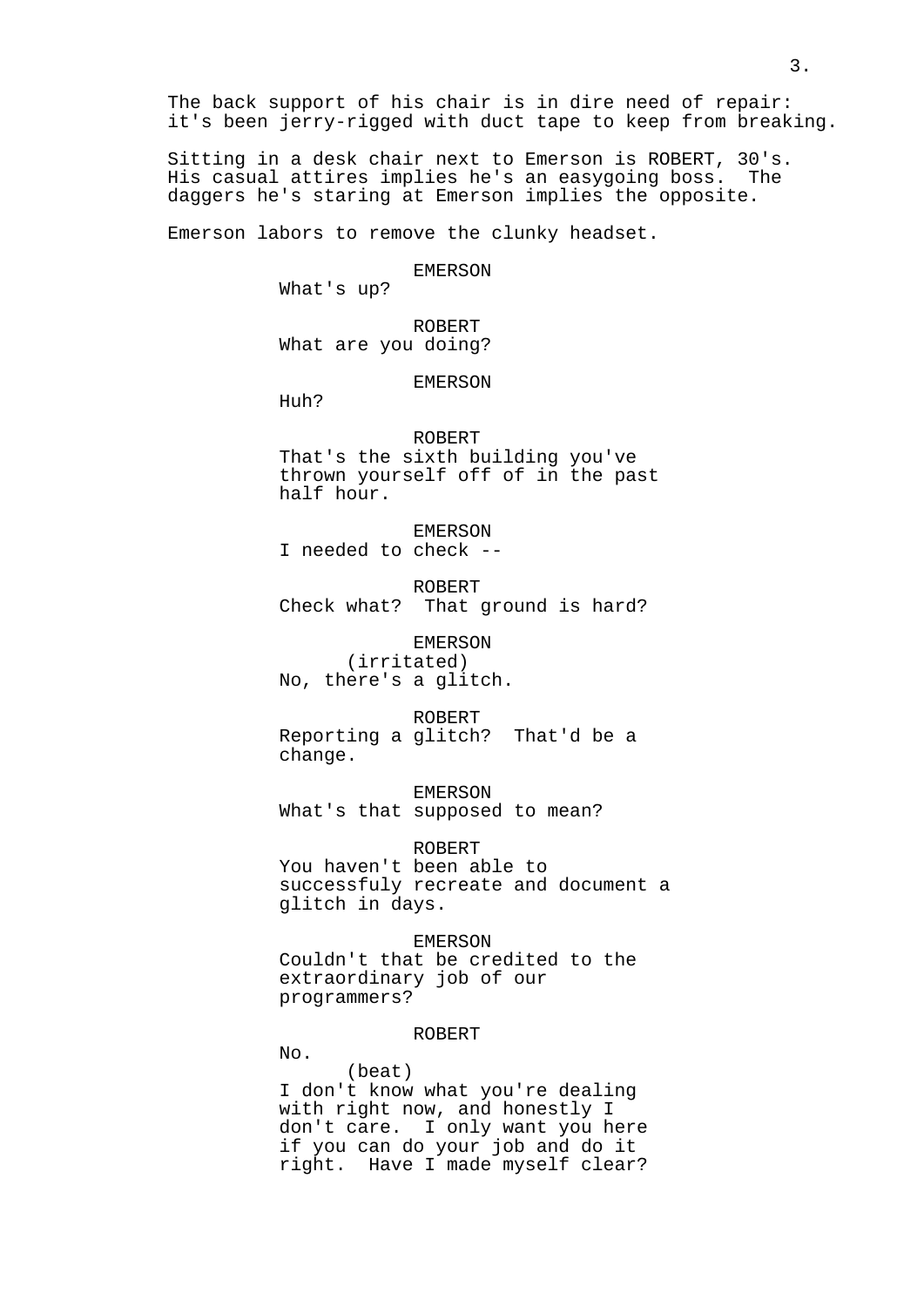Emerson doesn't know what else to say.

#### EMERSON

Yeah.

# ROBERT

Alright. You're a good kid, Emerson, you just need to apply yourself more. Now go home, you're done for the day.

#### EMERSON

What?!

# ROBERT

Did I stutter? You're no good to me right now. Go home, and get sorted out. Come back tomorrow good to go. We're launching version 2.0 tomorrow and I need you ready.

Emerson glowers, but lacks the balls to talk back. He passive-aggressively strips his apparatus, grabs his coat and leaves.

As he exits, he passes a woman's desk. This is JOY, 25. An antisocial workaholic, everybody wonders if her parents chose her name as a joke. She stops her intense working pace to stare in disbelief at Emerson's leaving.

JOY

Where're you going? We're launching 2.0 tomorrow and we're not even close to being ready!

EMERSON Don't wanna hear it, Joy. Ask Robert.

Joy's hostility quickly turns to Robert, unaware of the shit-storm he just invited. Emerson leaves the studio.

INT. BURGER SHACK - DAY

Lunchtime at the local Burger Shack is a time of insanity. Meat sizzles and spits on the grill; a basket of fries boils in oil; an air conditioner previously repaired with masking tape chokes and spurts its last gasp as it dies...again.

One man is currently running the sweltering restaurant, wearing an "Assistant Manager" badge. This is NOAH, 20's. He is fit and on-edge, as if he's been preparing for a fight that hasn't happened yet. He directs his team with the caring and confidence of a leader.

EMERSON enters, still dejected. He moseys to the counter.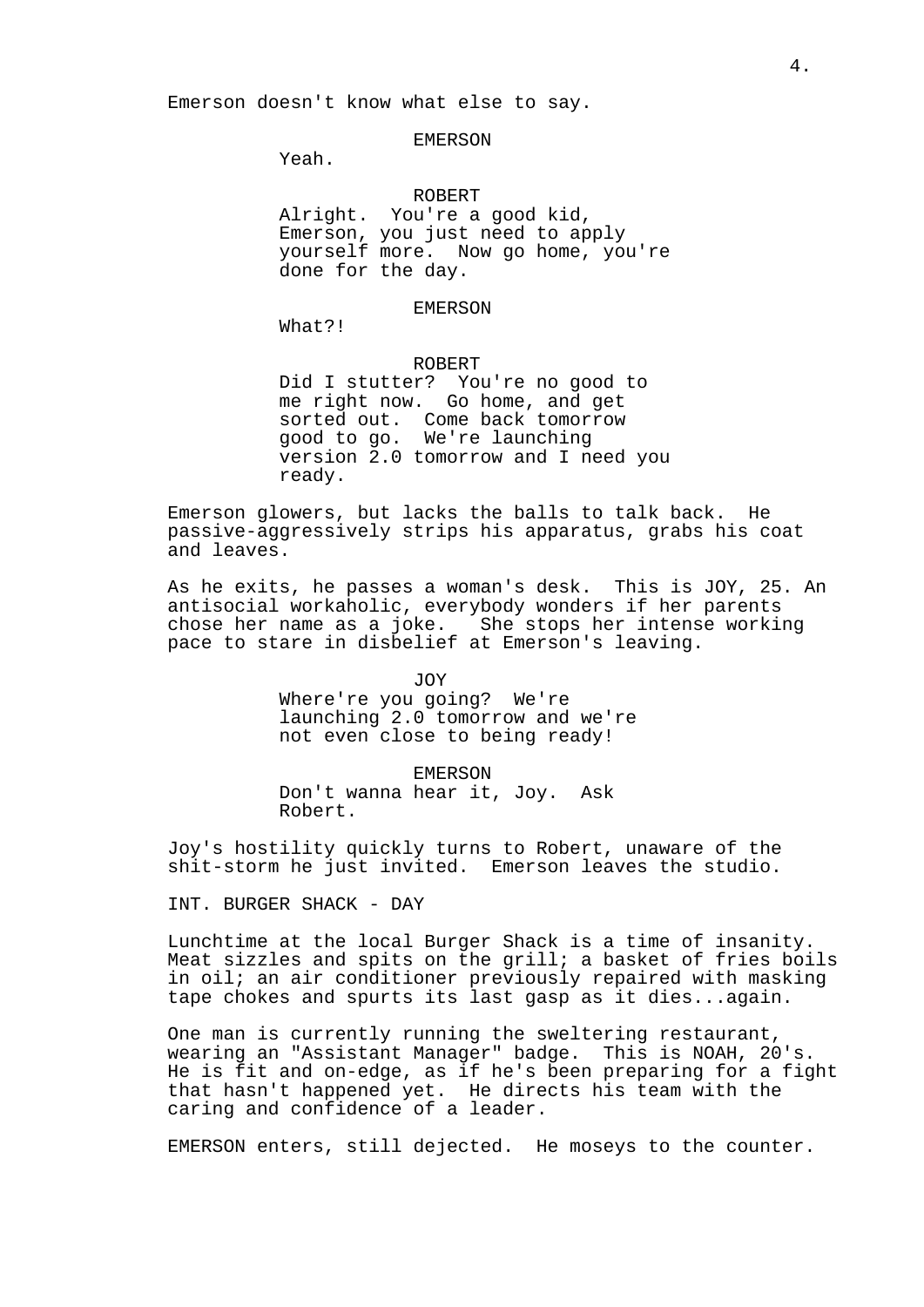Otherwise occupied, Noah doesn't hear Emerson at first. As he rushes by the counter, he catches sight of Emerson before doing a double-take.

> NOAH (still working) What're you doing here?

EMERSON Robert kicked me outta the studio.

Noah blanches, assuming the worst. He's listening now.

NOAH You mean he...?

EMERSON Said I wasn't doing my job -- which is bullshit, by the way -- and told me to come back tomorrow.

Noah sighs in relief.

EMERSON What'd you think--?

NOAH Nothing, doesn't matter. Gimme a sec....

Breaking away from the bustle, Noah reaches under the counter and pulls out a messenger bag. It's adorned by a couple of pins and patches, but one PIN shines brighter than the rest:

# UCLA GRADUATING CLASS OF 2012

Noah pulls out his car keys and tosses them to Emerson.

NOAH Don't forget to come get me at nine.

EMERSON He says I'm bringing my problems to work.

Not having the time, Noah goes back to work. He talks without keeping eye contact.

> NOAH (already knowing) And what problems do you have?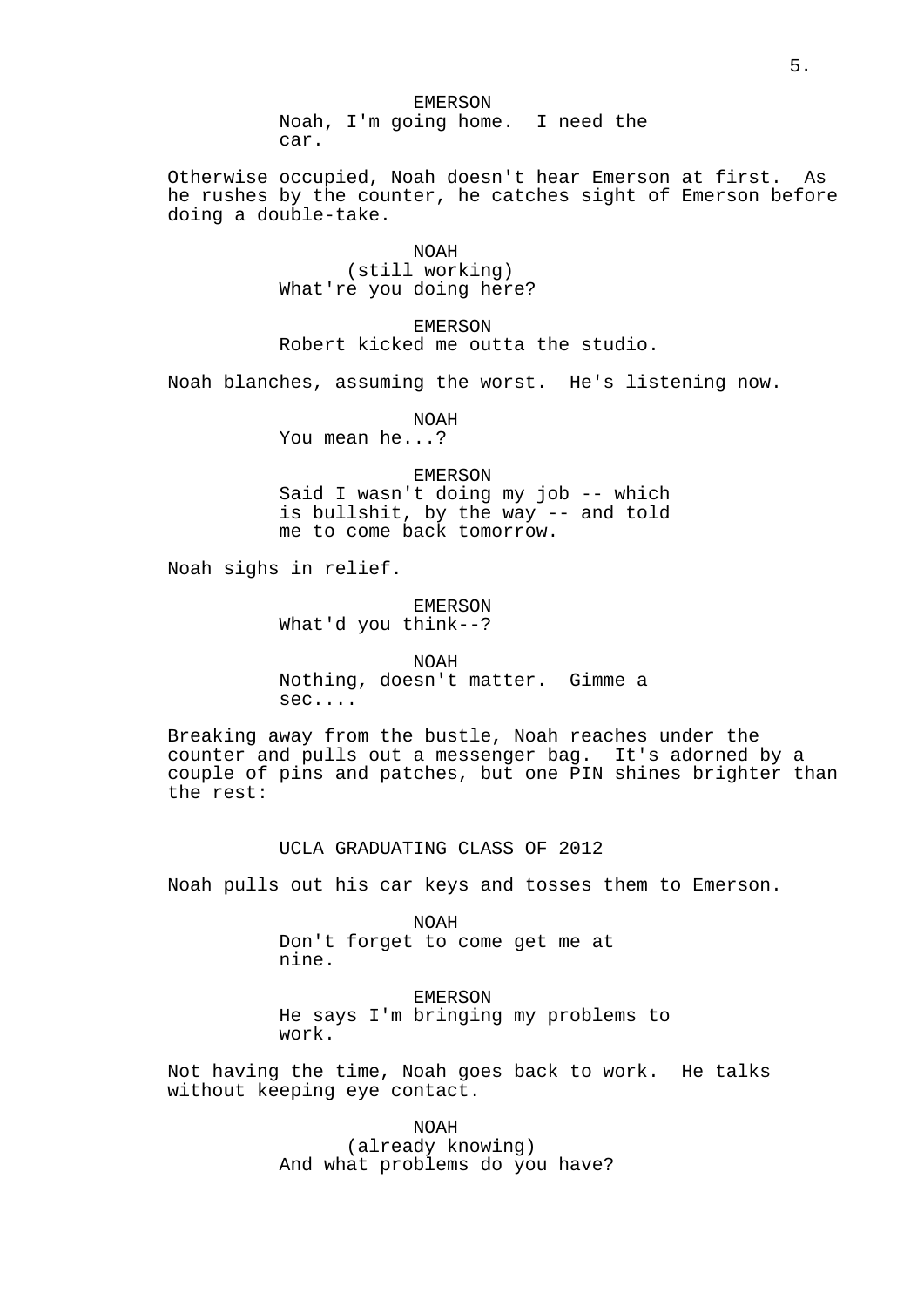EMERSON Probably something to do with Jess.

NOAH

Oh, Jesus....

# EMERSON

No, Jess.

NOAH

I know what you said! Seriously dude, you have to drop that.

A CUSTOMER approaches the counter with a half-eaten cheeseburger.

#### CUSTOMER

Sir?

EMERSON What? We were together for two years! That kind of attachment doesn't just disappear overnight!

NOAH Overnight? Try three years!

Not being noticed, the Customer is becoming visibly frustrated.

# CUSTOMER

Sir?!

EMERSON If I could just find someone new....

NOAH Or you could work on living with yourself.

EMERSON I'm fine with myself, I just need someone else too.

NOAH

This is ridiculous....

The Customer is fuming now.

CUSTOMER Hey, Burger Boy!

NOAH

What?!

Noah realizes what he's just done, and switches back to customer mode.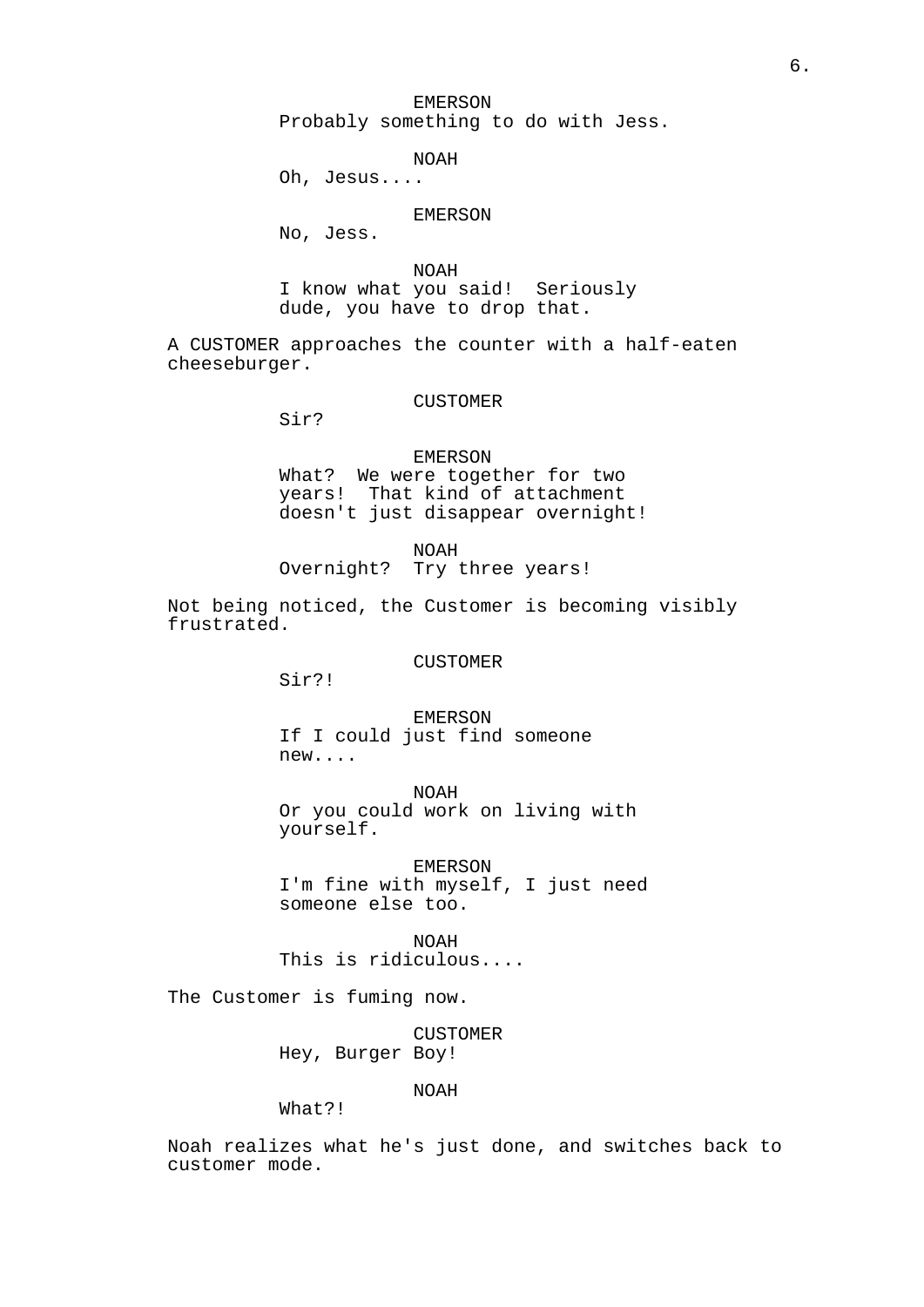I'm sorry, wha--

CUSTOMER I told your guy at the register I didn't want pickles, and look!

He pulls apart the burger to expose the pickles in the sandwich before putting it back together. Emerson eyes the sandwich hungrily.

> NOAH I'm so sorry about that, I'll make you another right away.

CUSTOMER Now that's more like it!

EMERSON (to Customer) Are you going to...

Emerson cautiously reaches for the burger.

EMERSON Since you don't like pickles...

He plucks the burger from the Customer's hand, and takes a bite from it.

# EMERSON

(mouth full) I love pickles.

Emerson leaves with the burger, the Customer looking after him in shock.

INT. EMERSON & NOAH'S APARTMENT - DAY

Emerson enters, and moves to the living room as if the sofa is having a gravitational pull on him.

He passes NOAH'S PHONE on the table. Its screen flashes with missed call notifications, calling for attention and receiving none.

Emerson gratefully plops down on the sofa and surveys the living room. There are posters for movies and games, as well as family pictures. However, all of the family pictures are of Noah and his family. In fact, there are no pictures of Emerson at all.

He turns to his right and sees a pair of eyes peering at him from behind the other side of the sofa. He jumps up in alarm.

> EMERSON Jesus Christ, Cameron!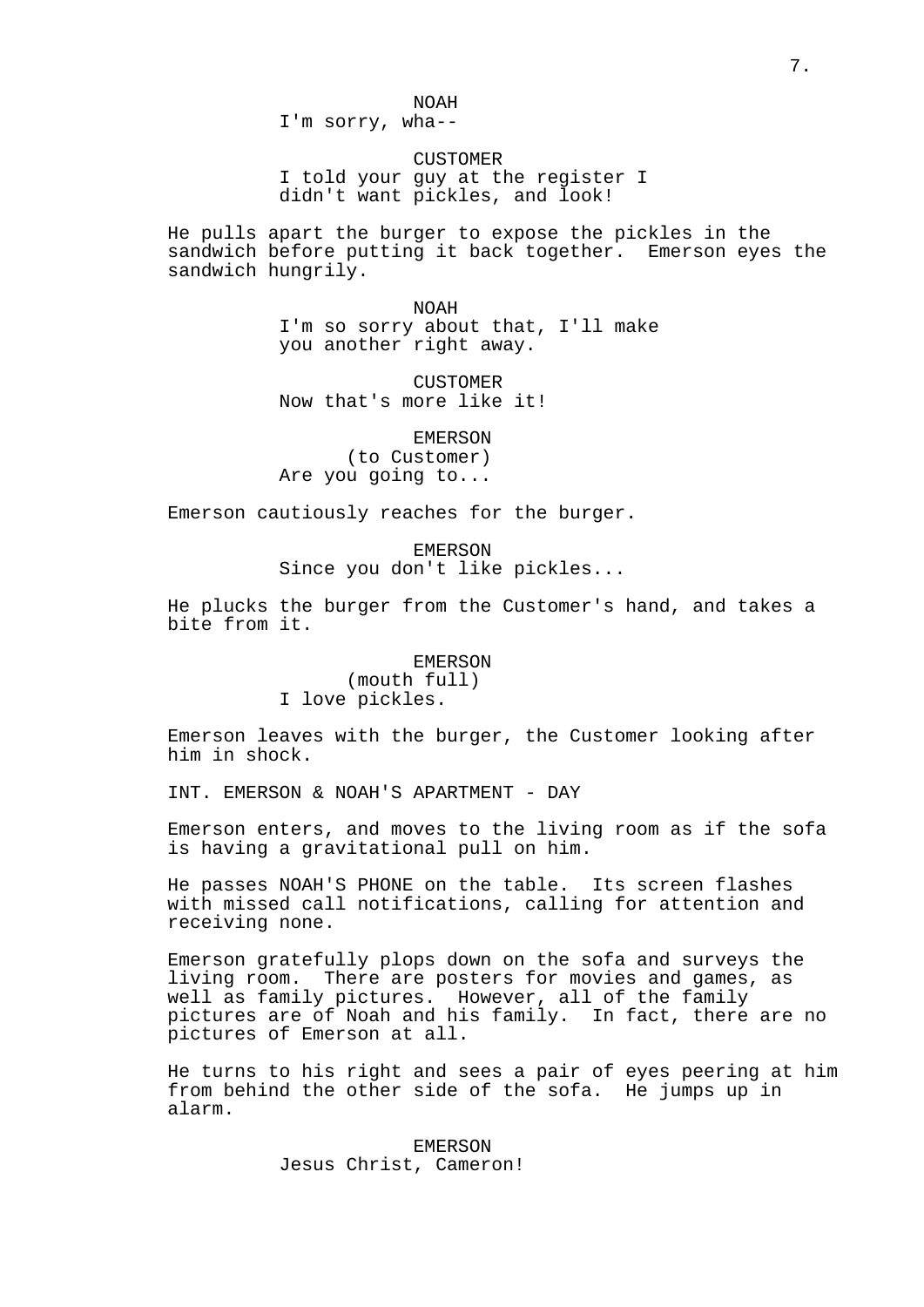CAMERON, 17, moves out from behind the sofa, hands up in surrender. He's roughed up and scrappy, but he'd fight anybody with the nerve to call him lower-class.

> EMERSON What the hell are you doing here?

CAMERON I called, but ya didn't answer. I left a message.

EMERSON So you snuck into our house? Cam, you can't do that!

CAMERON

Where's the pictures of you? I just see stuff of Noah.

EMERSON

I don't have any pictures of me. But don't change the subject! Why'd you sneak into my place?

CAMERON

Look Em, my dad--

As if on cue, he is interrupted by a KNOCK on the door. Cameron silently pleads for help. Emerson eyes him with trepidation as he moves to the front door.

Emerson eases open the door to see HERBERT, 48. Herbert is an unkempt man who looks like he does more roughing than he gets roughed. Right now, he's fuming.

> EMERSON Hey, Mr. Portnoy. What's up?

HERBERT You seen Cameron round?

Emerson hesitates.

EMERSON ...Nope, haven't seen him.

Herbert doesn't believe him. He fails to be discreet as he looks around Emerson into his apartment.

> HERBERT Well if you see him, tell 'im to get his ass home.

EMERSON I'll be sure to relay the message.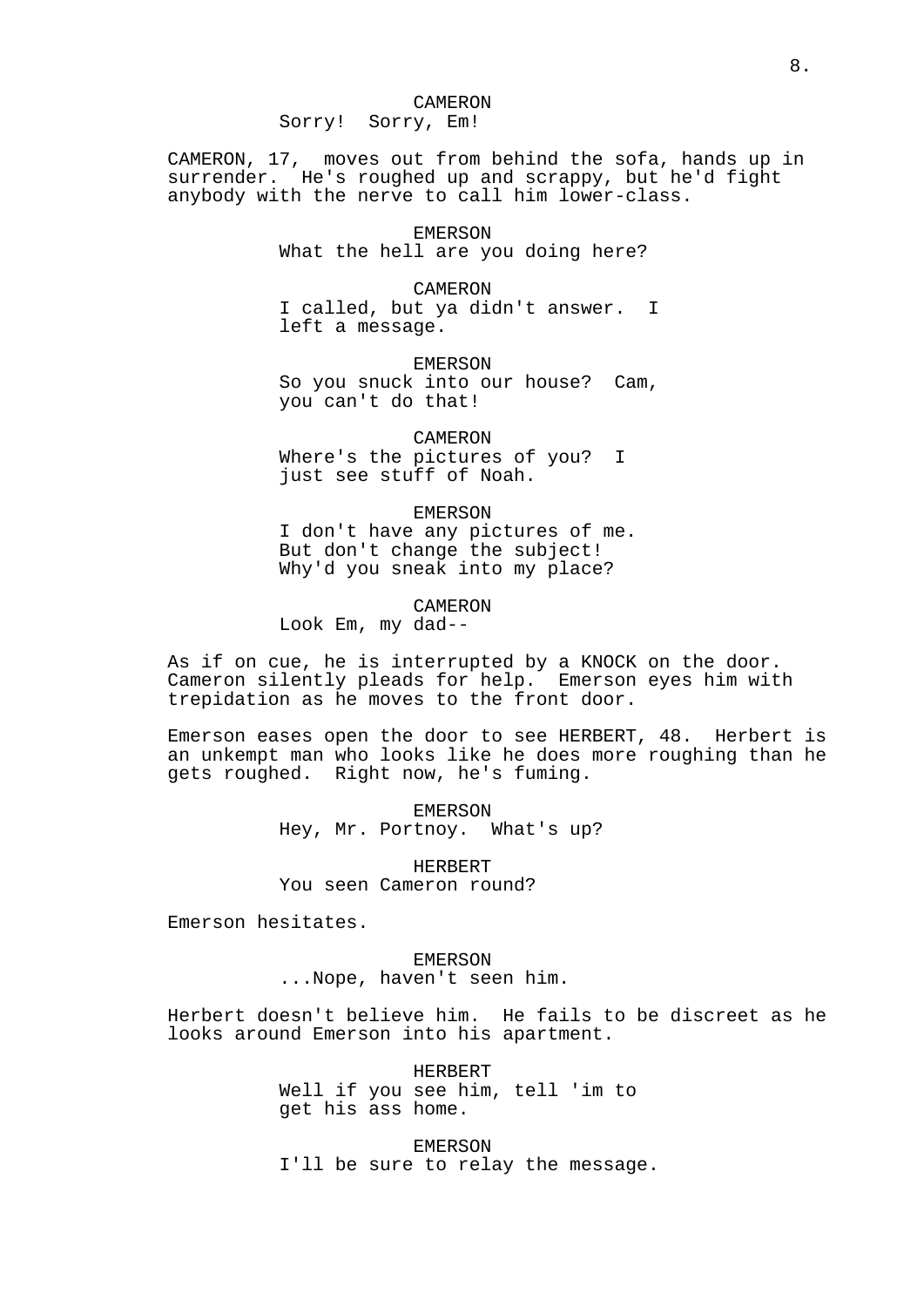Herbert's aggravated by Emerson shining him on, but turns to leave anyway. Emerson closes the door, and Cameron comes back out from his hiding place.

# CAMERON

Thanks, dude.

# EMERSON

What's goin on?

Cameron shrugs.

# CAMERON What's always going on?

Emerson nods, knowing. Cameron brightens.

CAMERON Can we play your Playstation?

EMERSON

(smiling) You sure? I won't take it easy on you.

Cameron turns startlingly serious.

CAMERON I don' need you to "take it easy" on me. I can take you!

EMERSON

Hmmmkay.

Cameron pumps his fist and bounds to the couch.

#### CAMERON

Game on!

INT. EMERSON & NOAH'S APARTMENT - NIGHT

It's quiet, and dark. Down the hall are two bedroom doors, each slightly open. Inside the first is...

EMERSON'S ROOM

Emerson's room is spartan, with all of the items that would give it personality stuffed in a box on his desk. Emerson is reclining, wearing a home version of the same Virtual Reality kit from work.

Emerson's fingers subtly twitch, as if in a dream. The faint sound of gunfire can be heard through his VR headset.

INT. NIGHTCLUB - NIGHT (VIRTUAL)

Emerson and Noah are in the middle of a harrowing firefight in a Japanese-style night club. Bullet-riddled furniture and bodies litter the floor; techno music thumps and a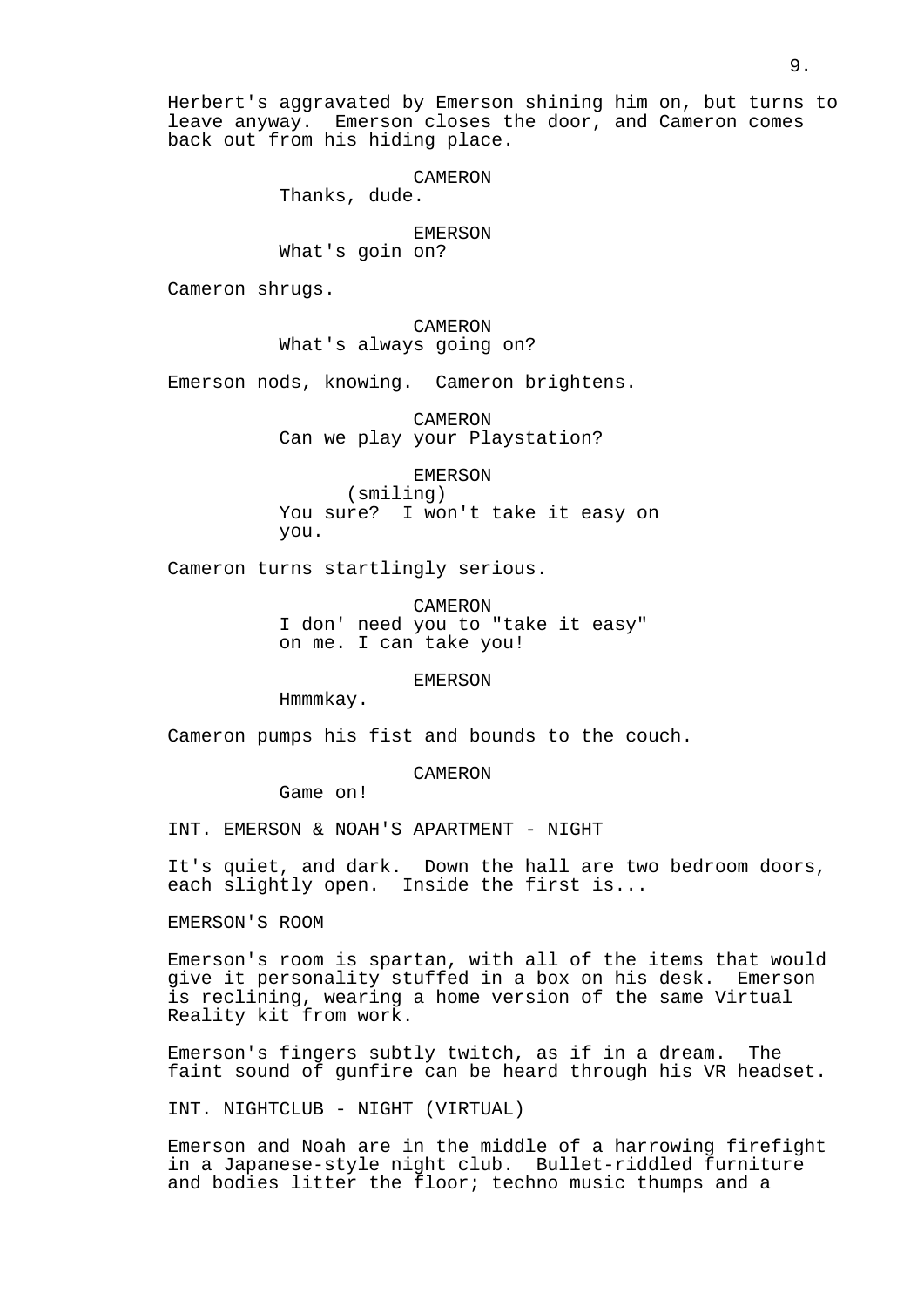kaleidoscope of colors pierces the air.

Emerson fires off a volley of bullets from his SMG and ducks behind an overturned table as three sharply dressed cronies return fire.

The cronies are guarding a shiny metal briefcase -- it sits at their feet.

Emerson looks to his right to see Noah sprinting across the open dance floor and leaping over the bar counter. Bullets follow him, shattering an elaborate booze display and showering him with liquor and glass.

Emerson blind-fires his SMG over the table, but hits nothing. The gun CLICKS dry.

Thinking quickly, Emerson pulls a grenade from his pocket.

# EMERSON

# Try this on for size!

Noah stands up behind the counter to see Emerson throw the grenade. The grenade bounces off a low-hanging fixture and lands back at Emerson's feet.

# EMERSON

Huh.

The grenade EXPLODES, obliterating Emerson. A table leg flies directly at Noah, hitting him in the head and knocking him off his feet.

The three cronies move out from behind cover, celebrating their victory and laughing.

A moment later, Emerson emerges from a bathroom to the left with gun in hand. The cronies turn to face him, off their guard.

#### EMERSON

What up!

Emerson shoots down the remaining cronies. They're cut down in dramatic fashion, knocking over furniture as they tumble to the ground.

Noah emerges again, disoriented. Emerson leans over and picks up the briefcase from among the bodies.

> NOAH (V.O.) It's bullshit.

EXT. GHETTO STREETS - NIGHT (VIRTUAL)

Emerson and Noah walk through a bad part of town. Neon-colored graffiti punctuates the cragged brick walls, and the sidewalks are bustling with other players going about their business. Noah is holding the silver briefcase.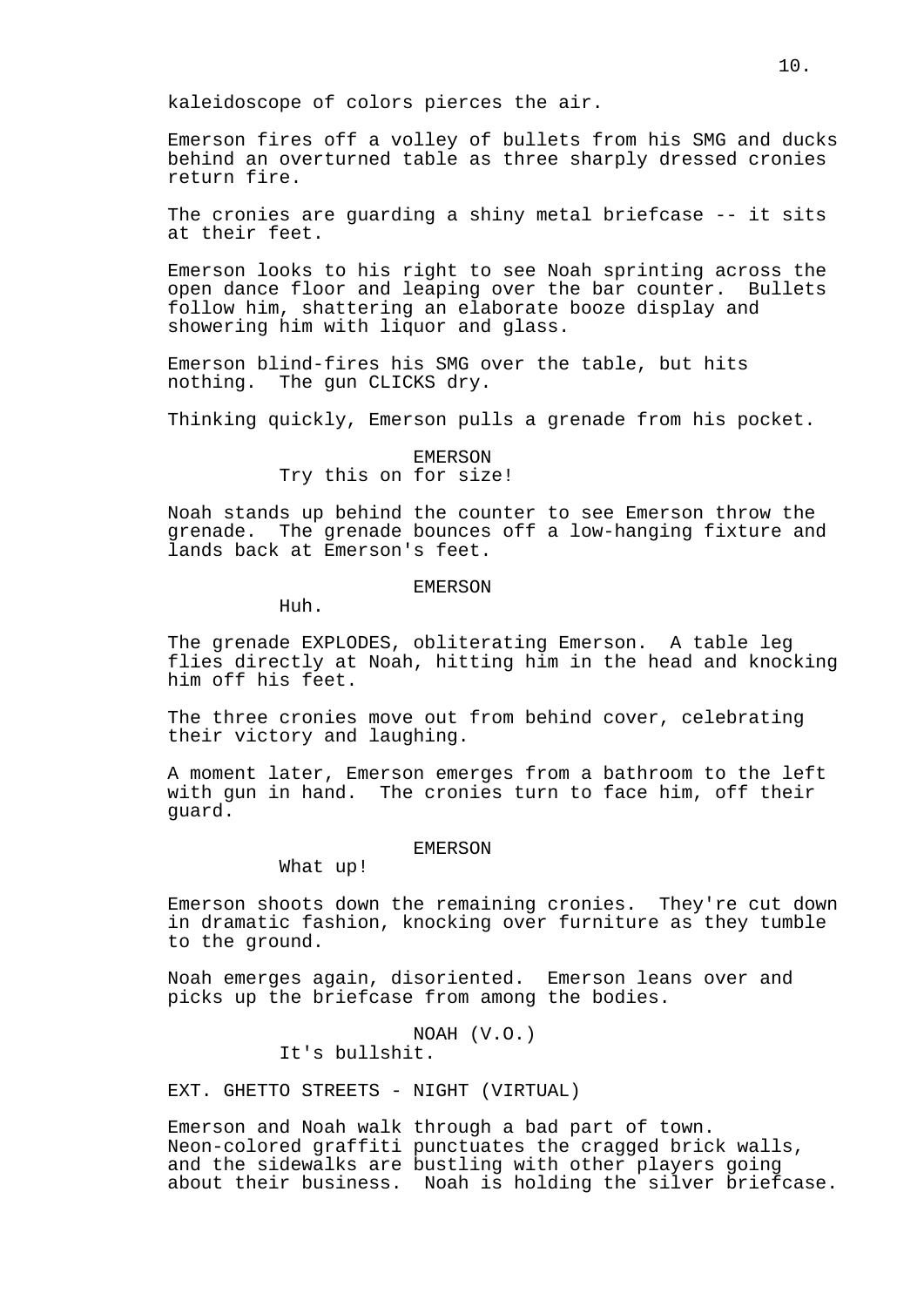Yeah....

NOAH A degree's supposed to help you get a good job, isn't it?

EMERSON

That's the idea.

NOAH

What a load...Five years and a Bachelor's in law later and look where it's got me.

EMERSON

It'll come around.

NOAH

In this town? Don't be so sure. I think I'm cursed.

Two other players engage in a fist-fight on the sidewalk. Noah and Emerson gingerly step around them as they fall into a group of trash cans.

> NOAH Yeah, that's what it is! Cursed.

EMERSON You're not cursed.

NOAH

Ever since Stillman & Clarke, I haven't gotten a single bite. I feel like I'm competing against the world for even an internship.

Emerson hears the faint sound of a cell phone's ringtone.

EMERSON And you tell ME I have issues letting go.

NOAH Hey, that wound's still fresh.

Across the street, a player is being mauled by an overzealous stray cat.

> EMERSON (pointing) Hey, check that out!

NOAH (not listening) It was going so well, too! I knew...I knew it was in the BAG.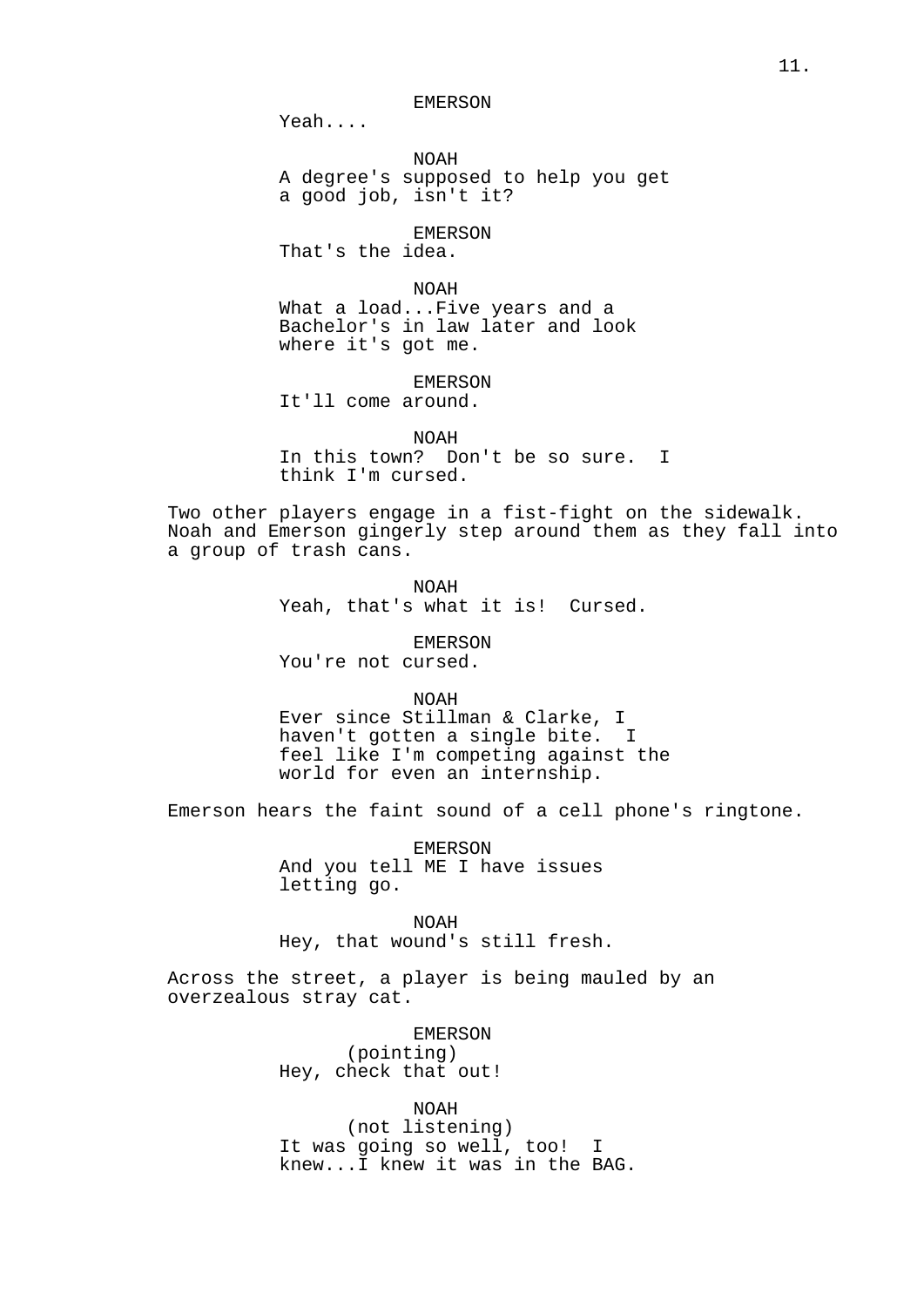The ringing's getting louder, closer. Emerson looks tense.

EMERSON So, Cameron snuck into the house today....

NOAH

Four good interviews and then nothing? What sense does that make?

The ringing is very close now.

EMERSON Can we talk about -- can you hear that?

#### NOAH

Hear what?

The sidewalk and streets are particularly full of other players. Emerson breaks away from Noah and moves into the crowd, searching for the source of the ringing phone.

# NOAH Where're you going?

Emerson pushes through the people, many of whom don't even notice him. The crowd gets increasingly thick as Emerson struggles forward.

Soon, Emerson reaches a clearing. The crowd has created a perfect circle around a cellphone placed precisely in the center. It's NOAH'S PHONE, and it's still ringing.

The world seems still, quiet. Emerson is uneasy. Every body's back is turned to the circle. All of these people, and Emerson feels completely alone.

He steps toward the phone with trepidation. He kneels down to pick it up and examines the phone. The screen reads:

#### "CALLER UNKNOWN"

Emerson answers the call, and cautiously puts the handset to his ear.

# EMERSON

...Hello?

UNKNOWN WOMAN'S VOICE Hello, is Noah Dannen available?

Emerson looks up. All of the bodies that had their back turned are looking directly at him. It is still silent. Emerson's pulse quickens; his lower lip trembles as he slowly lowers the phone from his ear.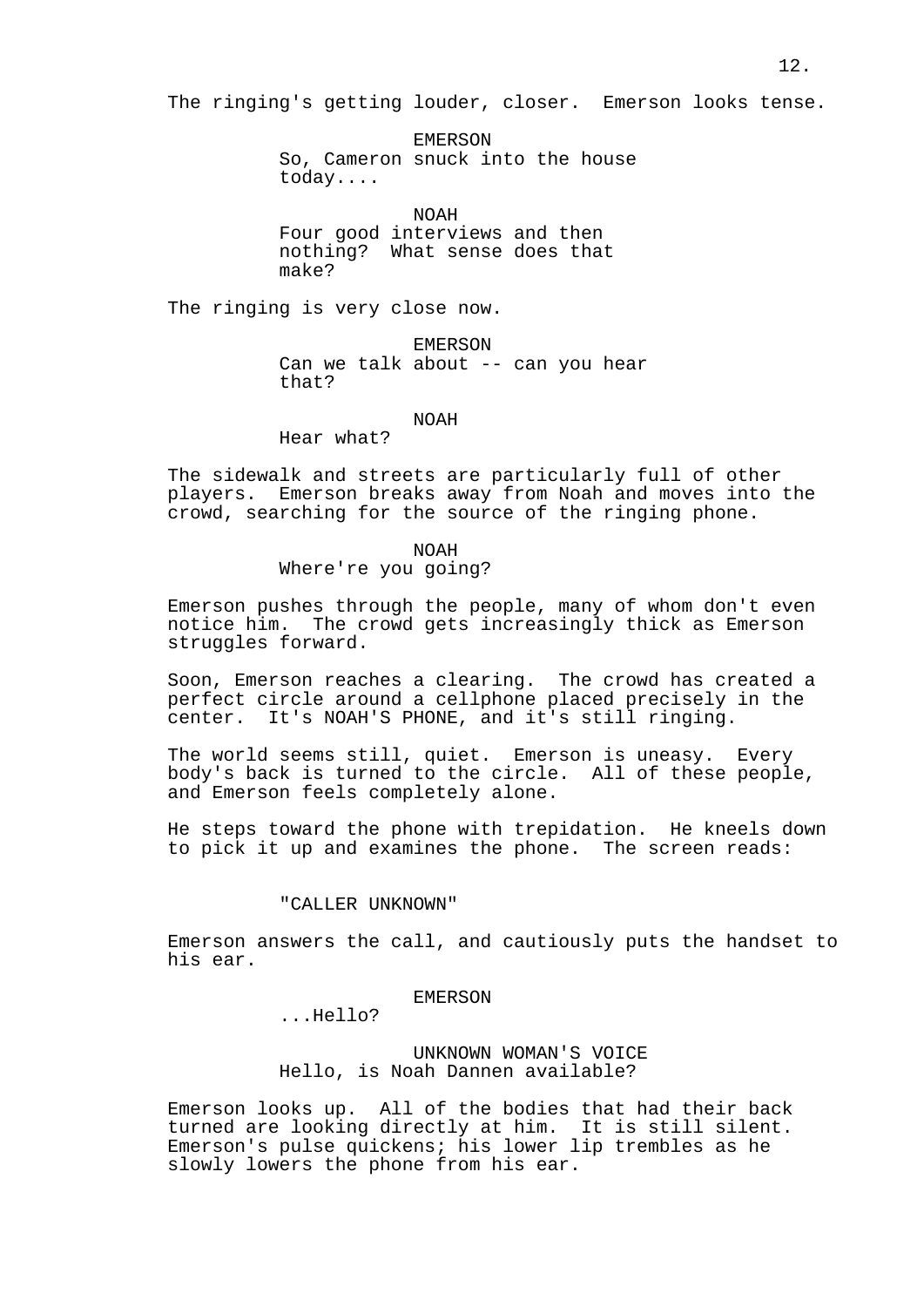# NOAH (O.S.) Emerson, what's going on?

Emerson nearly jumps out of his own skin. He whips around to see him, and in an instant all of the extra bodies have disappeared. The phone is gone, too.

# NOAH (concerned) What're you doing?

Emerson has no idea what to say. He starts to step back.

EMERSON Uh...nothing, nothing. Let's go--AAAAAAAAAAAAHHH!

Emerson steps into an empty manhole. His scream ends with a splat.

Noah peers into the manhole, but there's only darkness. He turns to see Emerson emerge from a storefront door.

#### EMERSON

Let's go.

INT. RESISTANCE HEADQUARTERS - NIGHT (VIRTUAL)

Emerson and Noah are being escorted through a repurposed derelict building by a guerilla resistance fighter in ragged uniform. This is the RESISTANCE ESCORT. Groups of people huddle around trash can fires to keep warm, others clean guns and furnish supplies.

The Resistance Escort's eyes are inhuman black pools ringed in white: fully dilated pupils with no irises. Emerson's and Noah's eyes are normal.

They climb a rickety flight of stairs, minding their step as they go. Taking up the rear, Emerson's foot FALLS through a step in the stairs. It makes a racket as he awkwardly pries the limb free.

> EMERSON Sorry...I made a hole in your...yeah.

The Resistance Escort says nothing, and turns to continue up the stairs. Emerson shrugs and follows.

Walking into the next room, they see a workbench with a PROPANE TANK beneath a rack of guns and ammunition.

Inside the room is a large table surrounded by men poring over a map. Above them is a collage of signs with faces of other players. Each poster reads: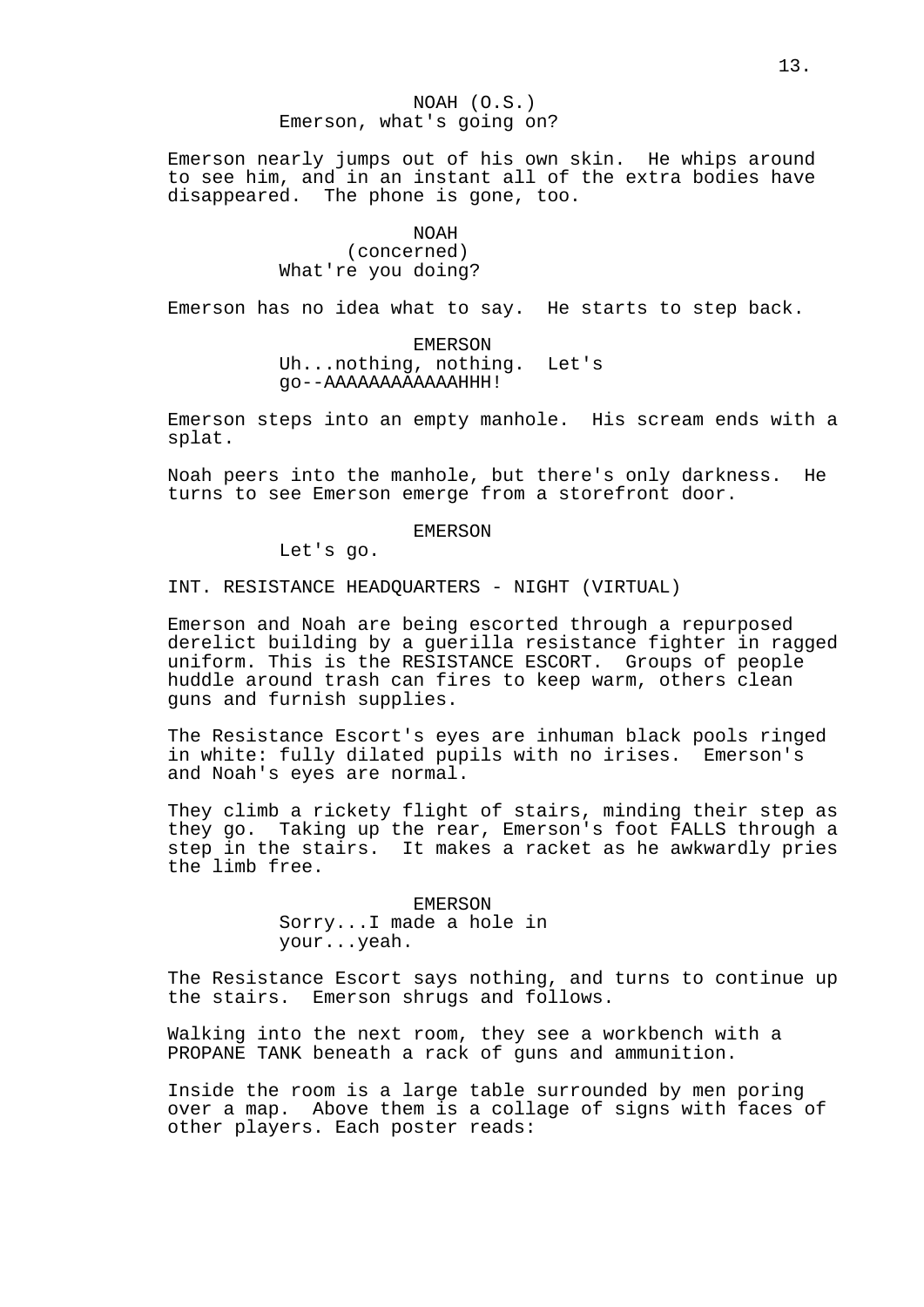# "WANTED FOR CRIMES AGAINST THE RESISTANCE: \$50,000 REWARD"

A man with is back turned to them seems better dressed than the others.

# RESISTANCE ESCORT

Sir, the men you sent for have arrived.

The well-dressed man turns to see the trio. This is the RESISTANCE LEADER. Handsome and charismatic, he greets Emerson and Noah with open arms. Like the Escort and every other Resistance member, he too has no irises.

> RESISTANCE LEADER So there are my two favorite mercenaries! You have my briefcase, yes?

#### EMERSON

Yeah-huh.

Emerson hands the briefcase to the resistance leader. He briefly opens the case to confirm its contents.

> RESISTANCE LEADER Thank you. With this, we shall strengthen our noble battle against the tyrannical Enforcers! You shall be remembered as--

#### EMERSON

Bored now!

In a completely unprovoked act, Emerson whips out his gun and shoots the Leader directly in the head.

In the collage of wanted posters, multiple posters of Emerson's and Noah's faces appear. Every single resistance member in the area turns toward Emerson and Noah and pulls their guns.

> EMERSON (to Noah) Okay, let's go!

> > NOAH

What?!

Thinking quickly, Emerson shoots the propane tank and the room ERUPTS in flame and bullets. Emerson shoves Noah toward the nearest window, ducking low and taking wild shots at whoever is closest.

The Resistance Escort dives out of the room, narrowly dodging flame and errant bullets.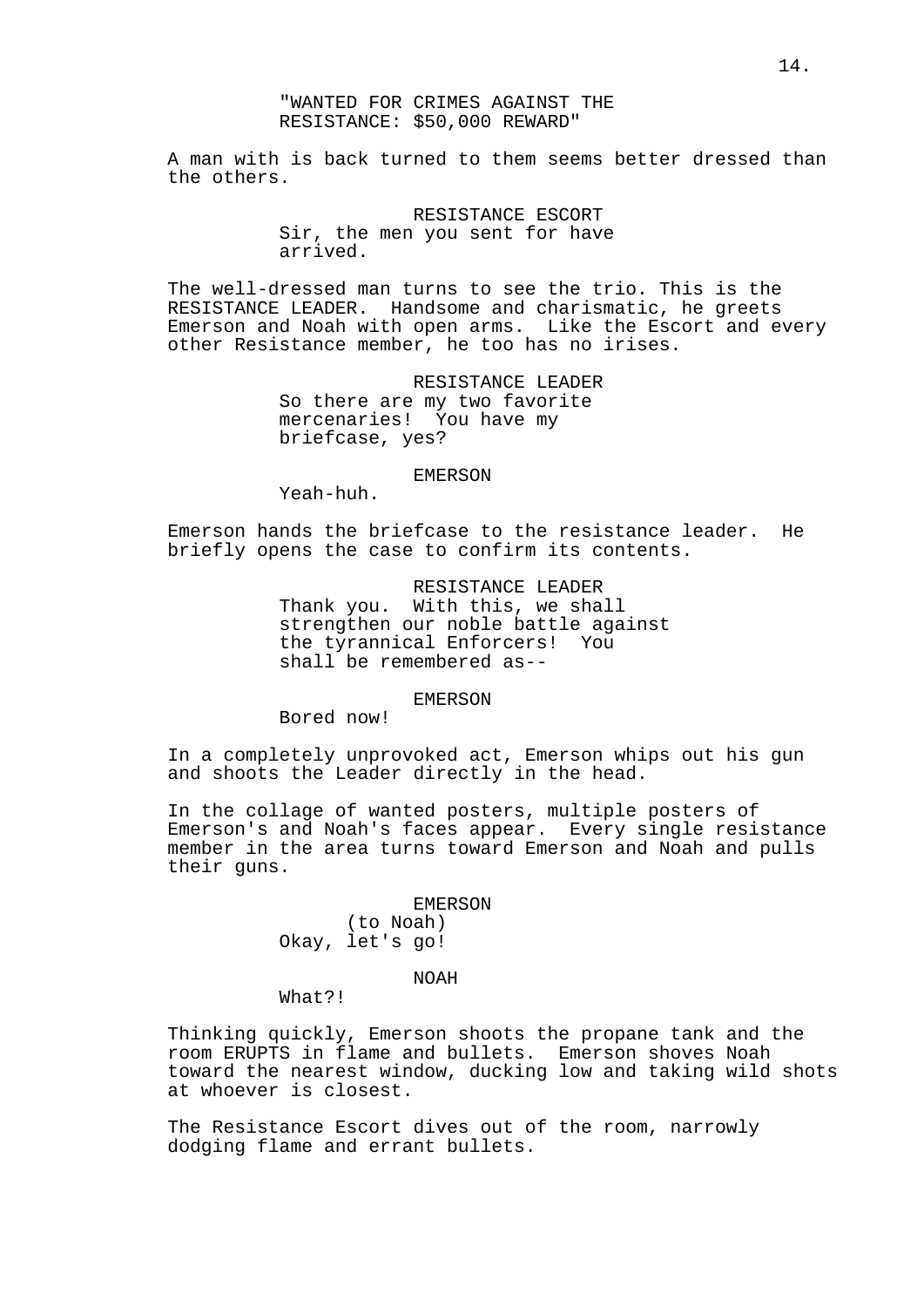Emerson is stopped when his foot FALLS through the floor again. Not noticing, Noah continues forward and JUMPS through the window to the street below.

# EMERSON

Well, sh--

EXT. GHETTO STREETS - NIGHT (VIRTUAL)

Landing outside, Noah turns around to see the building's top floor EXPLODE. Flames burst from the windows and the street is showered in glass.

He turns to the nearest door on the street, expectantly. Like clockwork, Emerson pops out unscathed.

#### EMERSON

That was awesome!

NOAH

Why'd you do that? The whole Resistance is gonna be on our ass now!

#### EMERSON

Ahh, only for two days, then they'll reset and forget all about it. I always wanted to do that!

Just then, Resistance militia pours out of the building's bottom floor, armed to the teeth. They are led by the Resistance Escort, who points out Emerson & Noah.

#### EMERSON

Oh, hey!

Emerson and Noah make like Olympians and dash. The Resistance gives chase, firing after them.

#### FADE OUT

MONTAGE - EMERSON'S DREAM

Emerson moves through a flurry of images. Jessica turns to see him and smiles as they walk along a beach. They share an intimate moment in bed. She draws in her notebook in their living room.

And then she's gone. We revisit the same places: the beach, the bed, etc., but this time she's missing. Each location is cold and empty without her.

INT. EMERSON'S BEDROOM - NIGHT (REALITY)

Emerson's eyes flit open. For a moment he lays there, reflecting.

He checks his phone: 3:30AM. Not willing to attempt sleep again, he drags himself out of bed and shuffles to a heaping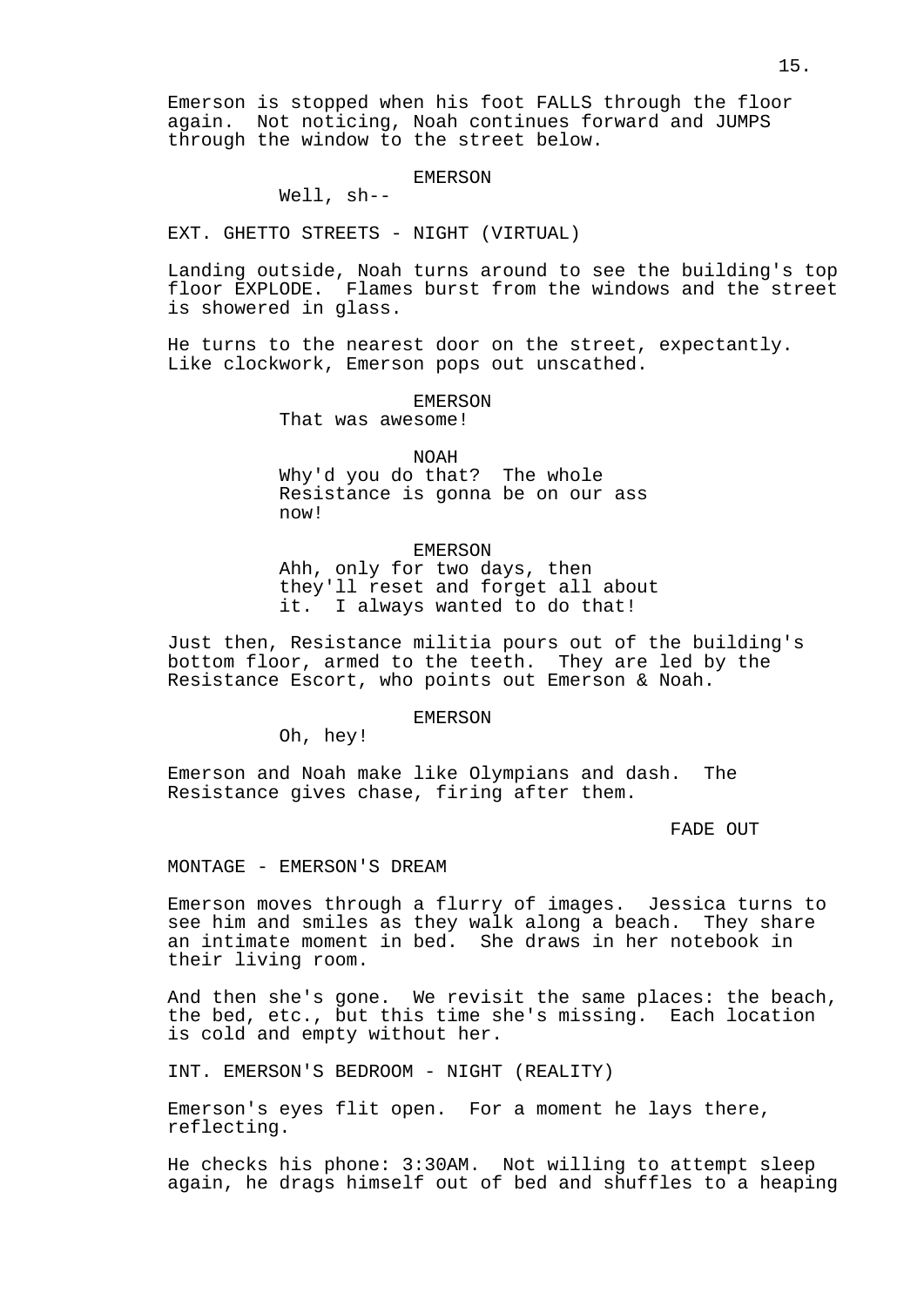BOX OF MEMORABILIA on his desk.

He rests in his chair, flicks on his desk lamp and rummages through the box. A cheap medal from a 1st-grade Tae Kwon Do class; a childhood drawing; a stack of pictures.

Emerson flips through the photographs. They are family pictures, and seem to be in chronological order. The first pictures are of his family: Mother, Father, and him. As Emerson flips, his father becomes conspicuously absent.

The stack of pictures ends with an in-bed selfie of Emerson and Jessica.

This is what he was looking for. He singles out the print and studies it: Him and Jessica, laying in bed, happy.

He begins to tear the picture down the middle, separating him and Jessica, but stops halfway through. He can't. He delicately tries to mend the rip, and places the picture back in the box.

INT. EMERSON & NOAH'S APARTMENT - DAY

Emerson and Cameron are sitting on the sofa, playing a competitive fighting video game. Emerson wins, and Cameron isn't happy.

# **CAMERON**

Rematch.

EMERSON You sure? We could try something else.

CAMERON

I wanna go again.

#### EMERSON

Okay....

They play again, Emerson wins again.

EMERSON You almost had me that time!

# CAMERON

(snaps) Don't talk to me like a little kid! This game is stupid. I could take you in a fight any day.

Emerson is surprised -- Cameron hasn't been this angry before.

> EMERSON Which is why we're playing a GAME.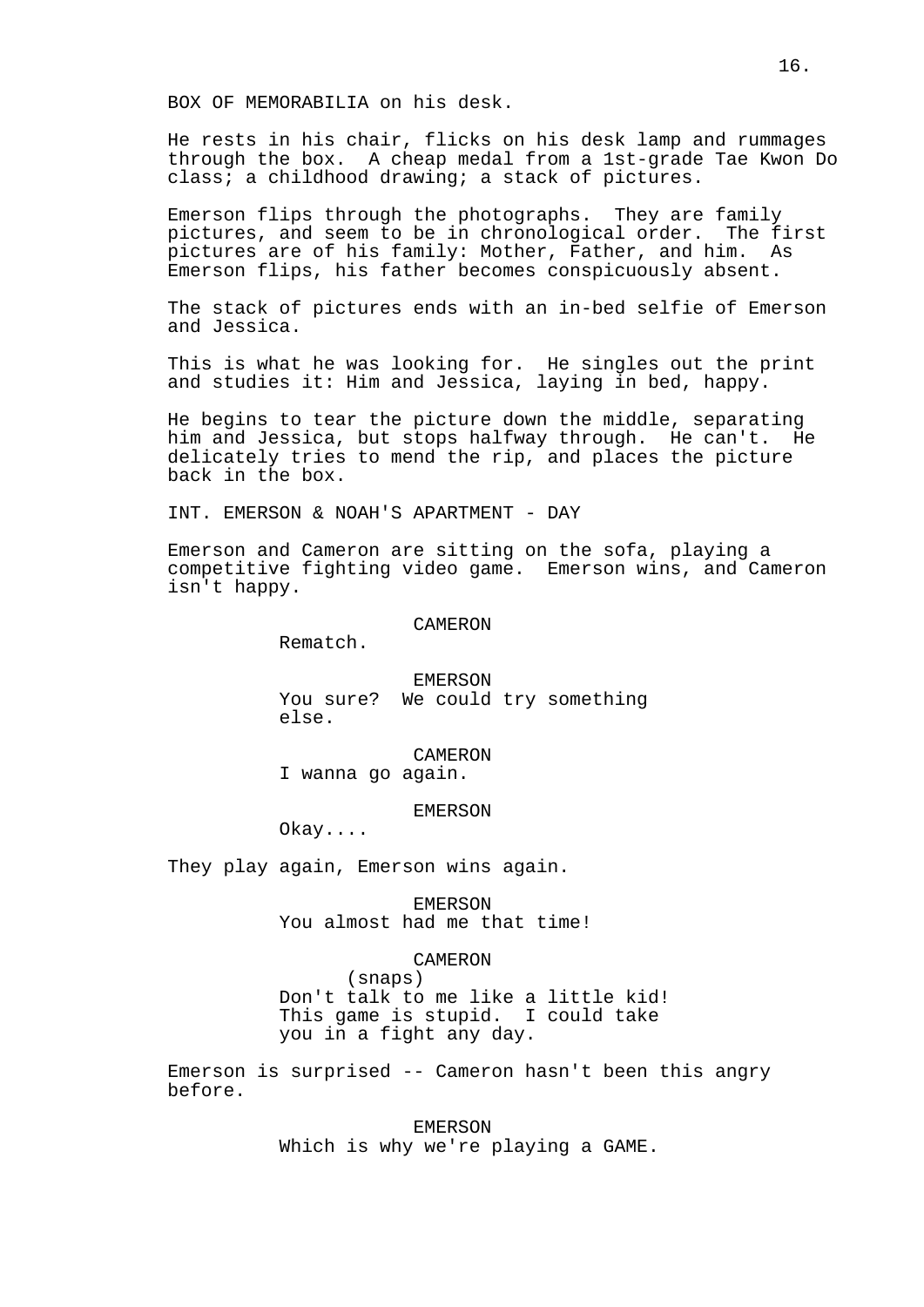CAMERON C'mon, let's go again.

EMERSON No, I think we should do something else.

# CAMERON

NO!

Cameron hits Emerson HARD, right in the arm. He quickly realizes he crossed a line.

> EMERSON Ow! What the hell, Cam?!

Cameron doesn't stay to answer, instead fleeing the apartment. Noah emerges from his room, dressed in his Burger Shack uniform and drawn by the ruckus.

> NOAH What's that all about?

> > EMERSON

I have no idea.

EXT. FOUNDATION STUDIOS - DAY

Noah drives Emerson up to the front of the office building and stops at the curb.

> NOAH So you gonna be okay?

Emerson bristles at the question.

EMERSON Yeah, I'll be fine.

NOAH No jumping off of buildings?

EMERSON That was a real thing, you know.

NOAH Good. I'm only doing a half day, so I'll see you in the game later.

EMERSON

Right.

Noah catches sight of Joy, briskly walking to the front door and holding a bag of to-go fast food. Noah is immediately interested.

NOAH

Who's that?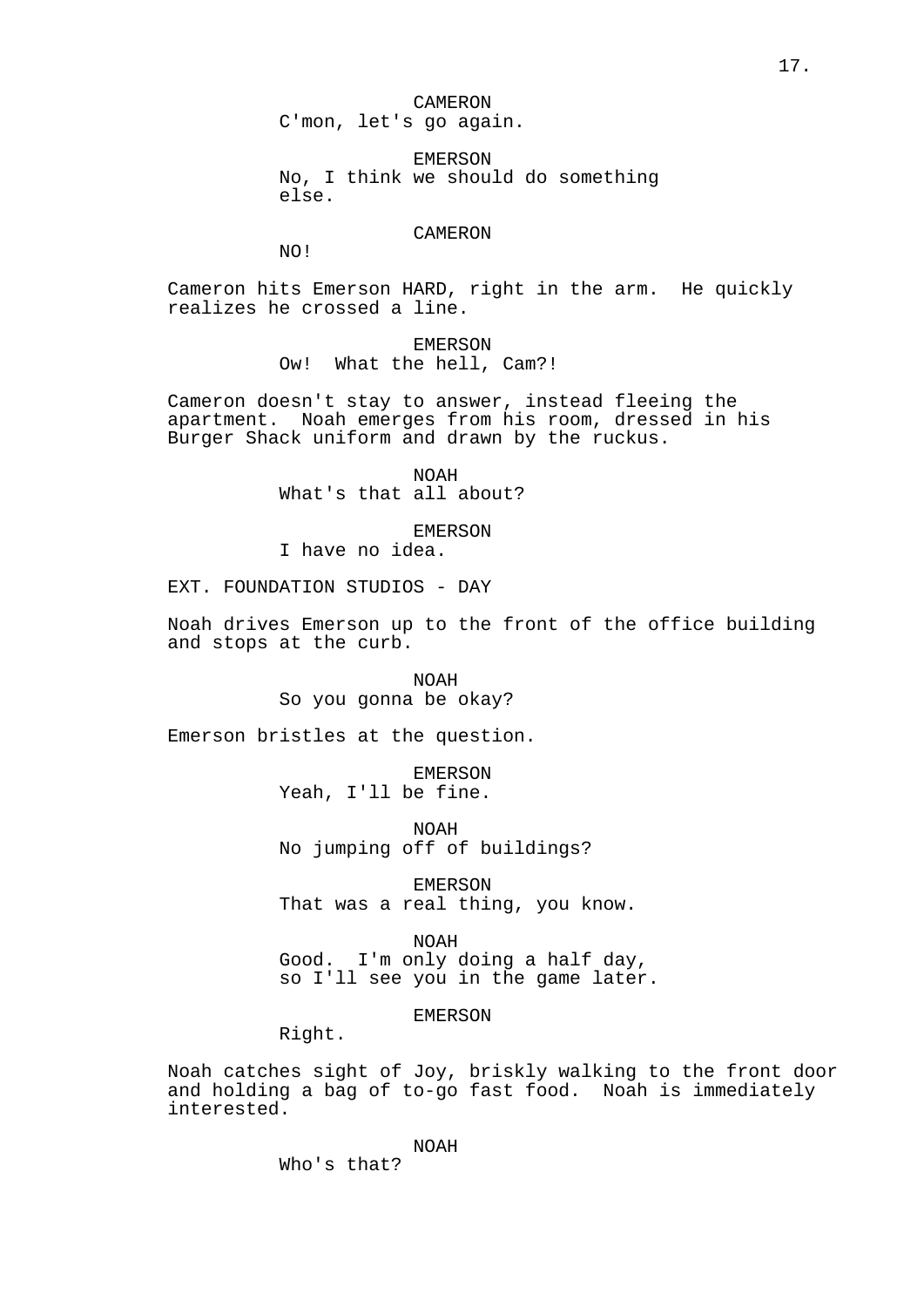NOAH I'll be the judge of that.

Noah gazes.

NOAH She looks like she doesn't take any shit.

EMERSON How can she when she spends so much time dishing it out?

NOAH Well, you CAN bring that out in people.

EMERSON ...Thanks, dick.

Emerson exits the car, and Noah calls after him.

NOAH Don't kill the messenger!

Joy hears this and looks. Noah makes eye contact and waves. Joy disregards him and continues inside. Emerson waves Noah off and follows Joy into the building.

INT. OFFICE BUILDING ELEVATOR - DAY

Emerson and Joy enter the elevator and stand in awkward silence. Joy looks tired as hell, as if she wouldn't be standing without a steady stream of caffeine.

EMERSON

Good morning.

JOY No it isn't.

EMERSON Didn't sleep well?

JOY What's sleep?

EMERSON ...Last I checked it's what you do at home, in bed. At night.

JOY Oh, that's why. I'd have to go home for that.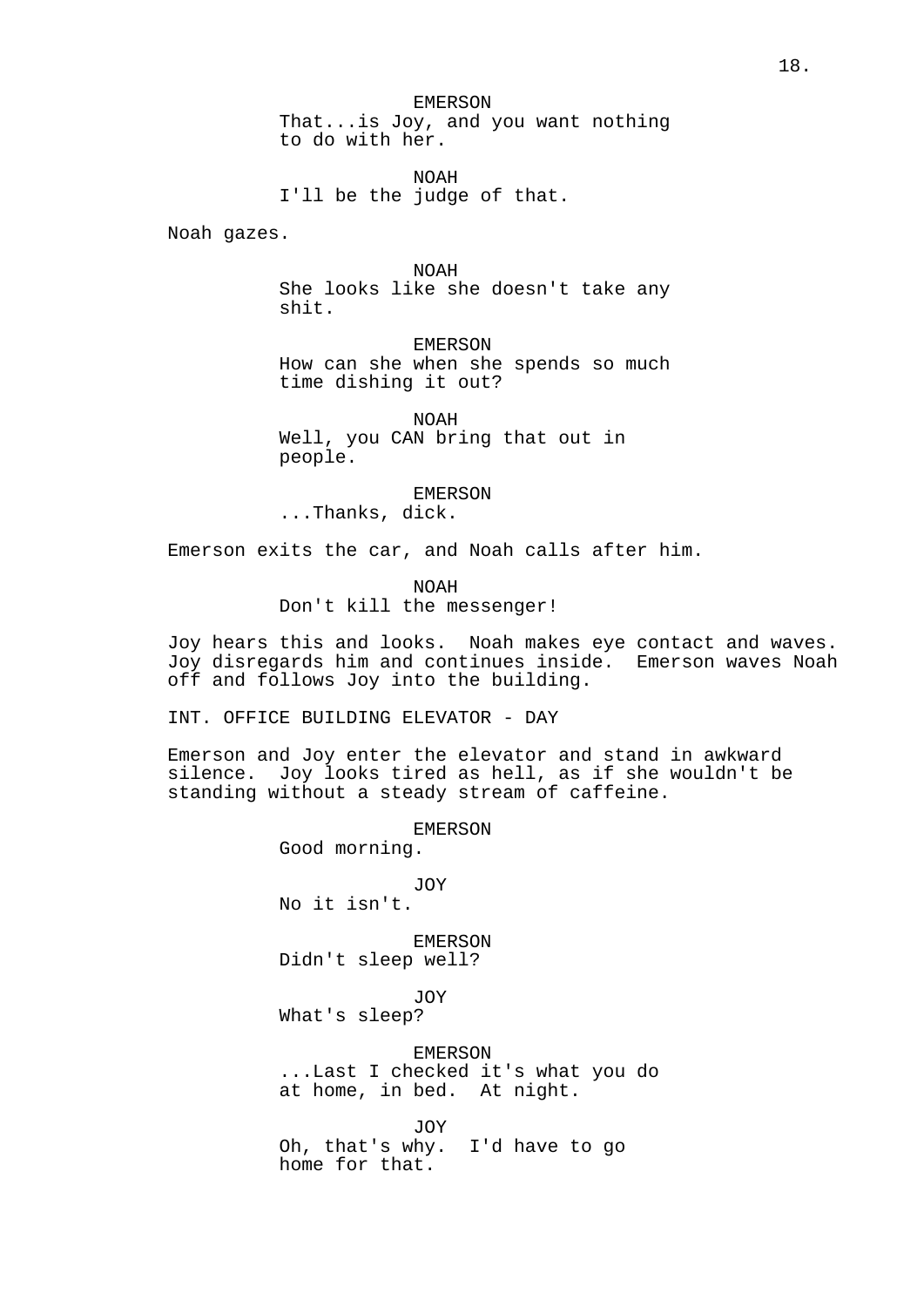# EMERSON Where were you then?

JOY

Here.

Emerson pauses, weighing whether to pursue this line of inquiry.

> EMERSON Why didn't you go home?

JOY Because I actually DO my job.

Another long, awkward silence.

EMERSON Hey, something really weird happened to me in the game last---

JOY

You know, Emerson, I would really appreciate it if you stopped talking now.

The doors open, and Joy leaves Emerson in the elevator.

INT. FOUNDATION GAMING STUDIO - DAY

Emerson enters the office, which is even more chaotic than the day before as people work to prepare for the new update. The large banner poster for Lucid Life has a sloppy "2.0" sign taped in front of the title.

As Emerson makes his way to his desk, he's intercepted by an unnaturally energetic man. This is DAX: 20's and happy to be here.

# DAX

Emerson!

# EMERSON

Dax!

Dax cracks open an energy drink and slaps Emerson on the back. Emerson's glad to see a kind face. Dax speaks so quickly it's hard to keep up.

> DAX So, ya ready for fun?

EMERSON Yeah, I guess. How was your night?

DAX Terrible! Incredibly awful! I was here. All. Night.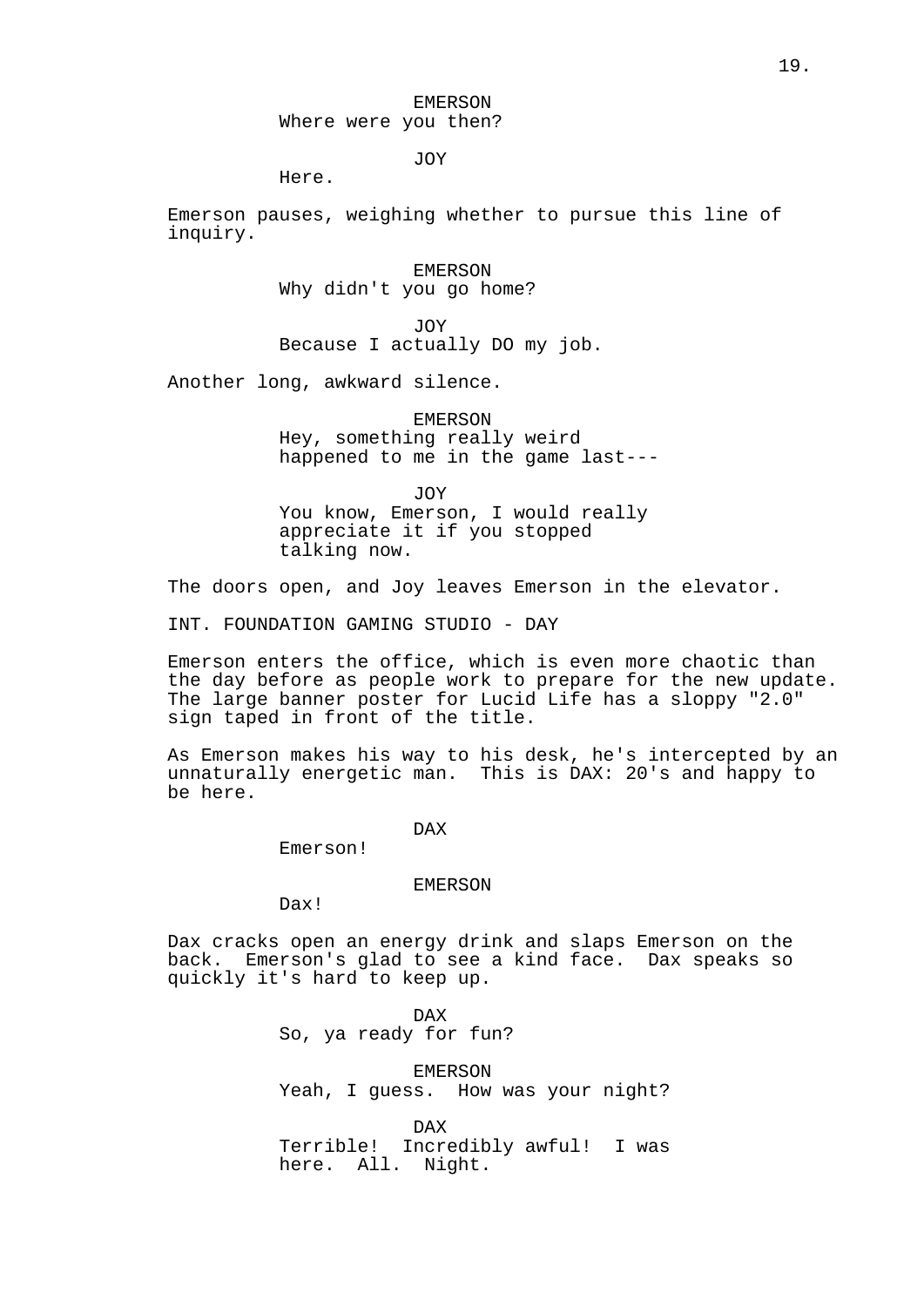Already done with his drink, Dax blindly throws the empty can behind him. Miraculously, it lands in a wastebasket. He pulls another can from his back pocket.

> EMERSON I think Joy's angry at me.

> > DAX

Well I'm pissed at you too, but you see the difference between me and Joy is I'd never say that to your face. Want one?

Dax pulls out another energy drink like a magician.

# EMERSON

No thanks.

#### DAX

Ahh, sucks to be you! I've had like three or twelve of these already today. I feel great, and it'll probably kill me within the month! It's been great knowing you, Em.

Dax breaks away, leaving Emerson to try and catch up. Before he can, Dax darts back in close.

DAX

By the way, Robert wants you to train the new guy. Have fun!

Dax exits, for real this time. Just like Dax said, Robert and WALTER, 19, are standing by Emerson's desk and talking. Walter is starry-eyed, having just landed his perceived dream job. Robert catches sight of Emerson's approach.

> ROBERT Hey, Em! Glad you're here. This  $is--$

> > EMERSON

Walter, I've heard. You want me to show him the ropes?

ROBERT News travels fast! Well, makes my job easier.

Robert moves away from Walter, beckoning Emerson.

ROBERT

(hushed) I wanna give you a heads up because you're training the new guy and I need you on top of things. You know the upgrade we just made to the game, right?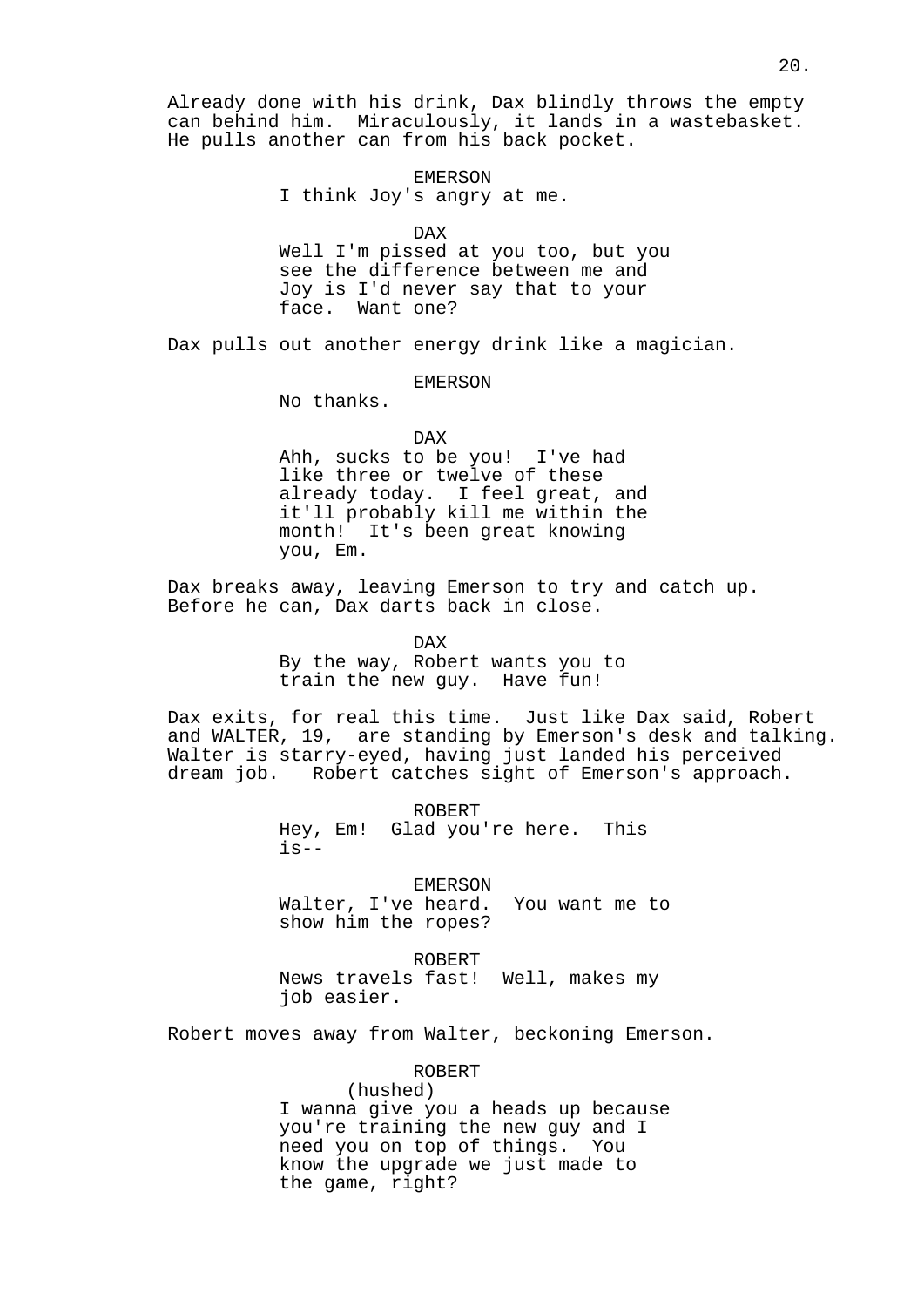Yeah, two-point-oh. It's a pretty big deal.

# ROBERT

Huge. But the tech team and I've been working on a little...something. A tweak to the game's visuals. We're applying it now, but wait till you see it. It's never been done like this before.

#### EMERSON

Why wasn't it tested?

# ROBERT

I didn't want the news to leak out before we could put it in-game. You know how hard it is to keep a secret around here. If anybody beat us to the punch....

#### EMERSON

Hey Robert, there's something I need to talk about, too. Last night, something...really weird happened in the game.

#### ROBERT

Well, document and reproduce it so we can get it fixed.

#### EMERSON

I don't think it was like that. It was weird, like I was dreaming or imagin--

Another employee taps Robert on the shoulder.

ROBERT Hold that thought. Oh, and be ready to supervise the Resistance attack on city hall at twelve. (pats Walter on the back) Work hard, Walter. And remember what I said.

Robert turns and leaves, leaving no hope of him returning any time soon. Emerson throws his hands up in frustration. Walter tries to break the ice and extends a hand.

#### WALTER

Hi, it's nice to meet you.

Emerson turns to Walter. He's really not feeling this right now, but shakes his hand anyway.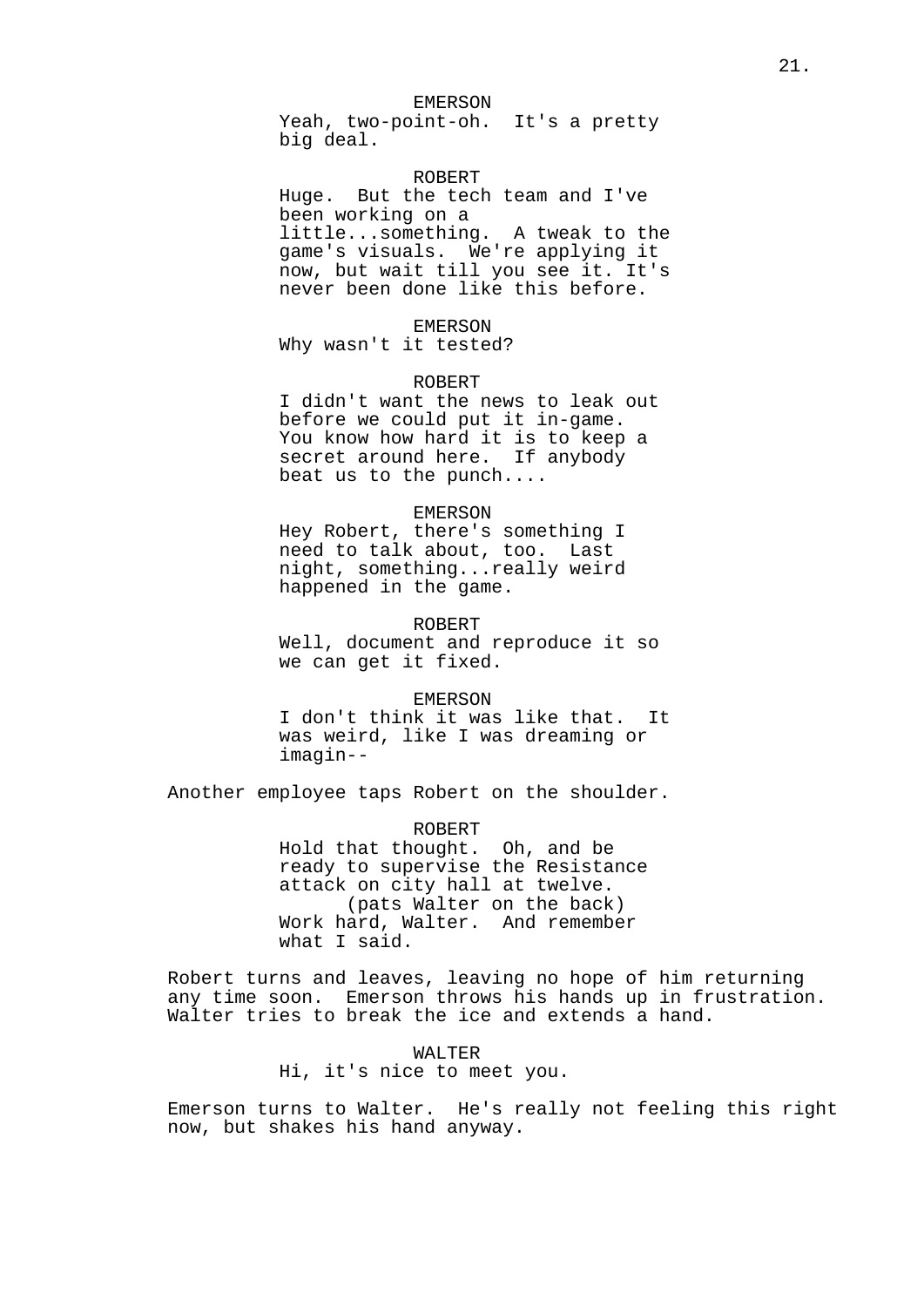WALTER

This is so exciting! I've always wanted to work in--

EMERSON That's great. What'd he want you to remember?

# WALTER

Uh... He said to pay attention to Emerson's expertise, not his bad habits. What was your name again?

# EMERSON

Emerson.

# WALTER

Oh....

Emerson hands him the Lucid Life virtual reality apparatus.

EMERSON Take off your shoes, put this on, and hop in the chair. I'll meet you in-game.

# WALTER

Okay!

Walter hops on one foot as he tries to wrestle his shoes off. Emerson walks back to...

EMERSON'S WORKSTATION

Emerson sits in his recliner -- it groans in protest.

EMERSON Oh shut up, I'm not that heavy.

Emerson wearily dons the VR kit, a routine he's completed countless times.

The VR mask is pulled over Emerson's view, and it's like he has instantly been transported out of the studio. He's looking at the game, but wouldn't be able to tell if he didn't know better.

EXT. SAFE ZONE BUILDING - DAY (VIRTUAL)

Emerson is standing on a small grassy field next to what looks like a high school building. A large parking lot spans outward from the school. Countryside surrounds the lot, with a small forest separating the school from the city in the distance.

So this is the upgrade Robert was talking about. No longer are the colors unnaturally vibrant, the world uncannily picturesque. The virtual world looks identical to the real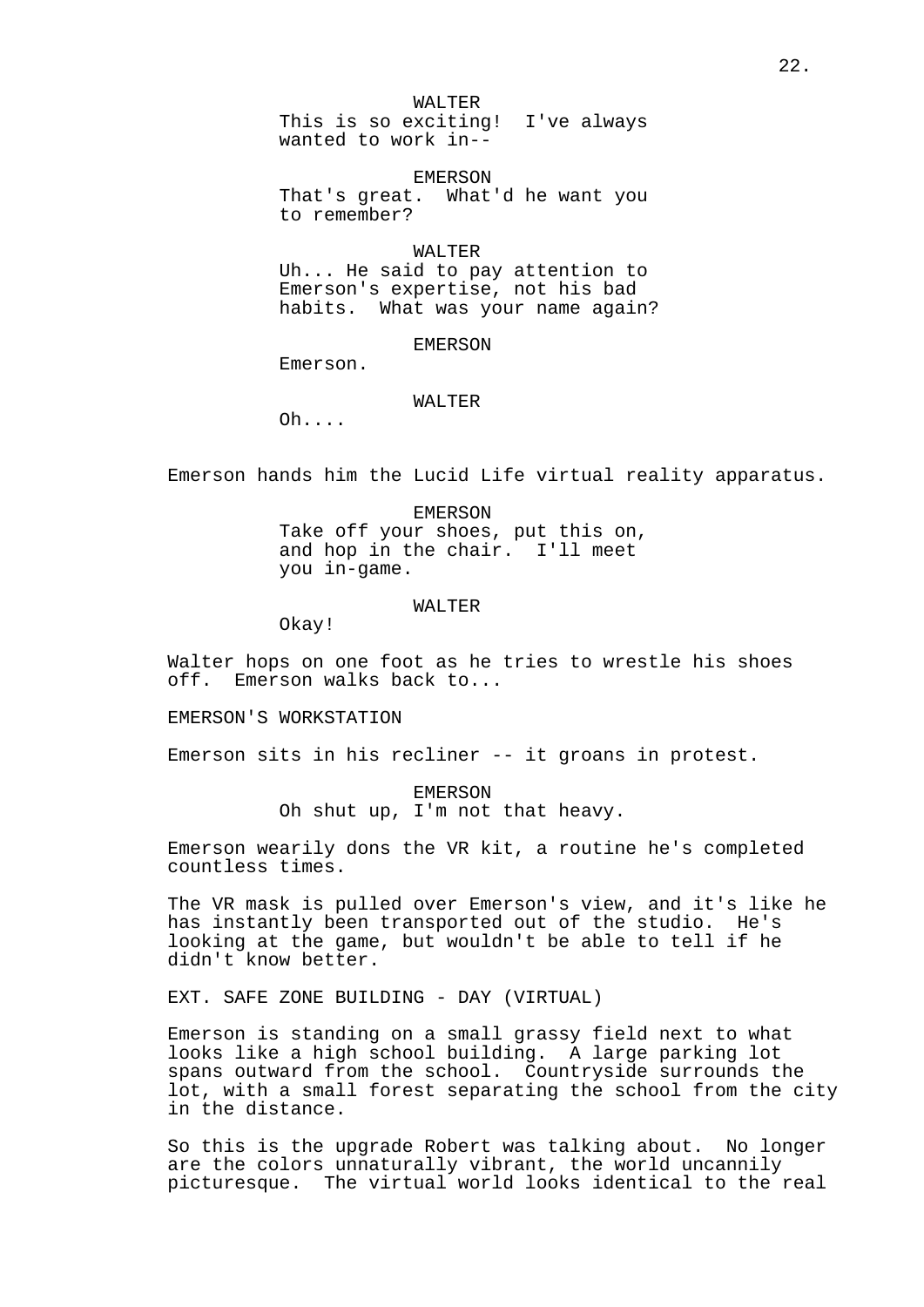thing.

#### EMERSON

Holy shit.

WALTER (O.S.) Hello? Hello?!

Emerson turns to place the sound. Walter is standing alone on a small hill, unsure of where he is or what to do. He stands, but hasn't figured out how to do much else.

> WALTER Where am I? What happened?

Walter's eyes widen: this reaction is new.

EMERSON You're... ...in Foundation Studios. You're sitting in a chair at your desk. ...you're playing Lucid Life.

#### WALTER

This...is a game?

Emerson nods. Walter takes a moment to process this.

WALTER What do I do? How do I move?

EMERSON

Just imagine you can move like you always have.

Walter tries to wrap his head around the idea, then slowly moves his arm. It doesn't take long for the rest to come naturally.

# EMERSON

Okay, let's go.

Emerson moves on to pick a car from the many abandoned vehicles in the parking lot. Walter, however, is captivated by the simple act of moving his arm up and down. He points to it, excited.

> WALTER Are you seeing this?!

Emerson returns to drag Walter away.

INT. CAR - DAY (VIRTUAL)

Emerson is driving, Walter is pawing at the windows like he's discovering touch for the first time. A rock song plays on the radio.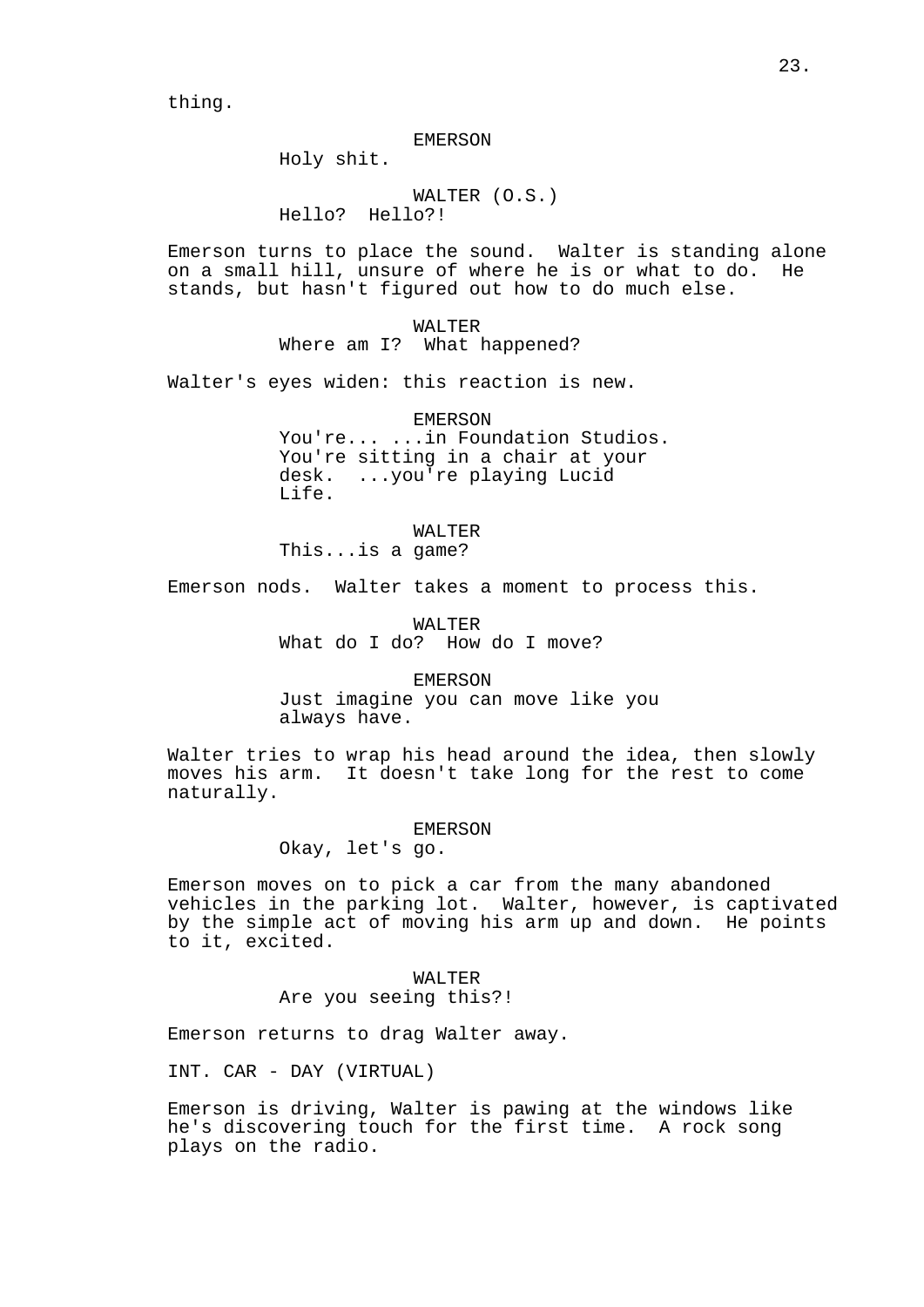The car pulls out of the parking lot and travels down a windy two-lane road. As they drive, they pass signs that read:

"BEWARE -- LEAVING SAFE ZONE"

# WALTER

Safe zone?

EMERSON Just what it sounds like. When you're in the zone you can't get hurt or be hurt.

Immediately thereafter they pass a new series of signs: they are the same "WANTED" signs from the Resistance headquarters, and display Emerson's and Noah's faces.

# WALTER

(pointing) Is that you?

#### EMERSON

For now.

WALTER What'd you do?

EMERSON What do you normally do when there's no consequences to your actions?

Walter thinks on this for a moment. They cross a bridge over a large river and enter the city.

# EMERSON

...wreak havoc.

EMERSON Exactly. Welcome to Lucid Life.

A large truck SCREAMS by the car, passing on the sidewalk. It veers through a park and launches off a makeshift ramp. The truck gains impressive air before crashing directly into a busy intersection.

The truck is not the craziest one in the scene. The city is a madhouse: speeding cars, fighting players and fires pepper the roads.

> EMERSON One rule of thumb through driving in the city: when in Rome....

Emerson stomps on the accelerator and the car lunges forward into the fray.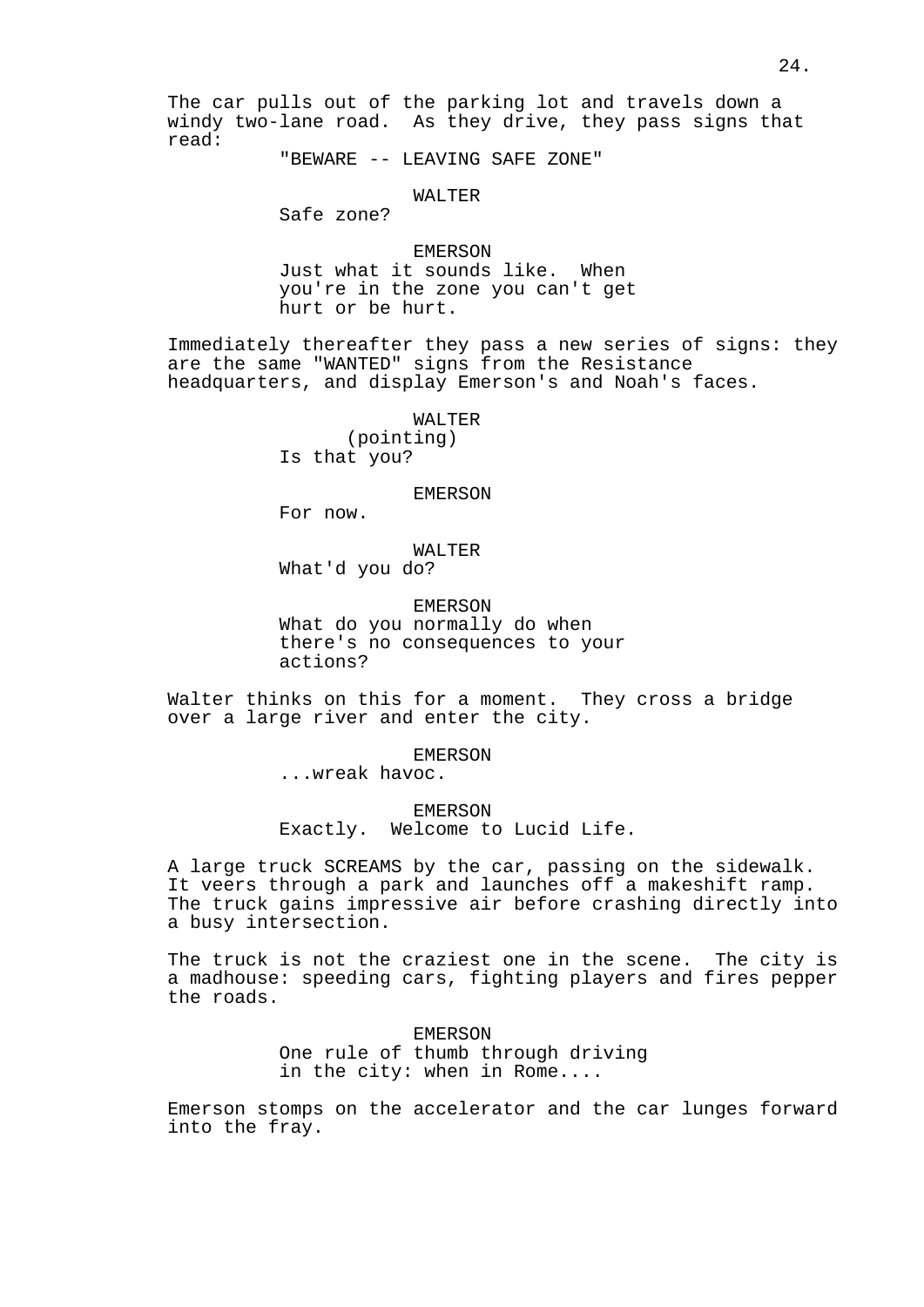EXT. CAMERON'S APARTMENT - DAY (REALITY)

The muffled yells from a domestic dispute can be heard from outside. Three voices can be heard. As the yelling comes to a head, Cameron BURSTS out of the front door. His father Herbert can be heard yelling after him.

# HERBERT Don't you walk away from --

He's cut off by Cameron slamming the door.

Cameron is close to tears. He wipes his face with his forearm as he stomps away from his home. He quickly arrives at...

EXT. EMERSON & NOAH'S APARTMENT - DAY

...the front door of Emerson's apartment. He knocks on the door -- no answer. In the distance, Herbert's voice can be heard growing closer.

Cameron needs somewhere to hide. Looking for options, he runs around to the side of the apartment.

INT. EMERSON & NOAH'S APARTMENT - DAY

The apartment is still. A window sliding open breaks the silence. Cameron, like a ninja, climbs through the window without a sound and closes it behind him.

# **CAMERON**

(quietly) Emerson? ...Noah?

Cameron inches through the living room and peers down the hallway.

#### CAMERON

# Anyone here?

As he moves down the hallway, he notices Emerson's bedroom door is open a crack. He eases open the door to reveal Emerson's recliner with his home Virtual Reality kit.

Cameron looks like he just found the lost treasure of Montezuma. He checks to make sure he's alone again, then steps inside Emerson's room.

INT. CAR - DAY (VIRTUAL)

Emerson and Walter barrel through the city streets at the speed of traffic -- 90 miles per hour. Walter holds onto the oh shit bar with one hand and onto his stomach with the other.

> WALTER I think I'm gonna be sick....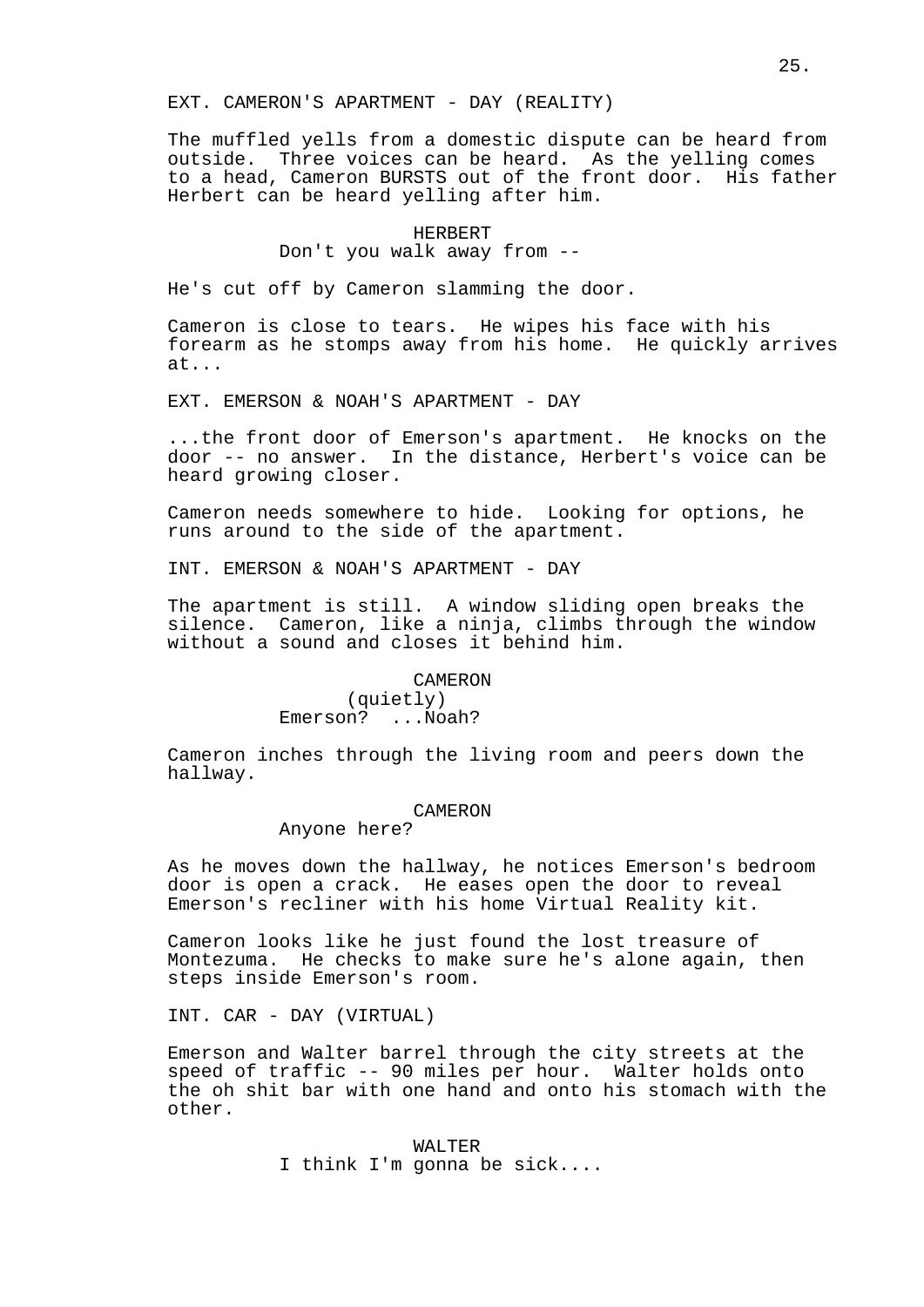26.

EMERSON No, don't you dare! Not with you mask on. If you gotta, take it off first.

Emerson SWERVES to avoid an oncoming car.

EMERSON (CONT'D) Just--keep calm and focus on the horizon, okay? Focus on the horizon.

# WALTER

So... (suppressing vomiting) What's the Resistance, anyway?

EMERSON Here, check this out.

Maintaining his grip on the steering wheel with one hand, Emerson makes some gestures with his other hand to conjure a web browser out of thin air. It floats before Walter.

# WALTER

Woah!

Emerson narrowly avoids plowing into a car wreck by driving up on the sidewalk. Players dive out of the way. With a couple more quick gestures, he has navigated to a video on the internet.

The video that plays is pure marketing jabber: in your face and loud. An overenthusiastic announcer prattles on over edgy rock music playing in the background.

> ANNOUNCER (V.O.) For generations, a battle has raged in Viricom City between The Resistance and the Enforcers.

As the announcer speaks, explosions serve as transitions between images of key Resistance and Enforcer members: engaging in battle; firing at nondescript enemies; posing heroically.

The Enforcers's SWAT uniforms and high-tech military gear contrast the scrappy equipment of the Resistance.

> ANNOUNCER (V.O.) The Enforcers will do anything to keep the people safe and the city in order. The Resistance will sacrifice everything to make the people free. Which side will you choose? The choice is yours.

The Resistance and Enforcer members alike have the same dark eyes that were seen before. Walter notices.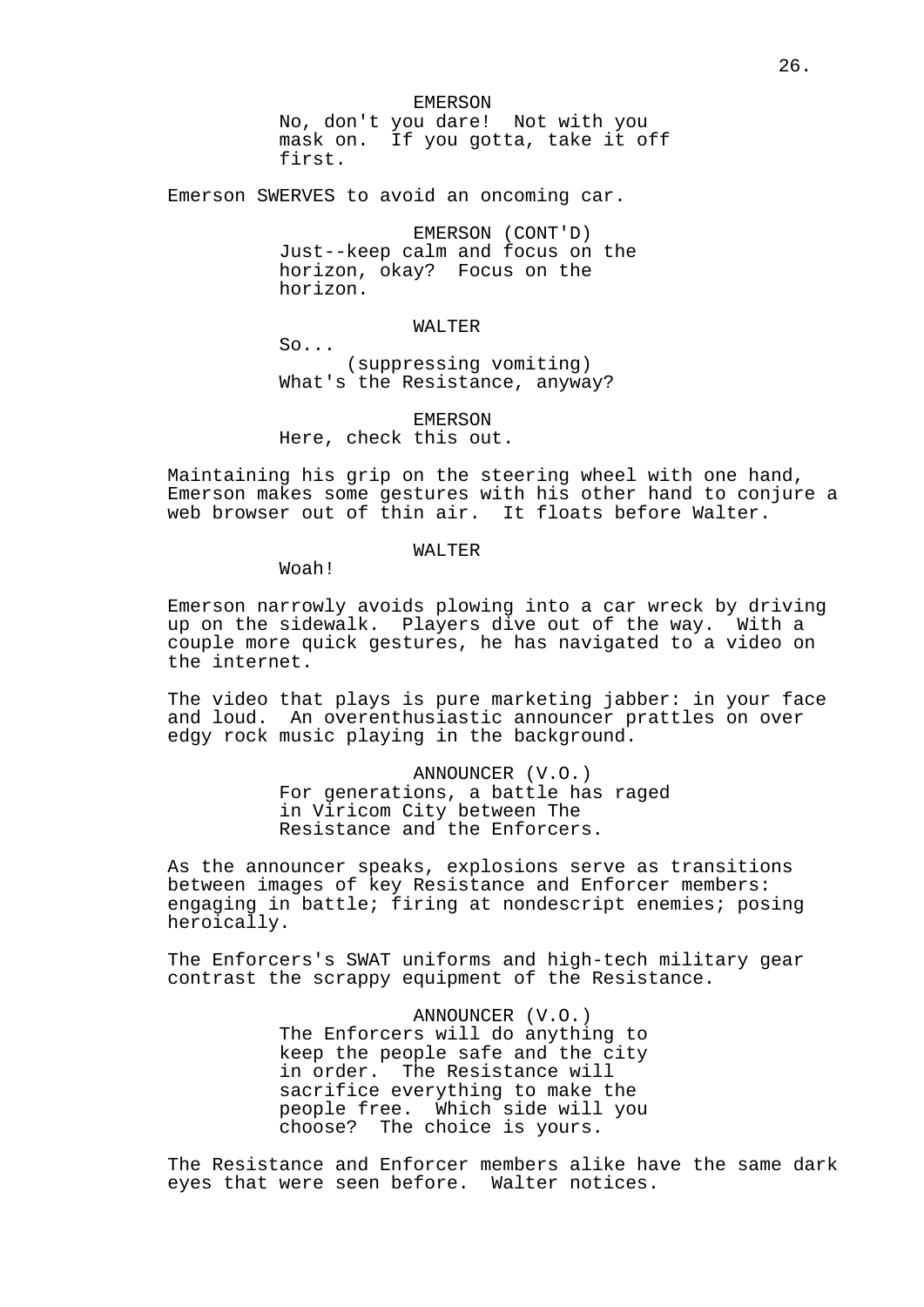What's with their eyes?

EMERSON That's how you tell the real players from the bots.

Emerson turns a corner at breakneck speed, working hard to keep the car from flipping.

#### WALTER

Bots?

# EMERSON

Computer-controlled characters. It's good to always keep your gun close.

Walter didn't know he had a gun. He checks himself to see if he's been carrying it all along. He has, on a left-leg holster.

> EMERSON Everybody gets a pistol to start. We're here.

Emerson slams on the brakes and the car SCREECHES to a halt. Not wearing a seatbelt, Walter is THROWN straight through the windshield.

# WALTER

Aaaaaaaaaa!

He lands twenty feet ahead of the car.

EXT. CITY STREET - DAY (VIRTUAL)

Emerson's car is stopped outside a large, nondescript brick building. Emerson emerges from the car. He shakes his head at Walter, sprawled out across the pavement.

Emerson steps over to Walter and nudges him with his foot.

EMERSON

Hey, let's go.

WALTER (not moving) Am I dead?

EMERSON

It'll take more than that to kill you. Come on, get up.

INT. FOUNDATION GAMING STUDIO - DAY (REALITY)

Robert paces around the studio, checking in on the employees. He give a couple of the workers an encouraging pat on the back as he makes his rounds.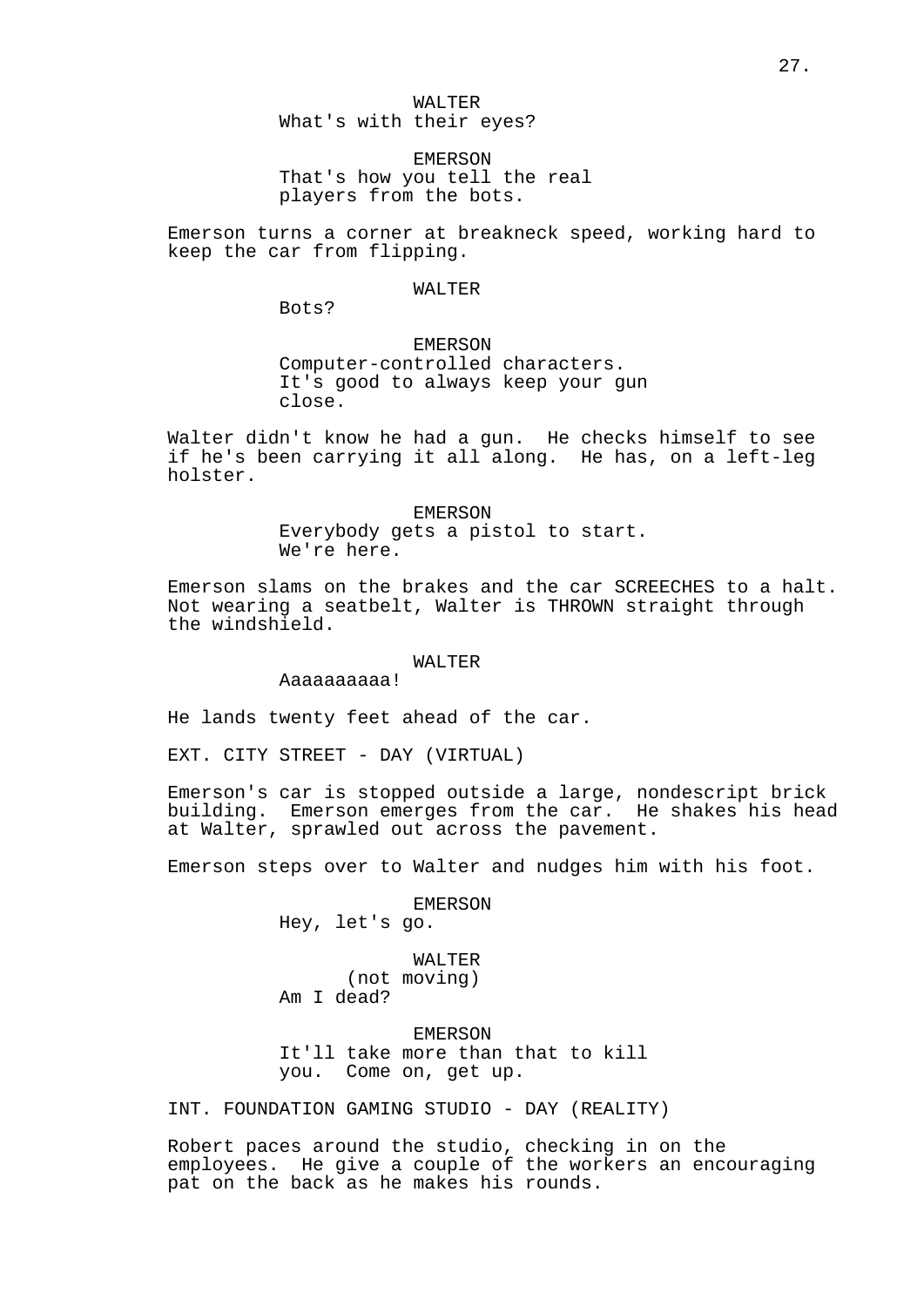"COMMUNITY MANAGEMENT / CUSTOMER SUPPORT"

and quickens his pace. Too late, he's made eye contact with STEVEN, 27, overworked and underslept. Steven homes in on Robert and approaches.

STEVEN

Hey, Robert.

ROBERT

Oh hey, Steven! (bracing) How're thi--

#### STEVEN

When are we getting more people.

#### ROBERT

I told you, I can't just go hiring more hands while other employees are out sick. Amanda and Rachel--

STEVEN Amanda and Rachel have been out for over a week, and we just launched version 2.0!

# ROBERT

They have the flu!

One of the terminals makes a BING noise.

**STEVEN** You hear that? That signals another customer complaint.

Another BING noise.

#### **STEVEN**

And there's another. We have enough on our hands just sifting through the prank messages about the game killing players before we even get into the real stuff.

Yet another BING noise.

STEVEN I'm telling you, I need more bodies.

ROBERT And I'm telling you we can't replace people while they're still (MORE)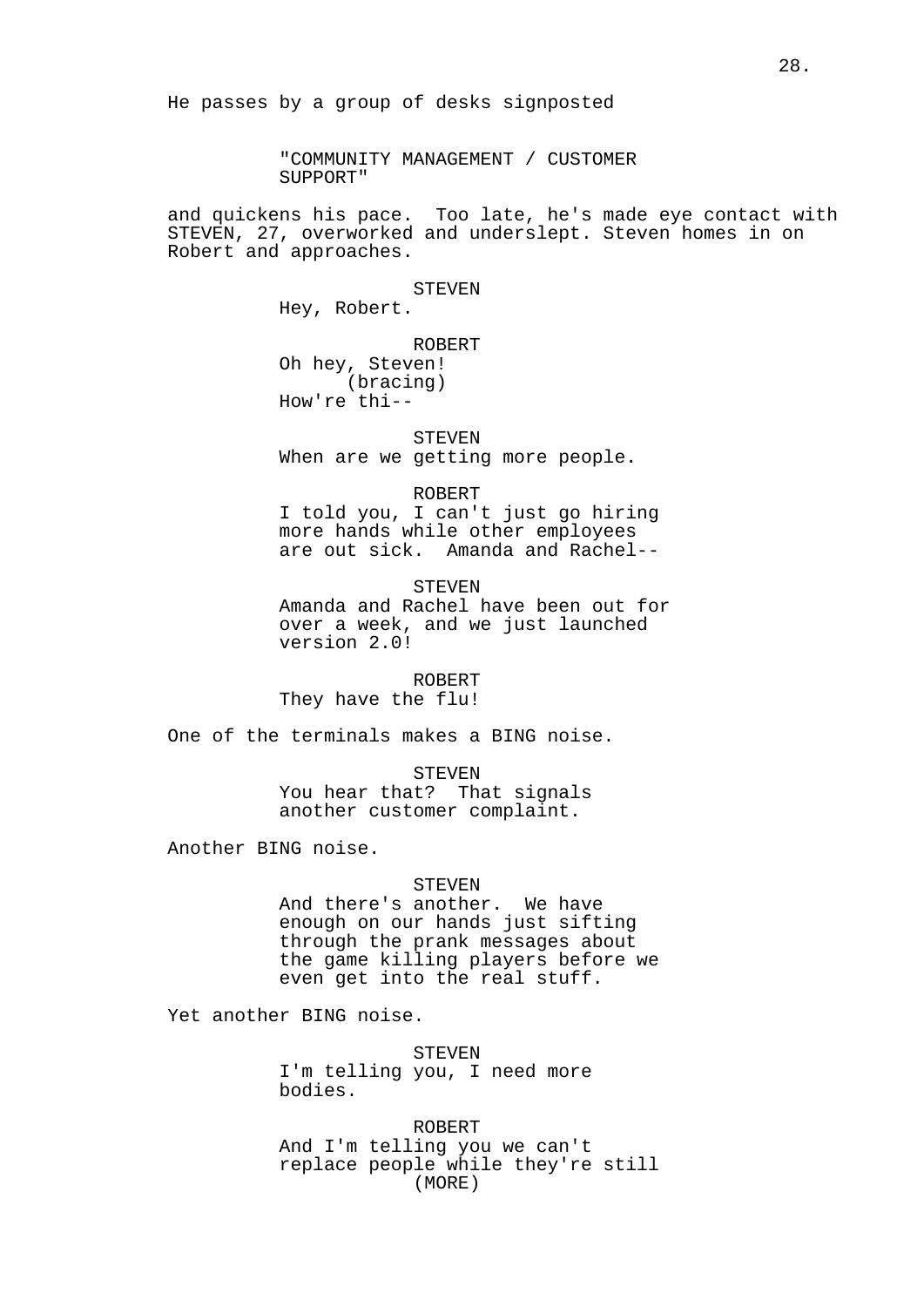ROBERT (cont'd) employed. They'll be back this week. In the mean time, make it work.

# STEVEN

Robert, I--

Just down the aisle, a terminal at ROBERT'S DESK rings.

#### ROBERT

Hold that thought.

Robert vanishes back to his desk, leaving Steven to throw his hands up in impotent frustration.

ROBERT'S DESK

Robert sits down in his chair. The terminal on his desk reads:

INCOMING CALL FROM EMERSON P.

Robert puts on an earpiece and accepts the call.

# ROBERT

What's up, Em?

EXT. CITY STREET - DAY (VIRTUAL)

Emerson is standing on the sidewalk, talking to air while holding a finger to his ear F.B.I. style. Behind him sits Walter on the sidewalk edge, holding his knees and rocking anxiously. Storefronts line their side of the street: bakeries and gift shops.

INTERCUT PHONE: EMERSON/ROBERT

#### EMERSON

Something's seriously wrong with Walter. I don't know if it's the upgrade or what, but he's freaking out! He's been sitting in a fetal position ever since he got thrown through a windshield.

#### ROBERT

In the fetal-- doesn't anybody have any GOOD news for once? What about the visual upgrade?

#### EMERSON

Yeah! The visual upgrade is amazing! It's so damn real it's making your employees freak out.

Walter begins looking around in fear, like he's seeing or hearing something Emerson cannot.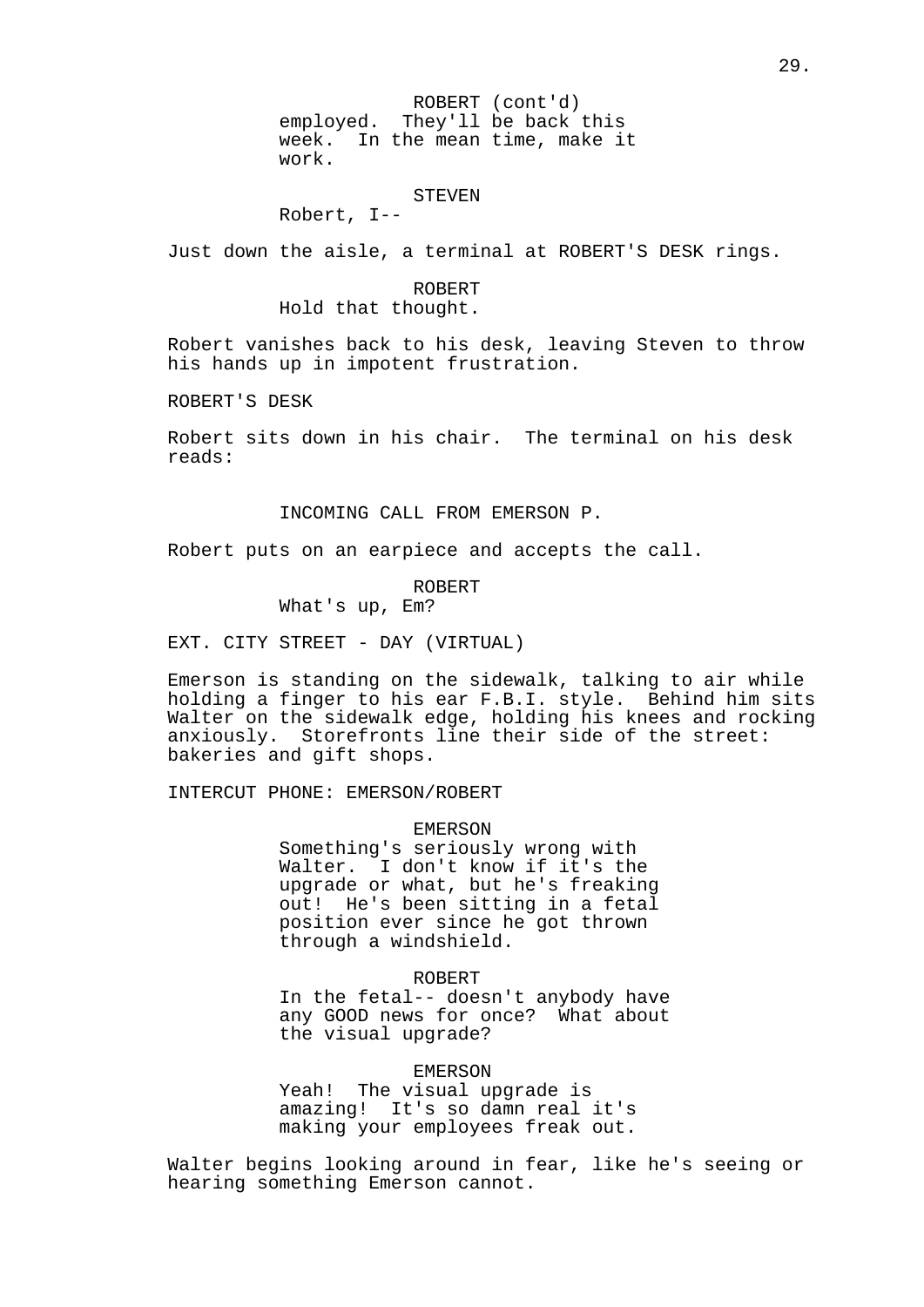# EMERSON

It's like-- wait, hold on.

Emerson pulls Walter up by the armpits and moves him over to a bench further from the street. A truck RUSHES over the part of sidewalk where Walter was just sitting. Walter is still freaking out.

> WALTER (pointing at nothing) Did you hear that? Did you see it?

# EMERSON

(to Walter)

Stay.

(to Robert) He's losing his shit, Robert. It's like what I tol-- what I TRIED to tell you this morning.

ROBERT

What? What'd you tell me?

# EMERSON

Something's going on, Rob. Last night I saw something that wasn't supposed to be there. Some weird stuff happened, and I... ...I don't think it came from the game. I think... ...it came from me.

#### ROBERT

What, like hallucinations? That's crazy.

#### EMERSON

Yeah, it's crazy! But you said it yourself: we're doing shit nobody's done before. Who knows how people are supposed to react.

#### ROBERT

Well, what do you want ME to do about it?

#### EMERSON

I don't know! But let's get Walter out of here before anything-- wait a minute.

# END OF INTERCUT

Emerson hears a roaring engine approaching at alarming speed.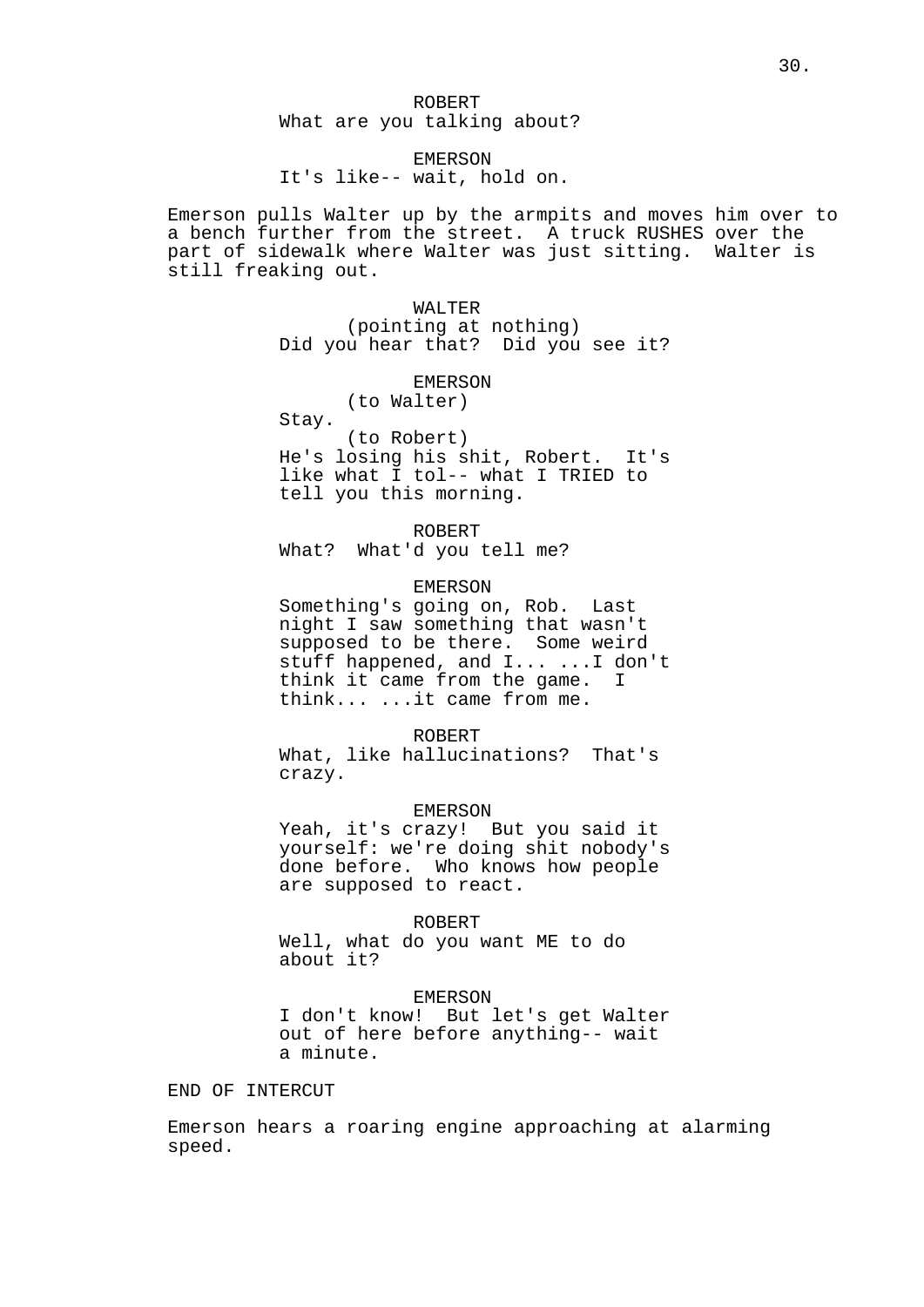CAMERON (O.S.) Hey, Emerson!

The odd car veers across traffic, directly toward Emerson. Cameron leans his head out the driver-side window.

# **CAMERON**

Game on!

EMERSON (to Robert) I'll call you back.

Cameron is gunning directly for Emerson. Emerson attempts to dive out of the way, and almost makes it. Cameron's car hits Emerson's leg in mid-air, sending him spinning into the air before SLAMMING into a wall.

Cameron's car SMASHES through a bakery window, sending bear claws and bread loaves flying. Shattered glass and rubble coat the car, but Cameron is unharmed.

Not missing a beat, Cameron pushes himself out of the car and bum rushes Emerson who is still regaining his composure.

Cameron tackles Emerson, taking him to the ground. Emerson's able to throw him off, and quickly regains his footing. Cameron is eager, like he's been waiting for this for ages. Grinning, he continues the attack.

Cameron rushes in and throws punch after punch. Left, right, left, right. Emerson bobs and sways, keeping on the defensive and waiting for an opening. He finds it. Cameron throws a reckless punch -- Emerson grabs it, using Cameron's momentum against him and throwing him to the ground.

EMERSON

What're you doing?!

CAMERON Shut up and fight!

WALTER (O.S.)

Hey, guys?

Walter's anxiousness is getting worse. He shakes his head and rubs his eyes, trying to get something out of his mind.

Cameron will wait for no one. He kicks Emerson in the shin, and takes the opportunity to jump back on his feet.

Cameron rushes again, but this time Emerson's ready. He stops Cameron in his tracks with a kick to the leg, and follows up with strikes of his own.

The fight continues back and forth: each dealing and receiving damage in equal measure. Emerson has more experience with the game, but Cameron's simply a better fighter.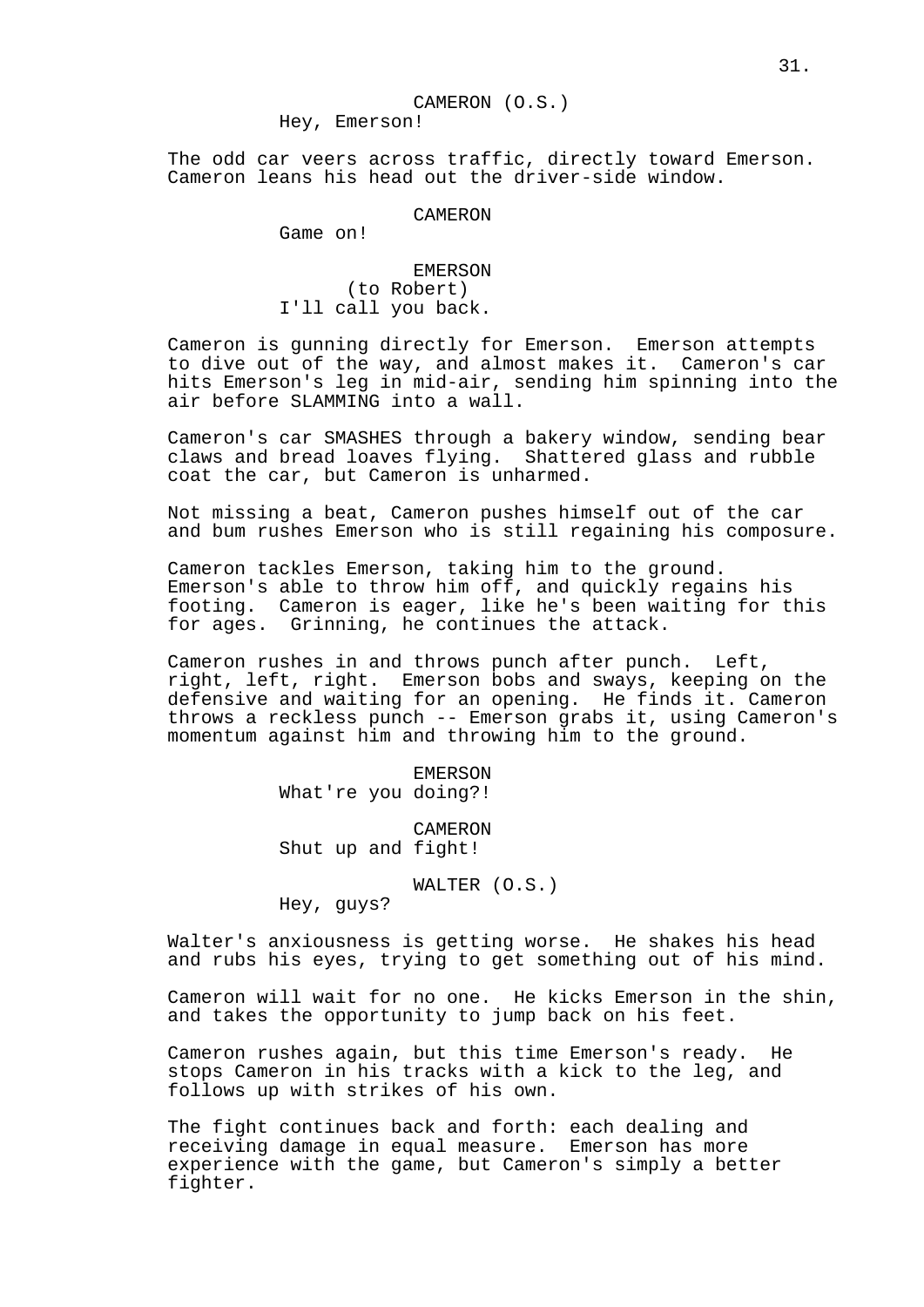Landing a few solid attacks, Cameron gets Emerson open long enough to connect a straight kick. Emerson gets knocked backward, and has to stop himself before falling into traffic. A speeding car brushes his clothes as it barrels past.

Emerson is off balance. Cameron notices and rushes in to knock him the rest of the way into traffic. Before he can, he's grabbed from behind by Noah.

#### NOAH

Nope!

Noah spins him around, sending him back toward the brick wall.

Noah grabs Emerson's hand, pulling him back from the rushing cars and back onto the sidewalk.

# NOAH

Gotcha.

Cameron's not done: he gets up and goes straight after Emerson again. Noah spins around and grabs him, pinning both arms to his chest and pushing him backward until they're up against the wall.

> NOAH (gestures toward Cameron) What's goin on?

> > CAMERON

Let go of me!

# NOAH

No.

EMERSON How'd you get in the game, Cam?

CAMERON I just wanted to come by to say sorry about yesterday.

NOAH

Waitaminute -- you're in the HOUSE?

CAMERON

Why didn't you ever show me this before? This is amazing!

EMERSON

So your way of saying sorry was to attack me?

CAMERON

No! This is different! We can see who'd win in a fight like we always wanted!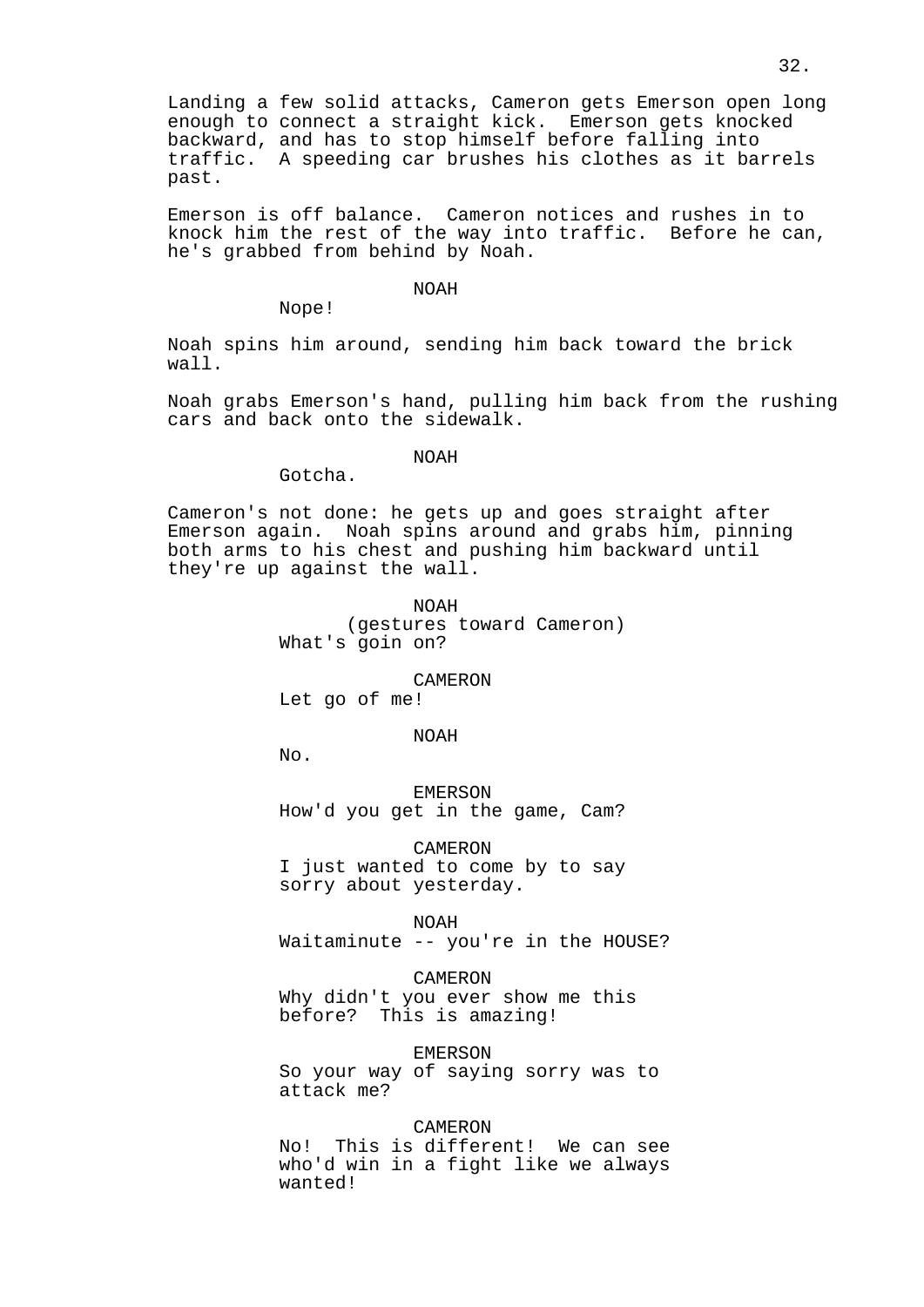EMERSON Like YOU always wanted. I don't wanna fight you.

NOAH (to Emerson) Stop changing the subject! (to Cameron) Why are you in our house?

CAMERON Your window was unlocked again!

NOAH That's not what I meant!

They are all interrupted when Walter starts screaming at nothing in particular.

> WALTER Wha...? What are they?!

Walter's face is contorted in horror, eyes following movement no one else can see.

> EMERSON Walter...there's nothi--

> > WALTER

No....NO!!

Walter pulls out his pistol and starts shooting in seemingly random directions. Emerson and Noah duck to avoid the incoming fire. Cameron, noticing eyes aren't on him anymore, sneaks away.

> WALTER Get back! Get back!

EMERSON Walter, what the hell're you doi--

Walter isn't listening. He screams again and runs away from whatever is chasing him, right into traffic. A speeding bus SMASHES into him, painting the pavement with Walter parts.

Walter and Noah stare, stunned. Reflexively, they look to the nearest door. They wait, but Walter doesn't emerge. They keep waiting.

INT. FOUNDATION GAMING STUDIO - DAY (REALITY)

Walter, reclining in his chair with his VR kit, is shaking. His breathing is rapid and shallow. Robert, walking by to check on him, notices.

> ROBERT Walter? ...You okay, buddy?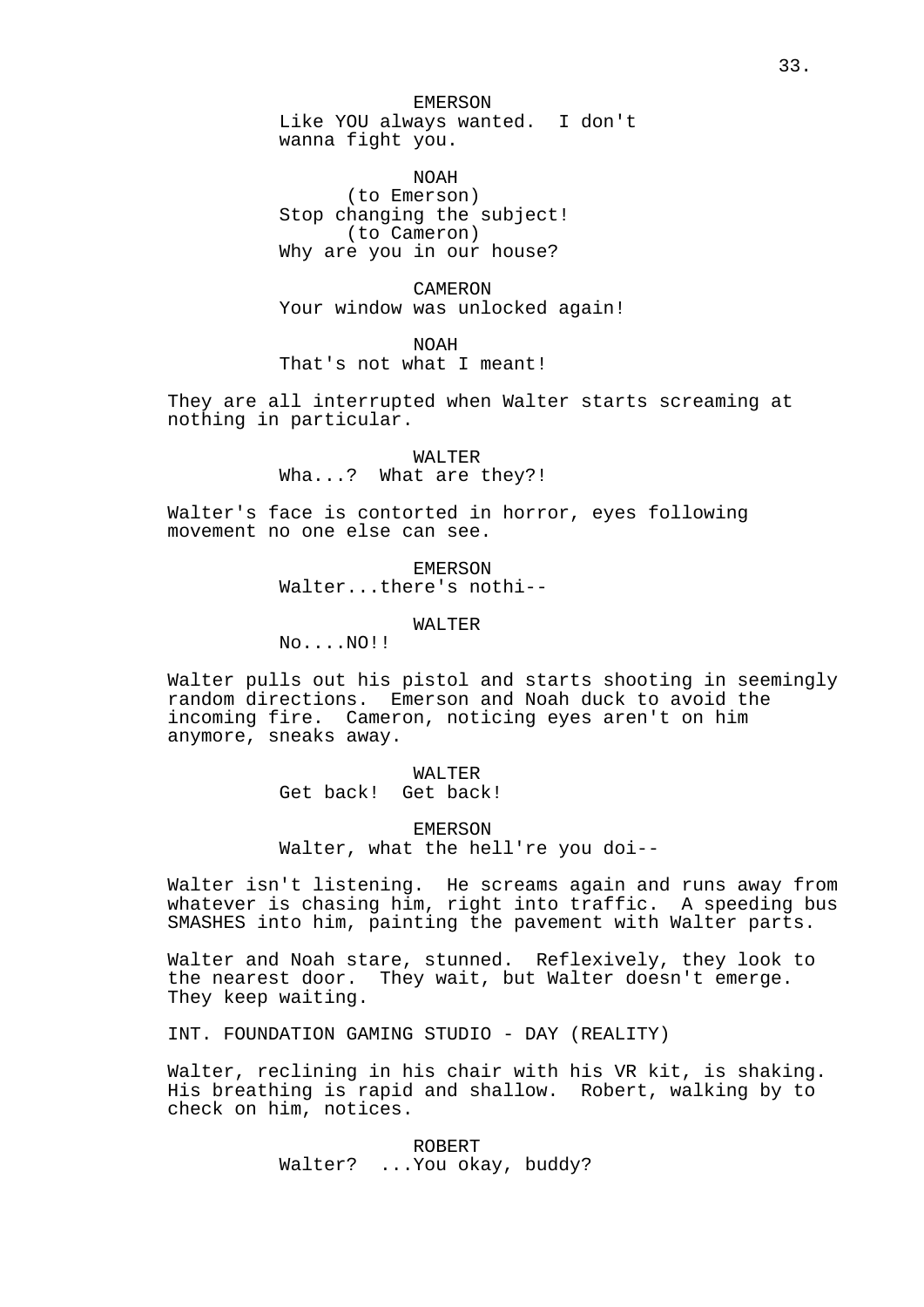Robert ventures closer: something is not right. He quickly removes Walter's headset to reveal Walter in shock. His eyes are wide, his face pale. He struggles to breathe even the shallow gulps he's getting.

ROBERT

Oh, no... (to anyone in earshot) Somebody call 9-1-1!

EXT. CITY STREET - DAY (VIRTUAL)

Emerson and Noah are still waiting.

EMERSON It doesn't normally take this long....

INT. FOUNDATION GAMING STUDIO - DAY (REALITY)

Robert is tending to Walter. PHIL, another tester one desk over, hears Robert and pulls off his headset.

PHIL

What's going o--

Phil stops, and stiffens. He gasps for air as if his body has lost connection with his mind.

> ROBERT Ah, hell...Everybody, stay in the game and DON'T take off your mask!

Steven hurries in.

**STEVEN** I called an ambulance. What's going on?

ROBERT I have no idea, but it happened to Walter, and then to Phil.

An expression of horrified realization shoots across Steven's face.

> STEVEN Oh god, it's what they've been saying.

> > ROBERT

What?

STEVEN The prank messages -- It's what they've been saying.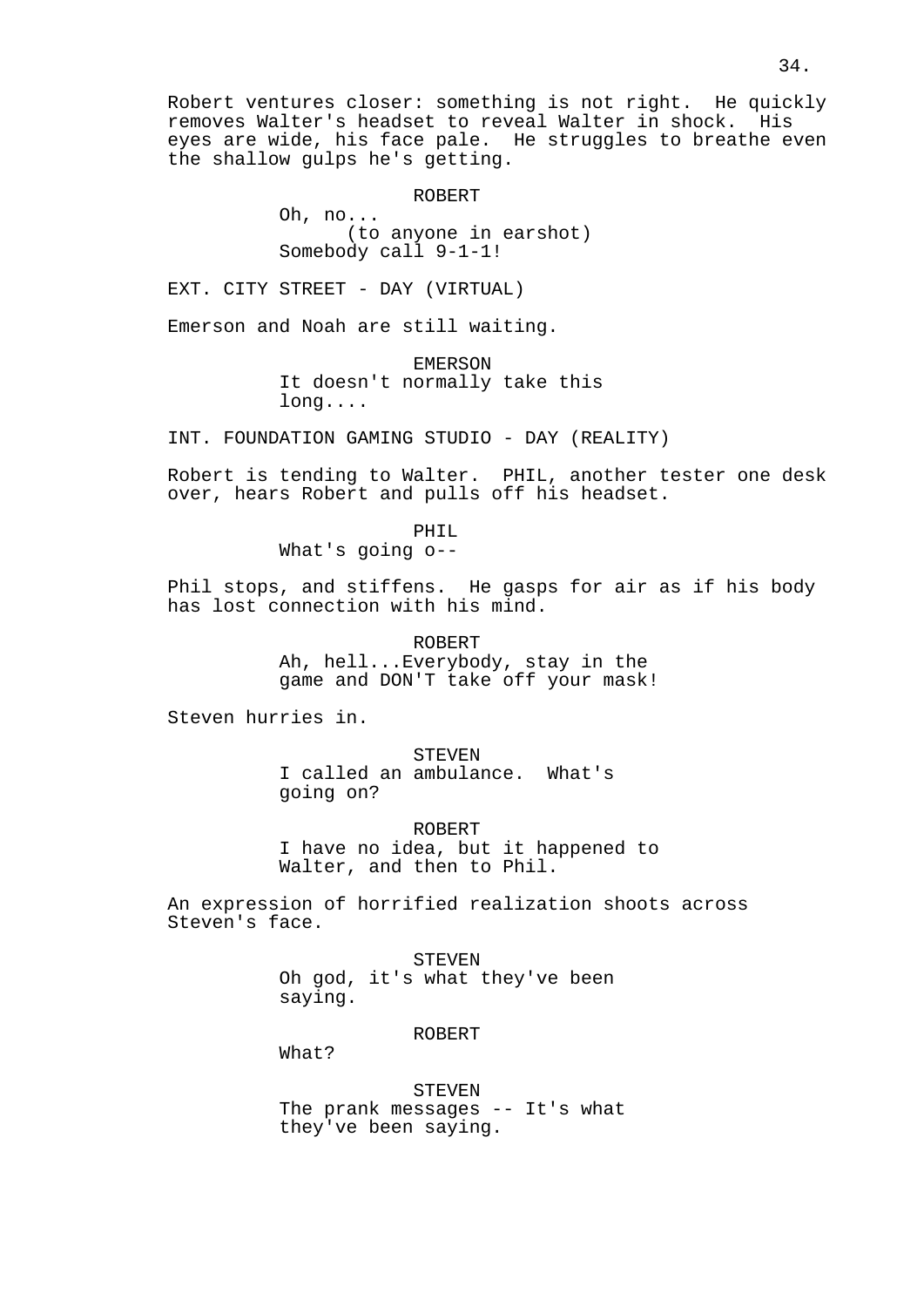ROBERT We don't know what it is yet. (gestures to Walter) Watch him.

Robert rushes to his desk.

EXT. CITY STREET/STOREFRONT - DAY (VIRTUAL)

Confused, Emerson and Noah move toward the closed storefront. He eases the door open to see WALTER, still in shock and collapsed on the floor. He's not responding.

EMERSON

What the....

ROBERT (V.O.) Talk to me Emerson, what's happening?

#### EMERSON

Walter went insane and got hit by a truck, and now he's comatose on the floor. How are you?

ROBERT (V.O.) We'll have to see what the paramedics say. In the meantime, be--

# EMERSON

Waaayyy-way-way-way-wait a minute. Did you say paramedics? What's going on out there?

ROBERT (V.O.) I don't know. Walter's in some sort of shock. Phil too. Just don't die in-game okay?

EMERSON Screw that! I'm logging out and seeing what's up.

ROBERT (V.O.) NO! No, don't do that either. Just...don't die, and don't log

out. Not until we figure out what's going on.

EMERSON

Son of a....

NOAH Em, what's going on?

Emerson shakes his head.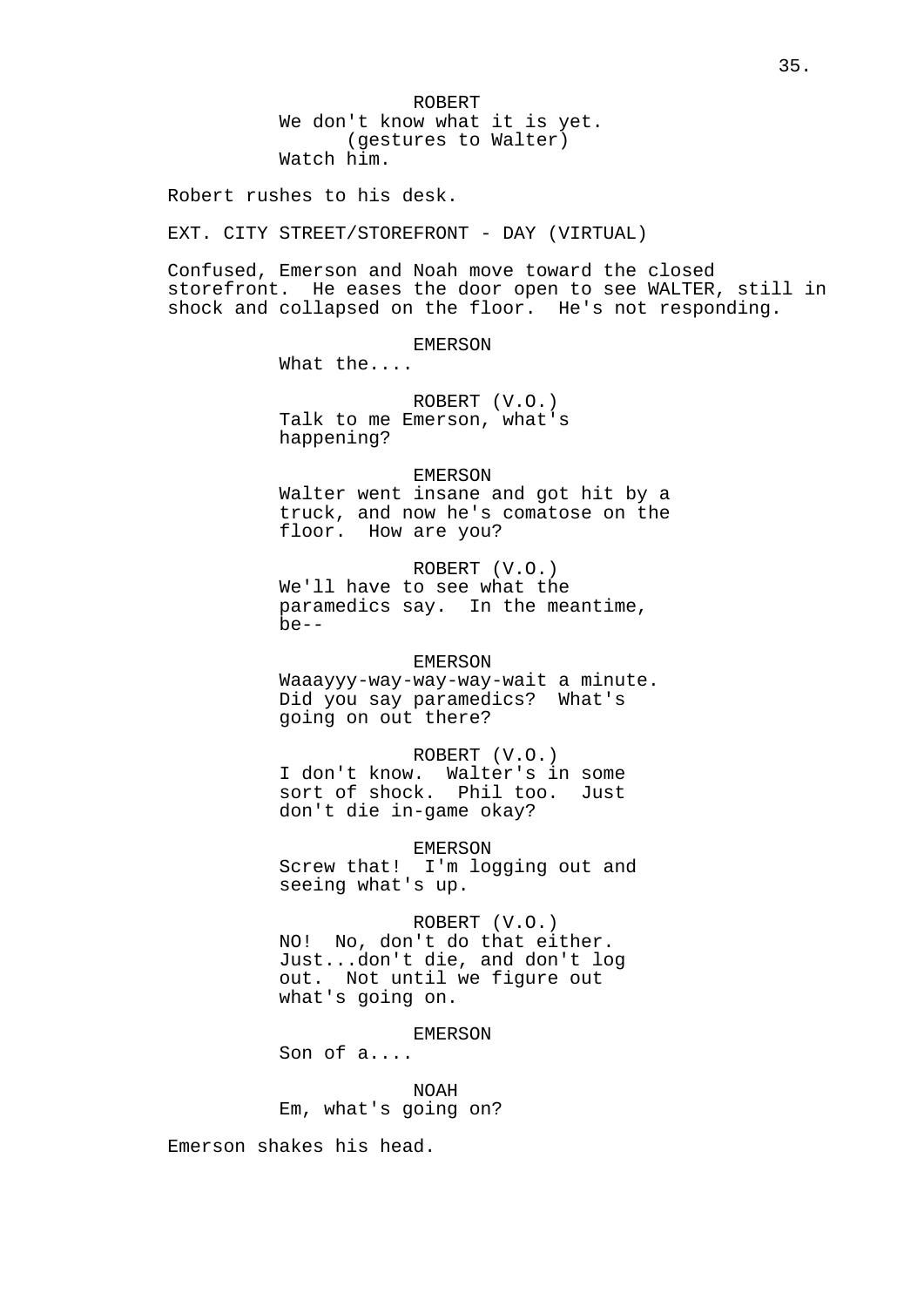EMERSON We can't log out or die.

# NOAH

What? Why?

Emerson points at Walter's body. Noah is gobsmacked.

NOAH

But that's--

EMERSON Ridiculous, I know. I don't know why yet. We just have to stay safe until... (looks at watch) Oh no.

NOAH

What?

EMERSON The Resistance is going to attack City Hall here at twelve. That's seven minutes from now.

Emerson puts his finger to his ear.

EMERSON Robert, we have to stop the Resistance attacks. Can you call it off?

INT. FOUNDATION GAMING STUDIO - DAY (REALITY)

Robert turns from a conversation with Steven to talk. Steven throws his hands up again, storming away and ranting.

> ROBERT Those aren't built to be switched on or off, Em. Stopping them would require hours of recoding. Just do what you can from in there while we figure this out.

> > EMERSON

 $But --$ 

ROBERT I'll send Joy your way to give you a hand.

EXT. CITY STREET - DAY (VIRTUAL)

Emerson lowers his hand from his ear.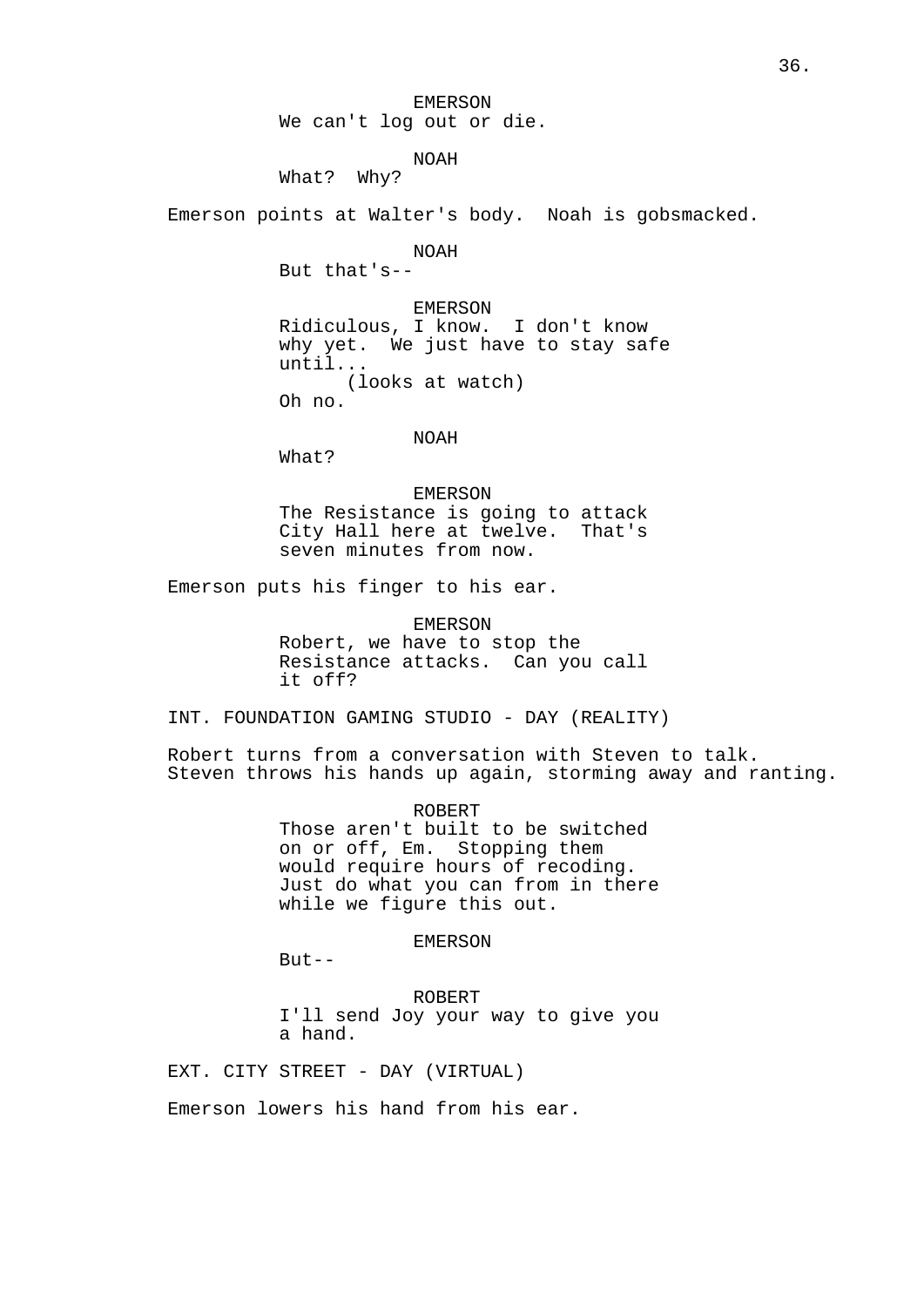Son of a bitch...with the Resistance coming, it's going to be a war zone here.

NOAH

We should go.

EMERSON My thoughts exactly.

They turn to leave, and it takes a moment for Emerson to realize they've left in opposite directions. Emerson stops.

> EMERSON Where're you going?

NOAH To city hall, where are you going?

EMERSON

To the safe zone!

NOAH AND EMERSON (together) Why the hell are you going there?

EMERSON

Wha? We've just been told that dying in the game can mess us up in real life, and your plan is to go straight to the one place most likely to get us killed?

NOAH

If this is true, then the other players have no idea what they're walking into. We have to go and tell them before the attack happens!

Emerson grabs a "Wanted" poster from one of the walls. His and Noah's faces are still plastered on it.

EMERSON

I shouldn't have to remind you that The Resistance isn't to fond of us right now. And I don't get paid nearly enough to do that.

NOAH

We're not doing it to get paid, we're doing it because it's the right thing to do!

## EMERSON

No! You've seen it -- I die really, REALLY easily! And I can't let you get hurt like that.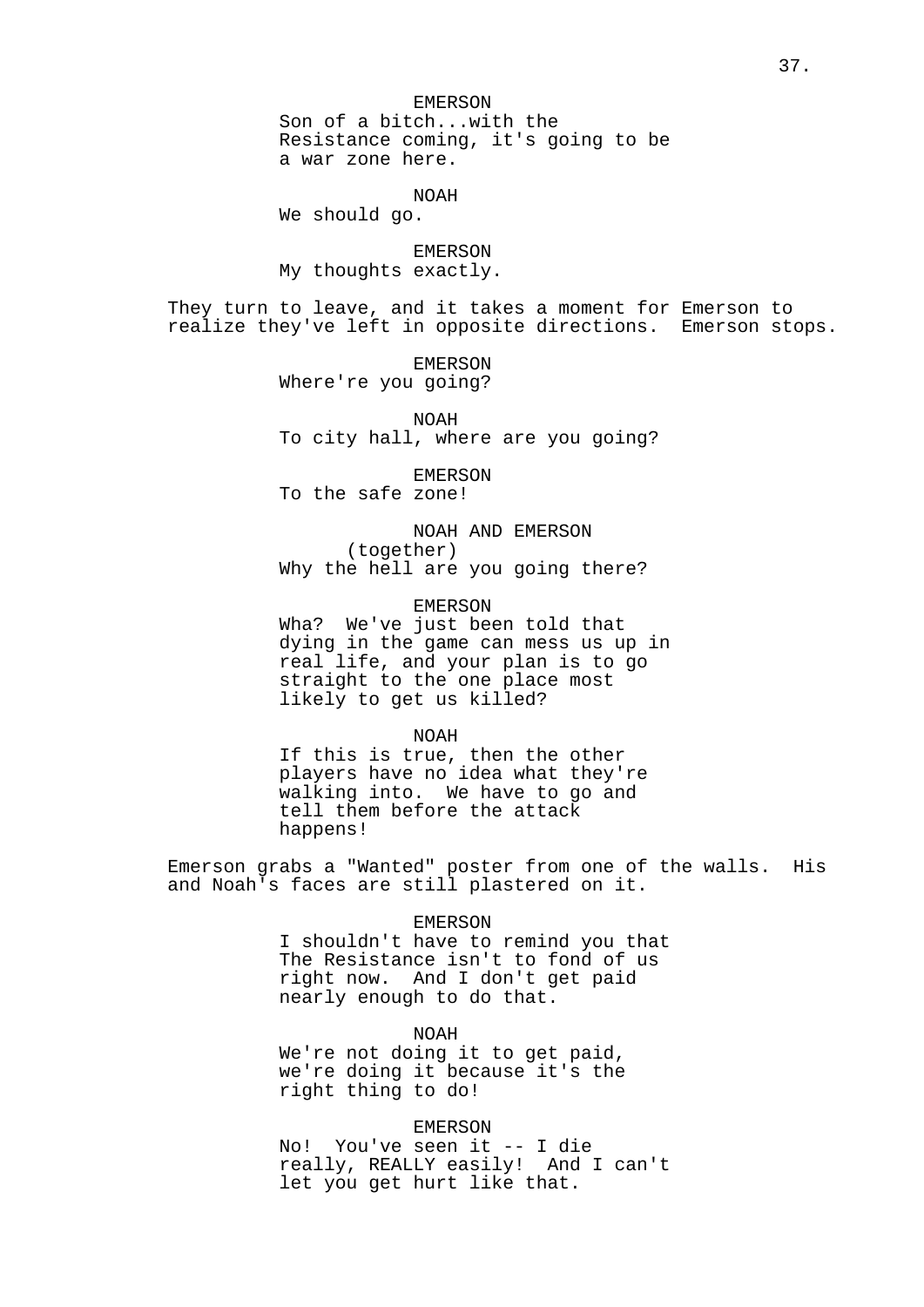NOAH

Excuse me? You don't LET me do anything. I'm going, and you can either come with or run on back to the safe zone.

Noah turns to continue. Emerson stirs, ponders, then follows after him. While he runs, he puts his hand back up to his ear.

> EMERSON Robert! Send out a global message to all players telling them to get to a safe zone.

> > ROBERT (V.O.)

Got it.

#### EMERSON

(to Noah) Alright, I'll come, but we're taking the back way in. Unlike you, I don't have a death wish.

EXT. CITY HALL - DAY (VIRTUAL)

A large, old-fashioned clock hangs above the entrance of the City Hall. It reads 11:56. A large park expands outward from the front of the building, with a large stone fountain in the middle. The park is currently bustling with people.

An empty pedestal fitted with a bevy of microphones stands at the top of the steps of the City Call, waiting.

The people in the park are players, normal eyes signaling their humanity. Their normal chaotic nature is temporarily repressed as they mingle and chat with one another.

Emerson and Noah quietly step through a fence at the back of the park. Emerson eyes the crowd cautiously.

> EMERSON Robert should have that message up any second now....

On cue, giant red letters appear in the sky like fascist skywriting. They read: "ATTENTION: PLAYER ALERT"

Accompanying the text is an omnipresent voice, calling down as if from the heavens. It's a processed version of Robert's voice.

> ROBERT (V.O.) Attention all players. There have been reports of players displaying adverse physical reactions to their avatar dying in-game or logging (MORE)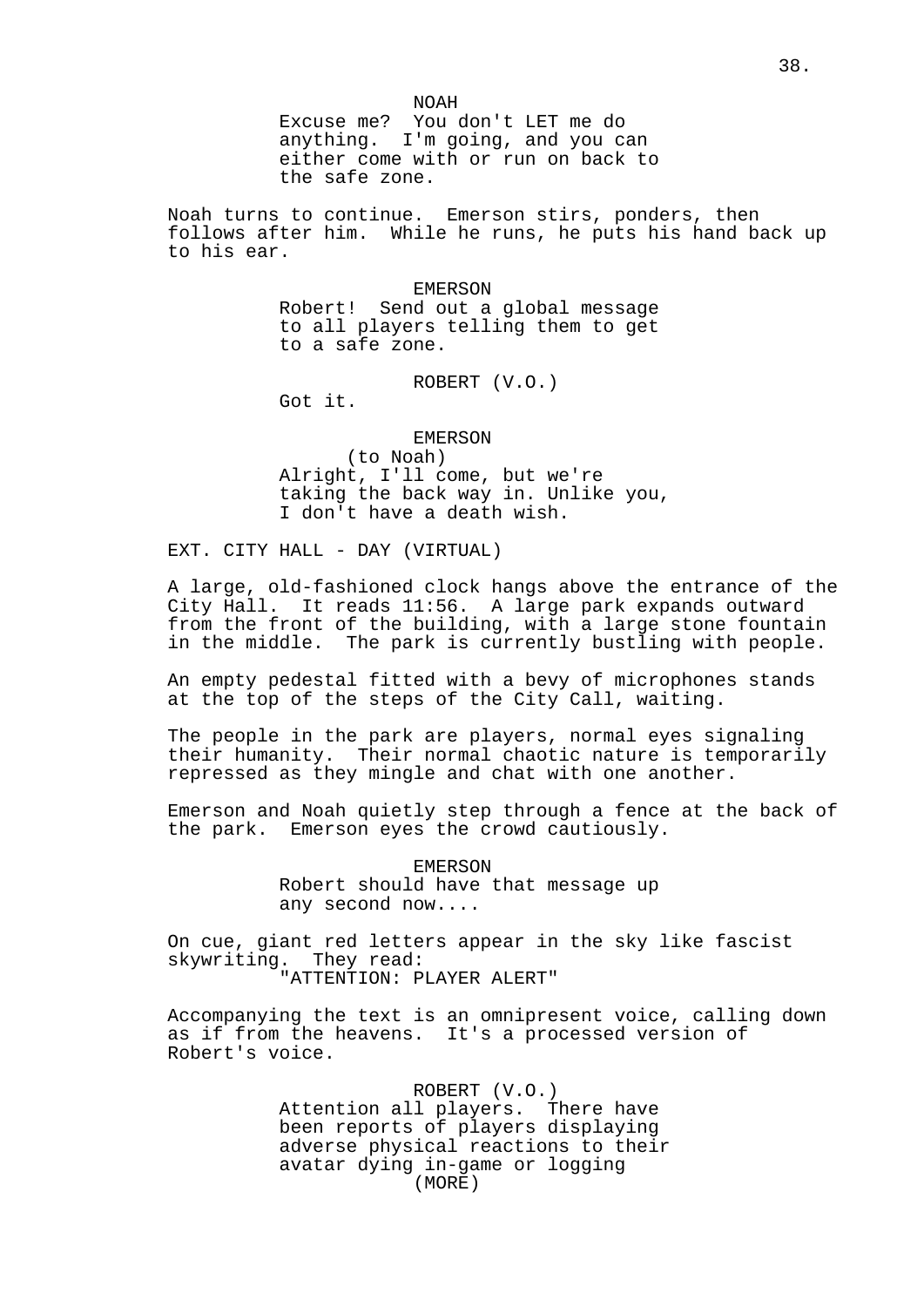ROBERT (V.O.) (cont'd) out. All players must travel to their nearest safe zone immediately. Thank you.

Emerson and Noah look down from the skies back to the crowd. Just like Noah did before, the entire park bursts into laughter. On the sidelines, three or four players leave the scene. The rest stay, blowing off what was obviously a joke.

#### EMERSON

Figures.

Emerson gives Noah a "what's the point?" look and shrug, but they wade into the crowd anyway. Emerson approaches the closest group.

> EMERSON Come on guys, you gotta get back to the safe zone.

PLAYER #1 Piss off, okay?

Noah splits off, trying to convince other players.

NOAH This isn't a joke, it's not safe here.

PLAYER #2 You're the joke! Get lost.

NOAH

God dammit....

Emerson hears the conversation and shakes his head.

Out of the corner of his eye, Emerson sees somebody in the crowd: It's Jessica. He catches a glimpse of her face and a flash of her hair as she disappears into the crowd.

### EMERSON

...Jessica?

Shocked, confused and now very motivated, Emerson dives forth into the crowd to pursue her. He pushes people out of the way.

## EMERSON

Jessica!

He shoves another player aside as he turns a corner.

PLAYER #3

Hey, watch it!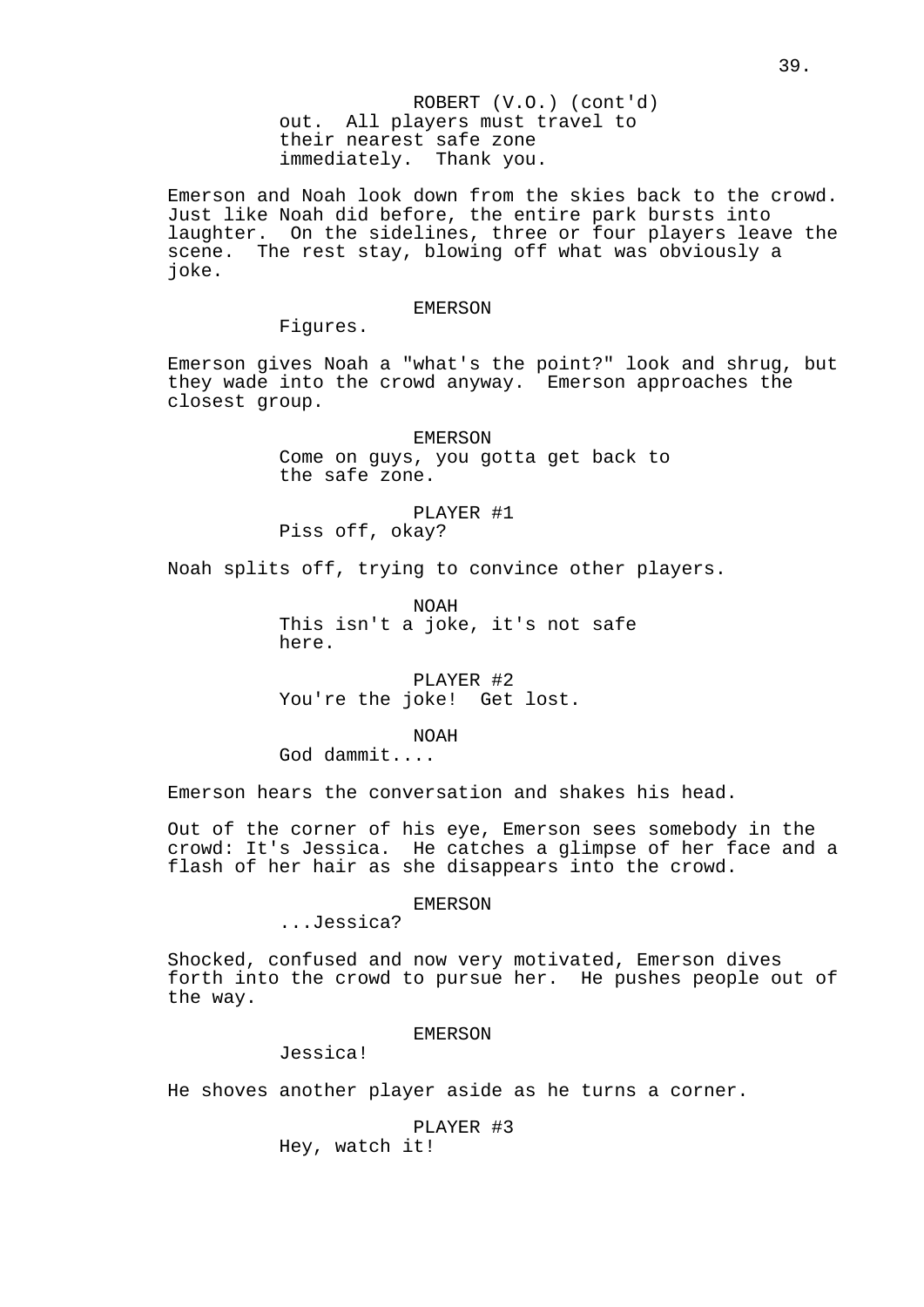Emerson isn't listening, because he just saw Jessica again. She's consistently just out of reach, one step ahead. If he didn't know better, Emerson would think she was evading him.

He's catching up to her, getting closer. She darts out of sight to her left, and Emerson turns the corner to follow her.

When he rounds the turn, Jessica is nowhere to be seen. What just happened? Bewildered, Emerson tries to shake the crazy from his head. The City Hall bells RING, and Emerson realizes he's out of time.

INTERCUT: FOUNDATION STUDIOS (REALITY) / CITY HALL (VIRTUAL)

### FOUNDATION STUDIOS

Robert stands up from his desk when he sees three paramedics arrive. They push a gurney through the front door and rush into the scene. Robert points them in the direction of Walter and Phil.

## CITY HALL

The bells stop, and the front doors of the City Hall open.

All eyes on the opening as Enforcer soldiers flood down the steps. They look the same as they did in the video, decked out in SWAT gear and sporting expensive weaponry.

Emerson is quick to get out of their way. He moves against the crowd, trying to find Noah.

The crowd's attention is diverted to the other side of the park, toward the street. Up the street comes a ragtag armada of pickup trucks and station wagons.

Riding in the vehicles are Resistance members, armed with weaponry as slipshod as their cars. What they lack in hardware they make up for in numbers.

They stop at the park entrance. Doors open; boots on the ground; guns cocked and at the ready.

## FOUNDATION STUDIOS

Robert paces anxiously as one paramedic works to treat Walter. The other two paramedics lift Phil onto the gurney and wheel him out of the room.

## CITY HALL

At the park entrance, JOY enters. She sizes up the crowd and begins searching for Emerson.

A Resistance fighter climbs into the bed of a pickup truck that's fitted with a PA system. It's the RESISTANCE ESCORT from the previous night. He reveals a microphone and speaks passionately to the crowd.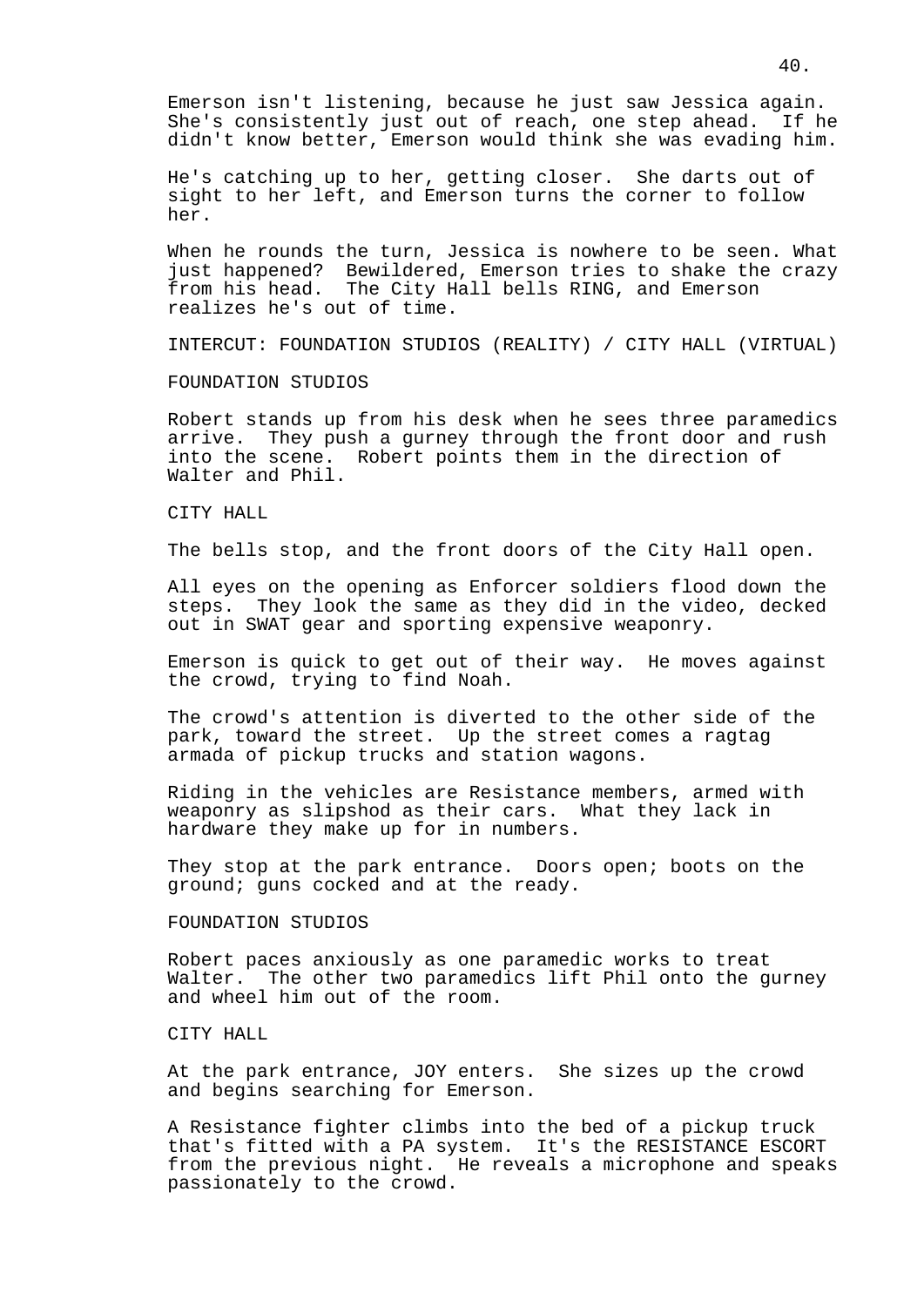## RESISTANCE ESCORT

People, hear me!

## FOUNDATION STUDIOS

The paramedic treating Walter checks his pulse.

RESISTANCE ESCORT (CONT'D) (V.O.) The government as enslaved us in tyranny for too long! Join us, and take up arms against The Enforcers! Fight for freedom!

He looks at his watch, then shakes his head. Standing up, he approaches Robert.

END OF INTERCUT

EXT. CITY HALL - DAY (VIRTUAL)

Emerson hurries through the crowd and catches up with Noah, in the center of everything. Failing to convince another group, he throws up his hands in resignation.

> NOAH What's with these people?

EMERSON It's no use! They're not listening to us.

A decorated ENFORCER GENERAL steps up to the podium and clears his throat.

> ENFORCER GENERAL These people are not freedom fighters, they are terrorists! They have attacked your homes and businesses! Join us, fight for safety and order!

ROBERT (V.O.) Emerson, are you there?

EMERSON Not a good time, Robert!

ROBERT (V.O.) I just talked to the paramedics.

EMERSON (paying closer attention) What'd they say?

ROBERT (V.O.) ...Walter's dead, Em.

The players in the crowd make their decision, and split. Half walk to the Resistance's side, half to The Enforcers.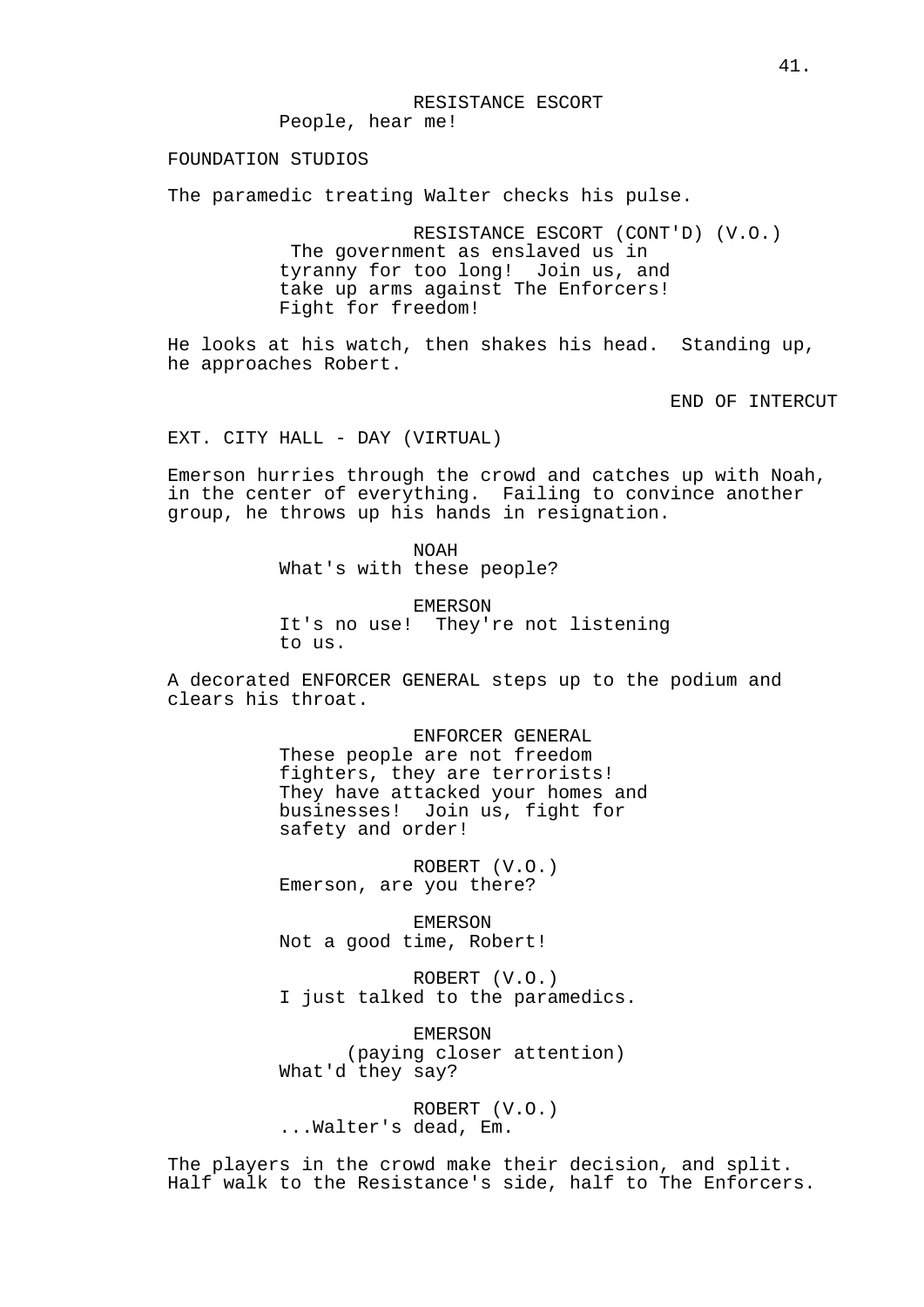Ready and eager, the players are lined up like kids at a dodge ball game. They prep their weapons.

From the outskirts of the park, Joy sees the split happen.

EMERSON

Screw it....

He breaks from the middle and pushes through the players.

He bounds up the stairs to the podium and pushes the Enforcer General from his perch.

ENFORCER GENERAL

Hey!

Standing at the podium, Emerson speaks into the microphone.

EMERSON

Hey, idiots! If you get yourself killed, you're going to go into shock and be stuck having seizures and shit and then you'll die! Seriously, get out of here and get to the safe zone!

Emerson and the Resistance Escort make eye contact. The Escort recognizes him. Black eyes wide, he points emphatically.

RESISTANCE ESCORT

You!

### EMERSON

Oh, shit.

## ENFORCER GENERAL

Attack!

Emerson sees Noah DIVE into the nearby fountain before the entire park ERUPTS in gunfire. The air is thick with hot lead. In the first moment, a few dozen players are immediately cut down. The smarter ones quickly find cover.

Joy stumbles back when she sees the firefight start. She pulls out her gun and gets behind a planter.

The stone fountain SHATTERS, torn to pieces by the bullets. Noah, submerged in water, becomes covered in the rubble. He struggles to stay under the water, behind cover.

Emerson descends to the park, taking the steps three at a time.

It isn't long before the players run out of ammunition. As their guns begin to click dry, they pull out whatever melee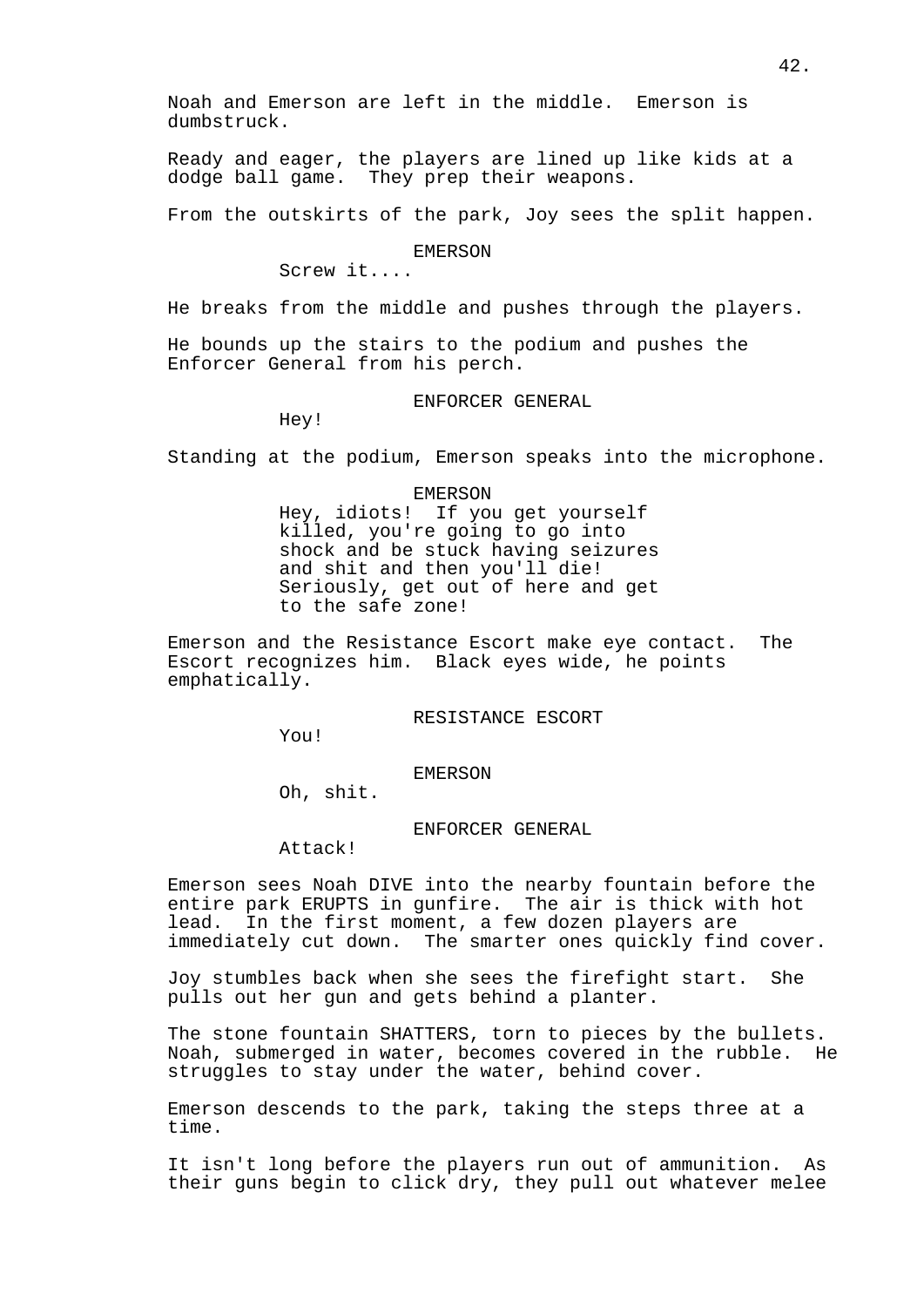weapons they have on hand.

A quickly increasing number of players break from cover, weapons in hand, to charge the other side. Bats, machetes, clubs, knives are all among the wielded weapons.

Noticing the drop off in gun fire, Noah emerges from the water. He stands, brushing the debris off his jacket.

Emerson runs with the players, but detours to the fountain before the clash. He jumps into the fountain with Noah.

The players collide in the center of the park and begin brutally killing one another. One player is held up by two others while a third swings a machete into his head. Two women engage in a knife fight that quickly kills both of them.

Emerson grabs Noah's shoulder.

#### EMERSON

We're gone!

NOAH

You got it.

EMERSON We're gonna make a break for the exit. Don't kill any players!

NOAH I can't quite check their eyes, can I?

#### EMERSON

Then don't kill anyone!

Noah nods. They clap each other on the shoulder, psyching each other up. Ready, they stand to make a break for it.

Emerson and Noah vault over the fountain wall and quickly place the exit on the other side of the park.

They break into a run, stumbling through the chaos.

As they move, players try to fight them. Noah and Emerson work as a clumsy team, watching each other's back and doing whatever they can to non-lethally disarm or disable their assailants.

The machete trio from before catch Emerson off-guard. Two grab him from behind, and the third charges in with the machete held high.

Noah takes the opportunity and grabs the machete straight from the player's hand. He hurls it as far away as possible before punching him right onto his ass.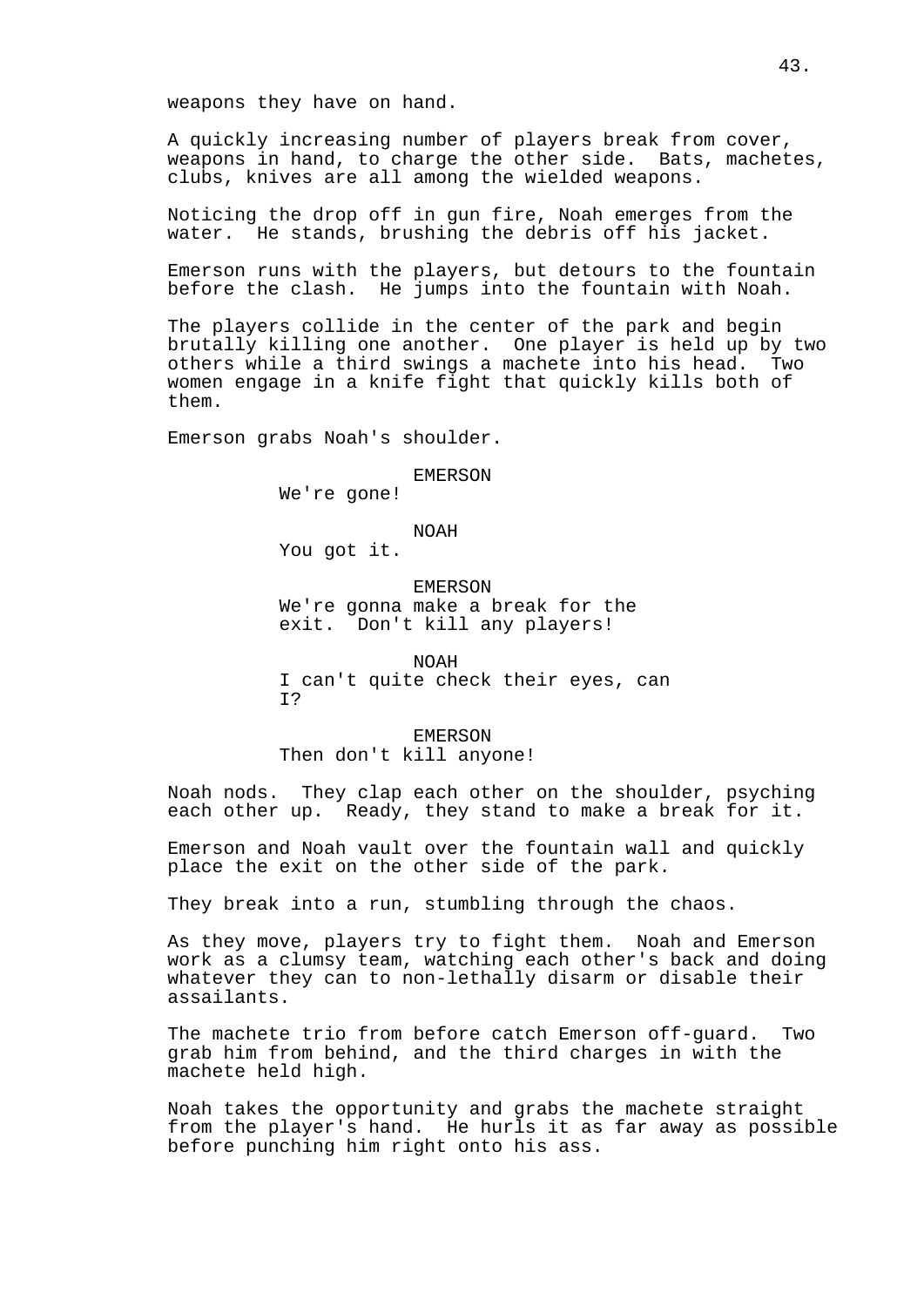Emerson jerks his head back, hitting one player in the nose. He breaks free, and sees the second player winding up a punch.

Emerson whips around and hides behind the first player. The second player accidentally hits the first, knocking him down.

Losing his human shield, Emerson psyches for a fight. Noah intervenes, tackling the second player like a linebacker. He gets up and grabs Emerson. They continue forward.

The Resistance Escort appears. He pushes his way through the bodies, making a bee-line toward Emerson and Noah.

#### EMERSON

# Come on, let's go!

The two speed up their escape. The Resistance Escort puts on the gas and breaks into a sprint as he gives chase.

Joy has emerged from her place of cover and is wading into the chaos to search for the others. Players try attacking her, but have little luck as she quickly dispatches them.

Emerson and Noah almost crash right into her as they make their escape.

JOY

Emerson!

### EMERSON

Joy!

JOY What the hell happened to protecting the players?

EMERSON You wanna talk them down? Be my guest! We're leaving!

Joy gets his point.

### EMERSON

You coming?

Joy nods, and the three of them exit the park. The Resistance Escort isn't very far behind them.

INT. FOUNDATION GAMING STUDIO - DAY (REALITY)

Robert watches, disheartened as the paramedics wheel Walter's body out of the studio. Behind him is Steven's desk.

Steven's computer lights up with activity. A RING signals a new message. RING......RING.....RING....RING...RING..RING RING.RING.RING.RING.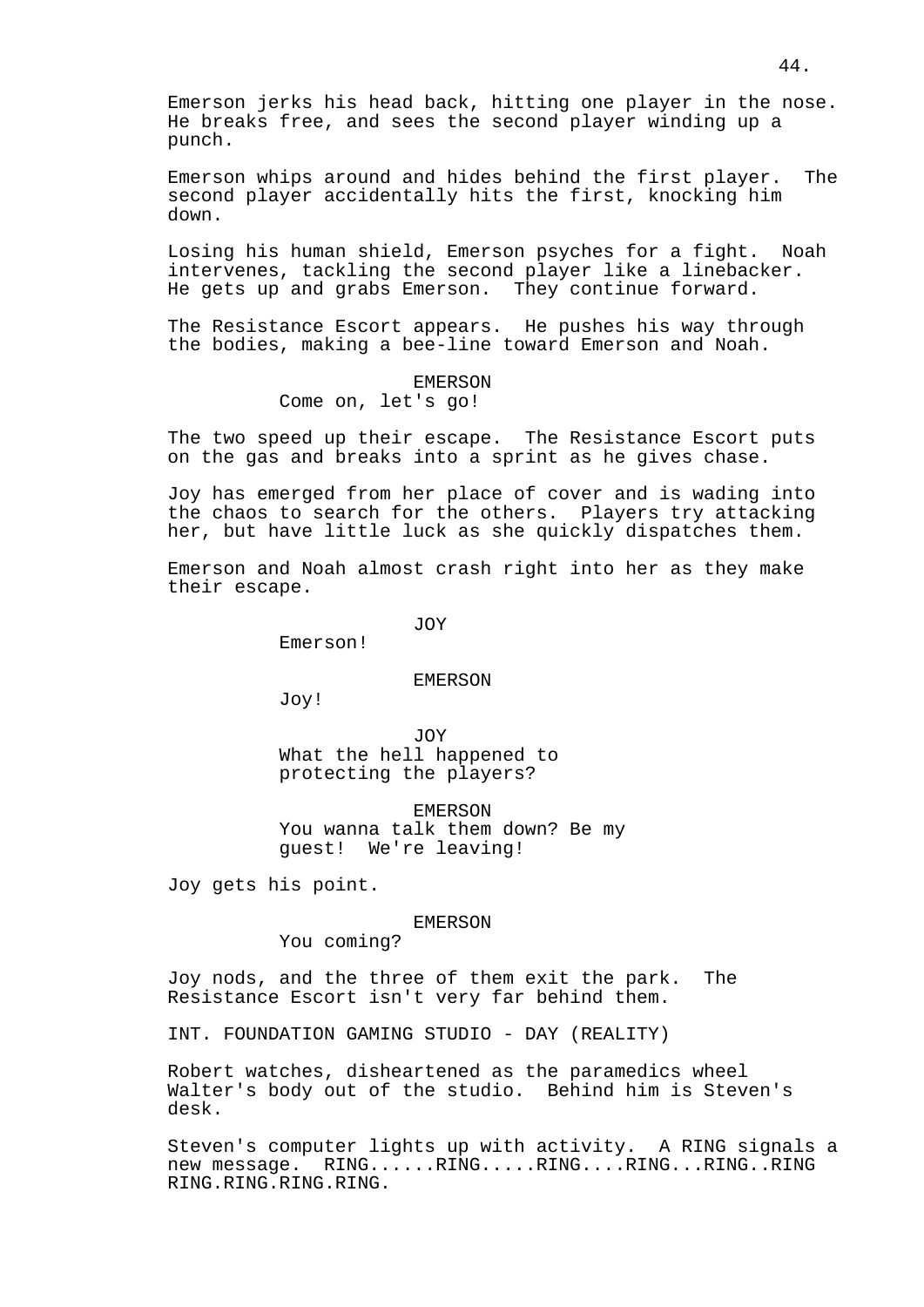Steven looks to Robert, at a loss and panicking. Robert's no better off -- he's just slightly better at hiding it.

> ROBERT Tell everybody we're aware of the issue and are currently working on a solution. Recommend that they stay in the game and in a safe

Robert strides to another row of desks. He moves with a purpose, refusing to lose control of the situation.

A PROGRAMMER hunches over a desk, poring over a screen full of code. Robert places his hand on the desk to get his attention.

#### ROBERT

I want you to go over all the code for character death. See if you can find a connection between it and what's happening to the players.

## PROGRAMMER

Got it.

zone.

Robert steps away and surveys the studio, thinking.

ROBERT (under his breath) God help us....

EXT. CITY PARK - DAY (VIRTUAL)

Noah, Emerson and Joy emerge from the park and onto a city street. Parked cars line the sidewalk. The sounds of rampant carnage can be heard in the distance, but the streets themselves are fairly calm.

## EMERSON I guess some of the people are getting the message....

JOY Where're we going next?

EMERSON

We gotta get back to the safe zone before--

Emerson is interrupted by a hole being BLOWN in the wall next to his head. They turn to see the Resistance Escort continuing his chase.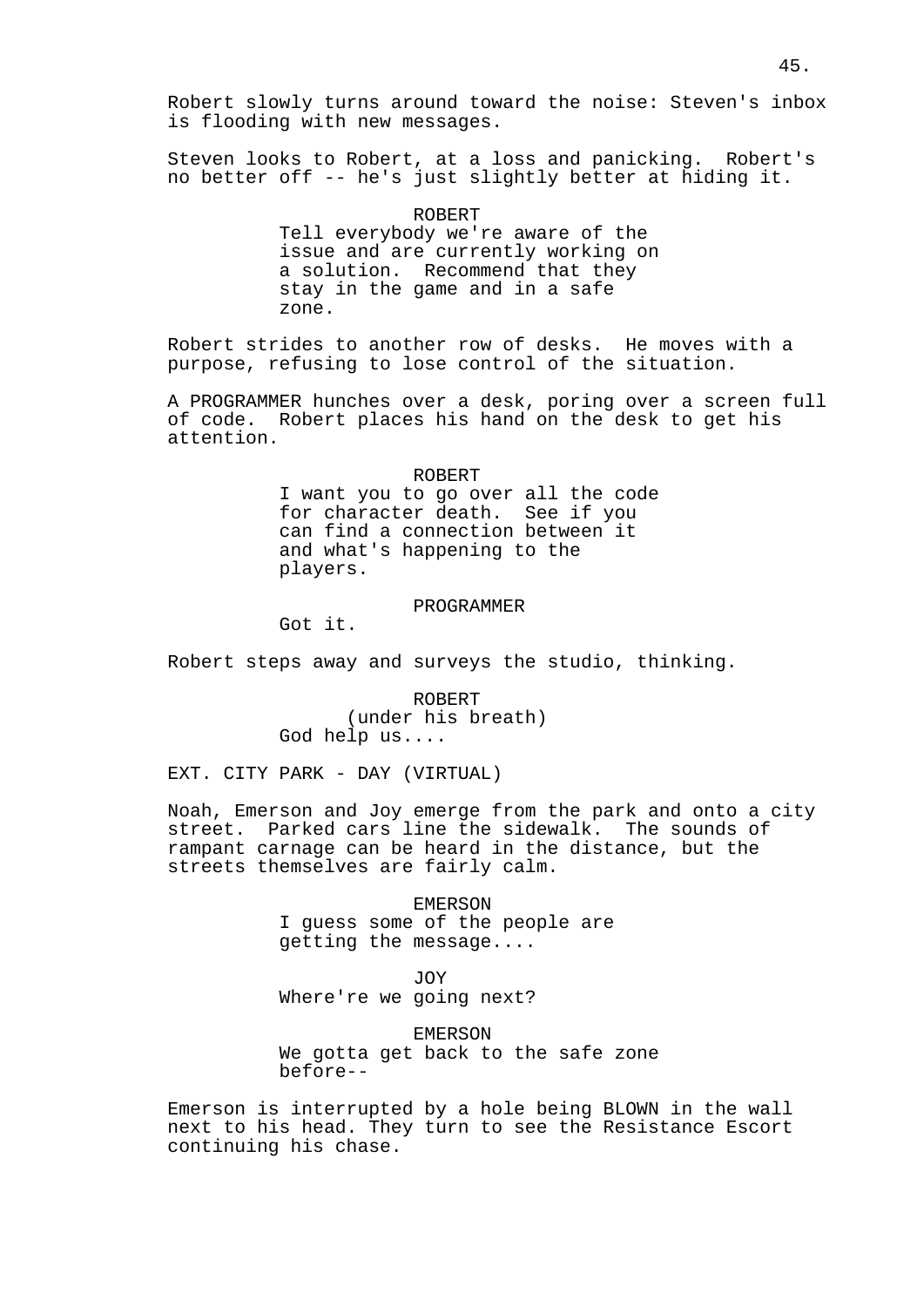### EMERSON

# Get in!

Emerson races to the nearest car and throws himself in. Joy and Noah follow suit, with Noah taking the back seat.

The Escort is sprinting their way now, firing after them. Bullets shatter the passenger-side windows as Joy and Noah duck for cover.

Emerson fumbles with the ignition, but quickly gets the car started. The radio comes on with the engine, blasting a classic rock song. He punches the gas and the car burns rubber, speeding into traffic and down the street.

The Escort reaches the street, too late. He fires after the car, but it's too far away. He looks for a way to continue the chase, then pulls out a walky-talky.

> RESISTANCE ESCORT Bring the truck around to the front!

INT. CAR - CONTINUOUS

Emerson drives as as fast as he can. The radio continues to blare.

> NOAH Can somebody kill the radio? I can't stand that song.

Emerson smacks the radio and it turns off.

### EMERSON

Buckle up.

### NOAH

In the game?

EMERSON I'm not dying in a car crash. You've seen how people drive.

## NOAH

Point.

Emerson checks the mirrors repeatedly for any signs of their pursuer.

> EMERSON I think we lost him for now.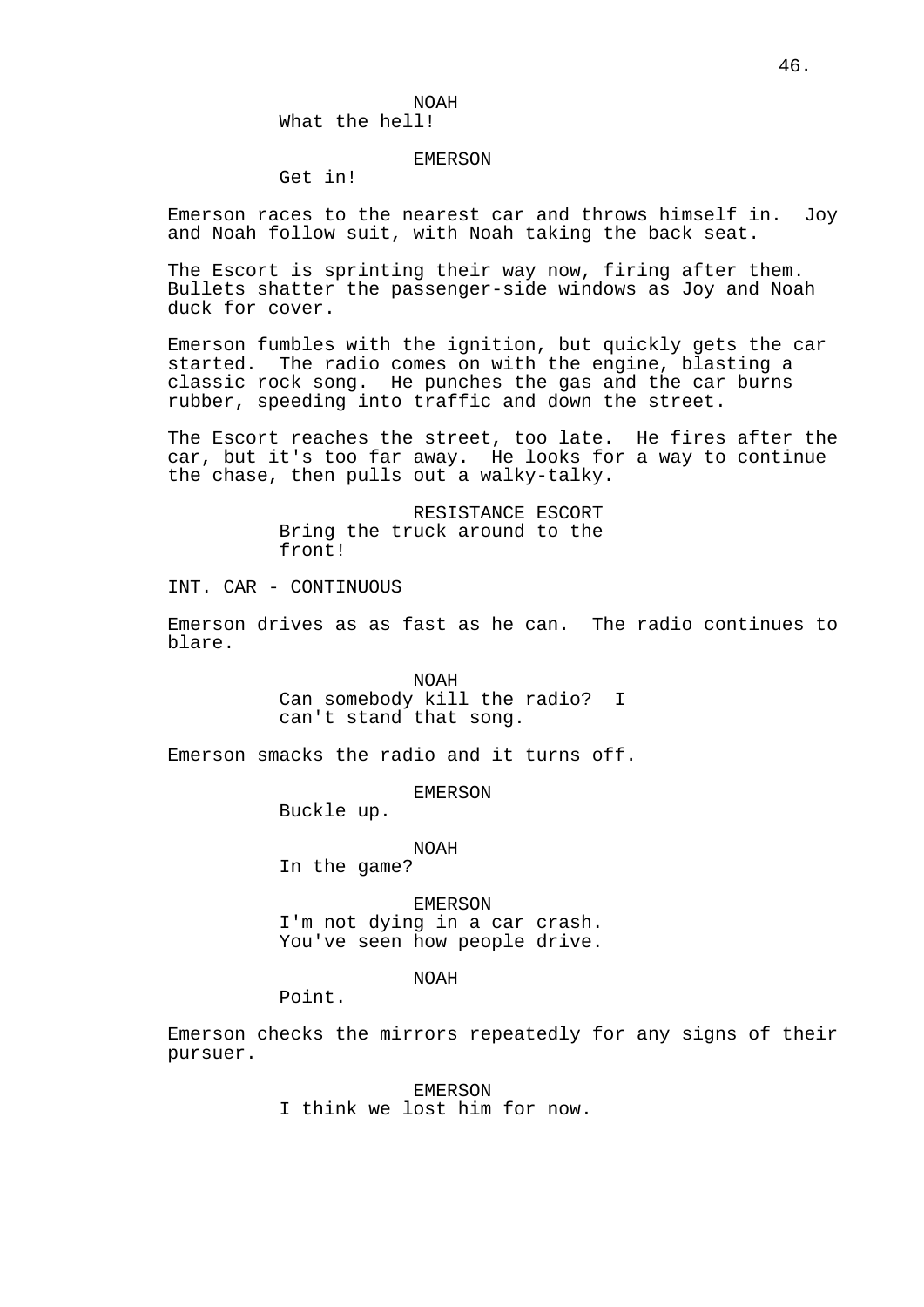JOY

What was that about, anyway? Resistance doesn't target us like that unless....

NOAH

Yeah, unless....

JOY (realizing) Oh god, you idiot.

## EMERSON

I wasn't counting on the game going all Lawnmower Man on us, okay?

## JOY

Yeah, about that. What'd you do to Walter, and why didn't you stop the fight back there?

#### EMERSON

Hey, last time I checked I've been working here twice as long as you, so I'd appreciate it if you stopped acting like this is all my fault. Secondly, I didn't DO anything to Walter. Something about the upgrade made him flip out and he got himself killed.

#### JOY

Wait, you knew about the upgrade?

#### EMERSON

No, I-- I didn't KNOW about it, Robert told me right before I logged on. Was supposed to be some BIG secret or some bullshit.

JOY

I can't believe it. I can't believe he would throw that in there without even testing it!

EMERSON

You're telling me.

JOY

God... ...if Walter's dead, his family's gonna sue.

## NOAH

Most likely.

Checking the rear-view mirror again, Emerson sees a Resistance-marked pickup truck speed through a crossing intersection behind them. It doesn't turn after them. Emerson sighs in relief.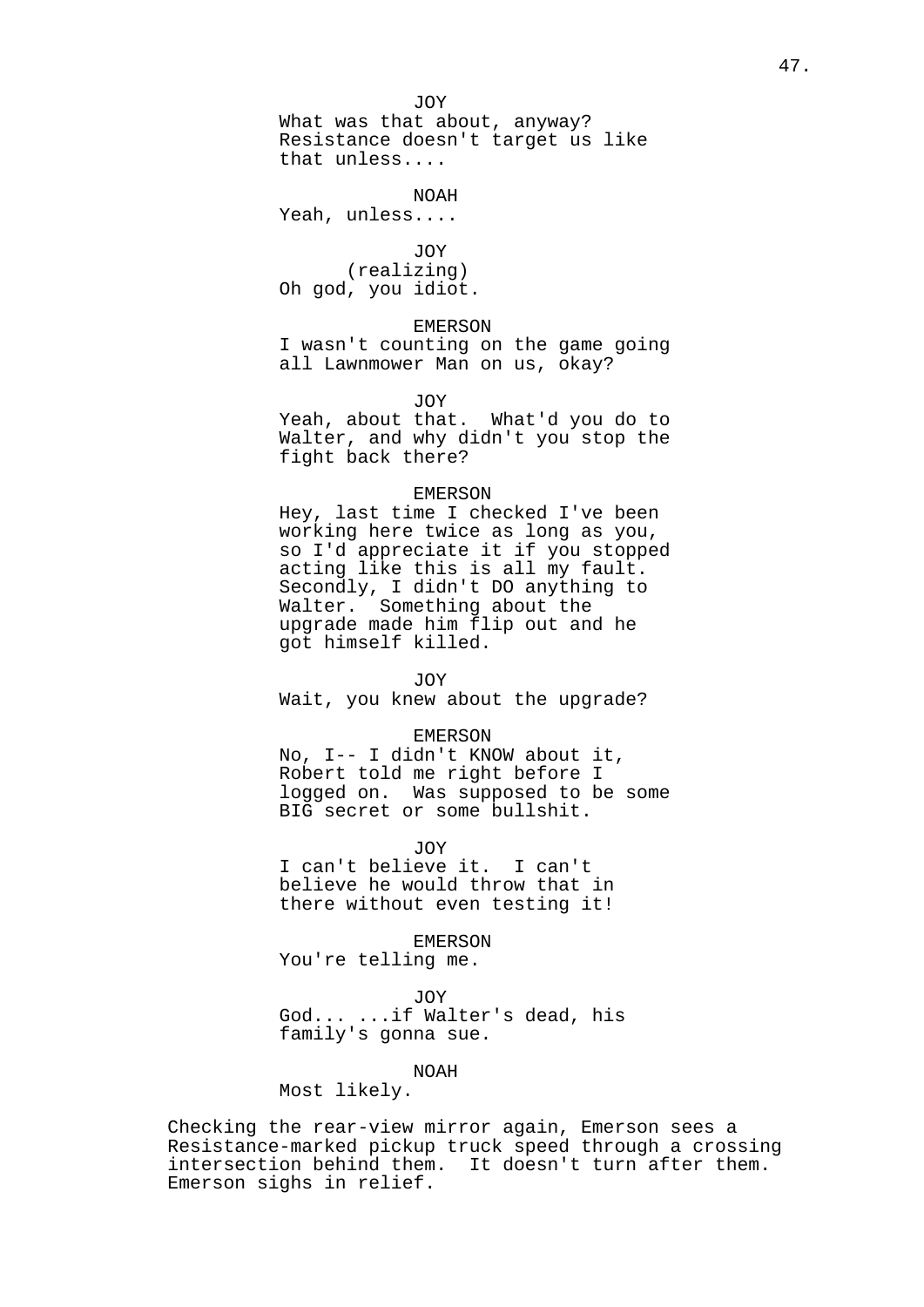JOY

We could even go to jail!

NOAH

Not really.

JOY

Why not?

NOAH The courts would first have to determine whether there was knowledge of the problem prior to the incident.

Emerson's relief is short-lived. The same truck has turned around, and makes a wild turn onto their street. It picks up speed.

### EMERSON

Hey, guys....

NOAH (CONT'D) If there was prior evidence of the issue and it was ignored, it would be those directly in charge that could be held criminally responsible.

The truck speeds toward them, looming in the background. As they cross the intersection, it is delayed by nearly crashing into cross traffic. It slows, trying to maneuver around the few cars in the way.

> NOAH (CONT'D) Even then, it's not always consistent whether individuals or the company as a whole are prosecuted. I'm Noah, by the way.

> > JOY

Joy.

Joy leans back to shake Noah's hand.

JOY

How do you know all that?

NOAH Law graduate.

JOY (interested) Hmm! Defense or prosecution?

NOAH

Defense.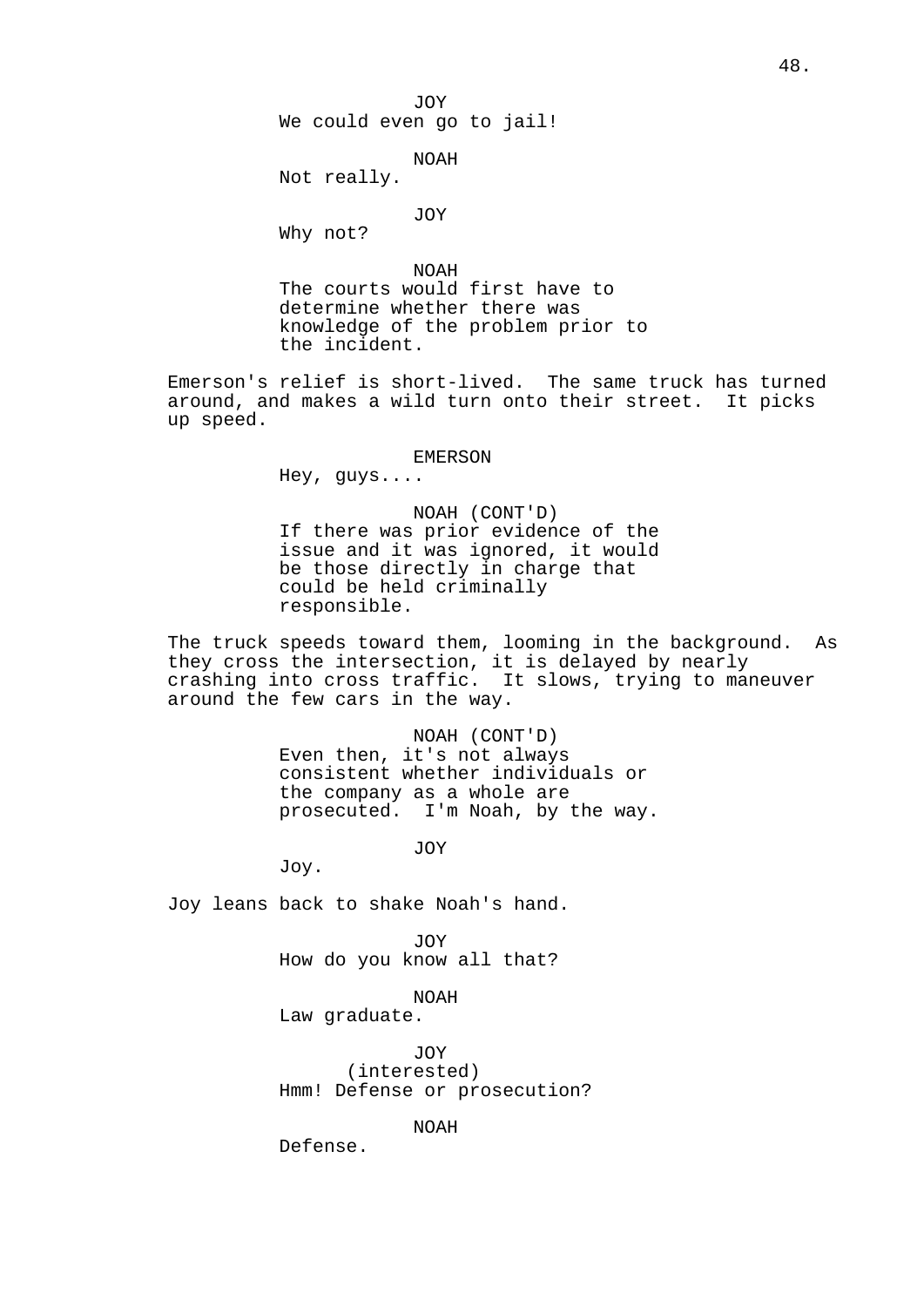## JOY

## Where do you practice?

# NOAH

## Burger shack.

Emerson isn't focusing on the conversation, and the conversation becomes muffled to him. He's looking at the sidewalk. Where there was nobody before, he now sees crowds of people. They stand facing the road, unblinking eyes following Emerson as he drives.

Emerson turns his focus back on the road just in time to see someone standing in the middle of the street. He slams on the brakes and the car SCREECHES to a halt.

### NOAH

Whoa!

Just before the car stops, Emerson makes out the face of the bystander: it's himself.

> JOY What're you doing?

#### EMERSON

There's somebody....

Emerson turns to gesture at the jay walker, but he's disappeared. So has everybody else by the side of the road. Baffled, Emerson doesn't know what to say.

#### JOY

# Somebody where?!

As Noah and Joy eye him expectantly, the pursuing truck is catching up alarmingly fast.

And catch up it does. The Resistance Truck CRASHES into their rear end. The car lurches forward and spins, glass from the shattered back window flying through the cab.

A rattled Emerson's playing catch-up, trying to get his bearings on the situation. The Resistance Escort is driving, and their situation becomes very clear as two passengers reveal AK-47s.

#### EMERSON

Get down!

Emerson stomps on the accelerator as all three shrink down and cover their heads. The Resistance Fighters open fire from the truck, decimating the windows and upper frame of the car.

Taking quick peeks to see where he's going, Emerson tries to right the spun-out car and get back on the road. He skids around in circles, and the truck moves with it.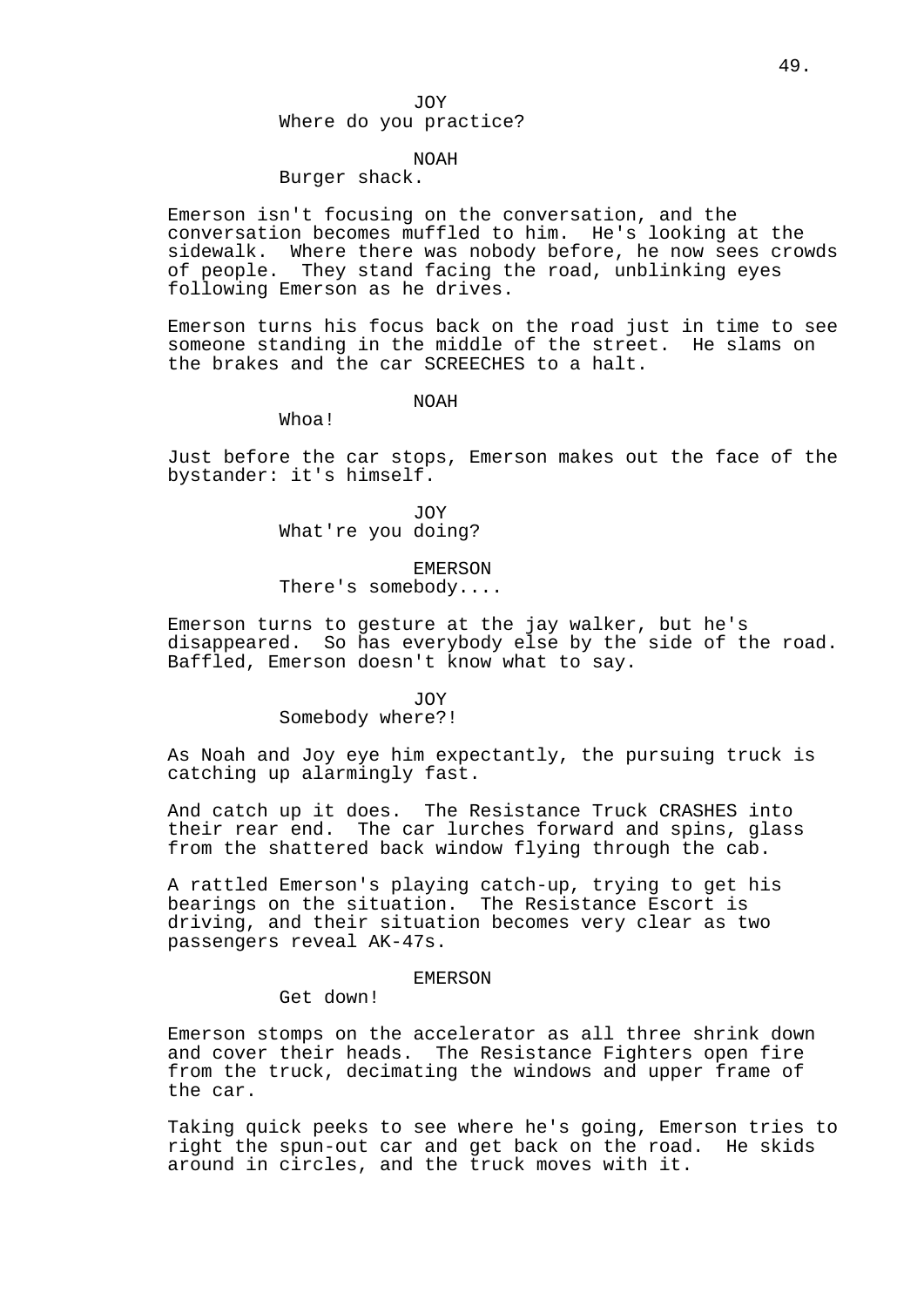The two vehicles clumsily dance around each other as the truck passengers continue filling Emerson's car with bullets.

Emerson drives up onto the sidewalk, knocking debris and fixtures aside as he struggles to get the car out of the line of fire.

Back on the road, Emerson doesn't care in which direction. He guns it, which doesn't do much: the tires are shot out and the body has more holes than steel.

The car skids down the road, sending sparks flying in its wake.

Joy peeks out of the passenger window to see the tires -- or where there would be tires. Now it's just steel on asphalt making a terrible sound.

> JOY (to Emerson) Can this thing go any faster?

EMERSON No! Why don't you do something about it?

Joy concedes and climbs into the back seat. She pulls out her pistol and aims at the incoming truck. Noah follows her lead and does the same.

The truck is bearing down on them again. Passengers #1 & #2 reload their guns.

Joy and Noah don't give them a chance. They fire on Passenger #2, taking him down. Resistance Escort pulls out his handgun and hides behind the steering wheel as he continues his pursuit.

The truck catches up quickly, and RAMS into their rear again. It's now pushing the car more than chasing it.

Emerson tries to steer out from in front of the truck, but he's lost control of the vehicle.

The driver exchanges potshots with Noah and Joy while Emerson tries to keep his head down.

EXT. CITY STREET - CONTINUOUS

Cameron is strolling down the virtually empty sidewalk, looking for something to do. An occasional car trundles by.

A sound draws his attention: the scraping of steel against road and gunfire.

He stops and turns to see an odd sight: The Resistance-driven truck nearly pushing Emerson's car down the street at great speed, with Noah and Joy shooting from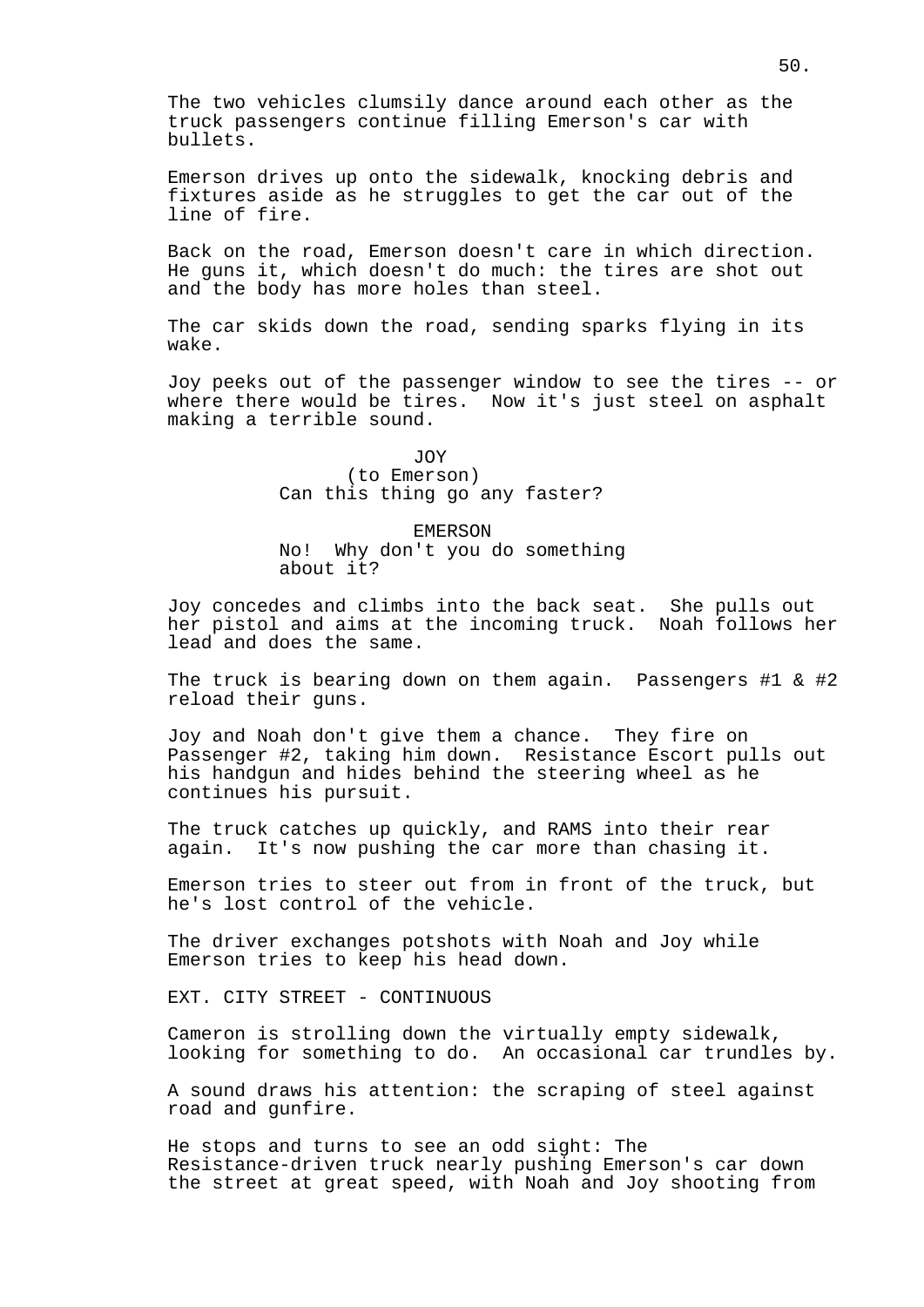the back seat.

Cameron spots Emerson and Noah in the car and watches as they tear past. He scratches his head. What on earth are they doing?

Cameron shrugs, then looks around: no parked cars. A driven car approaches.

Cameron steps into the street at waves for the car to stop -- it ignores him, knocking him to the side as it speeds past. Irked, he flips the driver the bird.

Another car approaches. Cameron tries again, waving his arms emphatically. This player notices, and stops. Cameron bounds over to the driver's door.

The DRIVER rolls down the window: his eyes are normal.

## DRIVER Hey! Headed to the safe zone?

Cameron pulls out his gun and points it at the driver.

CAMERON No, but there weren't any parked cars so--

The Driver doesn't stop to hear the rest of the story. He stomps on the gas. The car burns rubber, and Cameron is able to hook his free arm through the window just in time to be dragged along.

Cameron's legs scramble over the road speeding under him, and he tries to brace himself against the side of the car.

> CAMERON I -- just -- need -- your -- car!

The car swerves to the left, into the wrong lane. It runs up close to the sidewalk, putting Cameron directly into the path of sidewalk garbage cans. CRASH! Cameron is repeatedly bombarded with debris.

Here comes an oncoming car! The Driver swerves back into the right lane -- the other car brushes past Cameron.

The Driver tries rolling up his window, which catches Cameron's arm. He can't wrench it free. He winds his gun-hand back and SMASHES the butt of his gun against the window. It shatters, freeing Cameron's arm.

# CAMERON Ha! Whatcha gonna roll up now?

EXT. EMERSON'S CAR - CONTINUOUS

The pursuit continues through the city streets, gunfire being thrown back and forth. Nobody can get off a good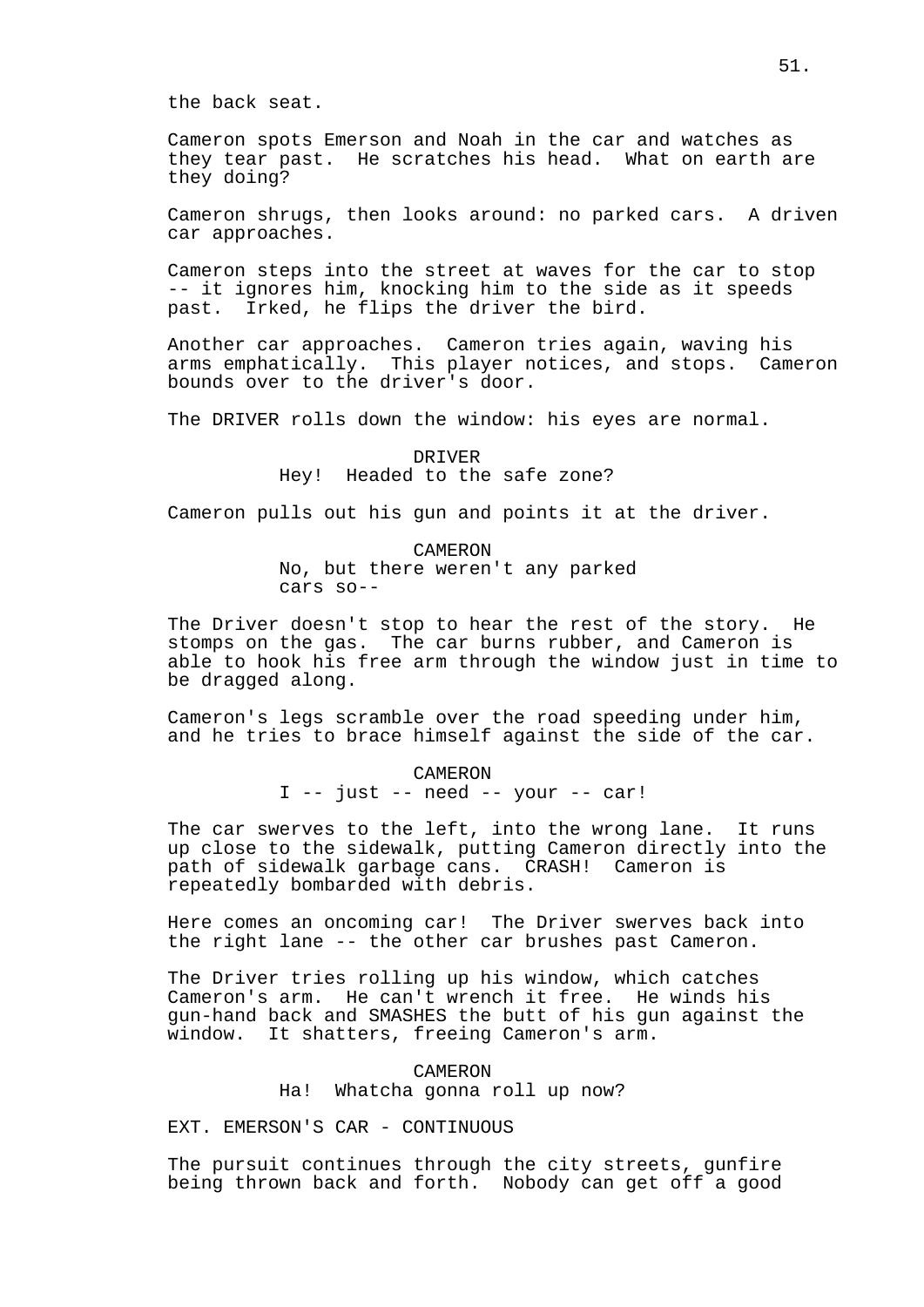NOAH (to Emerson) Can you hold it steady?

EMERSON Do you want to drive?

NOAH What, for you? Or for the guy pushing us?

Joy runs out of ammunition, then Noah, then Passenger #1.

Frustrated, Joy throws her gun at the truck. Passenger #1 does the same. Noah throws his gun, which manages to hit Passenger #1 in the nose.

Passenger #1 recoils, holding his nose. Fed up, he climbs out onto the hood of the truck and tries to make it across to Emerson's car.

EXT. CITY STREET - CONTINUOUS

Cameron shoves his gun in his pants and tries to open the door. The Driver hits his arm repeatedly, and re-locks the door.

Irritated now, Cameron lands two good punches on the Driver. This buys him enough time to open the door. He plants one leg in the car and grabs the Driver, trying to pull him out. It's then that he notices the seat belt.

> CAMERON Who uses a seat belt in a video game?

The Driver swings a wild punch at Cameron and connects. Cameron falls back, but catches himself in time to miss getting hit by passing traffic.

EXT. EMERSON'S CAR - CONTINUOUS

Passenger #1 is almost to the car. Noah and Joy brace in anticipation. In range now, Passenger #1 tries to kick Noah. The kick is dodged, giving Noah time to grab his foot and knock him back.

Passenger #1 falls, and barely keeps himself from going over. Noah wastes no time, and goes out to meet him on the hood. They tussle, wrestling and rolling on the hood of the truck.

Resistance Escort, still driving, tries to get a shot off at Noah. They drive over a bump -- he misses.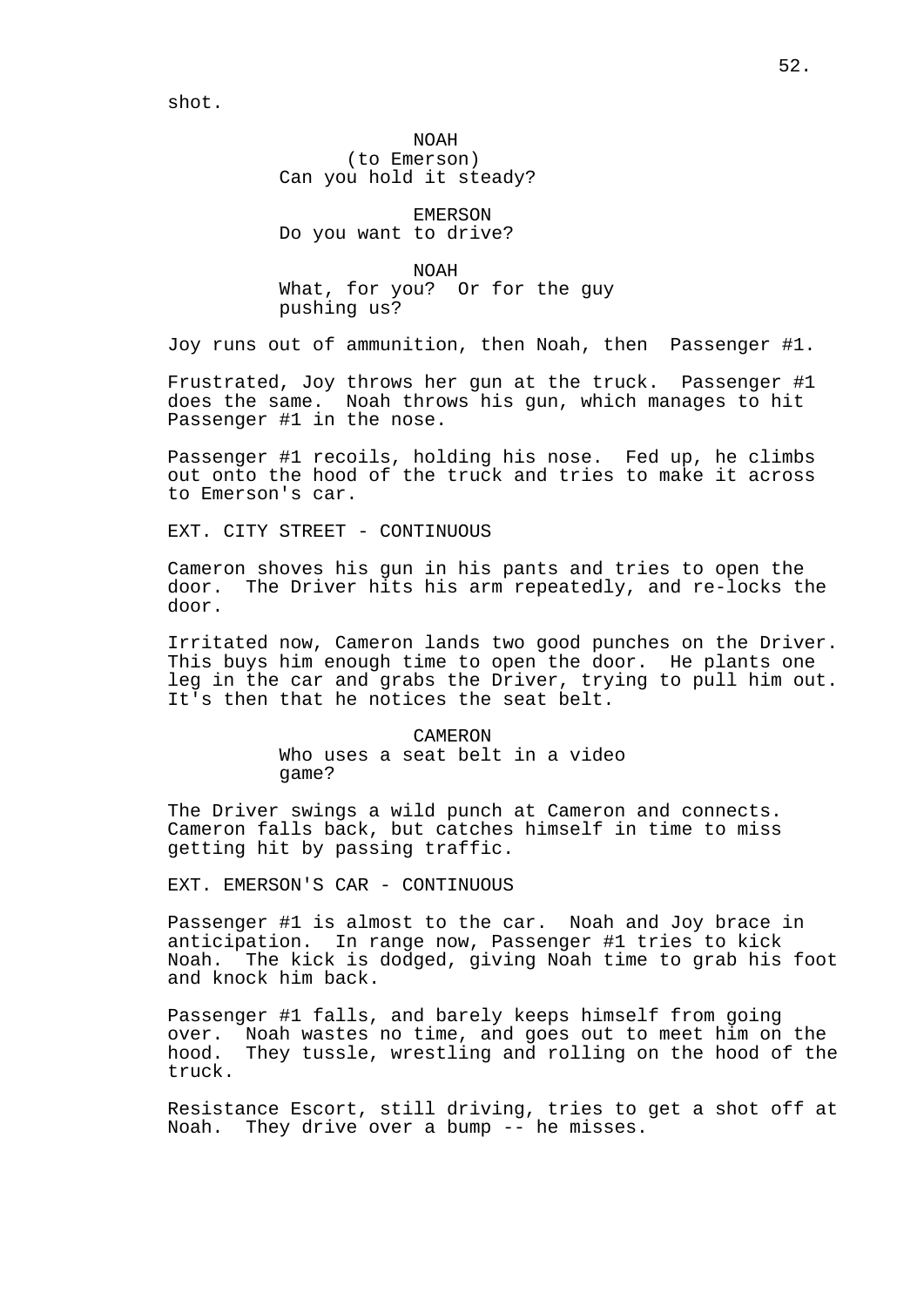EXT. CITY STREET - CONTINUOUS

Cameron grabs the gun back from his pants and puts it to the Driver's head. The Driver frees a hand and tries to push it away. The two struggle -- the Driver's scared.

Cameron's winning. The gun inches into range and Cameron pulls the trigger. BLAM! No more Driver. The car slows to a stop.

Cameron unhooks the seat belt and pulls the corpse from the car.

> CAMERON Jesus, it's just a car! Get another one when you come back.

He gets into the driver's seat and speeds off toward the sound of gunfire in the distance.

EXT. EMERSON'S CAR - CONTINUOUS

Noah and Passenger #1 are still going at it, with Resistance Escort still trying to take shots at Noah.

Joy leans to the front of the car and reaches into Emerson's holster, taking his gun.

JOY

'Scuse me.

## EMERSON

Hey!

Joy turns around and starts shooting back at Resistance Escort. Emerson tries to wrench control of the car back from the truck.

INT. FOUNDATION GAMING STUDIO - DAY (REALITY)

Emerson twitches in his chair, which is starting to give. The jerry-rigged duct tape repair quakes under his weight.

EXT. CAMERON'S CAR - CONTINUOUS (VIRTUAL)

Cameron's catching up, but he's one block over. As they race down the streets, he sees Emerson's car on the next street to his left.

Cameron punches the gas and speeds ahead of them, then takes a left turn at 50 mph -- the car nearly flips.

EXT. EMERSON'S CAR - CONTINUOUS

Passenger #1 shoves Noah off of him and rises to a squatting position. Taking the opportunity, he pulls out a knife.

Emerson sees the knife in his rear-view mirror.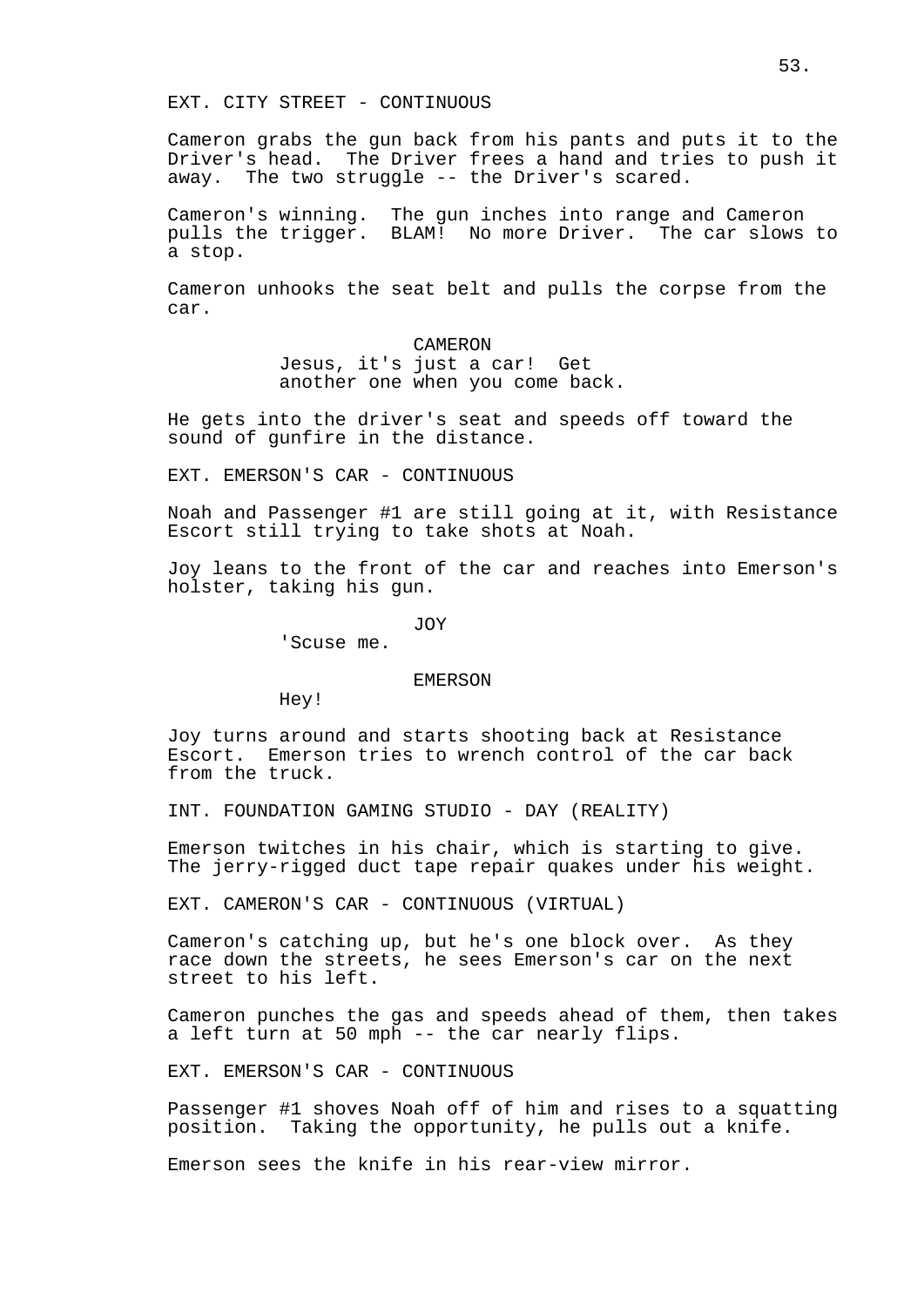That's it!

Emerson SLAMS on the brakes and the car. While there isn't tire traction to stop the chase, it does slow it.

The inertia throws Passenger #1 off of the car and under the tires of the Resistance Truck. Noah slides back into the car's back seat.

As they slow, they cross an intersection. Cameron's car is flying down the crossing road at crazy speed -- he doesn't expect the cars to slow.

Cameron sees the cars are stopping. His eyes widen, and he reflexively buckles his seat belt.

Emerson looks to his right just in time to see Cameron's car barreling toward them.

#### EMERSON

...Oh.

INT. FOUNDATION GAMING STUDIO - CONTINUOUS (REALITY)

The duct tape splits.

EXT. EMERSON'S CAR - CONTINUOUS (VIRTUAL)

Cameron T-BONES the truck, knocking it free from Emerson's car and knocking everyone with the impact. Metal and glass fly everywhere.

INT. FOUNDATION GAMING STUDIO - CONTINUOUS (REALITY)

Emerson's chair breaks. The back of the chair drops quickly, stopping in a flat position.

Emerson naturally catches himself, like when falling in a dream. He moves normally, sitting upright and pausing. Slowly, his lifts off his headset.

He's out, and he's not in shock. He examines the chair, putting two and two together: the drop of the chair and the impact of the car crash.

He feels himself, to make sure he's real.

### EMERSON

I'm okay....

He looks around: nobody has noticed yet. He thinks, but not for long.

#### EMERSON

...Noah.

He puts the headset back on and returns to the game.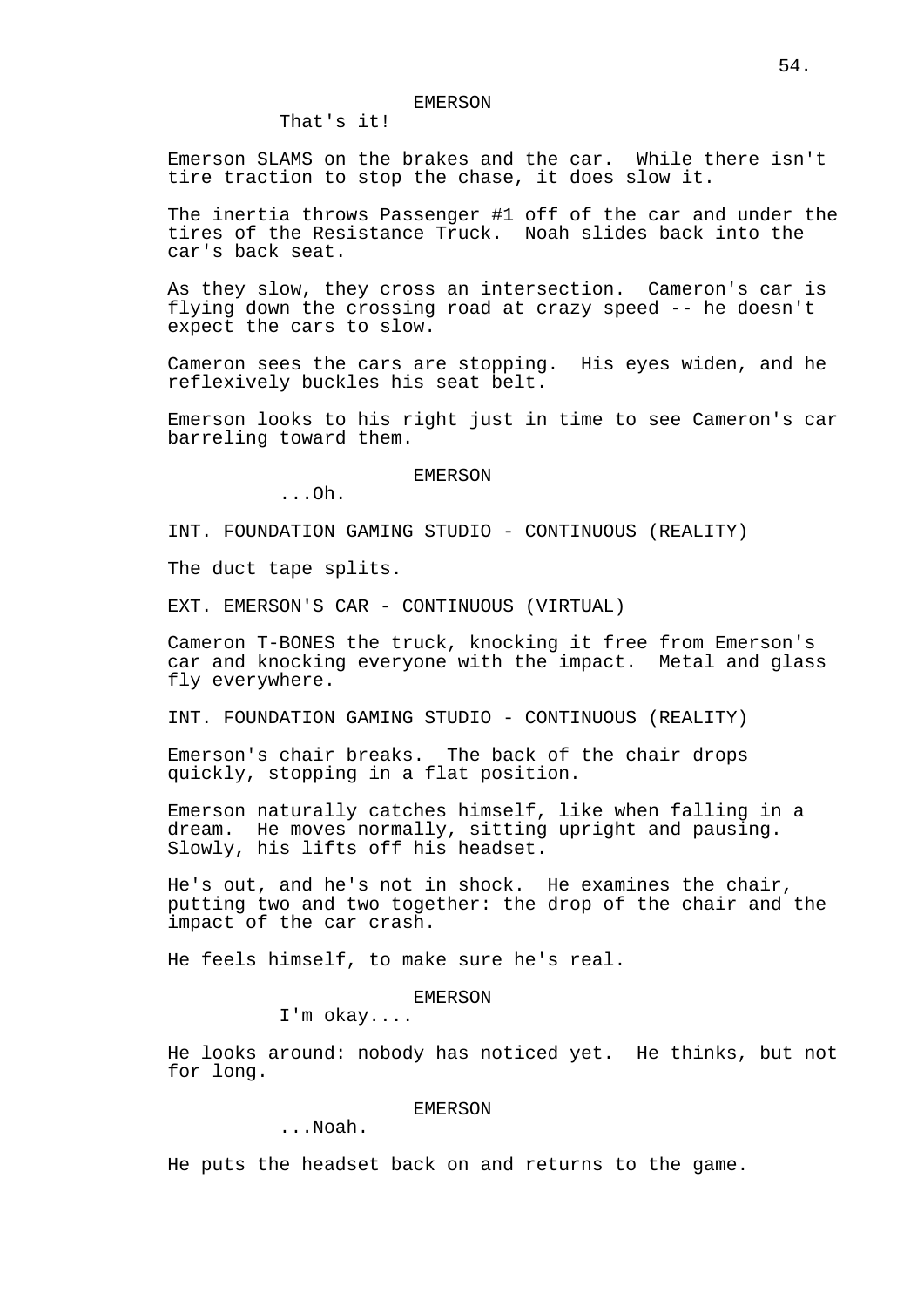Robert turns around just a hair too late and misses Emerson. He could have sworn he saw somebody moving. Oh, well.

Inside his headset, Emerson's eyes are closed. His eyes flit left and right under his eyelids as images are projected across his field of view. His eyes open and he is once again mentally absorbed into the game world.

EXT. EMERSON'S CAR - DAY (VIRTUAL)

Emerson is lying in the smoking wreckage of the car crash. His eyes open, and he works to get his bearings.

Through the windshield he sees Resistance Escort climbing onto the hood of the car, bloodied and bruised.

Escort aims (with great effort) his gun at Emerson.

BLAM! BLAM! BLAM! Three bullets hit Escort in the chest and he's down.

Cameron hops onto the hood of the car and offers a hand to Emerson. Emerson takes it, and with Cameron's help climbs out of the car.

> CAMERON Well, look who's ass I'm saving!

> > EMERSON

Where's Noah?

A backseat door is kicked open, and Joy and Noah emerge from the car.

> JOY That wasn't fun.

> > CAMERON

(to Emerson) Let me guess: you're going to the safe zone.

JOY

We are?

EMERSON

You too?

CAMERON I wasn't, but I'll take you there.

EMERSON (to Joy) You saw what it was like back there. The people aren't listening to us!

JOY Not listening to YOU.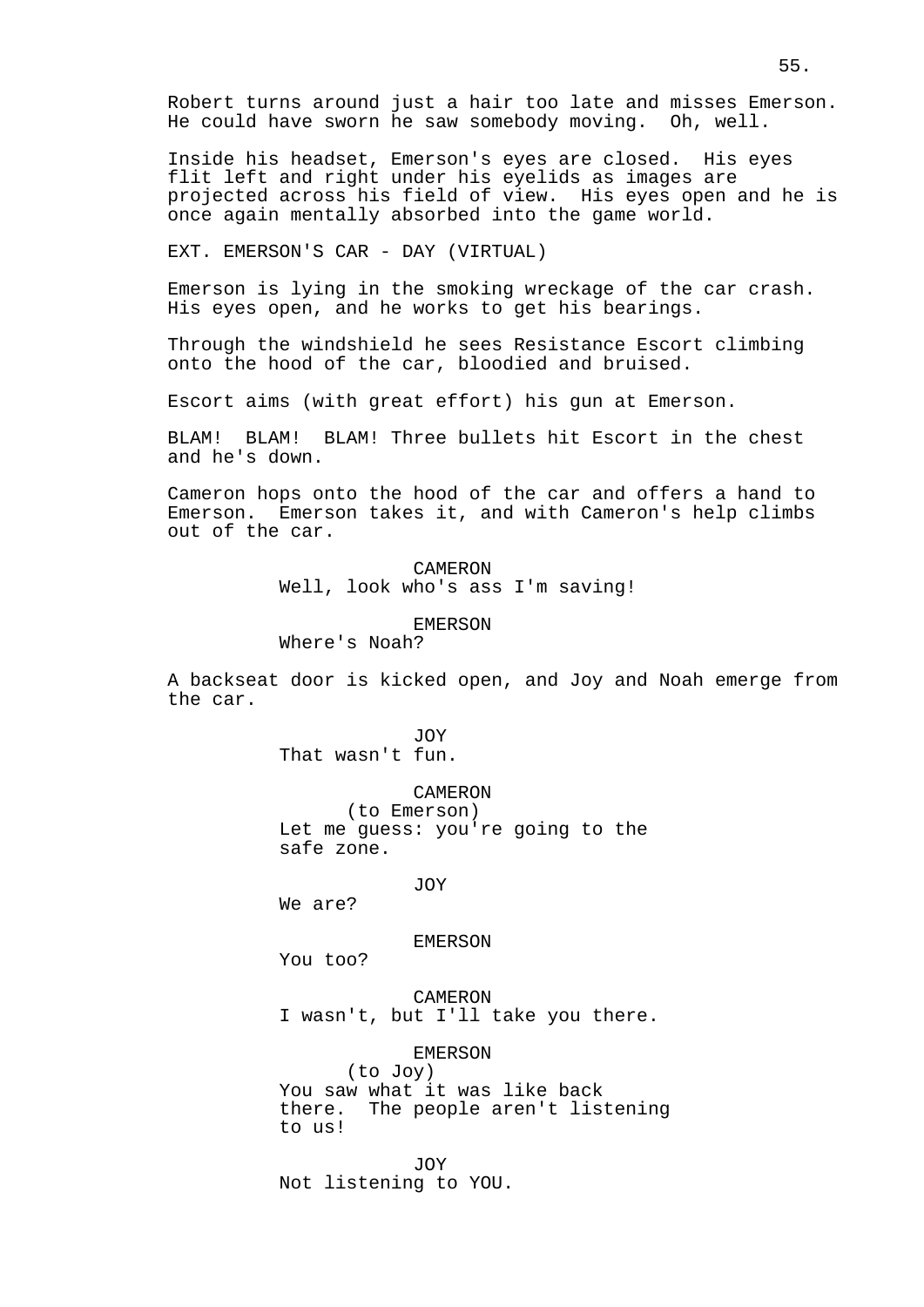#### EMERSON

To any of us! We need to get to safety and get our bearings.

NOAH (to Cameron) Didn't you see the announcement?

CAMERON Yeah, but I'm not an idiot. Killer

game? Give me a break. This whole thing's really fun, though.

EMERSON Okay, you got a car?

Noah gives him a "what are you doing?" look.

Cameron looks to his car: nose buried in the Resistance truck and wrecked, but maybe still driveable.

CAMERON

...sure! Hop in.

JOY

Hey, I haven't agreed to anything yet.

EMERSON

For god's sa-- let's fight about it later, okay? Can we both agree that we're not safe right now?

Joy gives up and moves to open the backseat passenger door, which falls right off the hinges and onto the floor. She gives Emerson an "are you kidding?" look. Emerson shrugs.

Cameron gets in the driver's seat. Noah waits up to have a word with Emerson.

> NOAH (hushed) He still thinks it's a game.

EMERSON I know, but if we get him to the safe zone it won't matter.

NOAH

Gotcha.

Noah and Emerson enter the car and Cameron tries to start it. With much trouble, it groans and grinds to life.

Cameron shifts into reverse and manages to drag the car from the body of the truck. A hubcap drops off and rolls away.

Shift to drive -- Cameron presses the gas and the car begins hobbling down the street.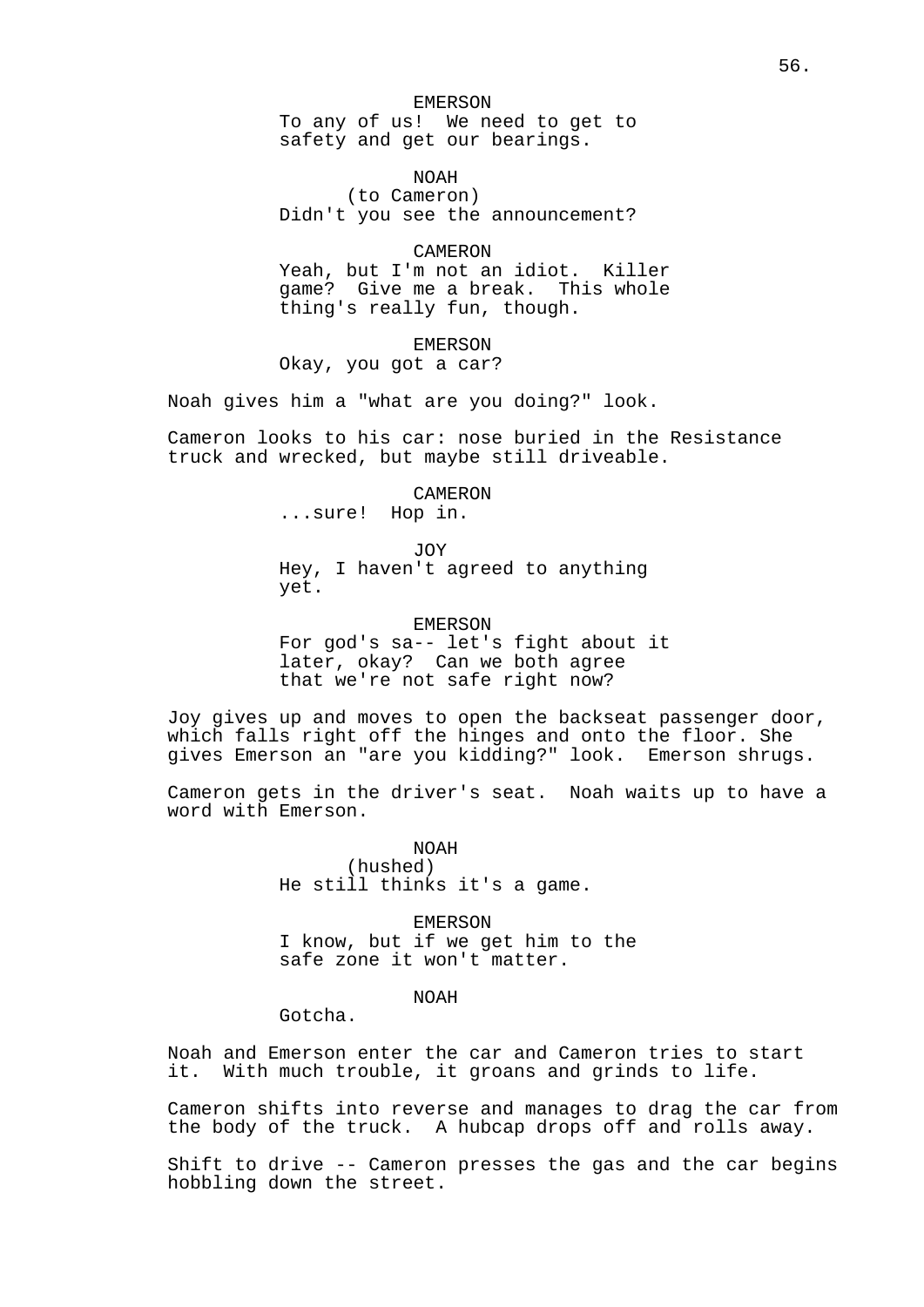INT. CAMERON'S CAR - CONTINUOUS

The car is quiet, the passengers crossing their arms in silence. Cameron notices.

## CAMERON Jeez guys, who died?

INT. FOUNDATION GAMING STUDIO - DAY (REALITY)

Robert is speaking to Steven at Robert's desk.

### ROBERT

Walter?

STEVEN His Mom's here to talk to you.

ROBERT What about HR?

STEVEN She wants to talk to YOU.

Already on edge, Robert steps lightly into the front lobby. There he sees LANA TREJO, Walter's mother. Red-faced and puffy-eyed, she's a wreck.

Robert has clearly never been in this position before, and is unsure of how to carry himself. He offers his hand.

> ROBERT Mrs. Trejo, I'm so sorry about Walter. What can I do for you?

LANA So, this is where my son died?

ROBERT Um...Yes, in our QA department.

LANA

QA?

ROBERT Quality Assurance.

LANA

They say he was playing a video game...and then he died.

ROBERT That's right, he was helping test one of our games.

LANA Your game killed him. Your game killed my son....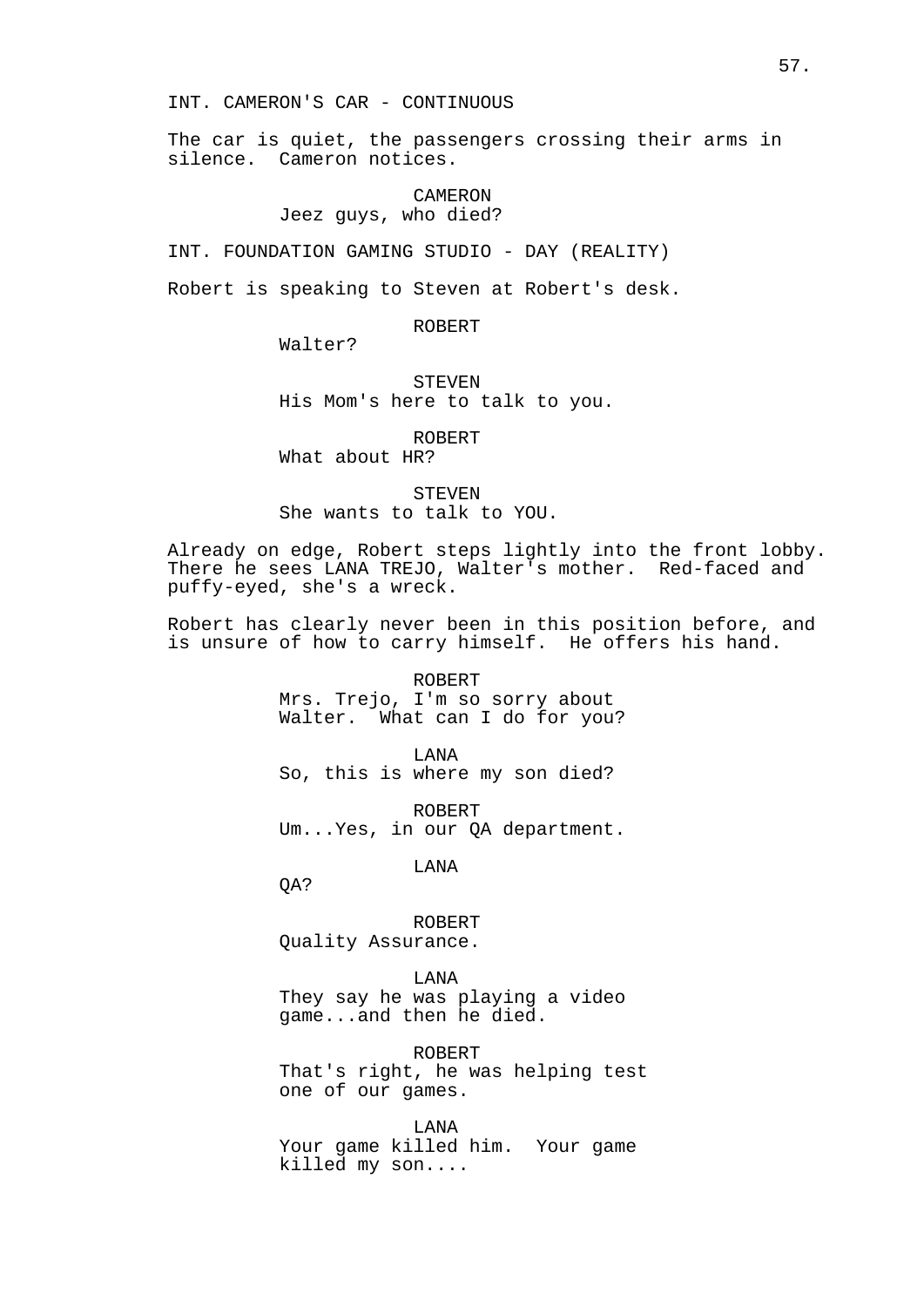We haven't been able to find out why Walter--

# LANA

(angry) Your game killed him! Walter was a young, healthy boy! I remember he told me, he was so excited...he told me he finally got work.

Lana moves into Robert's personal space, aggressive.

LANA

And on his first day he dies?! He dies, and you say you don't know how? And look! (gestures to studio)

You're all carrying on like nothing happened?

ROBERT Maam, I assure you we are no--

LANA Don't you "Maam" me! If the game killed him, you have to turn it off!

ROBERT We can't turn off the game, there are still oth--

LANA Turn off the game! Your game killed my son! Hijo de puta!

Lana SLAPS Robert, who turns back gobsmacked.

LANA You wait, I'll be back. I will make sure this whole operation is shut down!

Lana storms off. Robert stands for a moment, shocked at what just transpired. Feeling weak in the knees, he sits down with his head in his hand.

EXT. ROAD TO SAFE ZONE - DAY

The winding two-lane road cuts across hills of grass. In the distance, the road can be seen disappearing into a small forest.

Cameron's car chokes and gasps before finally dying. Wisps of smoke emanate from under the hood.

The party exits the car.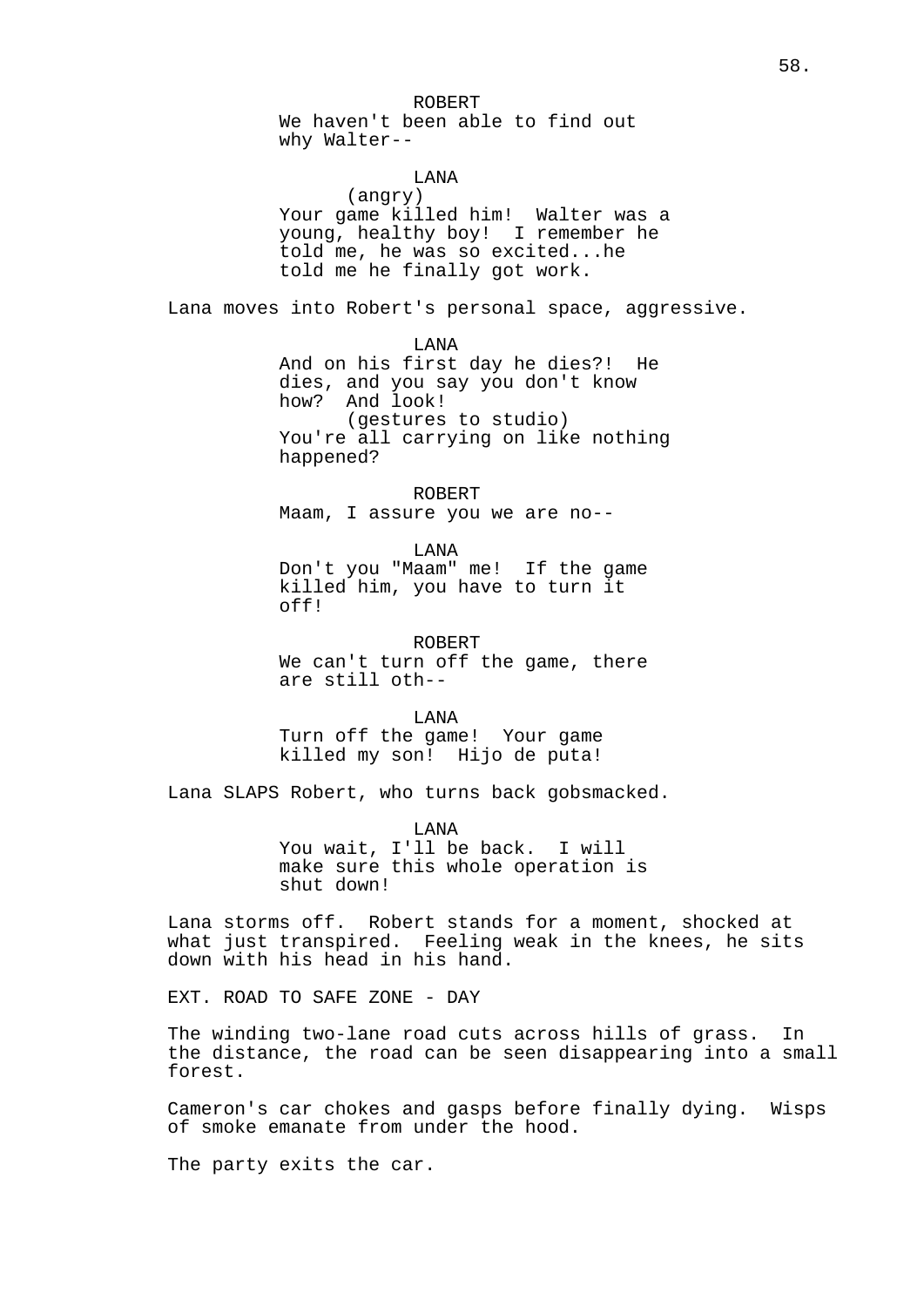# CAMERON

Piece of junk!

Cameron SLAMS the door, but something odd happens: the car begins to move. In the direction that Cameron applied force, the car slides across the road.

## NOAH

Umm....

Noah and Emerson step out of the way as the car slowly moves across the street. Cameron and Joy stop and stare, confused.

The car drops off the road, crushes a fence, and continues across the grassy hills.

> NOAH (to Emerson) Shouldn't that glitch be reported?

Emerson rolls his eyes.

EMERSON Let's get to the safe zone.

CAMERON Have fun, I'm out.

EMERSON No, you're coming with us.

#### CAMERON

What, so I can sit around and wait to get rescued from the evil killer video game? No thanks, I'm not a pussy.

NOAH

Cameron, you don't under--

### CAMERON

Yeah, I do. Some nerds wanted people to like their game more so they make some shit up. The fact that you guys believe it is really sad.

### EMERSON

It's not safe, Cam, and I have to keep you from getting hurt.

## CAMERON

Like hell you do! Em, look. I'm sorry I hit you. I like you. But if you try acting like my Dad one more time I'm gonna deck you.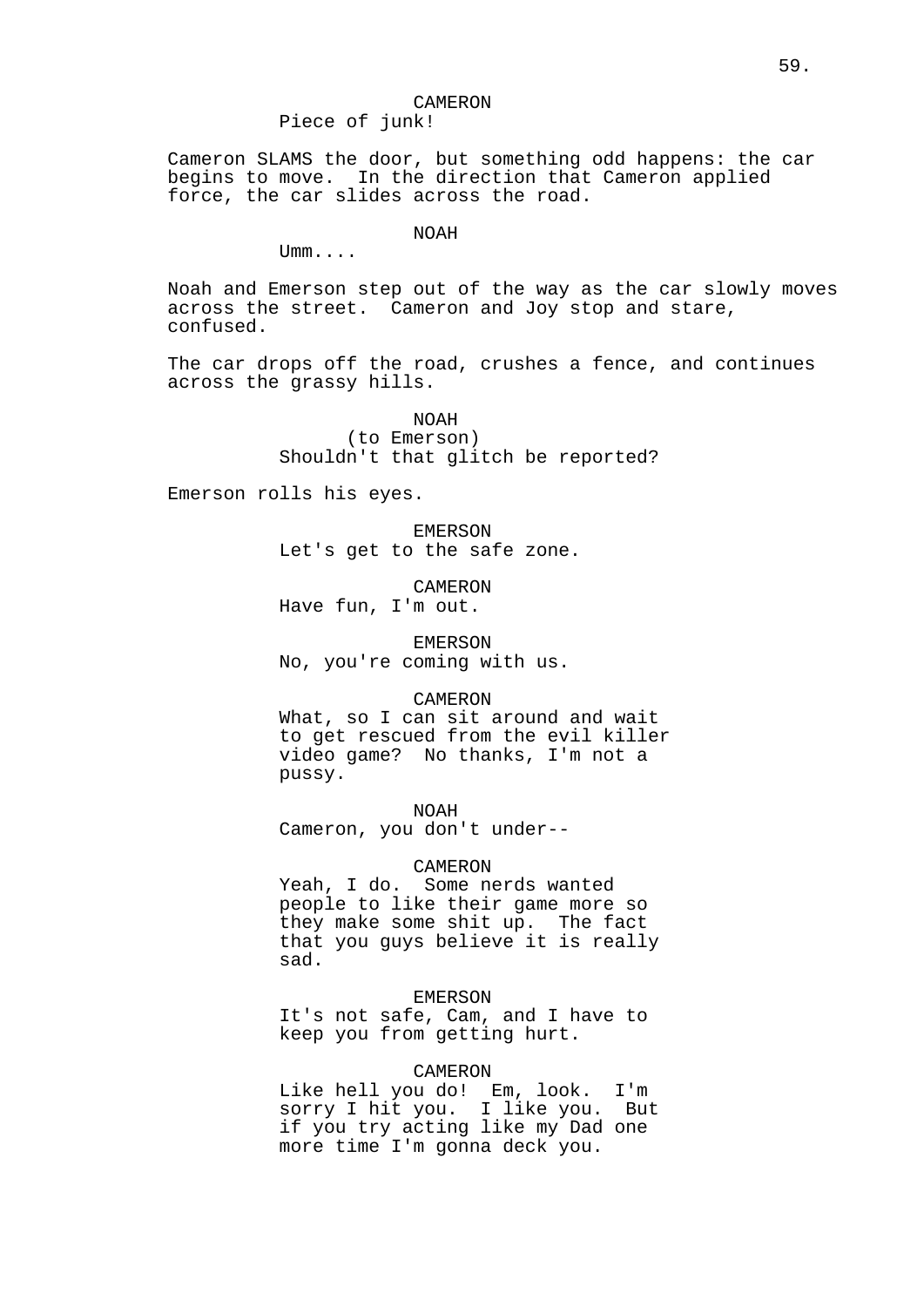## EMERSON You're being childish.

#### CAMERON

## See? There you go.

Cameron lunges at Emerson, arm in mid-swing. Noah steps in, but Cameron's ready for him. He continues his swing right into Noah's face, knocking him on his back.

Cameron then turns to Emerson, who knows he can't match him. Emerson fights as defensively as he can, but Cameron easily gets a couple of solid hits in.

JOY (O.S.)

Hey!

Cameron turns around to see Joy's fist as it connects with his nose. He stumbles back a couple steps, and goes after her. Joy effortlessly sways out of his reach as Cameron swings at nothing but air.

Joy sidesteps and kicks Cameron's legs out from under.

Shaking away the daze, Cameron scrambles back to his feet. Joy and Noah are standing at Emerson's side, ready to throw down.

CAMERON

Alright, I get it. You got a posse...?

Cameron grabs one of the many Wanted posters littering the ground. He holds the picture of Emerson's face up.

> CAMERON ...then I'LL get a posse.

Cameron turns and storms off, crumpling the Wanted poster and throwing it away.

Noah starts to go after him, but Emerson stops him.

EMERSON

Don't.

NOAH There's no telling what damage he can do! To us, to others....

JOY. Who is that guy, anyway?

NOAH He's our neighbor.

EMERSON Well, we can't just tie him up until this is fixed.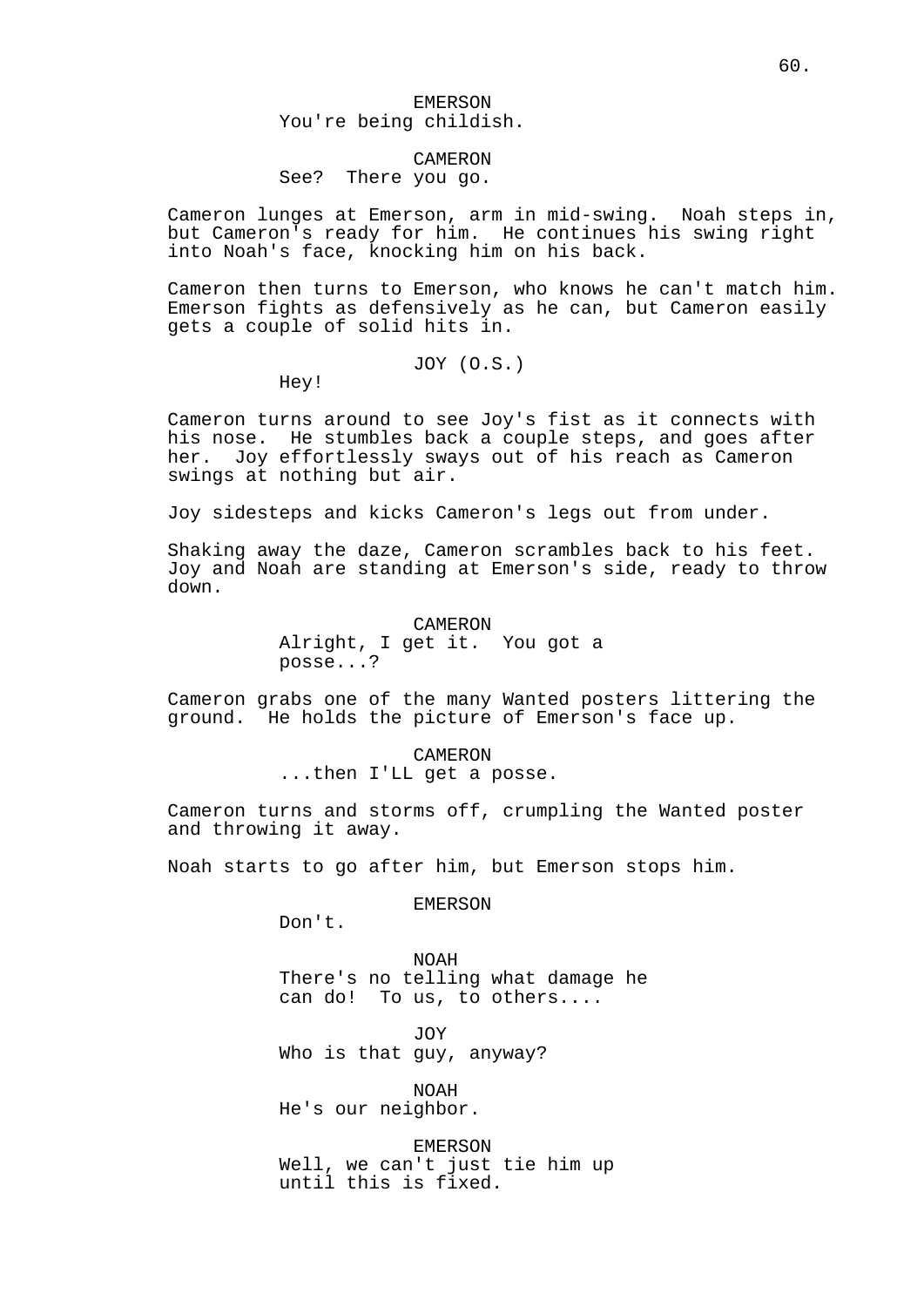NOAH

Can't we?

Emerson considers the prospect.

NOAH He'll be back, and he'll bring The Resistance.

EMERSON And we'll be in the safe zone. It won't matter.

Noah stews for a moment.

NOAH

Alright, you win.

The trio start the trek up the winding road toward the safe zone.

EXT. ROAD TO SAFE ZONE - LATER

Joy, Emerson and Noah continue their hike up the winding road. They've reached the patch of forest. Trees and shrubbery line the sides of the road, isolating them. For now, things are quiet.

JOY

Just for the record, I don't think we should be going back to the safe zone.

NOAH Yeah, we should be helping the other players out there.

EMERSON

How much good are we gonna do with just the three of us? When we're back at the safe zone we can meet up with the other testers and make a plan.

JOY Well I don't like it. Makes me feel useless.

NOAH

Like we're running with our tail between our legs.

JOY

Yeah.

EMERSON I don't know about you, but I'd rather be smart and alive than brave and dead.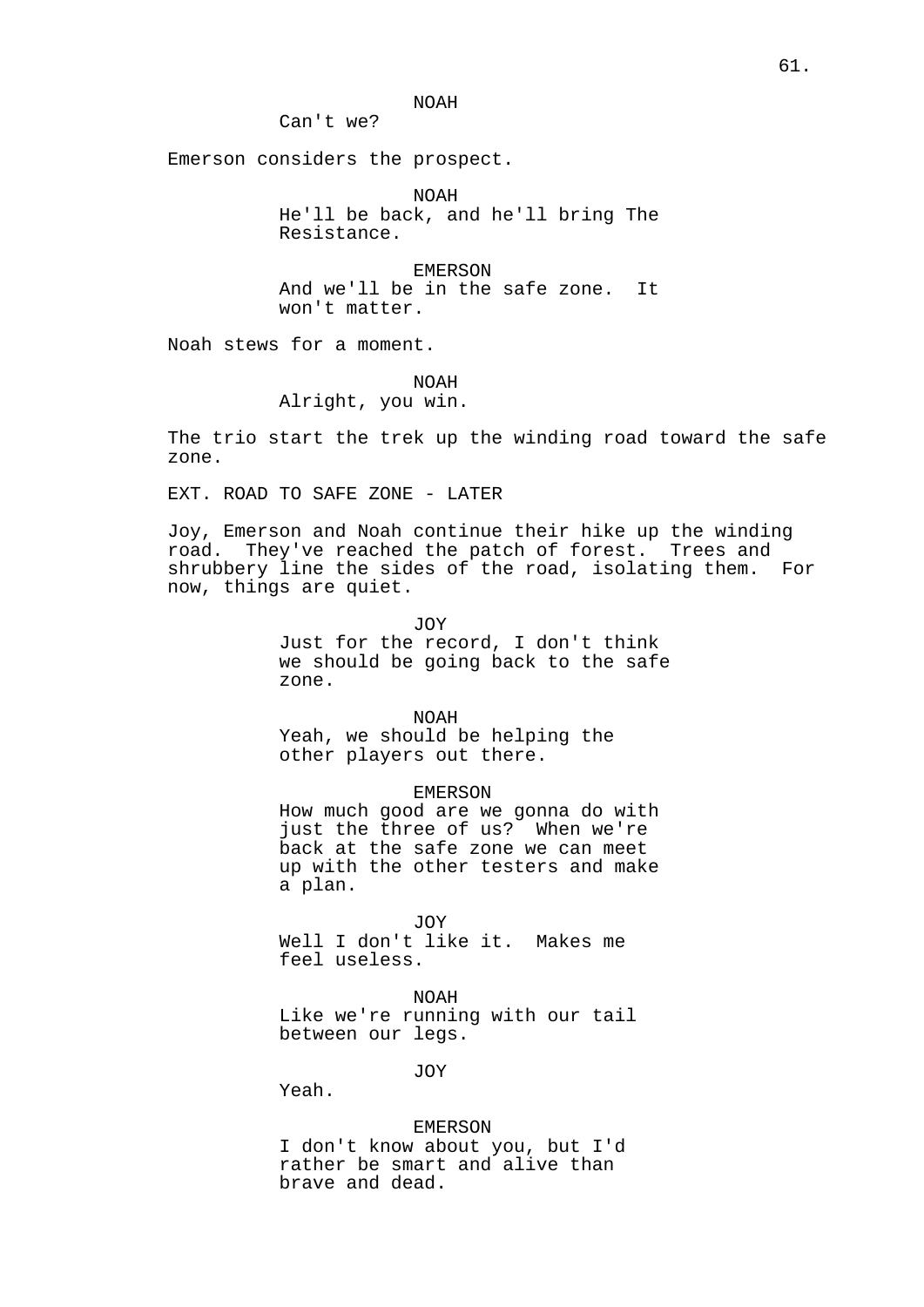There's a fine line between smart and cowardly.

### EMERSON

(irritated) And there's an even finer line between courageous and stupid.

JOY Oh, go to hell Emerson.

### NOAH

Hey, now....

## EMERSON

Okay, what the hell is your problem, anyway? What did I do to make you hate me so much?

### JOY

Nothing! Because that's what you do. You say you've been here twice as long as me, but all I've ever seen in you is someone skating by on the bare minimum. And the fact that Robert keeps giving you special treatment just makes it worse.

## EMERSON

Robert doesn't give me special treatment!

#### JOY

Are you kidding? He let you go home to deal with whatever bullshit you're dealing with on the DAY BEFORE PATCH 2.0! And when you get back, he gives you the new kid to train and tells you the BIG SECRET that no one else was supposed to know.

## EMERSON

Robert treats me like shit.

#### JOY

Yeah, right. And the whole time I'm working my ass off and getting nothing, NOTHING, for it.

EMERSON

Come on, Noah, back me up here.

NOAH Joy, I think you're only getting part of the story here. I'll vouch (MORE)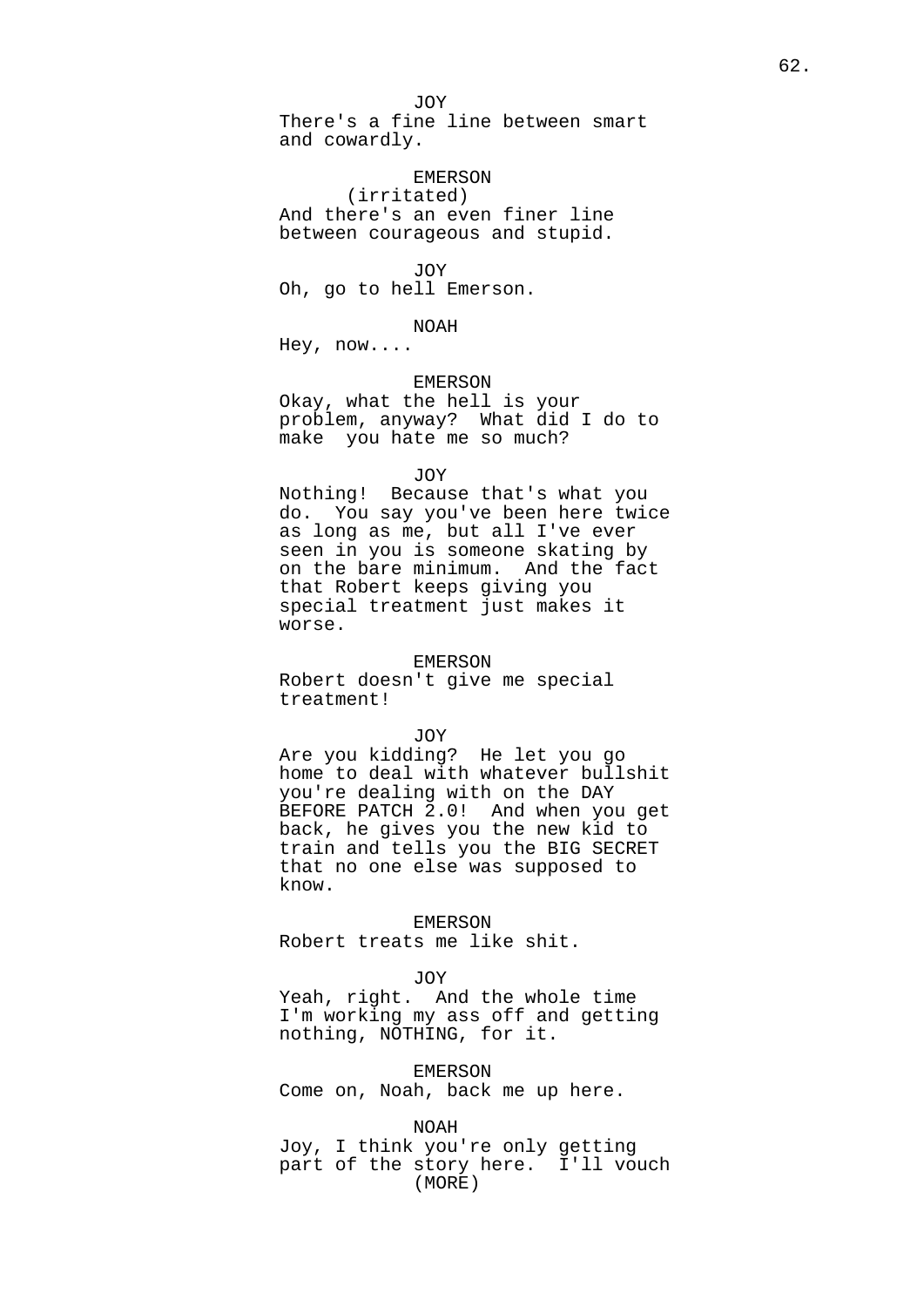NOAH (cont'd) for Emerson -- he does care about his job and that studio.

JOY Well, he sure has a bass-ackwards way of showing it.

The next couple of steps are silent, with Joy and Emerson fuming.

> NOAH So, Joy... ... what do you do outside of work?

> > JOY

I go home, feed my cats, watch some Netflix and go to bed.

NOAH Come on, there must be more than that. Anybody special in your life?

JOY Not really. Look, guys -- don't take this personally, it's really not you. (to Emerson) Okay, maybe it's you.

Emerson flips off Joy.

JOY (CONT'D) You seem like a nice guy, Noah. But in general, life's easier when there's less... ...people. And I like to keep it that way.

NOAH What about family?

JOY/EMERSON (together) What a crock of shit.

Noah looks at the two of them, surprised. Joy and Emerson don't really seem to notice.

> NOAH Well, I happen to think family is NOT a crock of shit. Hell, if you don't have that, what do you have?

JOY Tell that to my mother.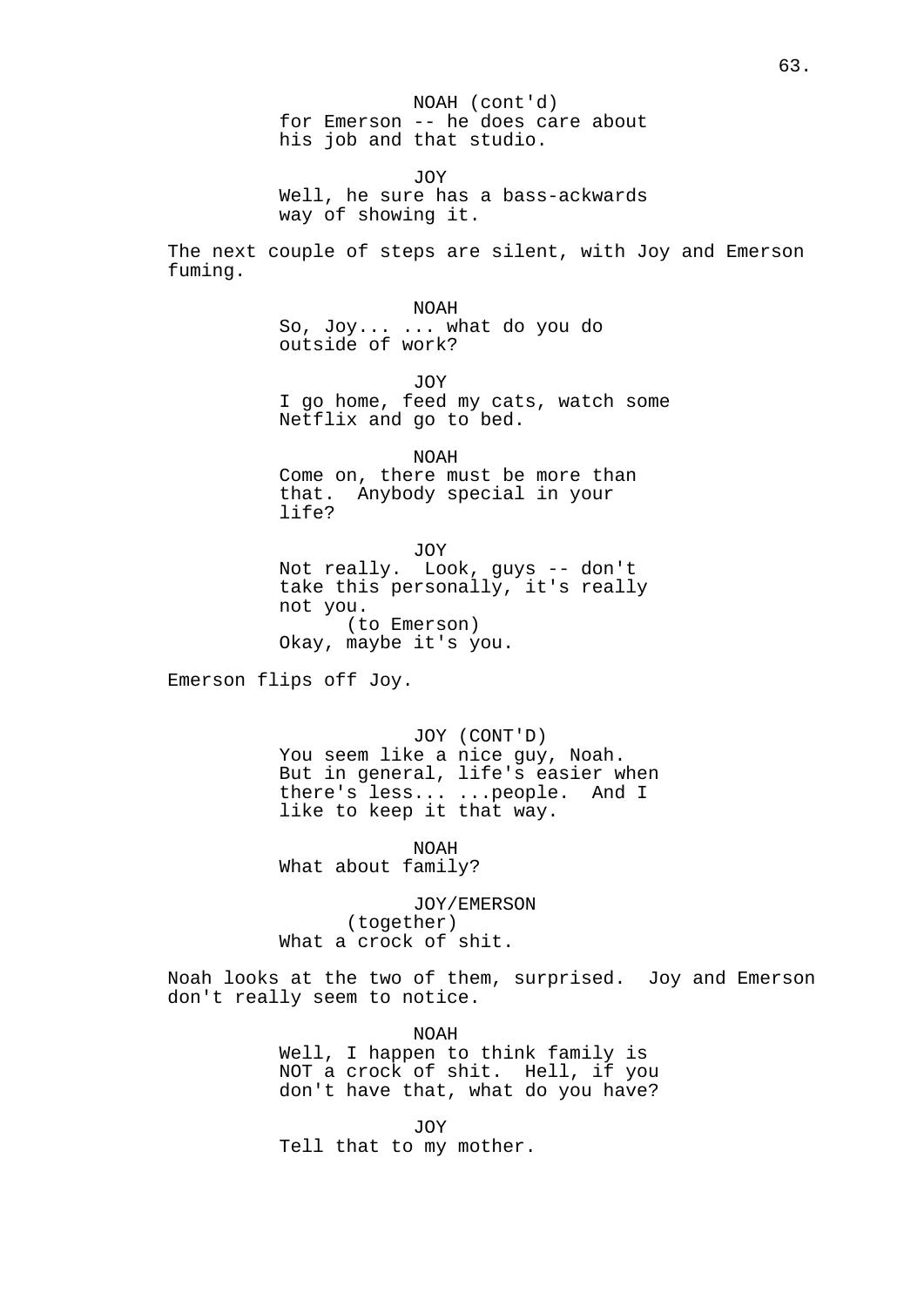EMERSON

(overlapping) You have friends.

JOY

Let's change the subject. Why is a law grad still working at a Burger Shack?

NOAH Let's just say there aren't a lot of openings.

JOY

Really.

NOAH

Not in this town. I had landed an internship way up north... ...or at least I thought I had. But that fell through.

Out of the corner of his eye, Emerson sees a dark figure rustle some bushes just off the road. He looks closer at the disturbance -- nothing's there.

> NOAH (CONT'D) It was at this firm called Stillman & Clarke. We did a lot of phone interviews, one Skype call...

More rustling. Emerson is focusing on the bushes now. He sees more dark figures darting in and out of the bushes, just out of sight. He can't make them out. Flickers of bright eyes flash from within their silhouettes.

### EMERSON

Hey, guys....

NOAH (CONT'D) ...and it seemed to be going really well. I had met with a lot of the top guys in the firm, and it seemed like a sure thing.

Emerson is seeing the figures more clearly, but that doesn't help. It's almost as if the figures are simply creatures of darkness: shapes without any real definition other than their bright, watching eyes. They see Emerson in a way that frightens him.

> NOAH (CONT'D) But then for no reason they just cut off contact. I called them after a while, but they said the internship had already been filled. No idea why, or what happened.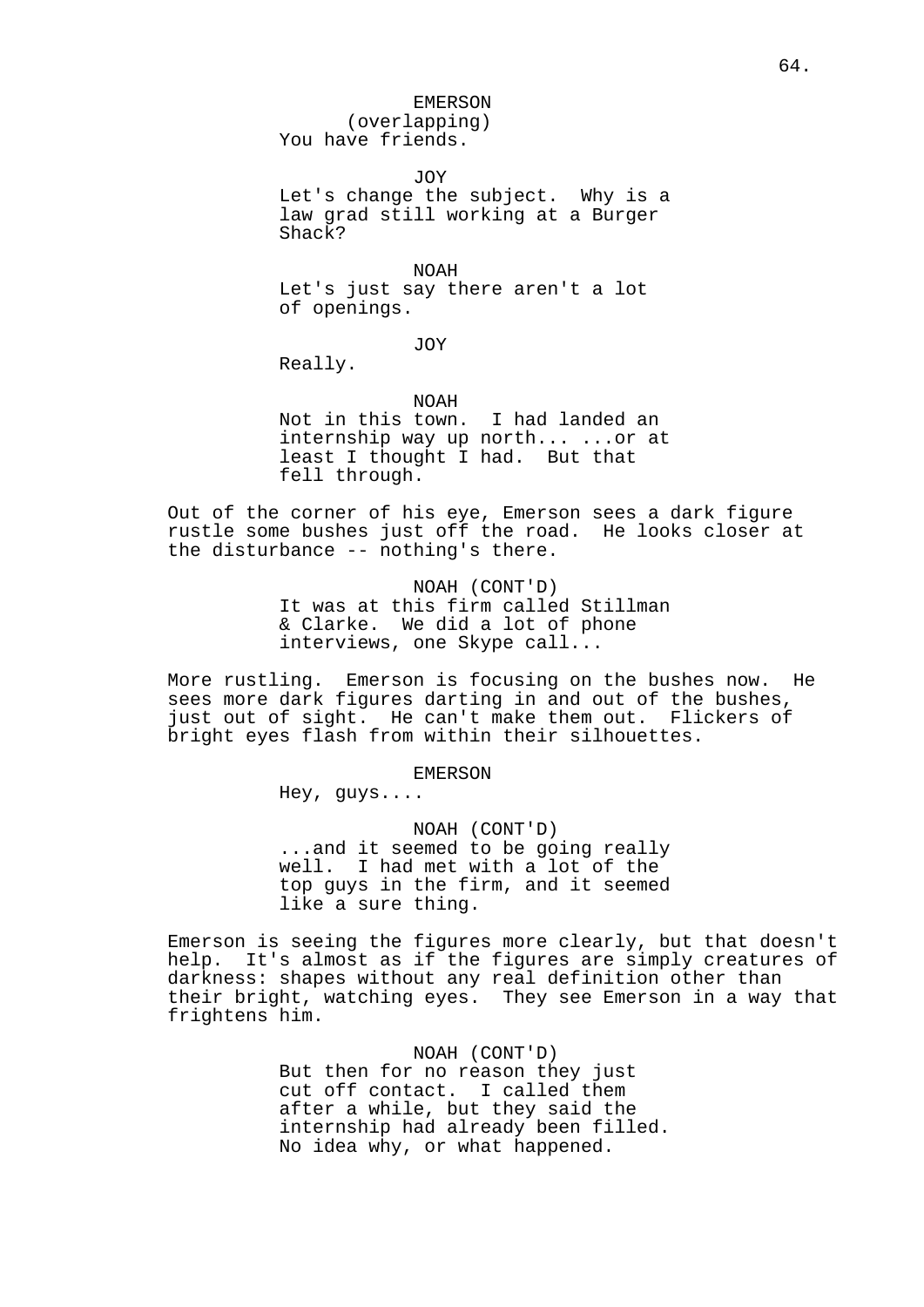#### EMERSON

Oh come on guys, tell me you're seeing this!

Emerson gestures to the creatures, but Joy and Noah just stop and stare at him blankly.

### NOAH

# Seeing what?

Emerson looks at him in disbelief, then back to the bushes. The creatures are gone.

## EMERSON

I just, I....

Emerson shakes his head, rubs his eyes, frightened at what his mind is showing him.

He turns back to face Noah, but his expression has changed. It's icy, emotionless. He stares unblinkingly at Emerson. Without warning, Noah's voice can be heard -- but his mouth isn't moving. The voice is dark, different.

> NOAH (V.O.) I SAY I'M YOUR FRIEND, BUT WE BOTH KNOW I'D BE BETTER OFF WITHOUT YOU.

### EMERSON

(shocked) What? Wha....

Joy's head unnaturally whips around to face Emerson. She two vocalizes without speaking.

> JOY (V.O.) FACE IT EMERSON, YOU'RE AN ANCHOR! A WEIGHT HOLDING HIM DOWN! JUST LIKE YOU WERE TO YOUR DAD! HE LEFT BECAUSE OF YOU!

Emerson becomes upset, choking on his own words as he sputters them out.

> EMERSON Shut up! Just shut up! You don't know! You don't know shit!!

Emerson blinks, and suddenly Noah and Joy are gone.

EMERSON Wait... Where'd you go? I'm sorry! Come back!

Emerson hears rustling in the bushes. He turns to see Noah and Joy just before they turn a corner and out of sight.

> EMERSON Wait! Come back!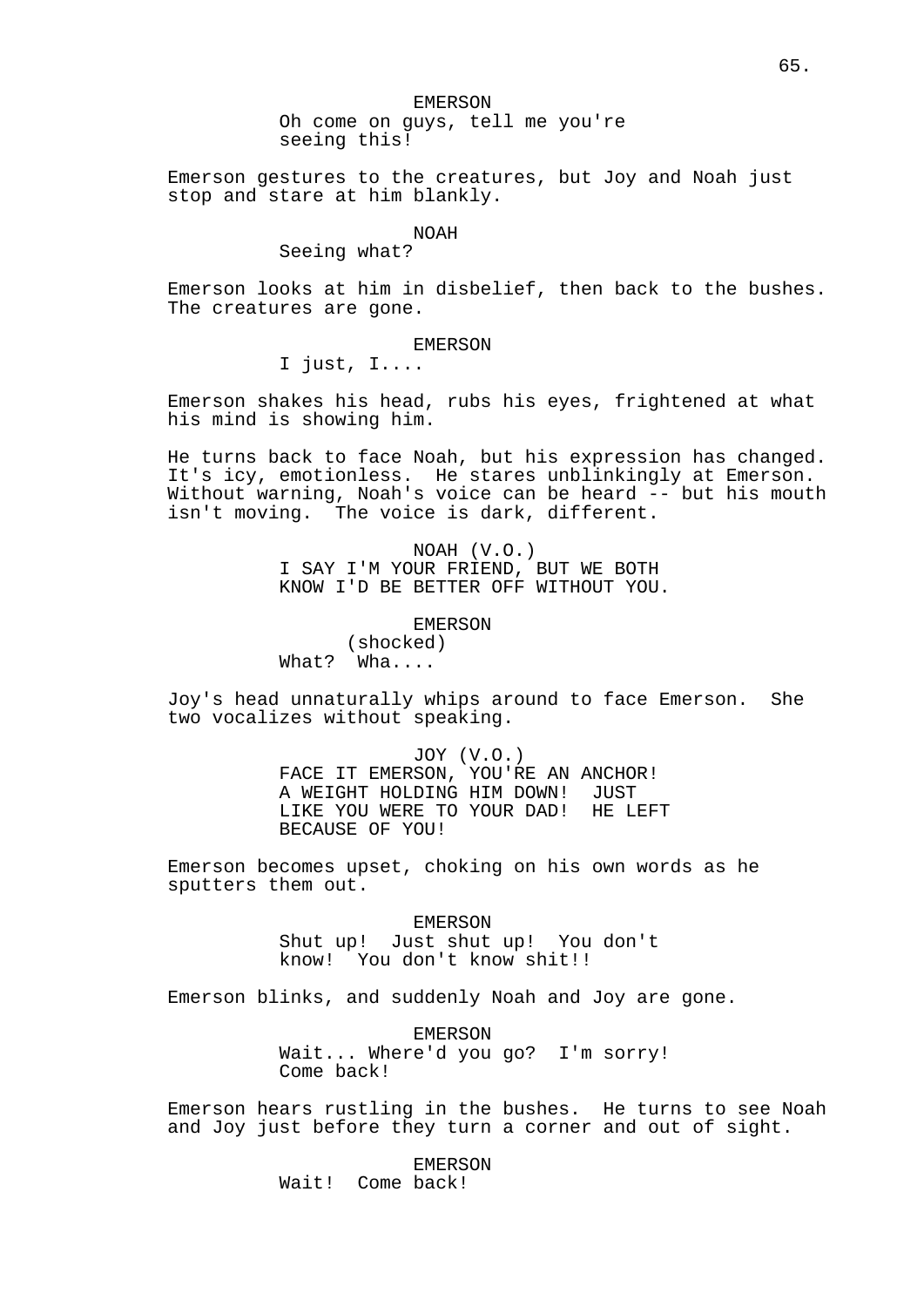Not even thinking, Emerson sprints off after them. Pushing leaves and branches out of his way, she chases Noah and Joy. They continue to be just one step ahead of him, just like Jessica at the city hall. In the distance, the faint sound of a ringing phone can be heard.

One more turn and Emerson arrives in a....

EXT. FOREST CLEARING - CONTINUOUS

The trees give way to a large clearing. The ringing phone is louder now. Emerson can see it in the center of the clearing. It's the same he saw before in the city streets.

Cautiously, Emerson inches toward the phone. He looks around: nobody is in sight.

Reaching the phone, Emerson picks it up and answers the call.

> UNKNOWN WOMAN (V.O.) Tell them what you did.

#### EMERSON

Huh?

UNKNOWN WOMAN (V.O.) (identically) Tell them what you did.

Confused and afraid, Emerson drops the phone and steps backward away from it. He JUMPS when he walks into someone behind him.

## EMERSON

Gahhhh!

Emerson spins around to see Noah.

NOAH Emerson, calm down! What the hell is going on?

Emerson looks around Noah: Joy is standing behind, arms folded and looking concerned.

#### EMERSON

(to Joy) You... Who the hell do you think you are?! You don't know me! You don't know anything about me!

Noah grabs Emerson by the shoulders.

NOAH HEY! SNAP OUT OF IT, EM!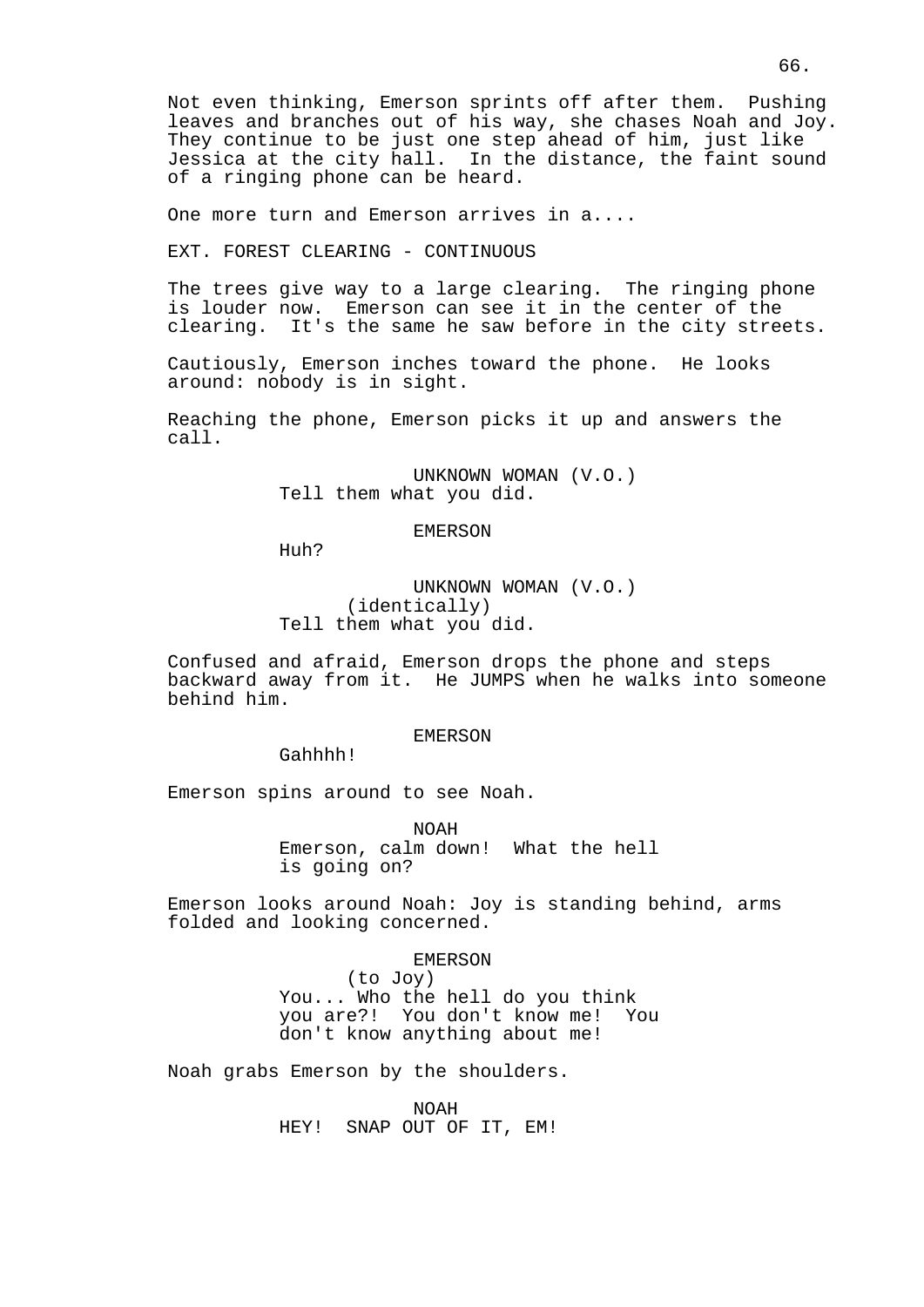EMERSON

Noah, you don't -- you don't understand....

NOAH

(keeping cool) No, YOU don't understand. You're freaking out, and you need to calm your ass down.

Emerson begins to come down. His breath slows.

EMERSON Noah, I... I don't know what's going on....

NOAH

C'mere.

Noah hugs Emerson, which seems to calm him down. Noah breaks away.

> NOAH Joy and I are gonna keep going to the safe zone. You take your time, and come meet us there when you're ready. Okay?

Not okay, Emerson nods anyway.

NOAH

Okay.

Noah turns to leave. Joy lingers a bit, then follows.

EXT. ROAD TO SAFE ZONE - CONTINUOUS

Joy hurries to catch up to Noah. Noah is pushing ahead, irritated. They're heading up a hill now toward the safe zone.

JOY

### Is he gonna be okay?

Noah doesn't stop or turn to reply. He keeps walking. Joy works to keep up.

> NOAH What do you care?

JOY Hey, just because I don't like him doesn't mean I want him hurt.

NOAH He'll be fine. It's just like him to flip out like this.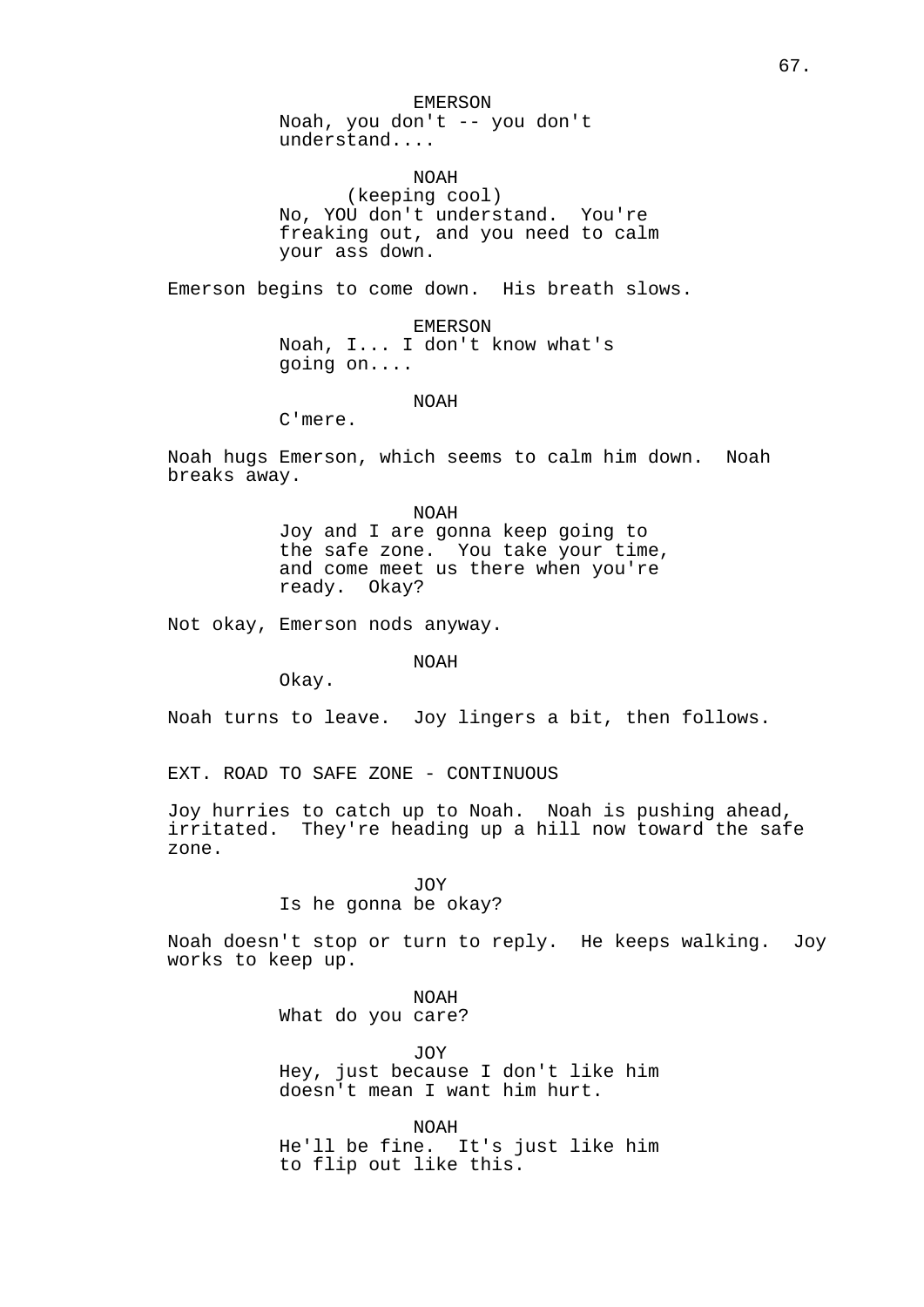Joy gestures back in Emerson's direction.

JOY

THAT was normal?

NOAH No, not like -- it hasn't been that... He just has a way. It's never about anybody else.

JOY That's not how friends should be.

NOAH That's not what  $I$  -- he's a good friend, okay? He always has been.

JOY How long've you known each other?

### NOAH

God, forever. His dad was an asshole, too. Emerson... He's a lifer. Doesn't have a lot of friends, but he'll stick by you till the end. I guess it's just when you're like that, you get to expect a lot in return. And...

JOY ...sometimes it's more than you can give?

NOAH

Yeah, I guess.

JOY

You wanna know why I give Emerson so much crap?

Noah doesn't answer right away. He slows his pace and finally makes eye contact with Joy.

### NOAH

Sure.

JOY I've known a lot of Emersons... A lot. People like that, they don't do what they do for you. They do it for them. I think you're a good guy, Noah, so please don't take this the wrong way. People like that'll latch on if you give them an inch. They're like...parasites. Emotional parasites. They hold you down, suck you into whatever self-pitying negativity they've made for themselves.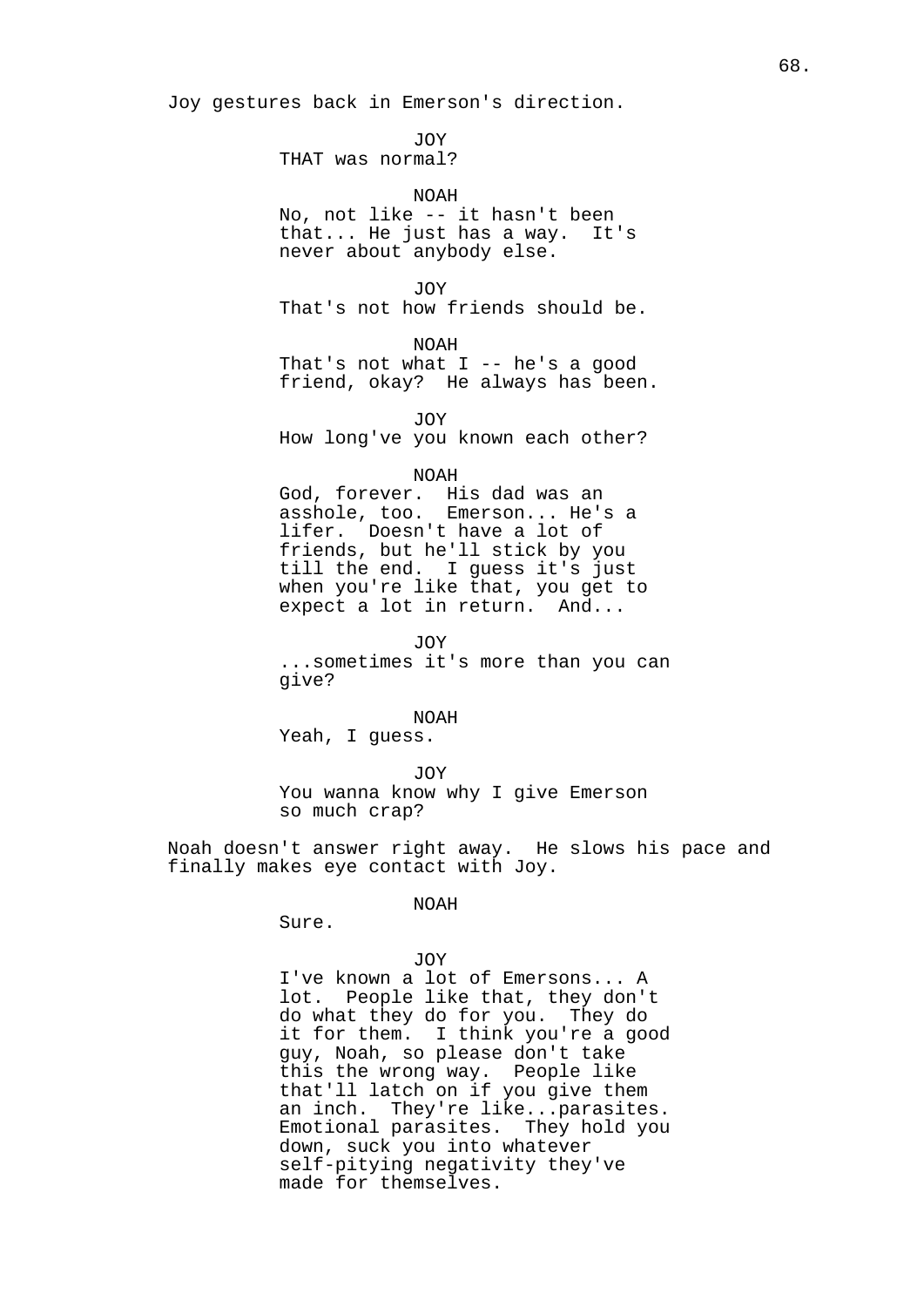Noah shakes his head.

NOAH Emerson's not like that.

JOY Whether he is or not, I have to keep people like that at a distance.

NOAH People like that? Or just people?

JOY

It depends....

NOAH And how's that working out for you?

Noah and Joy finally reach the crest of the hill, and emerge from the surrounding trees to see the safe zone.

The high school building and parking lot comprising the safe zone is now packed with players, bored and exhausted. Groups are hanging out in between and on top of the parked cars. Bodies overflow from the high school building. Worn out and tired players are passed out on the grassy areas.

> NOAH Well, we're here.

> > JOY

What now?

Noah shakes his head without an answer. A piece of paper is carried on the wind in their direction. Noah picks it out of the air: it's the Resistance Wanted poster, featuring his and Emerson's faces.

EXT. RESISTANCE HEADQUARTERS - DAY

Cameron holds the same flyer in his hands. He looks up at the Resistance Headquarters, which is still sporting the damage from Noah and Emerson's last visit. Self-assured, he strides into the derelict building.

INT. RESISTANCE HEADQUARTERS - CONTINUOUS

Three resistance members huddle around a table, poring over battle plans just like when Emerson was there. Others mill around in the background, preparing for something.

Unlike last time, this room is charred black and wrecked. The windows are shattered, and the ceiling is letting sunlight in through holes.

The Resistance members speak in urgent voices.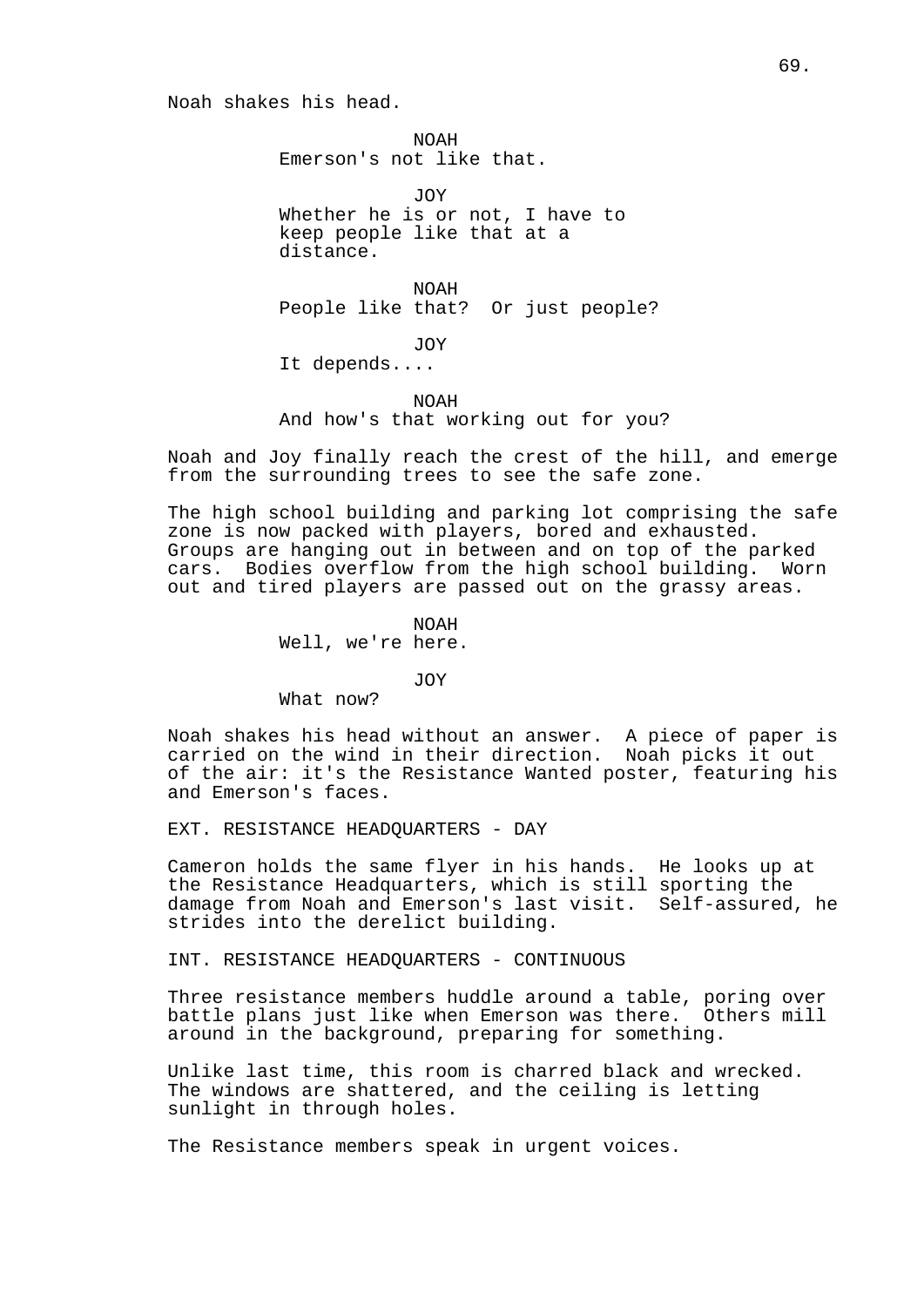#### CAMERON

Hey.

They don't notice him.

## CAMERON

HEY!

The members stop and look in his direction. Cameron holds up the wanted poster. He points to the pictures of Noah and Emerson.

## CAMERON

I know where they are.

The members suddenly switch to a much more welcoming attitude.

> RESISTANCE MEMBER #1 Good, good! Thank you. With your help, we shall deal a great blow to those who would take our freedom.

Cameron shows no comprehension as to what this guy is babbling about. He's trying, though.

> RESISTANCE MEMBER #1 (CONT'D) All we need you to do is lead us to him, and help us in dealing swift justice for all he has done to wrong our people.

CAMERON Okay, follow me. He's r--

An ALERT sounds, and all the Resistance members perk up like squirrels. Resistance Member #1 seems to have shifted to an entirely different train of thought.

> RESISTANCE MEMBER #1 Our enemies gather in the center of town! We must prepare an attack while the opportunity is present! Will you help us?

CAMERON Uhhh, what? What about--

RESISTANCE MEMBER #1 There is no time! Will you help us?

CAMERON (points at wanted flyer) What about him?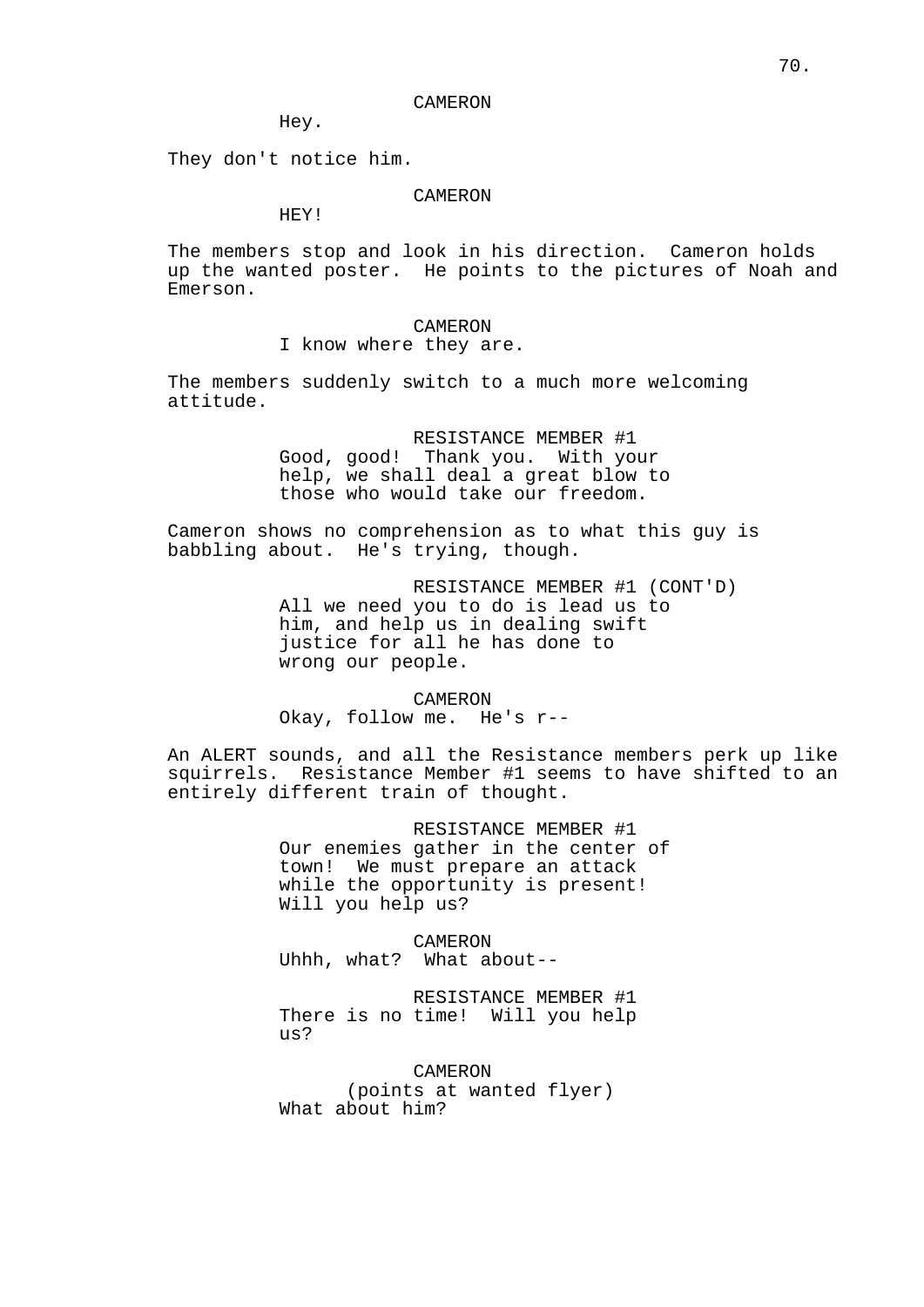RESISTANCE MEMBER #1 His time will come soon, and you will help us after we fight The Enforcers.

CAMERON Have fun with that, I'm out.

RESISTANCE MEMBER #1 You abandon our plight so easily?

Everybody in the room stops and turns to Cameron. The tone has shifted to a very grim state.

> CAMERON ...No, I don't abandon...your plight....

Everybody goes back to their business, and Member #1 smiles.

RESISTANCE MEMBER #1 Good! Come with me, you will need weapons.

CAMERON NOW we're talkin'!

EXT. ROAD TO SAFE ZONE - DAY

Emerson is plodding toward the safe zone, dejected and unsure. As he climbs the final hill, his communicator rings. Emerson puts his finger to his ear.

EMERSON

What's up.

INTERCUT FOUNDATION GAMING STUDIO / ROAD TO SAFE ZONE

Robert is viewing a computer screen over an employee's shoulder. It depicts red and blue dots converging at a location on a city map.

ROBERT

Bad news, Em. The next Enforcer vs. Resistance event is Downtown in twenty minutes, but there's still a bunch of players stuck in that area.

EMERSON

How much is a bunch?

ROBERT About three dozen. They're holed up in a few different buildings, hiding from patrols.

EMERSON Okay, so what's the plan?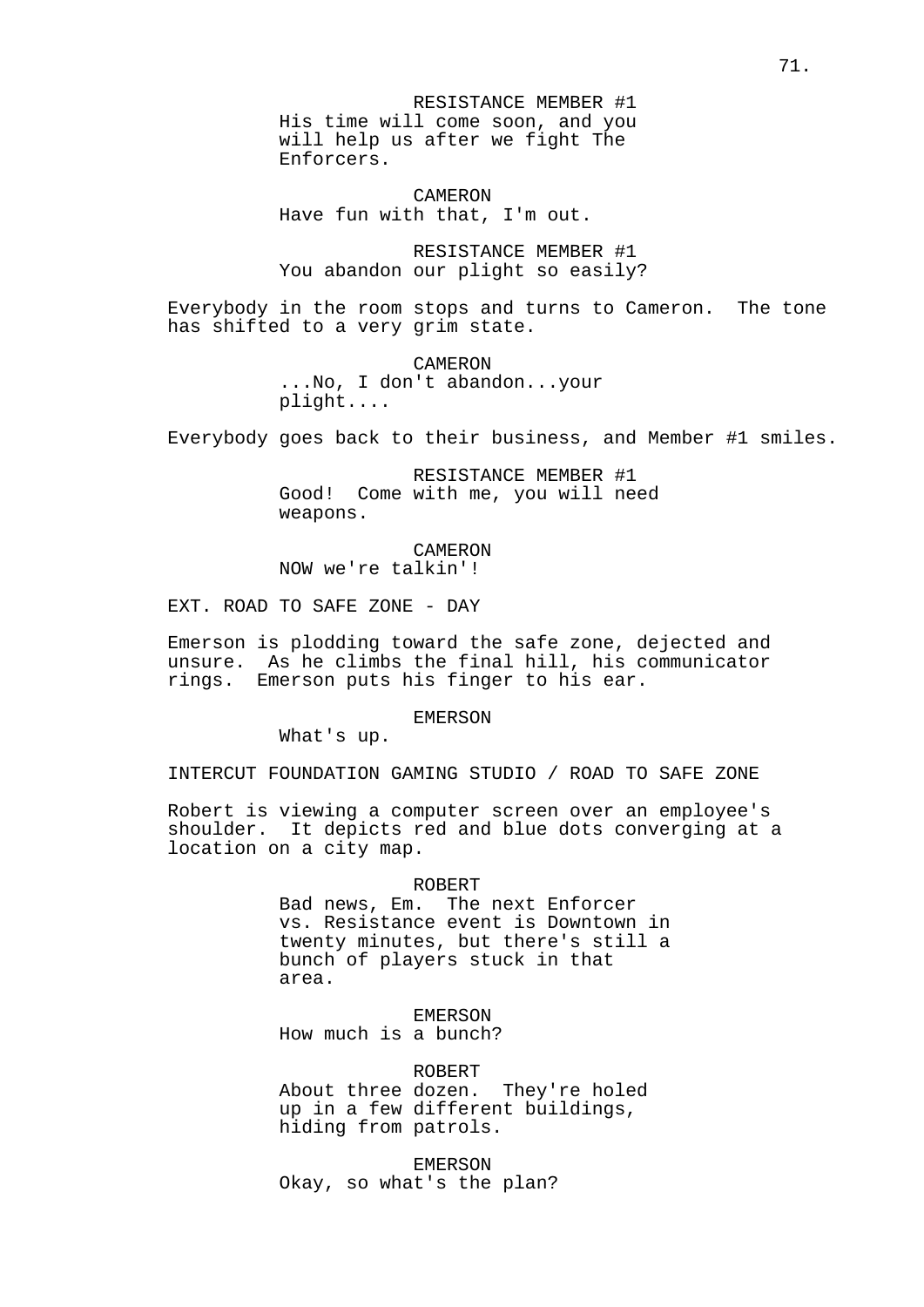We gotta go get em.

Emerson scoffs.

# EMERSON You mean I gotta go get em.

ROBERT Still has to be done.

#### EMERSON

I'm sorry, did you miss what happened last time? We got laughed out, and everybody killed each other! Why should this be any different?

#### ROBERT

The cat's out of the bag, Em! Word's out, and people believe us now. Now I'm not gonna waste any more time arguing. Find a way, and get it done. You have eighteen minutes now.

# EMERSON

Where's Dax?

ROBERT Checking now... He's at the safe zone.

EMERSON

Got it.

ROBERT Emerson, you gotta--

Emerson taps his ear, ending the conversation.

END OF INTERCUT

Emerson reaches the top of the hill to find Joy and Noah, waiting. Noah seems standoffish.

NOAH

You good?

EMERSON Something's going down. (to Joy) We gotta find Dax.

EXT. SAFE ZONE PARKING LOT - DAY (VIRTUAL)

Emerson wades through the throngs of people in the safe zone parking lot, searching for familiar faces. Noah and Joy are close behind. It isn't long before DAX can be spotted in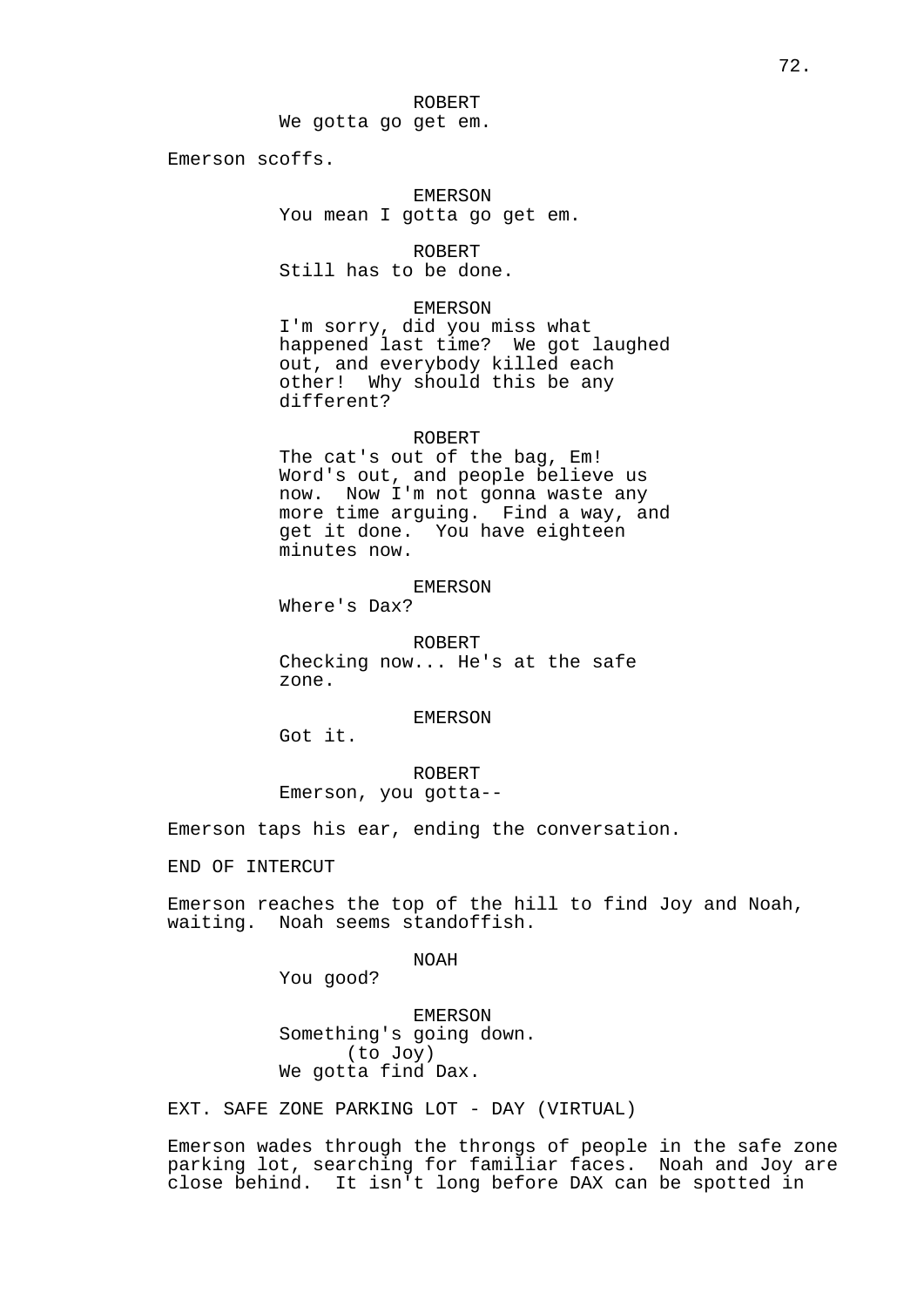the crowd.

#### EMERSON

Dax!

Dax turns around and catches sight of Emerson.

DAX

Yo, Emerson! What it is?

They approach each other and shake hands, clapping each other on the shoulder. Dax is his usual over-energized self.

DAX

I'm glad you're not dead!

EMERSON

(beat) Me too!

Dax and Joy hug in greeting.

EMERSON

You doin okay?

DAX

Never better! We've inadvertently murdered a substantial portion of our customer base, we've firmly established that we have no idea what we're doing, and now we're sitting on our asses waiting for the problem to fix itself. But god damn if we don't look great while we're doing it! I mean come on, look at that sky!

Dax takes an awkwardly long moment to gaze into the horizon with determined optimism. After getting over that, he turns back to Emerson.

> DAX ...How are you?

> > EMERSON

Never better.

EXT. CITY STREET - DAY

Cameron's old car continues slipping and sliding across the pavement, entirely of its own accord. Its tires are completely worn through, and the rims have begun scraping against the hard asphalt.

It approaches another car, and the two connect. As if transmitting a virus, the other car begins to move as well. Both their speeds increase exponentially.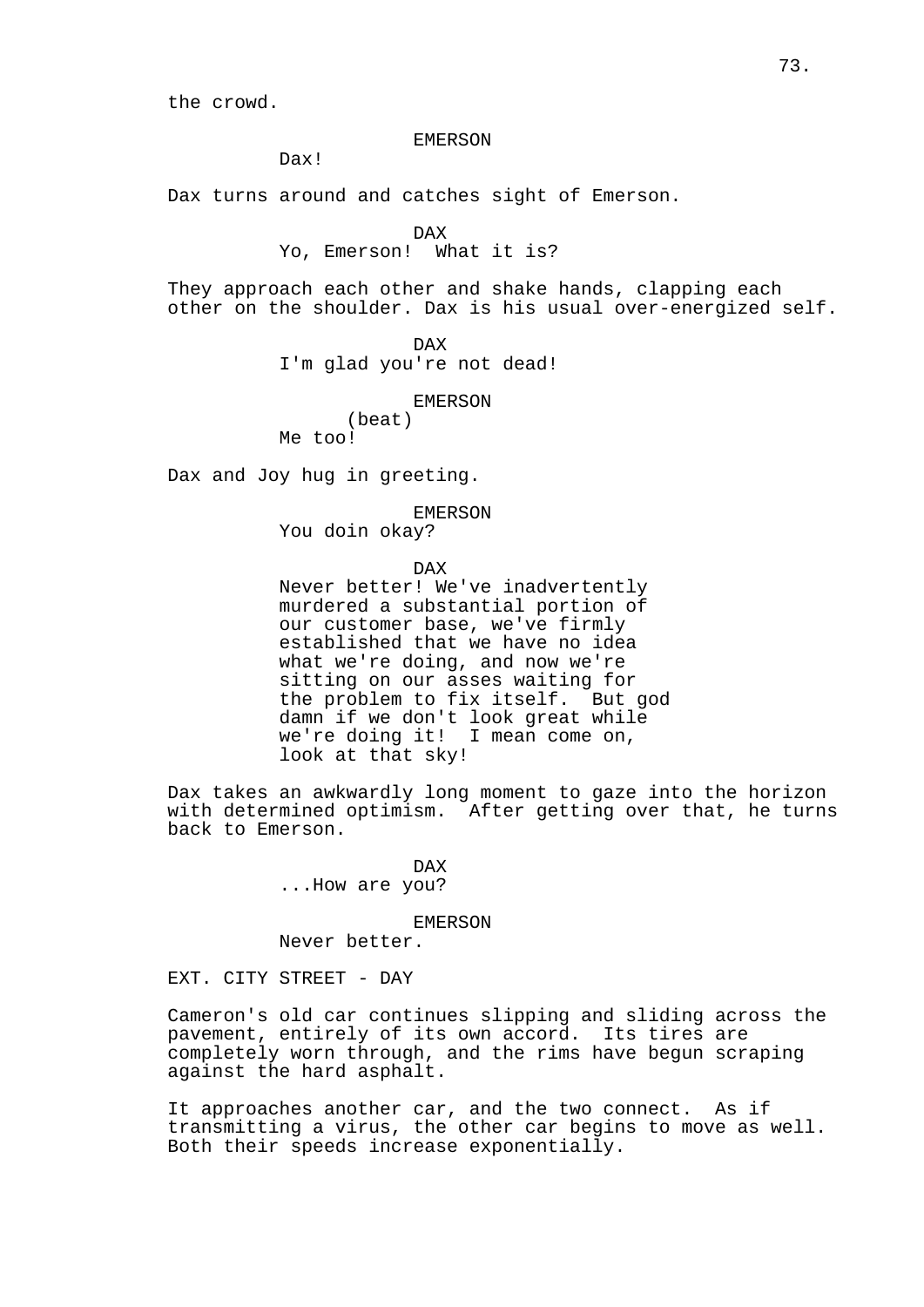INT. FOUNDATION GAMING STUDIO - DAY (REALITY)

FOUNDATION EMPLOYEE #1 is watching the cars move on his computer display. He sees Robert hurrying past and beckons him.

> FOUNDATION EMPLOYEE #1 Hey Robert, check this out.

# ROBERT

Hmm?

Robert checks the screen.

### ROBERT

What is this?

FOUNDATION EMPLOYEE #1 I've seen it before: a car takes damage in the wrong way and it starts to move on its own. It passes along its properties to every car it hits, like a virus.

ROBERT Why wasn't this reported?

FOUNDATION EMPLOYEE #1 It was, but we didn't do anything about it. The cars reset every hour so players don't run out of things to drive. It'll fix itself.

ROBERT When's the next reset?

FOUNDATION EMPLOYEE #1 About forty minutes.

ROBERT Well...let's hope it doesn't get any worse.

EXT. SAFE ZONE BUILDING - DAY (VIRTUAL)

Emerson, Noah, Dax, and Joy are gathered together on the outskirts of the safe zone.

Emerson is doing his best to draw a diagram in the dirt with a stick. It isn't working very well. He gestures with the stick as he speaks.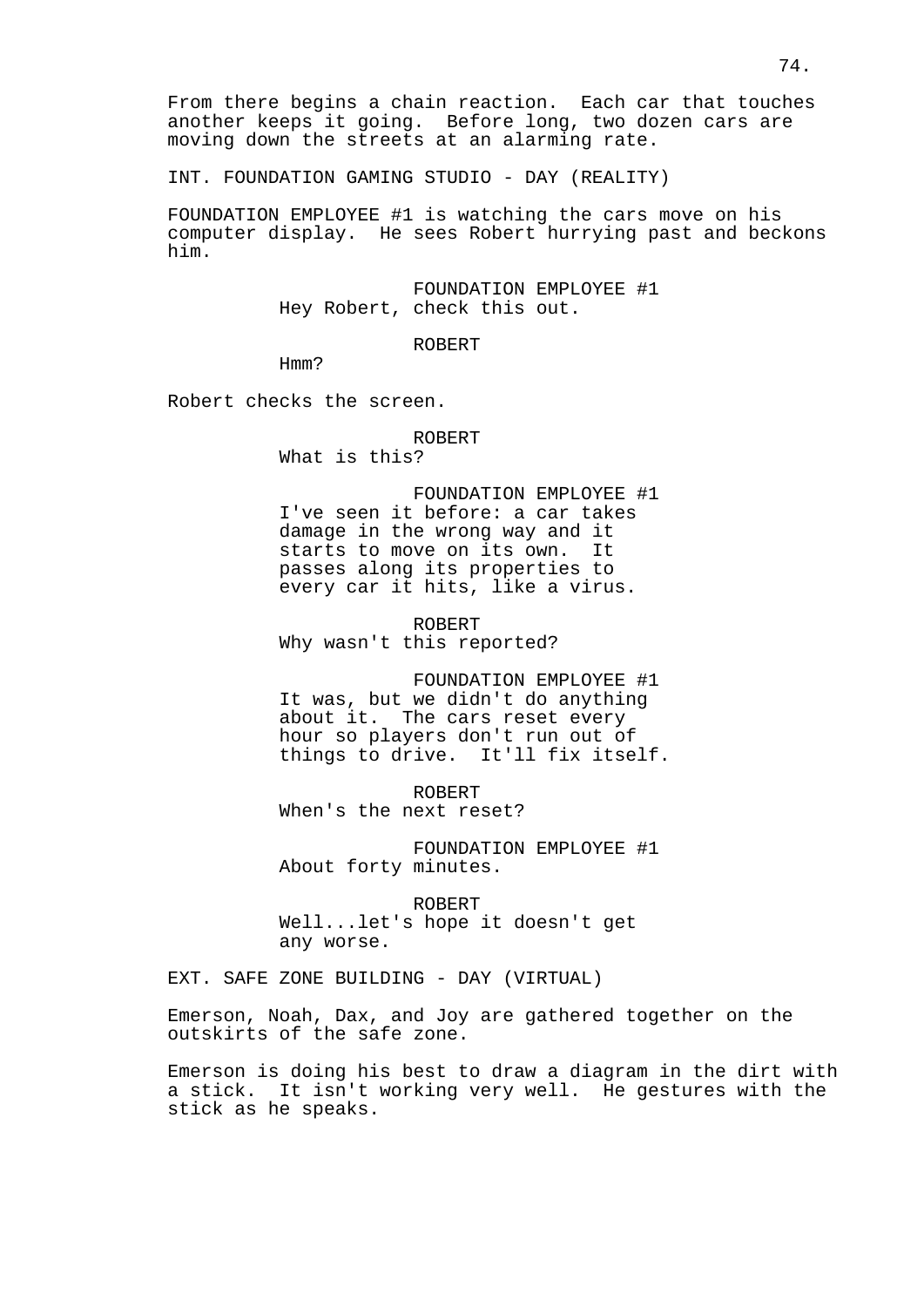EMERSON So from what Robert said, there are three groups of players holed up here, here, and here.

DAX

Where?

## EMERSON

What?

DAX I have no idea what you just drew.

EMERSON It's a map of downtown!

DAX It looks like Elvis.

JOY How do you get Elvis from that?

DAX (gesturing) You see the hair...?

JOY

Ohhh, okay.

### EMERSON

It's downtown! Look -- this is Jefferson road, this is the old bank, and this is where the players are hiding. Can we at least see what we're doing here?

DAX

Sure. ...No wait, the opposite of that.

Joy seems distracted, like she's repeatedly catching something out of the corner of her eye.

#### EMERSON

There's four of us. So we take four vans across the bridge here and go pick them up. Then we get out before the Resistance and Enforcers show up.

Joy puts extra effort into focusing on the discussion.

JOY That's it? Just go pick 'em up?

EMERSON What's wrong with that? What are we, Seal Team Six?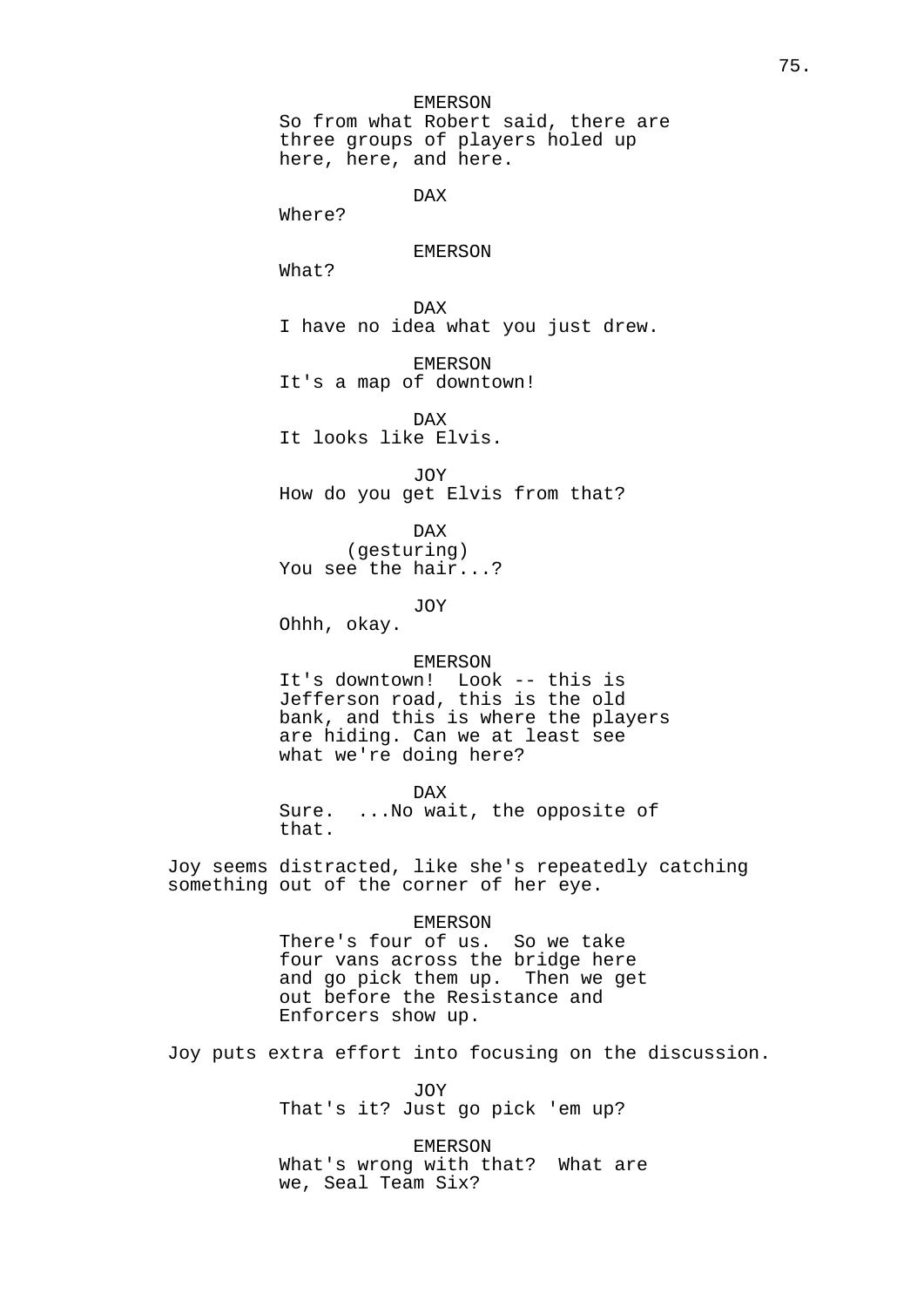DAX More like Seal Team Sux.

EMERSON Look, we've already wasted too much time. Let's get some vans and go.

EXT. SAFE ZONE PARKING LOT - LATER

Emerson is back wading through the parking lot, looking for an appropriate vehicle. He sees it: a few players are napping on top of a large commercial van.

Emerson opens the cab door: no driver. He hops in and starts the engine. The players on top stir.

He taps the horn and accelerates -- the players on top are thrown off the top of the van and land on the pavement behind.

### NAPPING PLAYERS

Hey!!

EXT. SAFE ZONE BUILDING - CONTINUOUS (VIRTUAL)

Noah and Joy search for vans as well. Joy looks distracted again, and rubs her head in discomfort.

NOAH

You okay?

JOY I'm fine. I'm gonna check closer to the building.

### NOAH

Okay.

Joy breaks away and moves toward the high school building. Getting closer, she spots a garage. The car port is closed, but there's an adjacent (but closed) door. Joy moves to enter.

Reaching the door, she stops. In her head, she hears whispers. What they're saying is unintelligible, but they're growing louder. She groans, shaking her head and bracing against the wall.

When she raises her head, the closed door is now ajar. A light emanates from within.

INT. UNKNOWN ROOM - CONTINUOUS

Joy pushes open the door and peers inward: at first, the room seems empty. She steps inside. As soon as she enters, she realizes something. The room isn't empty -- she's on the ceiling.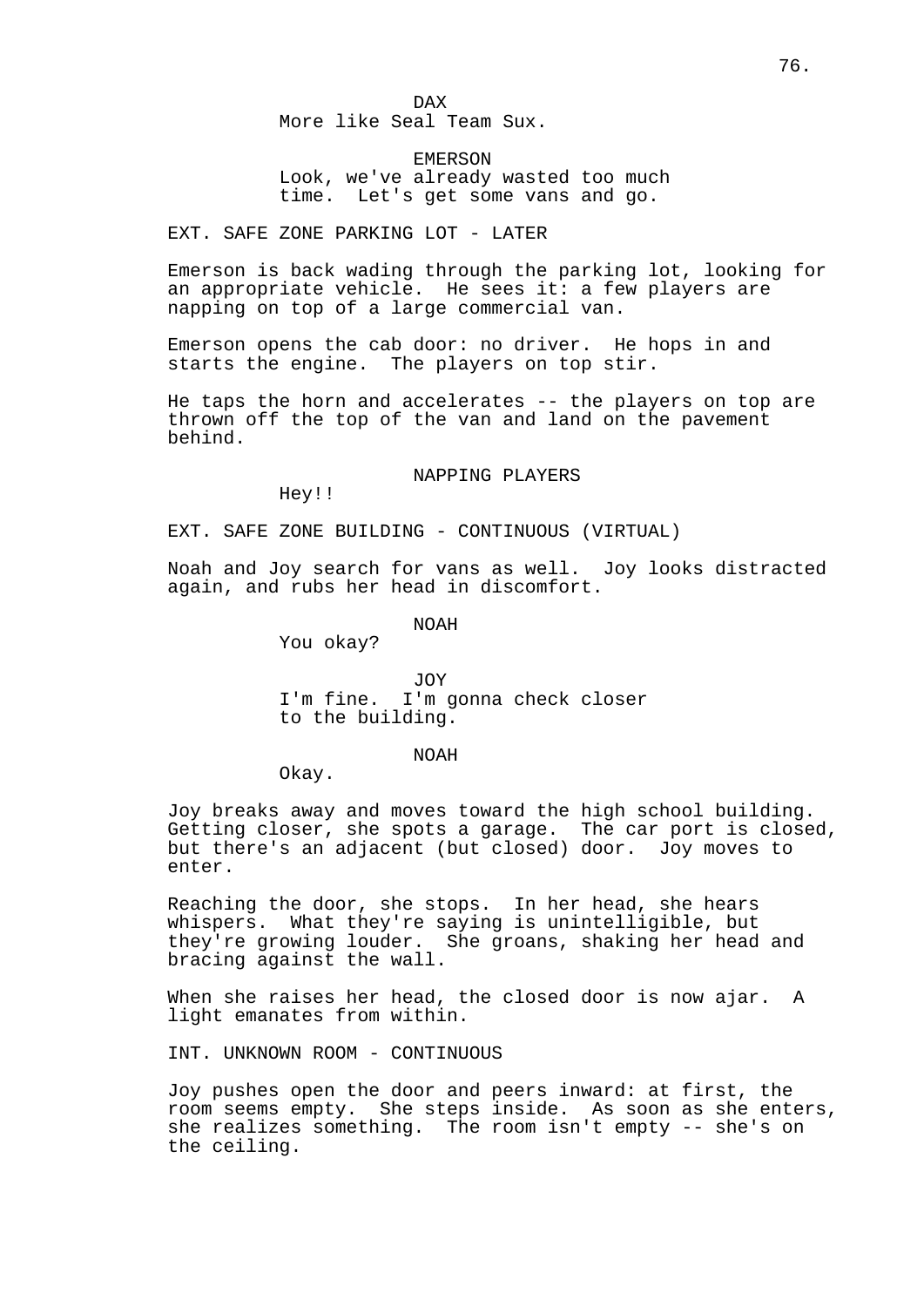She turns around, but the door she entered through has disappeared. She looks up to see what appears to be a hospital room. The persistent beep of a life support monitor is the only sound that can be heard. Several medical apparatuses surround a lone bed positioned in the center of the room. An older woman is lying in the bed.

From Joy's perspective, it seems as if the contents of the room are suspended from the ceiling. She stares in disbelief at who is in the bed.

JOY

...Mom?

EXT. SAFE ZONE OUTSKIRTS - LATER

Emerson pulls open the back doors of the commercial van he has just acquired. The back is spacious: empty with two benches on either side.

#### EMERSON

This is perfect.

He closes the doors. Noah and Dax have parked their vans next to his, right near the entrance to the safe zone.

> NOAH Have you guys seen Joy?

Emerson and Dax shake their heads.

INT. UNKNOWN ROOM - CONTINUOUS

Joy is staring up at her mother in the hospital bed. Suddenly, she feels light. Her gravity reverses, lifting her from the ceiling to the floor above. She slowly rotates and lands, feet first, upside down.

A pained smile crosses Joy's face as she steps toward the bed. Her hand rests on the side bar, and her Mother's eyes groggily open.

JOY'S MOTHER

Sasha?

Joy's smile disappears.

JOY No, Mom, it's me...Joy.

JOY'S MOTHER Oh... Where's your sister?

JOY She's gone, Mom. She left a long time ago.

JOY'S MOTHER Why didn't you ever find her?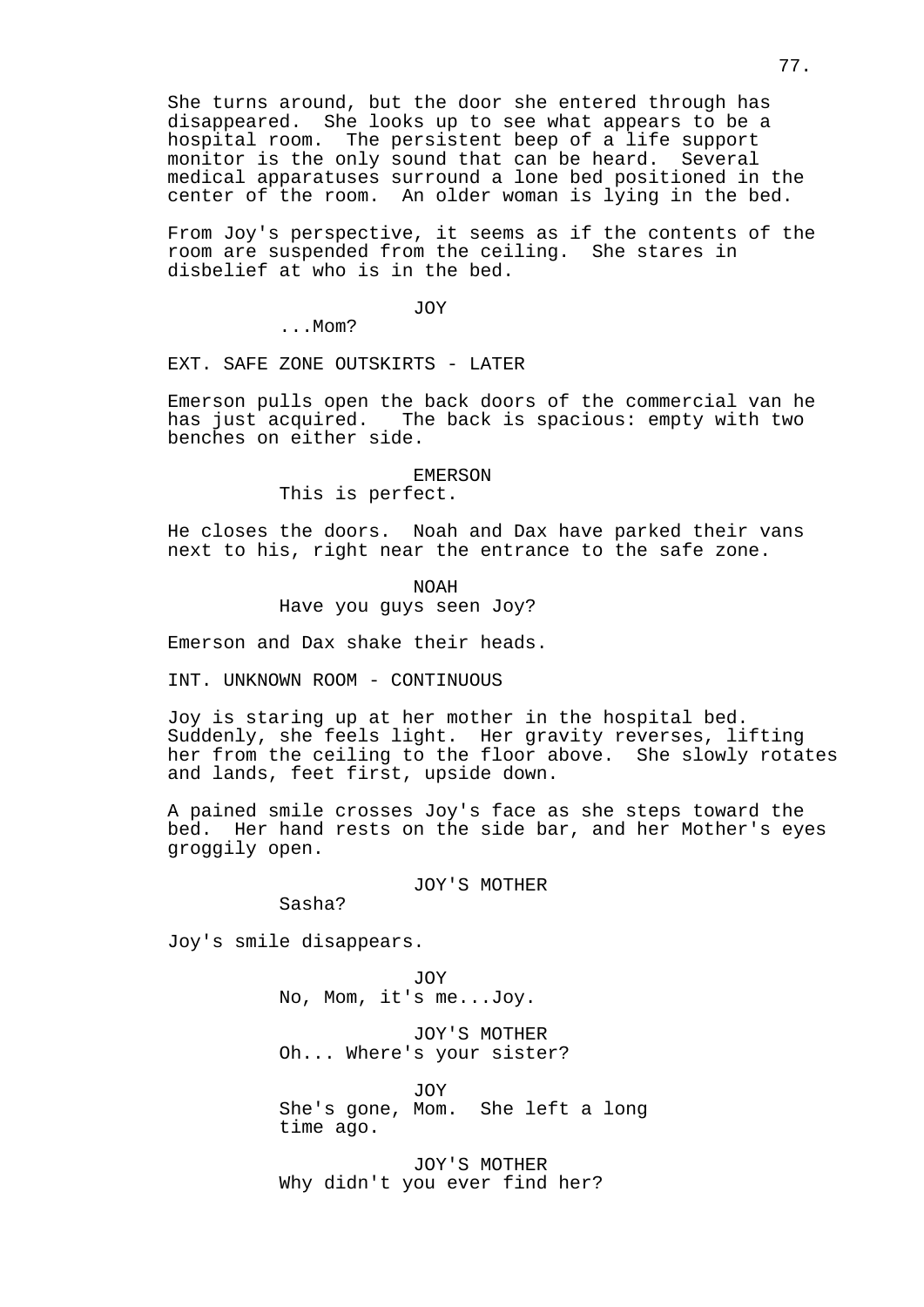JOY

Doesn't matter now. I'm here.

# JOY'S MOTHER I wish Sasha was here.

It's more than Joy can handle. Scared, confused, upset, her eyes well up and she chokes on her breath. She trembles as her hands clench the side rail.

EXT. SAFE ZONE BUILDING - CONTINUOUS (VIRTUAL)

Noah is searching outside, getting increasingly worried. He reaches the same garage door, and hears muffled screaming from inside. It's Joy's voice.

NOAH

Joy?

Noah runs to the door, but it's locked.

NOAH

Joy!

Joy continues screaming something, but he can't make it out what she's saying. He takes a step back and kicks the door down. Joy is standing in the middle of the room, but it's not a hospital. It's the school garage. Another van sits parked to the left. Joy is clenching the side of a work bench, seemingly screaming at nothing.

> JOY WHY WASN'T I EVER GOOD ENOUGH?! I HATE YOU!

Noah rushes to Joy's side.

NOAH

Joy!

He touches her arm. She spins around, a wreck. She's crying, breathing shakily. Without thinking, she throws herself at Noah in a hug. Baffled, Noah soon holds her back.

### NOAH

It's okay, it's okay.

In a moment, Joy becomes cognizant of her surroundings. She then realizes what she's doing, and who she's hugging. Furious at herself, she breaks away and tries to wipe her tears away.

> NOAH What the hell's going on?

JOY I... There was...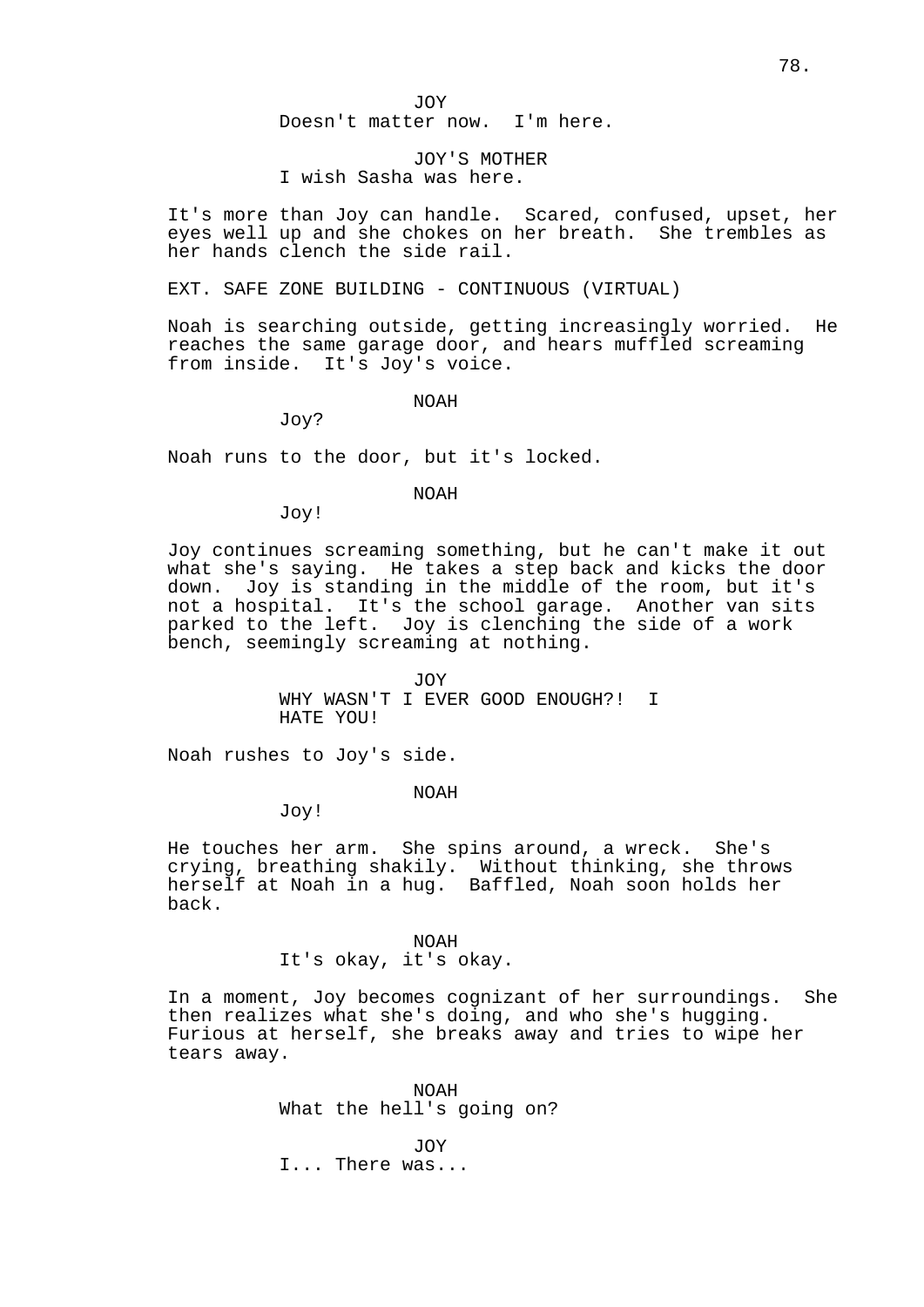Joy spots the van.

JOY I found the van.

Noah is at a loss.

NOAH Joy...what did you see?

JOY I don't know. I saw....

Noah nods expectantly.

JOY Something's really wrong with this game, Noah. This is new. It shouldn't have happened. It just -- shouldn't have happened.

NOAH

Okay.

EXT. SAFE ZONE OUTSKIRTS - LATER

Noah and Joy pull up to the rest of the vans. Noah exits the passenger seat, Joy stays in the driver's seat. Emerson's anxious.

> EMERSON Where've you guys been?

NOAH Sorry, it took a while to find a van.

EMERSON We gotta go, they'll be there any second!

Noah nods. He turns to head to his van, but Emerson has a second thought.

EMERSON

Hey, Noah.

NOAH

Yeah?

EMERSON Be careful, okay? Don't go anywhere.

NOAH Where else can I go?

Noah gets into his van, and Emerson does the same.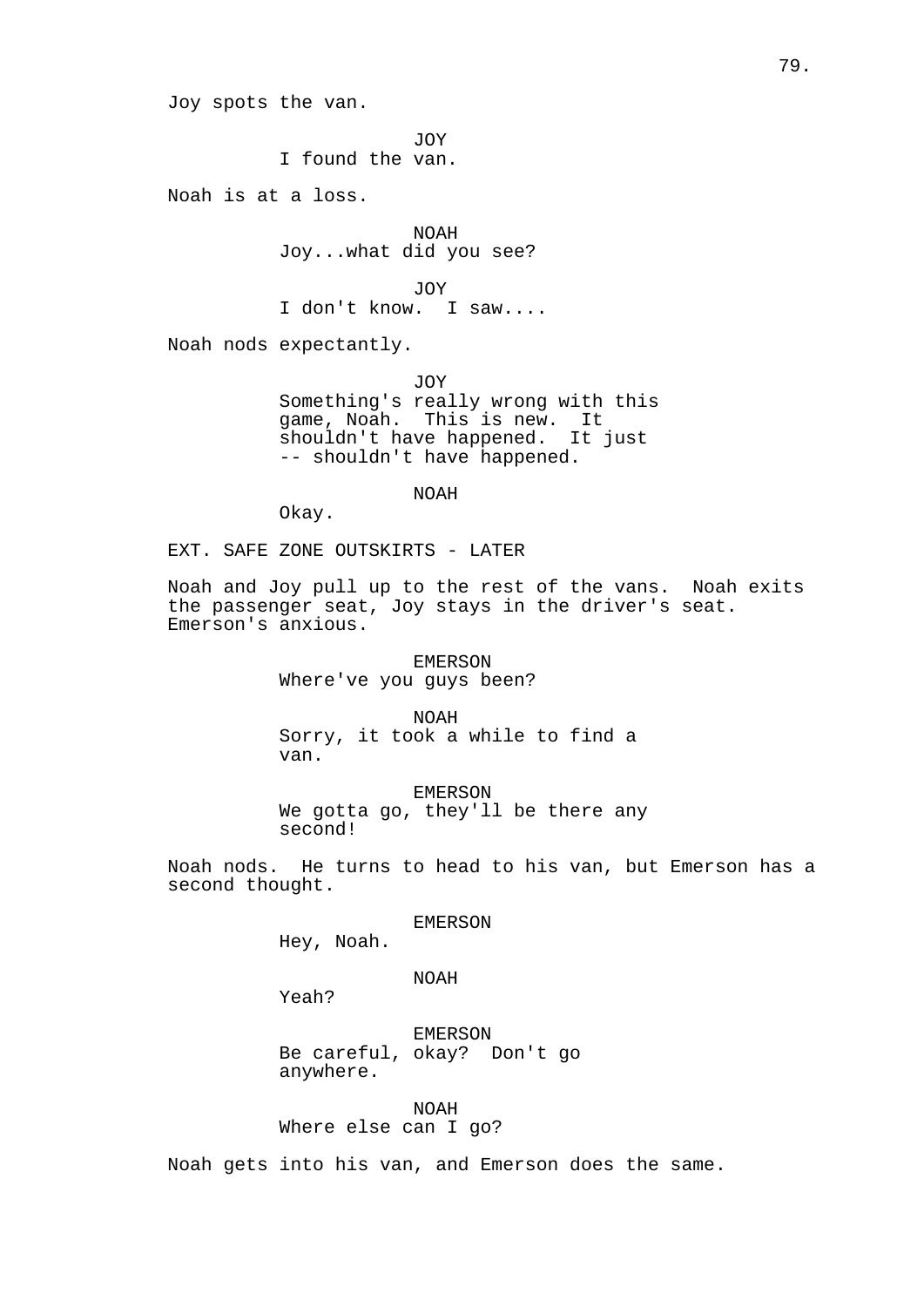INT. EMERSON'S VAN - CONTINUOUS

Emerson pulls out his communicator and presses a few buttons. He then puts his finger up to his ear.

> EMERSON Alright, can everyone hear me?

> > NOAH (V.O.)

Yup.

JOY (V.O.)

Uh-huh.

DAX (V.O.) I like cheese!

EMERSON Okay...this is where the fun begins.

INT. RESISTANCE TRUCK - DAY

Cameron sits among a group of resistance fighters, all decked to the rims with makeshift military weaponry and gear.

Among the computer-controlled players, Cameron's eyes and mannerisms make him stick out like a sore thumb.

The truck hits a bump. Cameron fidgets in his seat. He crosses his legs. Another passenger notices.

> RESISTANCE SOLDIER #1 Is there something wrong?

CAMERON (sheepishly) I really gotta take a piss.

Another soldier turns to Cameron, and speaks as if him and the previous soldier are using the same mind.

> RESISTANCE SOLDIER #2 Why don't you take a break? Don't forget: Lucid Life is fun, but regular breaks for food, sleep and exercise are essential to healthy living.

A third soldier joins.

RESISTANCE SOLDIER #3 Don't worry, we'll still be here when you get back.

CAMERON

Yeah....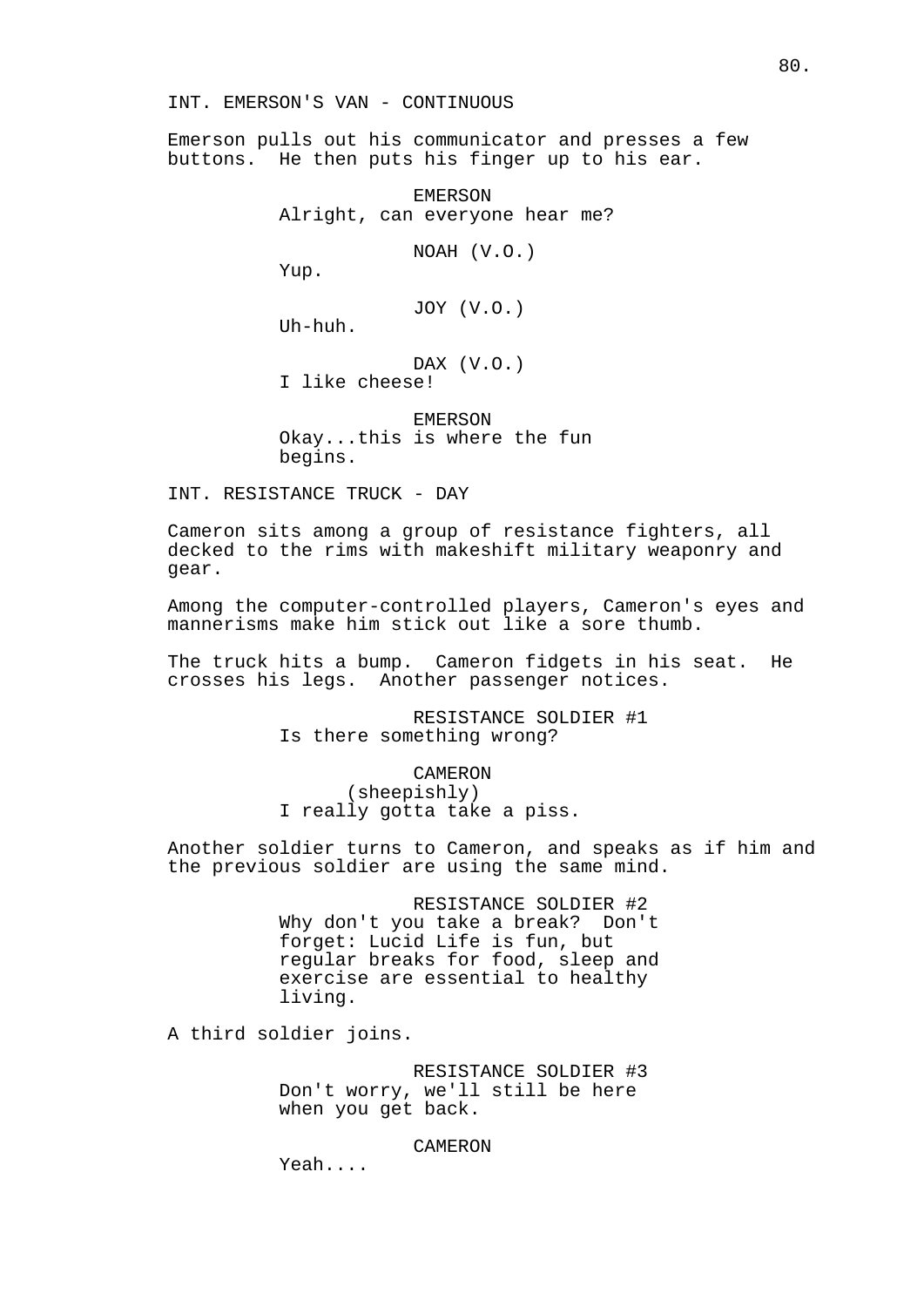Cameron is pensive; worried.

INT. EMERSON'S BEDROOM - DAY (REALITY)

Like in the game, the sun is beginning to set outside. Cameron is laying in Emerson's chair, wearing his gear, completely still but for a slight leg twitch.

INT. RESISTANCE TRUCK - DAY (VIRTUAL)

Cameron stews. He remembers the announcement made earlier:

ROBERT (V.O.) ...There have been reports of players displaying adverse physical reactions to their avatar dying in-game or logging out....

CAMERON It's okay, I don't really need to.

The soldiers nod.

INT. EMERSON'S BEDROOM - DAY (REALITY)

Cameron's legs tremble. A stream of piss dribbles out his pant leg.

EXT. CITY OUTSKIRTS - DAY (VIRTUAL)

The rescue vans cross the same bridge over the river from before.

The city is eerily quiet, with many unattended cars lining the sides of the street.

EMERSON'S VAN

Emerson leads the caravan, scanning the streets for signs of life.

# EMERSON

No sign of the Resistance or Enforcers yet. All right, make your pickups quick and let's get outta here.

NOAH (V.O.)

Roger.

EMERSON

And be sure to avoid any Enforcers or Resistance, yeah? The less we're on their radar, the better.

DAX (V.O.) I'll Enforce YOUR Resistance! ...Wait, that didn't make any sense.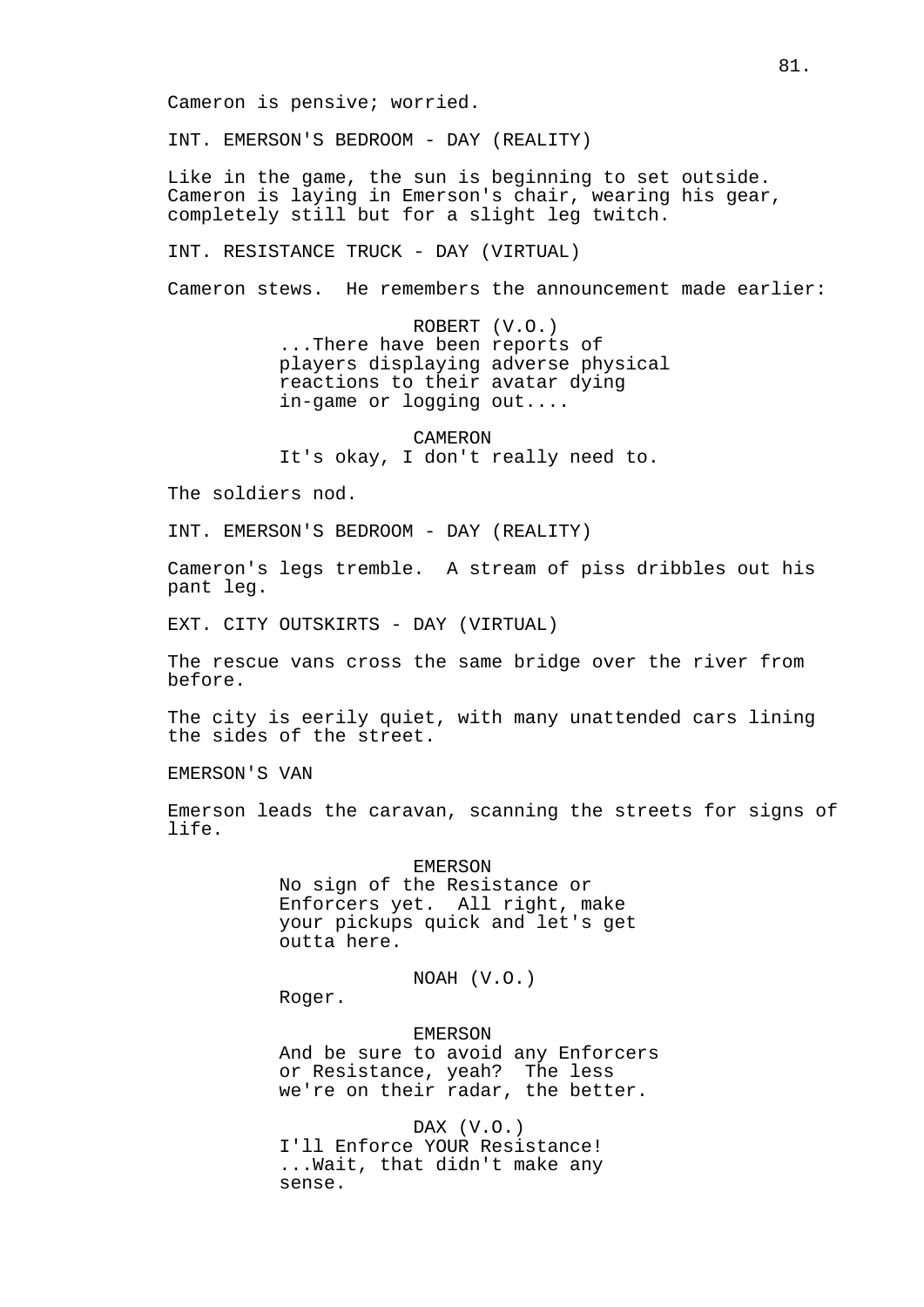EXT. DOWNTOWN - DAY (VIRTUAL)

Noah's van pulls ahead and turns out of sight.

Emerson drives a bit further, then notices a truck coming down a crossing street. He quickly pulls over, cuts the engine. The truck doesn't stop.

Once the truck passes, Emerson pulls up to a...

INTERSECTION

Emerson parks his van and gets out. Gun drawn, he surveys his surroundings. No danger yet.

He glances up: in the second floor of a corner building, a dozen players peer out the window. Emerson gestures, beckoning them down. They rush from the window, eager for escape.

The players pour out of the corner building while Emerson flings open the back doors of the van.

Emerson waves the dozen or so players onward and they all pile in the van.

NOAH'S VAN

Noah pulls over to the sidewalk -- players can be seen peering out from their hiding places inside the nearby buildings.

Noah taps the horn and waves for the players to come. They emerge from their buildings and move to the van.

Suddenly and without provocation, Noah's RADIO starts playing. It's playing that same classic-rock song he complained about earlier. Confused, Noah tries to turn off the radio. Nothing happens. In fact, it gets louder.

> NOAH'S DAD (V.O.) You can't save these people.

Noah reacts to the voice. Who was that? The music continues. He starts hitting the radio. He kicks it; breaks it; smashes the faceplate into pieces. As he's desperately trying to turn off the music, the voice speaks.

> NOAH'S DAD (V.O.) How could you help them? You're worthless. You couldn't help your Mother, you can't even help yourself!

Noah covers his ears, but can't block out the voice or the music.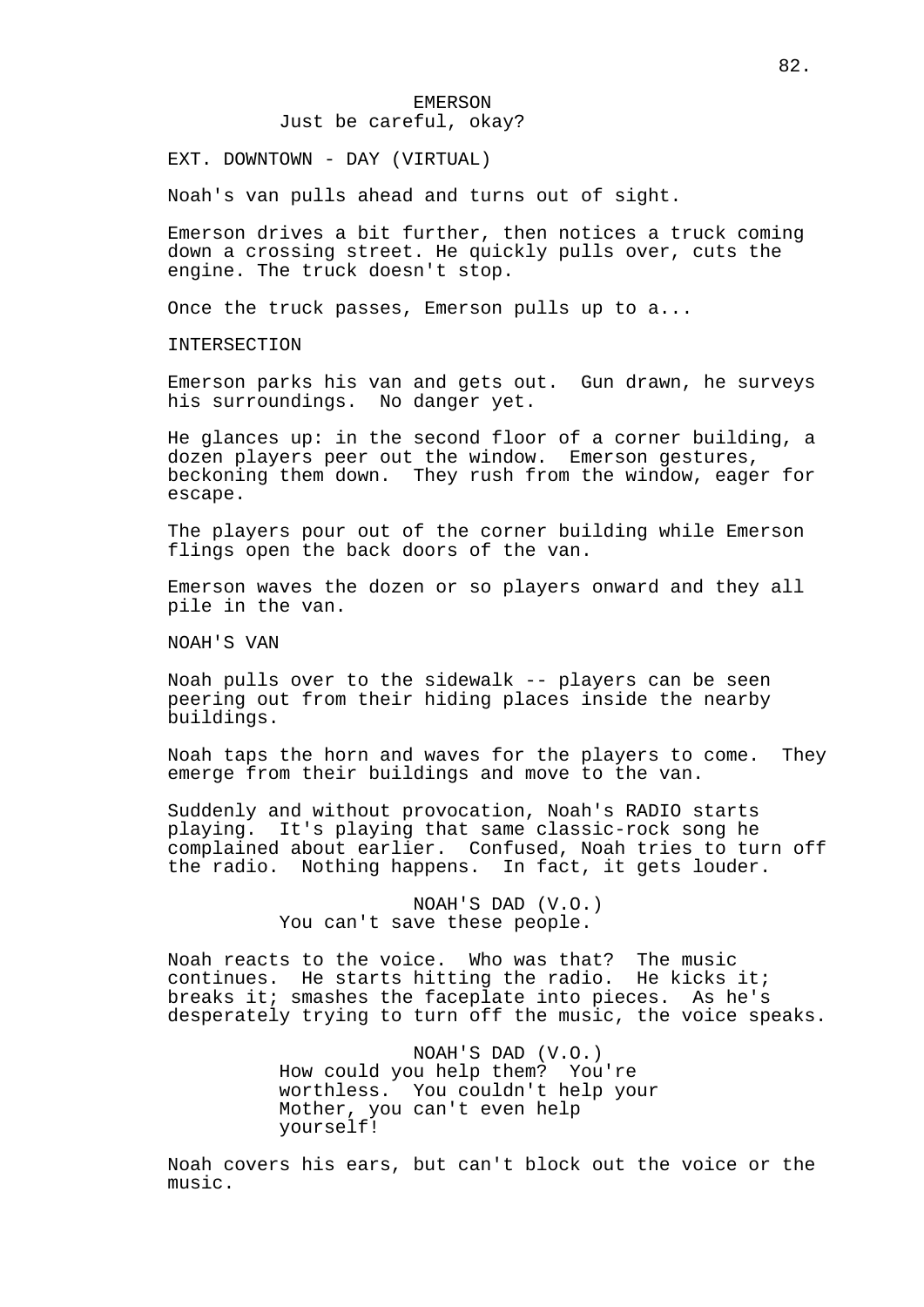NOAH Shut up! Shut up shut up --

EMERSON'S VAN

Emerson closes the back doors to the van, the players huddling inside. As he does, he hears Noah over his communicator.

> NOAH (V.O.) (CONT'D) -- shut up!

EMERSON

...Noah?

NOAH (V.O.) Shut the hell up!

EMERSON Noah, what's happening?

A light bulb flicks on in Emerson's head. He knows what's happening.

> EMERSON Hold on, I'll be right there!

Emerson books it to his driver's seat, throws on his seat belt, and nearly crushes the gas pedal.

BACK OF EMERSON'S VAN

The sudden acceleration throws the passengers to the back of the van.

NOAH'S VAN

Noah stumbles out of the van, clutching his ears and screaming. The music POUNDS in his head, and the voice is hollering now.

> NOAH'S DAD (V.O.) Look at you! You're worthless! I always said you wouldn't amount to anything!

NOAH SHUT UP! SHUT UP!

Cameron's Resistance truck slows to a halt to investigate the commotion. Cameron looks out the window to see Noah, acting like a mad man and screaming at nothing. He doesn't hear the music or the voice.

## RESISTANCE TRUCK

The driver refers to the wanted poster featuring Emerson and Noah's faces.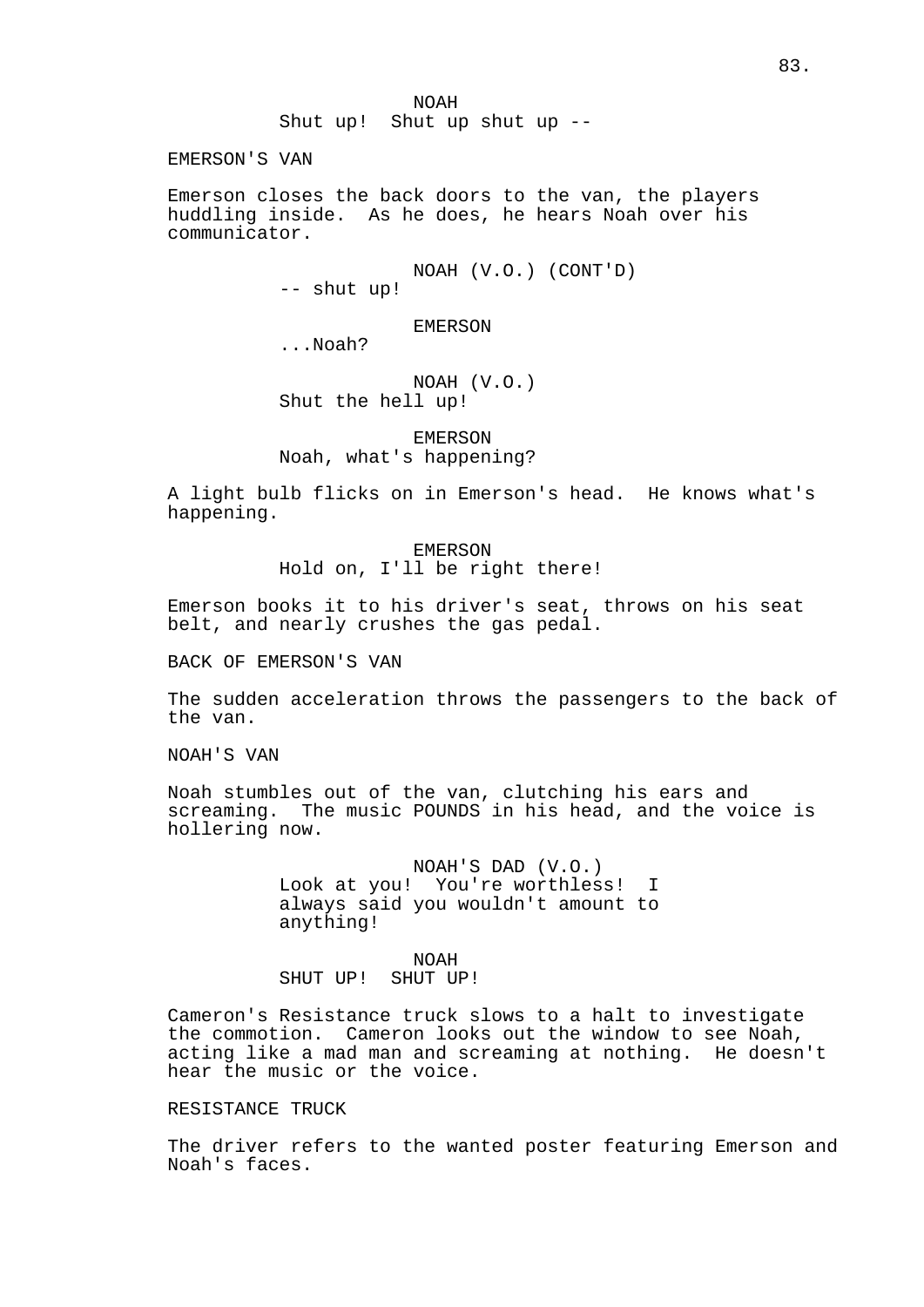## RESISTANCE DRIVER

That's him.

## RESISTANCE TRUCK

The Resistance Soldiers pile out of the truck and into line. Noah doesn't notice. The soldiers take aim.

BACK OF NOAH'S VAN

The players wait, anxious and unaware of what's happening outside.

RESISTANCE TRUCK

The soldiers steady their aim, prepare to squeeze the triggers....

A horn HONKS from left field. The soldiers turn to look. Cameron peers out the back window -- his eyes widen.

Emerson is speeding toward the Resistance Truck like a bat out of hell. He grips the steering wheel with fierce determination.

Emerson and Cameron make eye contact. Time slows as Emerson processes the betrayal. He doesn't have long.

Sensing the impending impact, Cameron quickly turns around and braces against the seat.

Emerson doesn't have time to correct his course. He RAMS the back of the truck and crushes the on-foot Resistance Soldiers in one move.

The Resistance Soldiers let bullets fly as they are run over. They miss Noah by a mile, but tear up his van.

BACK OF NOAH'S VAN

The players are riddled with bullets as the gunfire rips through the van.

INT. FOUNDATION GAMING STUDIO - CONTINUOUS (REALITY)

Robert is staring at his display of the events in-game, mortified. Steven approaches.

> **STEVEN** We just lost a group of players!

Robert shakes his head.

EXT. DOWNTOWN - EMERSON'S VAN - CONTINUOUS (VIRTUAL)

Cameron's truck flies forward, with Cameron still inside. Emerson stumbles out of his van and runs to Noah's aid.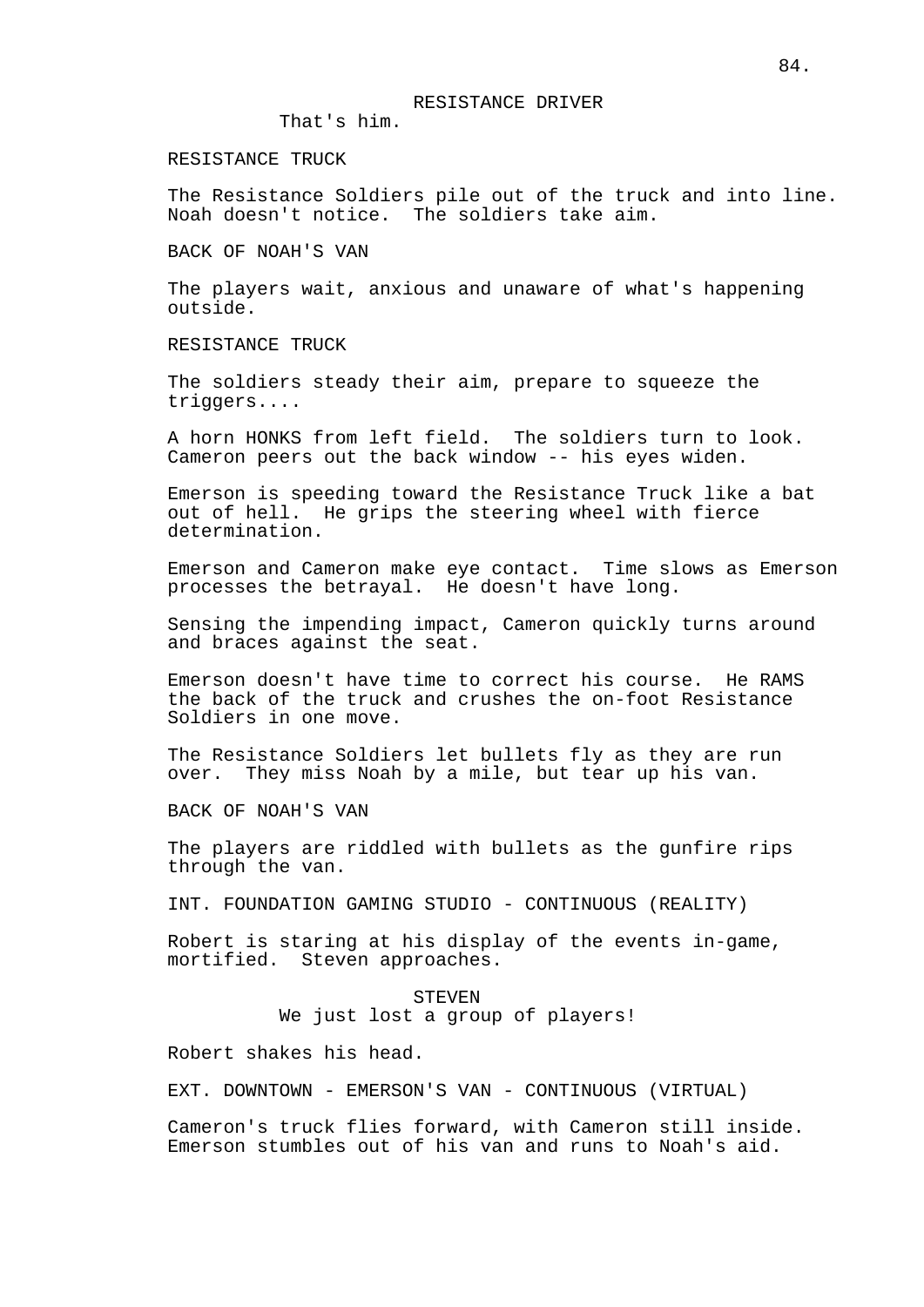EMERSON Noah! Come on, Noah, snap out of it!

Noah is unresponsive. Desperate, Emerson SLAPS Noah across the face. Noah opens his eyes, and sees Emerson. He looks relieved to see a familiar face.

> NOAH Em, I can't turn off the music!

EMERSON Don't worry, it'll pass.

NOAH

What?!

EMERSON It'll -- never mind. Come on!

Emerson guides Noah to Emerson's van, which is beat up but still running. Once Noah's safely in the passenger seat, Emerson darts back over to Noah's truck.

He throws open the doors and starts to motion for the players to exit, but nobody is left alive.

Cameron struggles to climb out of the twisted wreckage of the Resistance Truck.

His head pokes out through a window: he sees Emerson observing Noah's van. Behind Emerson, he sees more Resistance trucks incoming.

Emerson turns around. He sees them too. Not wasting any time, he sprints back to his van and throws himself into the driver's seat.

EMERSON

Time to go!

He stomps the accelerator. The van burns rubber.

BACK OF EMERSON'S VAN

The players, finally regaining their composure, are thrown against the back of the van yet again.

EMERSON'S VAN

The van tears down the city streets. The Resistance fighters are coming out of the woodwork from all directions.

As they pass through an intersection, they see even more trucks converging on their position.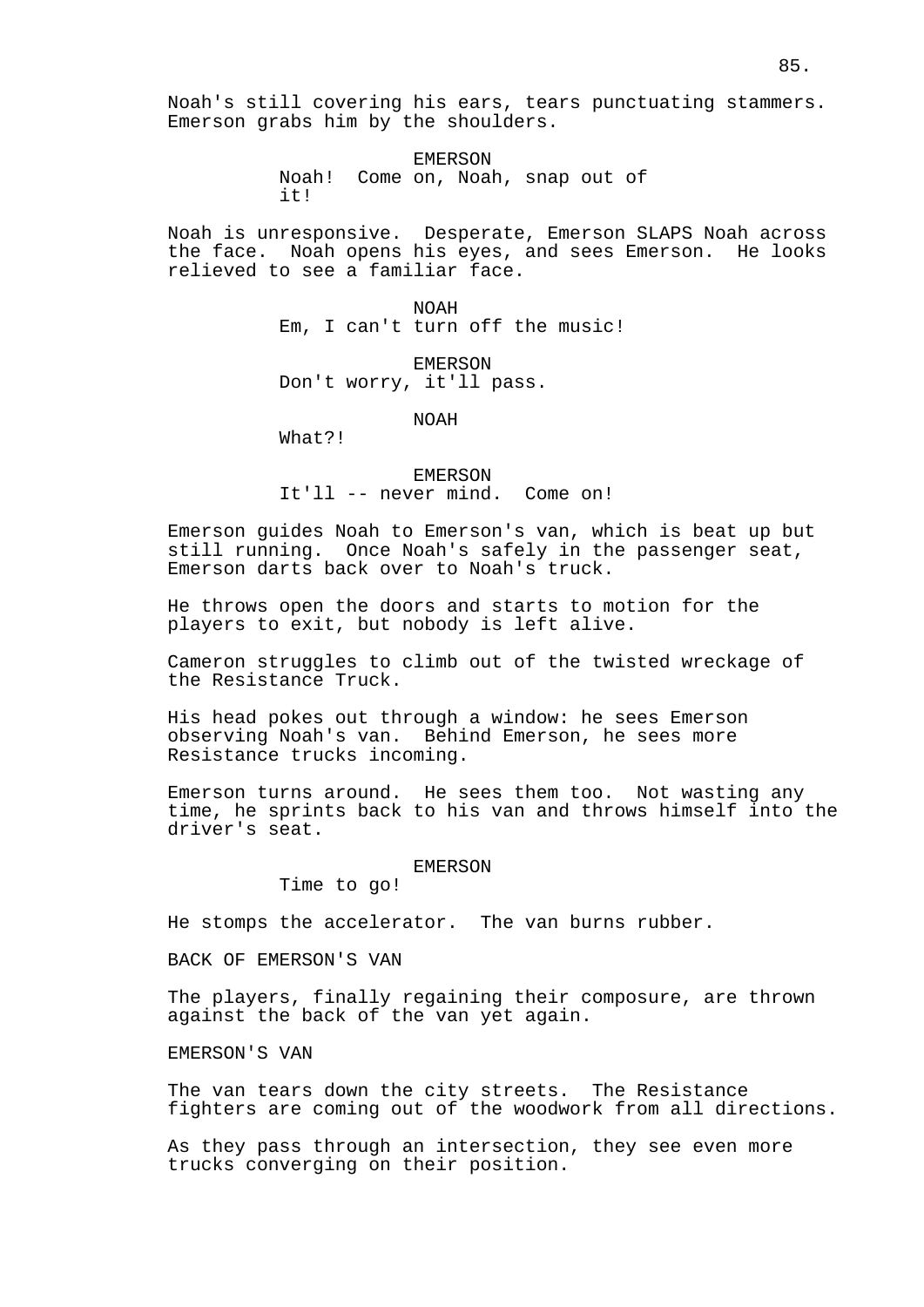Cameron manages to pull himself the rest of the way out of a window. He flags down an incoming Resistance Truck, which slows down just long enough for him to hob on board.

> CAMERON (climbing in) Go, get after 'em!

EMERSON'S VAN

Emerson puts his finger to his ear.

EMERSON Where is everybody?

JOY'S VAN

Joy wrenches her steering wheel back and forth as the van swerves to avoid abandoned cars.

> JOY I picked up what I could carry, I can see the bridge from here!

EMERSON'S VAN

Noah seems to be slowly regaining his senses.

EMERSON Good! Keep going -- we'll catch up.

JOY Catch up? Emerson if you screw this up, I'm NOT coming back for your ass.

EMERSON I got it, Joy. Dax, where you at?

NOAH (overlapping) I think it's getting better....

DAX (V.O.) Comin' at ya!

DAX'S VAN

Dax pulls a wild turn through an intersection as he catches up with Emerson's van. Behind him trail three Resistance trucks.

Together now, Dax and Emerson have collected a small army of Resistance Trucks hot in pursuit.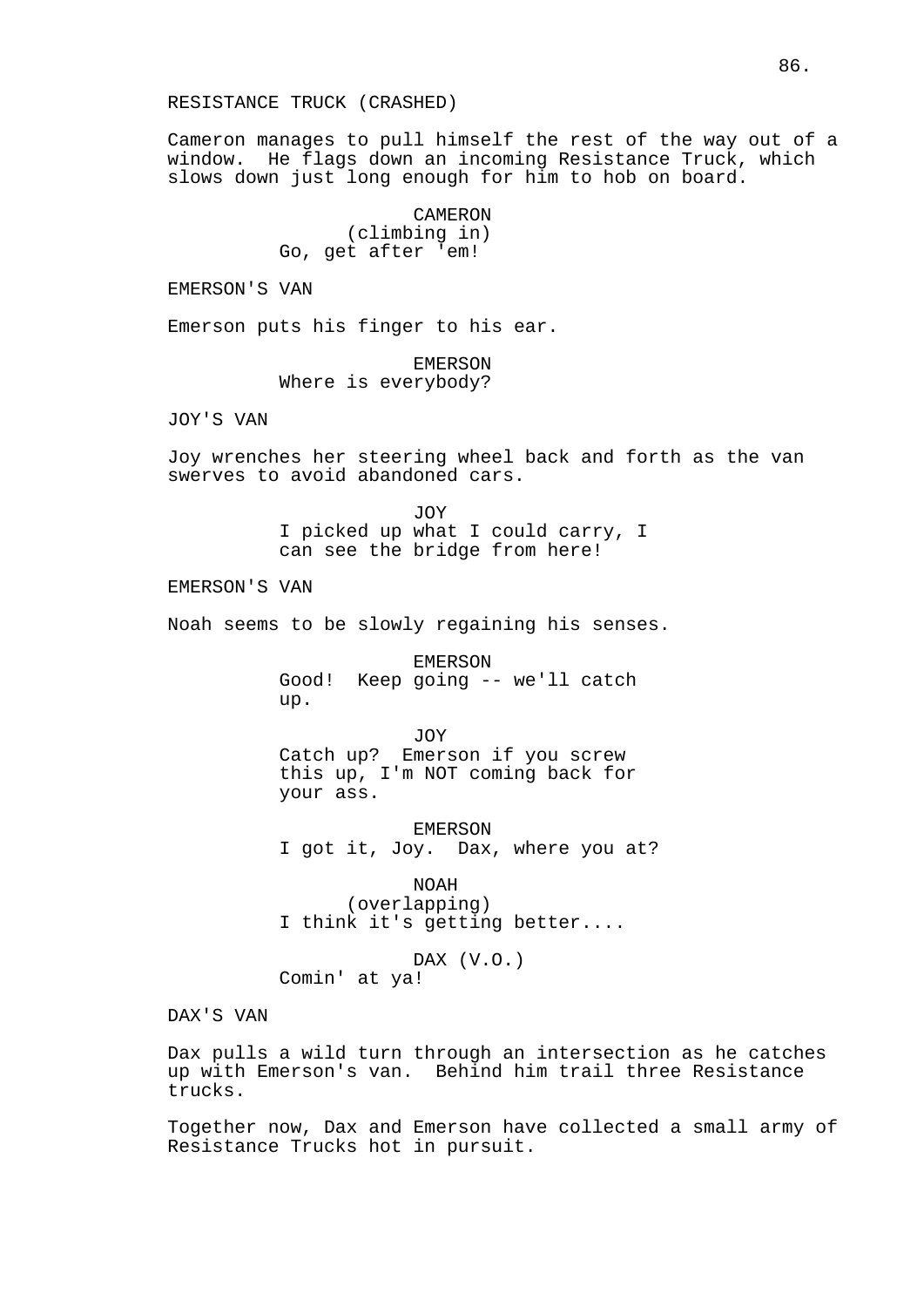Dax looks worried. He anxiously checks his rear-view mirrors: they're filled with pursuing trucks.

DAX

Jesus, they're everywhere!

EXT. CITY BRIDGE ENTRANCE

Joy's van ROARS across the bridge, sending sparks flying as the van's undercarriage collides with the sharp incline. She catches a moment of air at the apex... ...and she's clear!

JOY'S VAN

Joy smiles in relief.

JOY

I'm out!

The smile quickly fades when she sees a caravan of armored Enforcer Trucks cresting the hill in front of her.

The caravan passes her, but stops on the bridge.

EXT. DOWNTOWN - EMERSON'S VAN

JOY (V.O.) The Enforcers are here! They're setting up a blockade on the bridge.

EMERSON Shit... ...that's still our best way out -- we'll have to try anyway.

DAX AND EMERSON'S VANS

The two vans drive side-by-side, with Dax's van trailing just slightly behind. The Resistance Trucks behind them swerve back and forth, trying to overtake them.

DAX'S VAN

DAX (panicked) Well let's get there fast, 'kay?

One Resistance Truck manages to catch up to Dax, and pulls up to his right. A Resistance Soldier climbs halfway out the backseat window, AK-47 in hand.

The Soldier opens fire on the cab of the van.

Dax shields his face from the shattered glass and shrapnel while trying to keep hold of the van.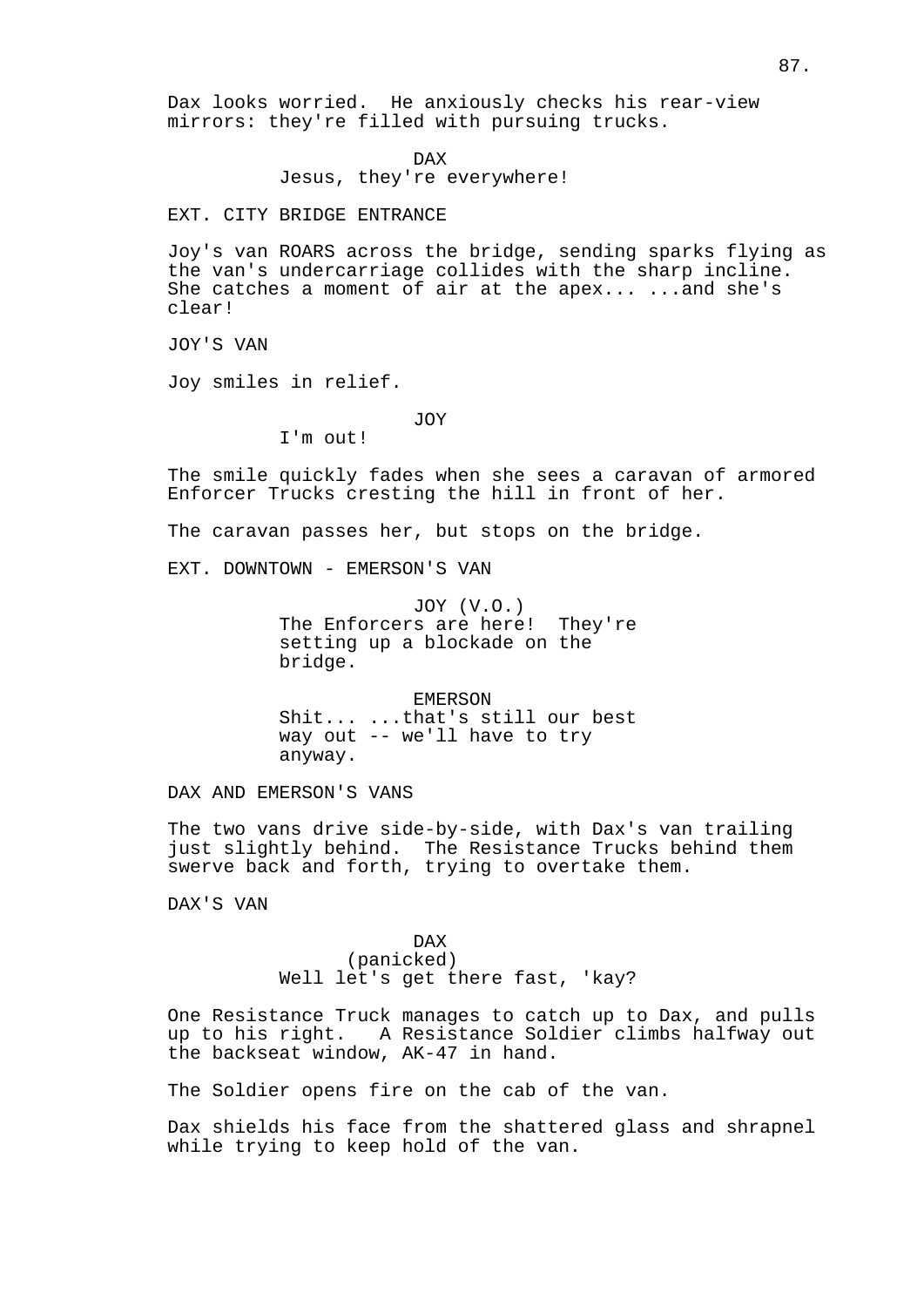The van swerves, sideswiping Emerson's van. The Soldier takes aim again, this time at Dax's tires.

He peppers the wheel well with bullets, and the front right tire is torn to shreds.

The van skids to the left, crossing lanes and just barely missing the tail of Emerson's van.

It hits a median and, like a stampeding buffalo taking an arrow to the haunch, flips and skids to a halt.

EMERSON'S VAN

Emerson checks his mirror just in time to see Dax wipe out. Smoke and sparks spray wildly from the crashed van.

# EMERSON

Oh no, no....

DAX'S VAN

The van lies on its side, damaged beyond repair. Licks of flame skitter out from the engine. The passenger-side cab door is kicked out from below, and Dax emerges from the steel carcass.

Unfortunately, he isn't alone. As three trucks continue their pursuit of Emerson, the others have stopped to take care of Dax. They surround the van, guns ready.

Dax knows he doesn't stand a chance.

DAX

...Shit.

The Resistance Soldiers all open fire simultaneously, executing Dax and everybody unlucky enough to be in the back of his van.

INT. FOUNDATION GAMING STUDIO - CONTINUOUS (REALITY)

Robert looks to another display: another group of players lost.

> ROBERT Dammit Em, what're you doing?

EXT. DOWNTOWN - EMERSON'S VAN - CONTINUOUS (VIRTUAL)

Emerson stares in disbelief at the carnage occurring in his rear-view mirror. He doesn't have long, however, as his remaining pursuers fill his view. He turns to Noah, who is finally coming to. Noah rubs his ears in discomfort.

# EMERSON

HEY!

Noah faces him, attentive.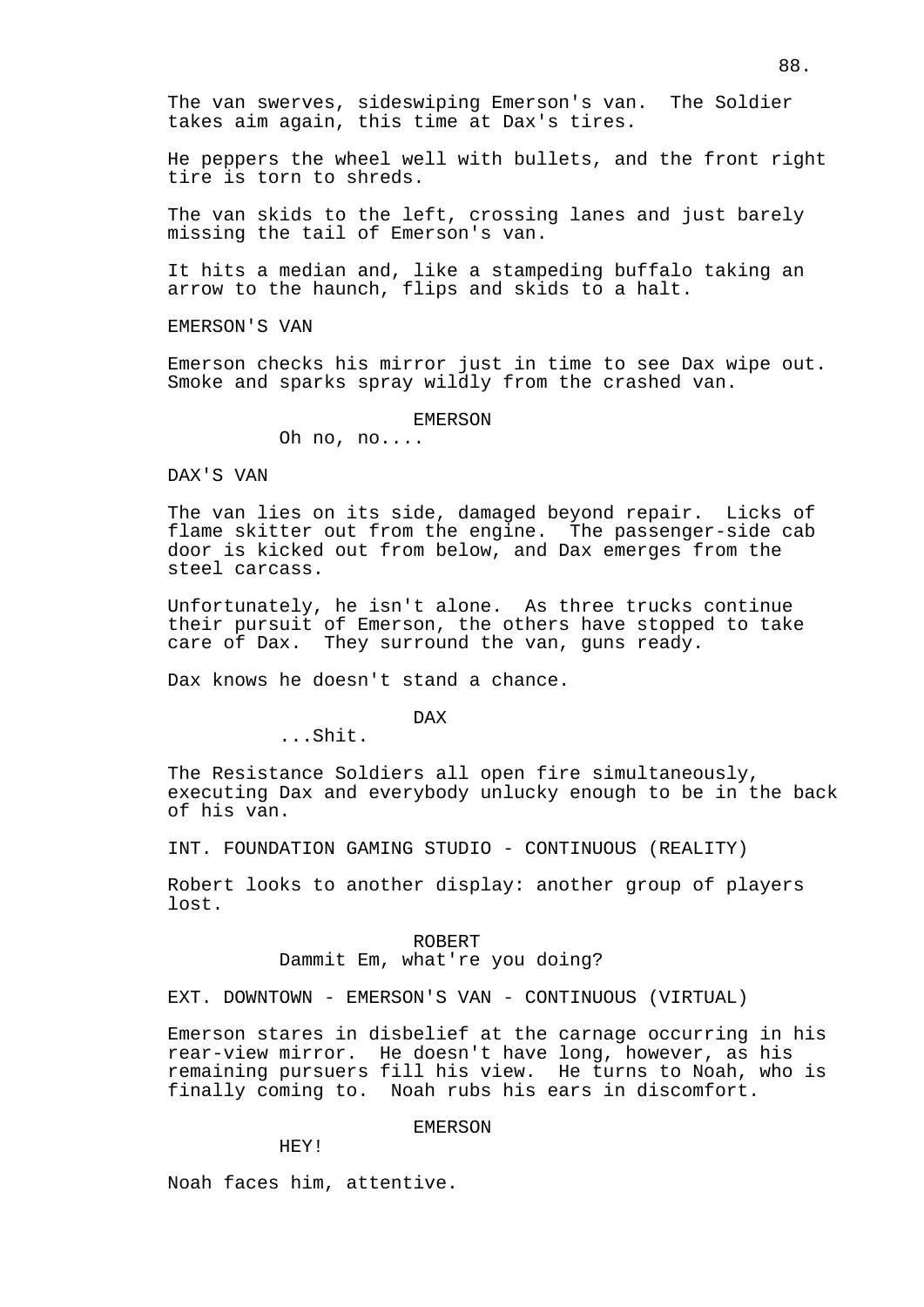# EMERSON You snapped out of it yet?

Noah nods.

# EMERSON Then get your gun and fire back!

NOAH

Got it!

Noah slaps his own face; psyches himself up.

He pulls his handgun from his holster and smashes his window open with the butt of his gun. Emerson recoils.

EMERSON

It rolls down!

NOAH My way's faster.

EMERSON'S VAN

Noah climbs halfway out of the passenger window, sitting on the car door. He aims, shoots. A Soldier riding shotgun in the closest truck is taken out through the windshield.

RESISTANCE TRUCK

Blood from the Soldier riding shotgun spatters on Cameron. Pissed off now, he wipes it away and pulls his own gun from its holster.

RESISTANCE TRUCK

Cameron climbs out a passenger window, pushing Resistance Soldiers out of the way in the process. He mirrors Noah's position as he returns fire.

EMERSON'S VAN

Noah returns to his seat, bullets narrowly missing his head.

NOAH Cameron's with them.

EMERSON Yeah, I know.

NOAH (surprised) You know?

EMERSON Don't shoot him!

NOAH Are you kidding?!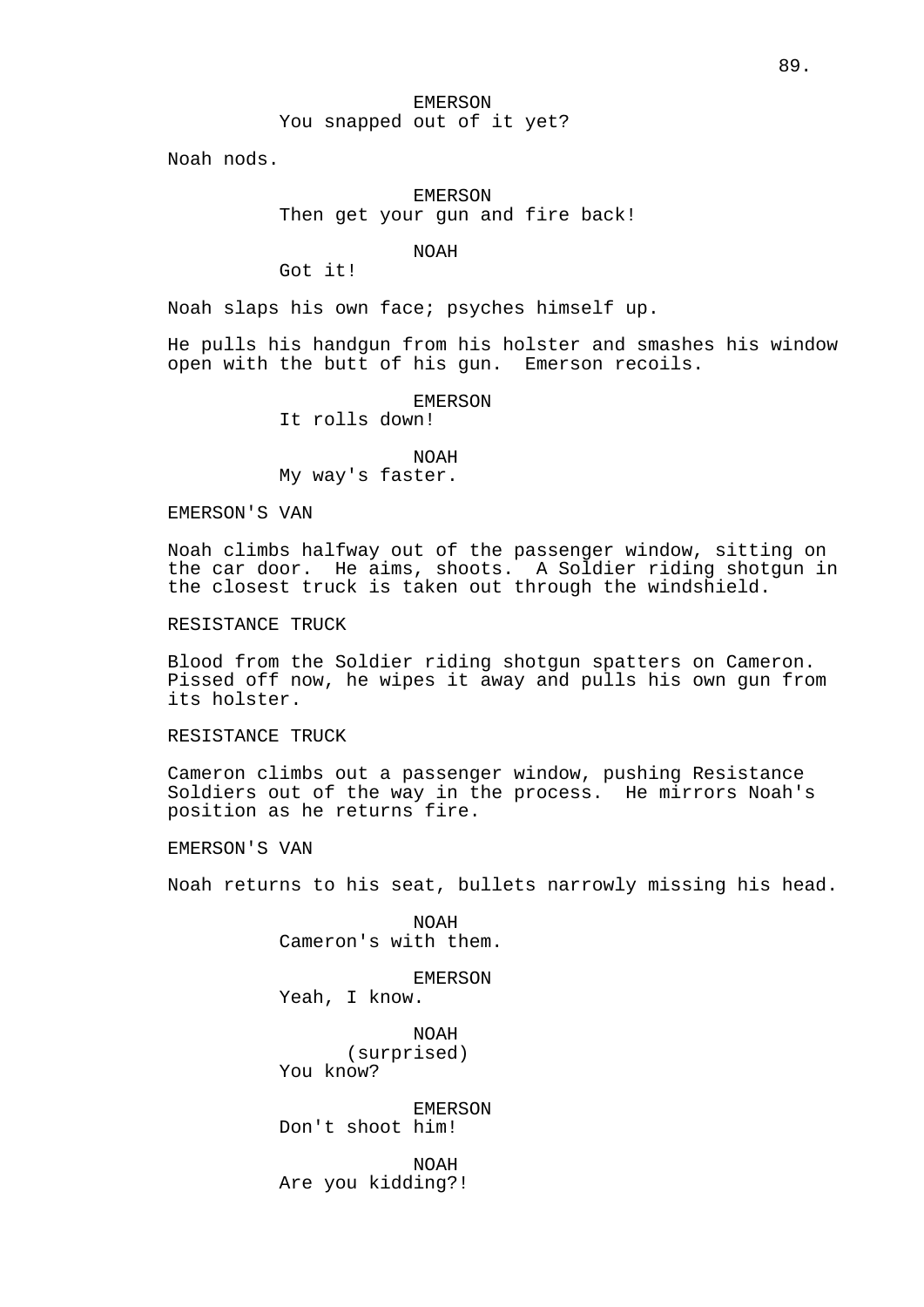EMERSON

Do I look it? Don't. Shoot. Him.

NOAH

He shoots at me, I'm shooting back. That's all I'm sayin'.

Noah moves to climb out the window again. Nope, more bullets. Not safe yet.

> NOAH He's shootin!

EMERSON Dammit Cam, what're you doing?

EMERSON'S VAN

The van drives over a piece of debris and his a nasty bump.

BACK OF EMERSON'S VAN

The players bump with the van, but mostly catch themselves.

A player rubs her stomach uncomfortably.

PLAYER #1 I think I'm gonna be sick....

Another player looks more distraught than the others, and strains as if he's attempting to wrestle something from his mind.

The distraught PLAYER #2 sees the other people in the van, but not as human. To him, the players are slowly changing into hideous creatures. Their faces contort and twist into inhuman forms.

The perfectly normal players watch as this one player begins to panic.

PLAYER #2

Oh my god....

PLAYER #3 You okay, buddy?

Player #2's eyes widen in horror. In his eyes, PLAYER #3 is a horned demon. Its tongue licks its menacing teeth with every word.

> PLAYER #3 (growling) ...You okay?

Player #2 screams in primal fear and attacks Player #3 like a frenzied animal. Another player begins showing the same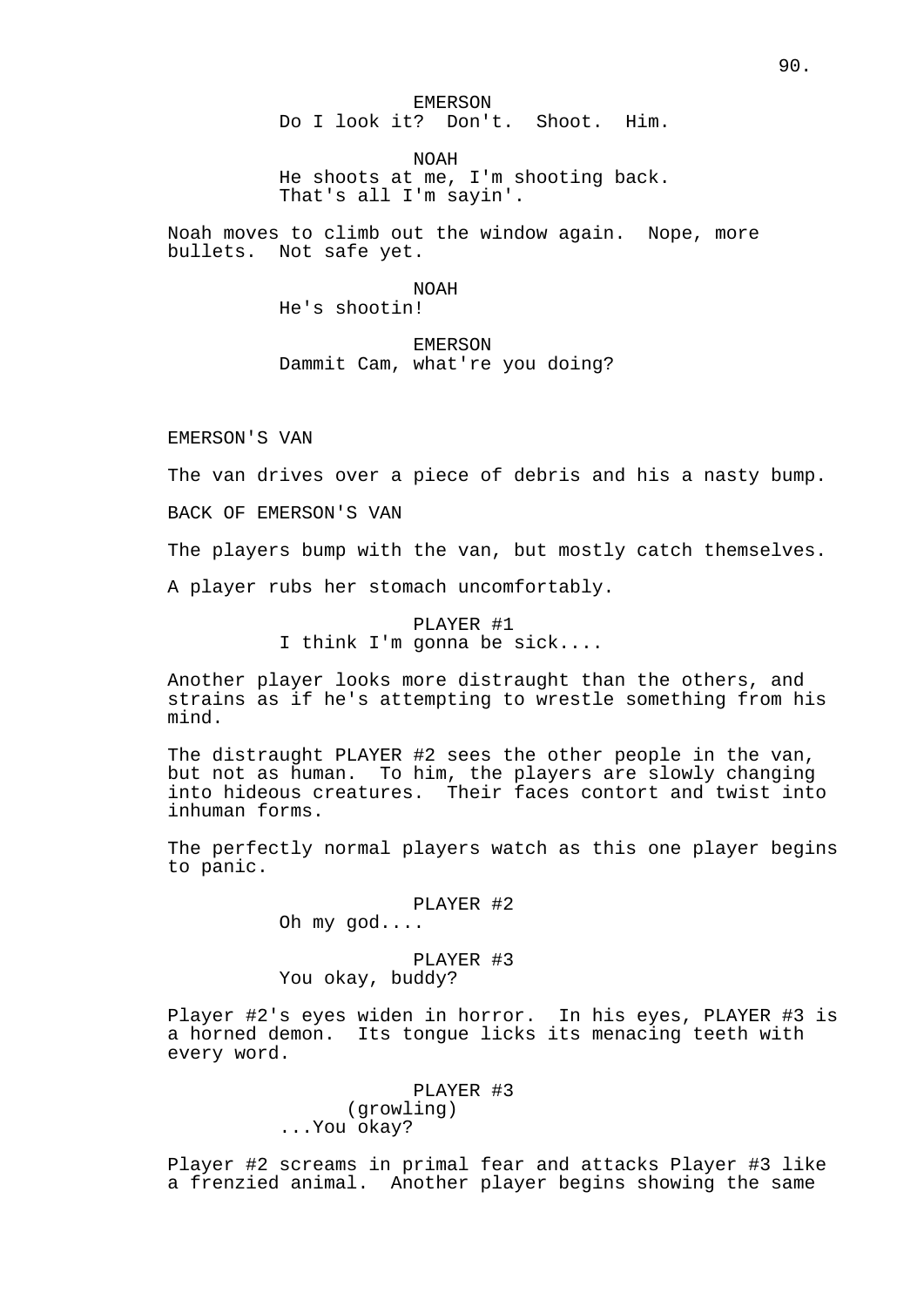panic as Player #2.

PLAYER #4 Get away from me! What's happened to all of you?!

Player #1 sounds like she's vomiting, but nothing visibly comes out. She's vomited inside her mask, and now she's choking on it.

The back of the van is quickly engulfed in chaos.

EMERSON'S VAN

A ruckus can be heard in the back.

EMERSON What's going on back there?

Noah doesn't hear him as he moves out the window again to fire on the pursuing trucks.

RESISTANCE TRUCK

Cameron ducks back into the truck and into his seat to avoid the gunfire and reload.

Emerson's van rounds a corner and the bridge comes into view.

#### EMERSON

I can see the bridge! ...Oh, wait.

The Enforcers have set up a full road-block. Armored trucks are parked, blocking the bridge entirely. There's at least a dozen Enforcer Gunmen manning the blockade.

> EMERSON Okay, bad idea! Hold on!

Emerson pulls a hard U-Turn. The van loses traction and skids, almost overturning. Emerson reaches out and grabs Noah by the shirt to keep him from being thrown from the vehicle.

EMERSON'S VAN

The van slides over a manhole, knocking the cover loose. Regaining control, Emerson guns it in the opposite direction.

The Resistance trucks aren't as quick to react, and lag behind Emerson in turning around.

A commanding Enforcer Gunman raises his hand.

ENFORCER COMMANDER

Open fire!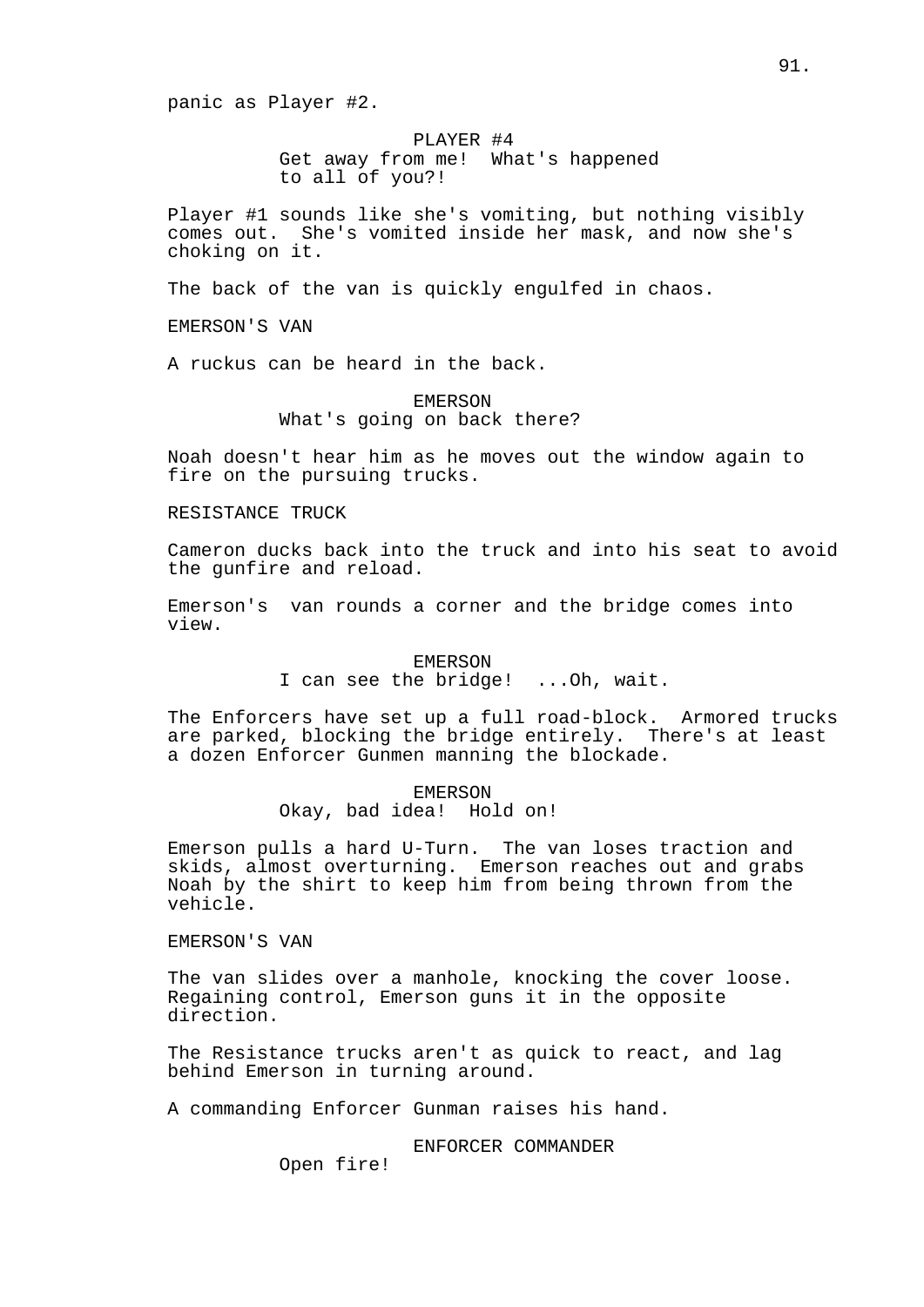And they do. The Resistance trucks are perforated with lead.

RESISTANCE TRUCK

Cameron ducks and covers his head as two of the Resistance Soldiers around him are shot. The driver survives, and manages to pull the truck away from the incoming gunfire.

EXT. CITY BRIDGE ENTRANCE

Two of the three Resistance trucks manage to correct course and continue the chase after Emerson. The third car is destroyed: its gas tank is pierced and it erupts in flame.

The Enforcer Commander yells into a radio.

ENFORCER COMMANDER Alpha team! Resistance fighters are on 12th street! Don't let them get away!

EXT. DOWNTOWN - EMERSON'S VAN - CONTINUOUS

The ruckus from the back is growing louder. Bangs and thuds echo through the back wall.

> EMERSON What the hell are they doing?

Suddenly, a player throws the back doors open.

Half the players inside are already dead, beaten to death. The others are locked in combat.

The player that opened the door loses her footing, and with a scream falls from the van.

The driver of the Resistance Trucks makes no attempt to avoid running her over. A sickening THUD is heard as the truck runs over the human speed-bump.

From his perch in the window, Noah sees the player fall from the van.

EMERSON'S VAN

Noah climbs back inside the cab.

NOAH We gotta stop!

EMERSON Can't really do that right now....

NOAH The back doors are opened!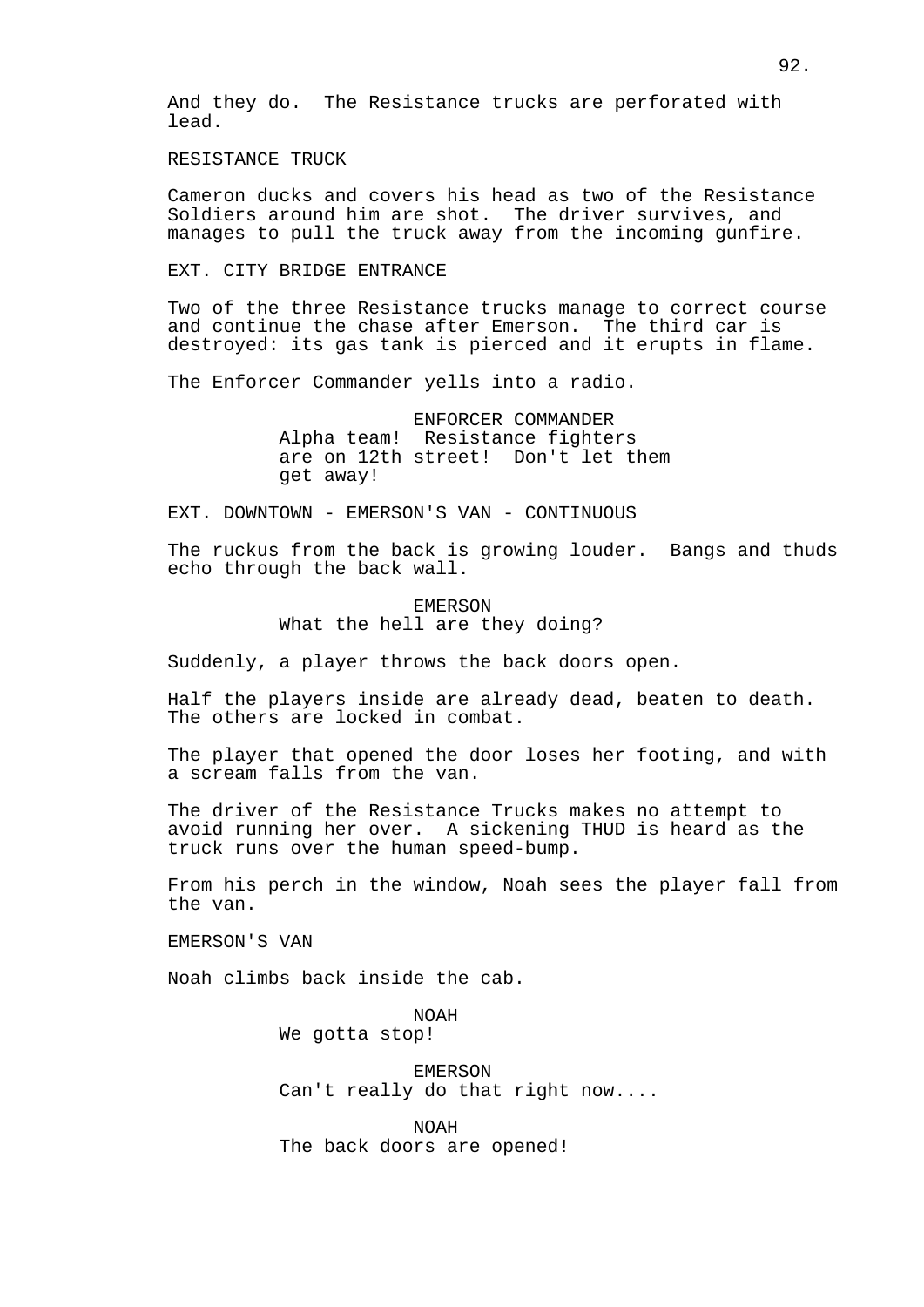What?! Oh, hey --

In front of them, the Resistance trucks that stopped to execute Dax round a corner and head directly toward them.

Thinking quickly, Emerson turns a sharp corner into an alley.

Player corpses are thrown from the van by the inertia as Emerson's Van darts into the alley.

Emerson is speeding down the narrow path when he suddenly sees the street open downward into a HELLMOUTH. Asphalt and concrete collapse into the new chasm.

Emerson SLAMS on the brakes, and the van screeches to a halt.

#### NOAH

# What're you doing?!

Emerson shifts into reverse and tries to back out, but it's too late. The Resistance Trucks have already pulled in - they're trapped.

# EMERSON

C'mon, let's go!

#### NOAH

Go where?

Emerson unbuckles his seat belt and exits the van. Noah follows in kind.

BACK ALLEY

The alley is dotted by the occasional door leading into the back of the buildings.

Emerson rounds the van to check on the players: only one is left alive, shaking from trauma and surrounded by dead.

## EMERSON

God damn....

Cameron emerges from the front-most resistance truck.

# CAMERON I told you I'd get a posse!

His "posse" of Resistance Fighters all climb out of their trucks. They ready their guns and take aim.

Noah turns around to where the hellmouth was.

NOAH Oh, that's not good.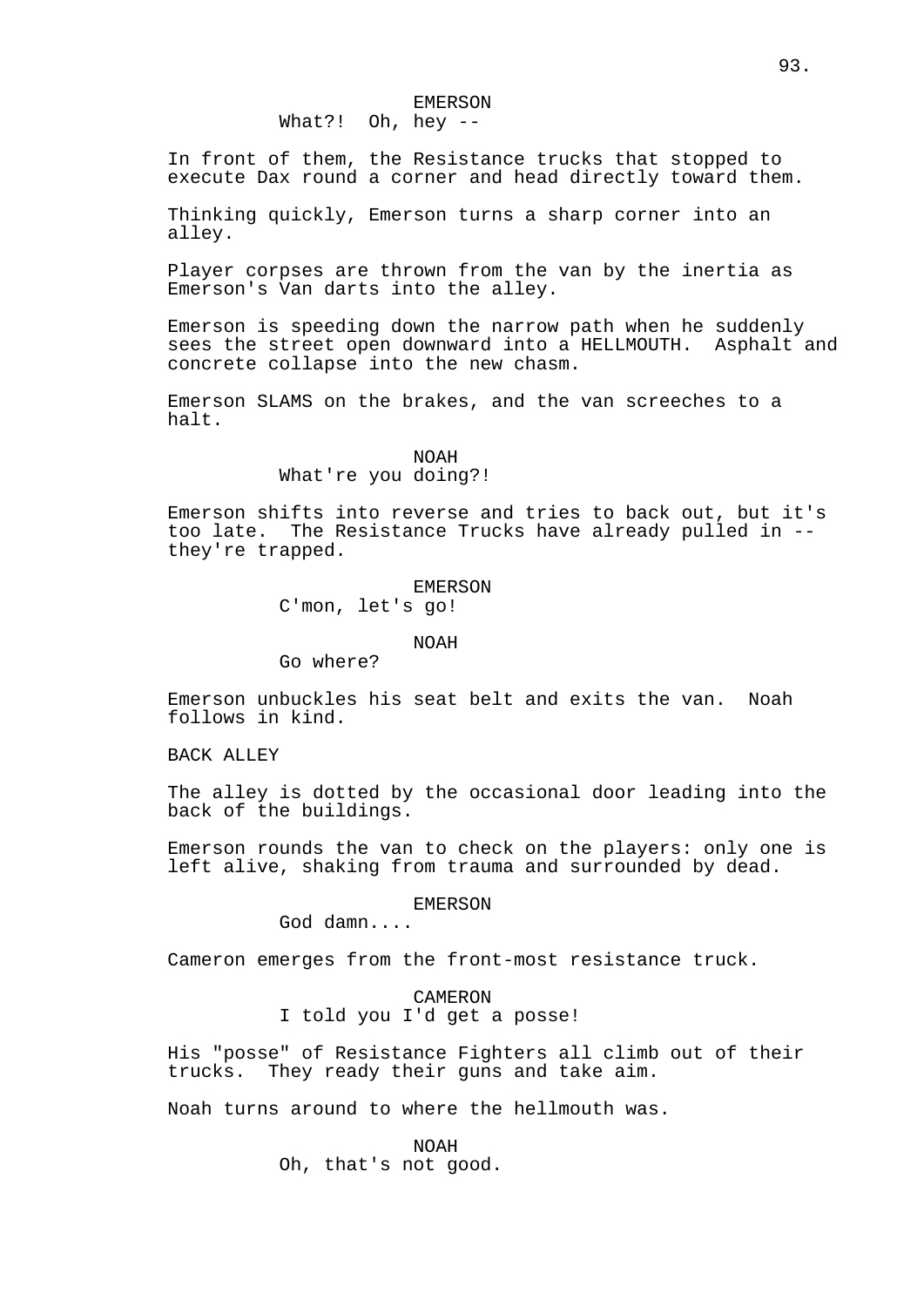EMERSON

(to Noah) You see it too?

NOAH The army of Enforcers? Yeah, I see 'em.

### EMERSON

Huh?

Emerson turns around as well. The Lurker is gone, and in its place is a small army of Enforcer Soldiers. They roll up in armored trucks and on foot, ready to throw down.

> RESISTANCE DRIVER It's the Enforcers! Attack!

CAMERON (panicking) No, them! Attack them!

Emerson points to a back door in the alley and shoves Noah toward it.

# EMERSON

In there!

The Enforcers and Resistance Fighters open fire on each other, engulfing the alley in bullets and carnage. Cameron ducks toward the door after Emerson and Noah.

INT. APARTMENT BUILDING - LOBBY - CONTINUOUS

Emerson and Noah sprint through the ornate lobby of an apartment building, with Cameron close behind them.

CAMERON

Hey, come back!

They round a corner and take the stairs two steps at a time.

CAMERON Come on, Em! It's just a game! Stop being such a pussy!

# STAIRWELL

Noah and Emerson tirelessly climb a claustrophobic spiral staircase, ignoring the doors they pass. Cameron chases after, one floor behind.

> NOAH Wait, why're we running?

EMERSON I don't want to kill him!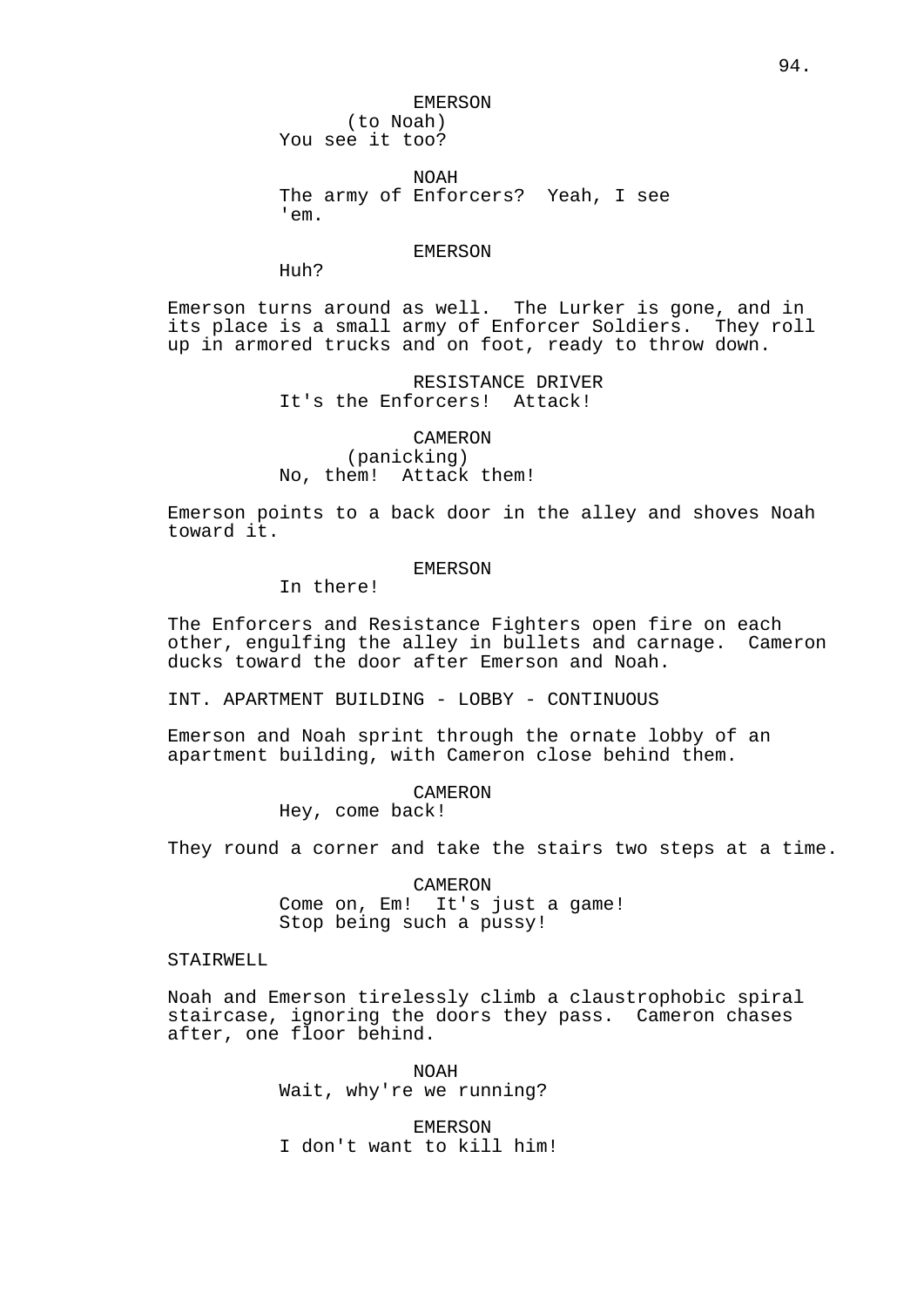EXT. APARTMENT BUILDING ROOF

Emerson bursts through the rooftop door, followed closely by Noah. The setting sun casts the city in an orange haze. They must be over half a dozen stories up.

Emerson turns on the door, gun drawn and with his back to the edge of the roof.

Cameron emerges from the rooftop door, gun drawn as well.

EMERSON STOP, Cam! Just stop!

CAMERON What? What's the big freaking deal?

EMERSON

What are you doing? All these people?

CAMERON Hey, this whole thing wasn't my idea! I just wanted to go after you!

# EMERSON

But why?

CAMERON BECAUSE YOU'RE NOT BETTER THAN ME!

Emerson pauses, finally getting it.

EMERSON

I never said I was.

# CAMERON

You didn't have to! Oh, poor kid lives in a shitty house with a shitty family! I wanted to hang out with you, I wanted to be your friend!

EMERSON

But you are!

### CAMERON

No I'm not! Friends are equal! You keep trying to take care of me, to go easy on me.

### EMERSON

I just wanted to help....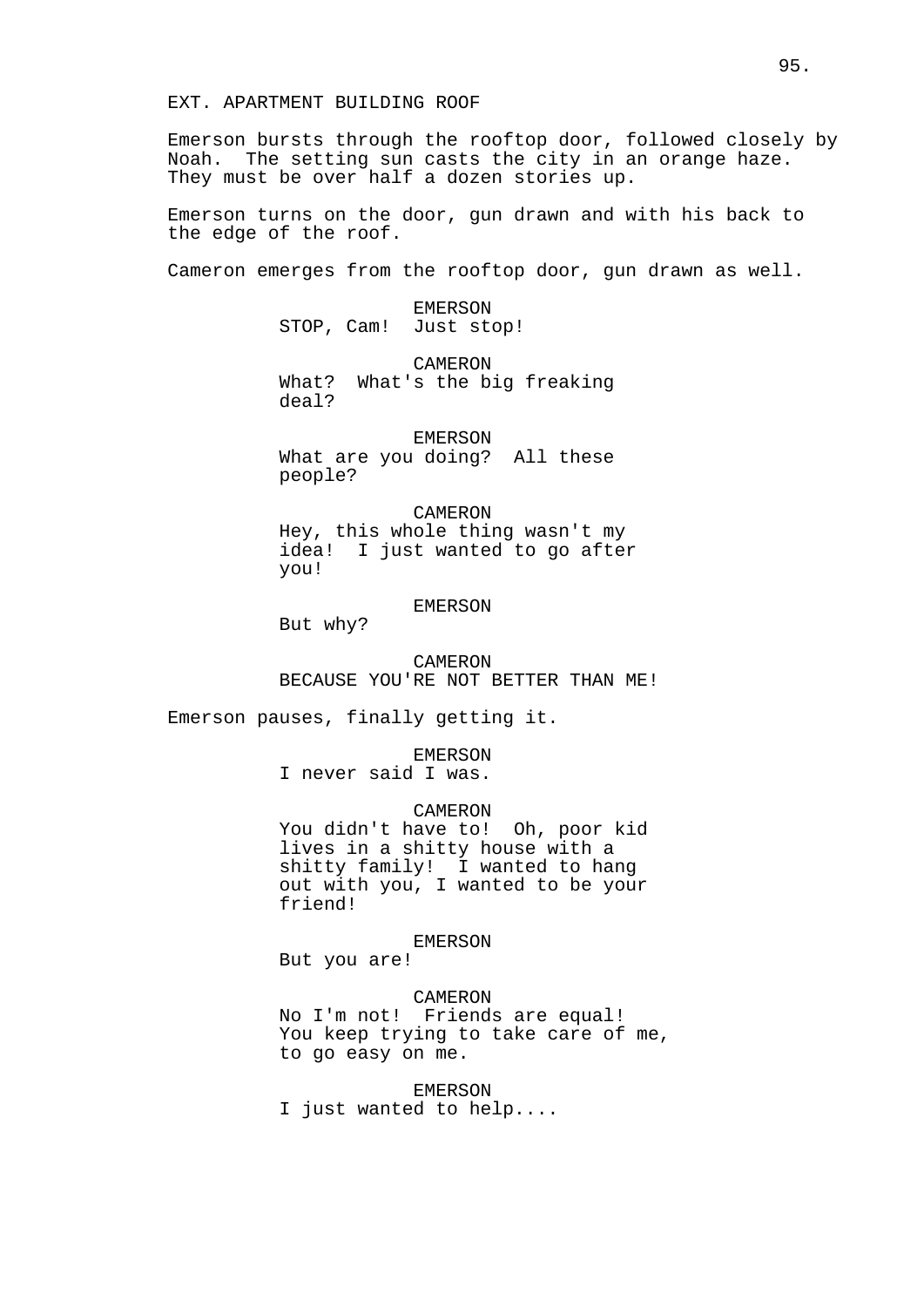#### CAMERON

I don't need your help! Haven't you seen this whole time? I can take care of myself!

NOAH By what? Killing innocent people?

#### CAMERON

Killing? Get a grip, why don'tcha? Video games don't kill people! That's the whole point!

EMERSON But what if they could, Cam? What then?

CAMERON

Then that would be messed up, but I'd be able to tell. You can tell! I don't believe the people I've... ...I'll show you!

EMERSON

Cam, don't do it....

CAMERON

STOP CALLING ME THAT! My Dad calls me Cam!

Cameron pulls the hammer back on his gun, but Emerson's faster. He throws his gun at Cameron, and it connects! Right in the kisser.

With Cameron staggered, Emerson takes the opportunity. He grabs hold of Noah.

#### EMERSON

Trust me!

### NOAH

What?!

Emerson leaps off the roof, taking Noah with him. They plummet, the rushing air deafening them.

Clutching his shoulder, Cameron dashes to the edge of the roof to look over.

Passing Enforcer soldiers look up to see the two free falling, grasping each other as they spin and tumble.

Panicked and scared, Noah tries to struggle free. Emerson keeps his hold tight, though, and the ground rushes up to meet them.

But it doesn't meet them. Emerson and Noah pass straight through the ground into nothingness. Their fall is slowed, as if they're on a cushion of air. They slowly drift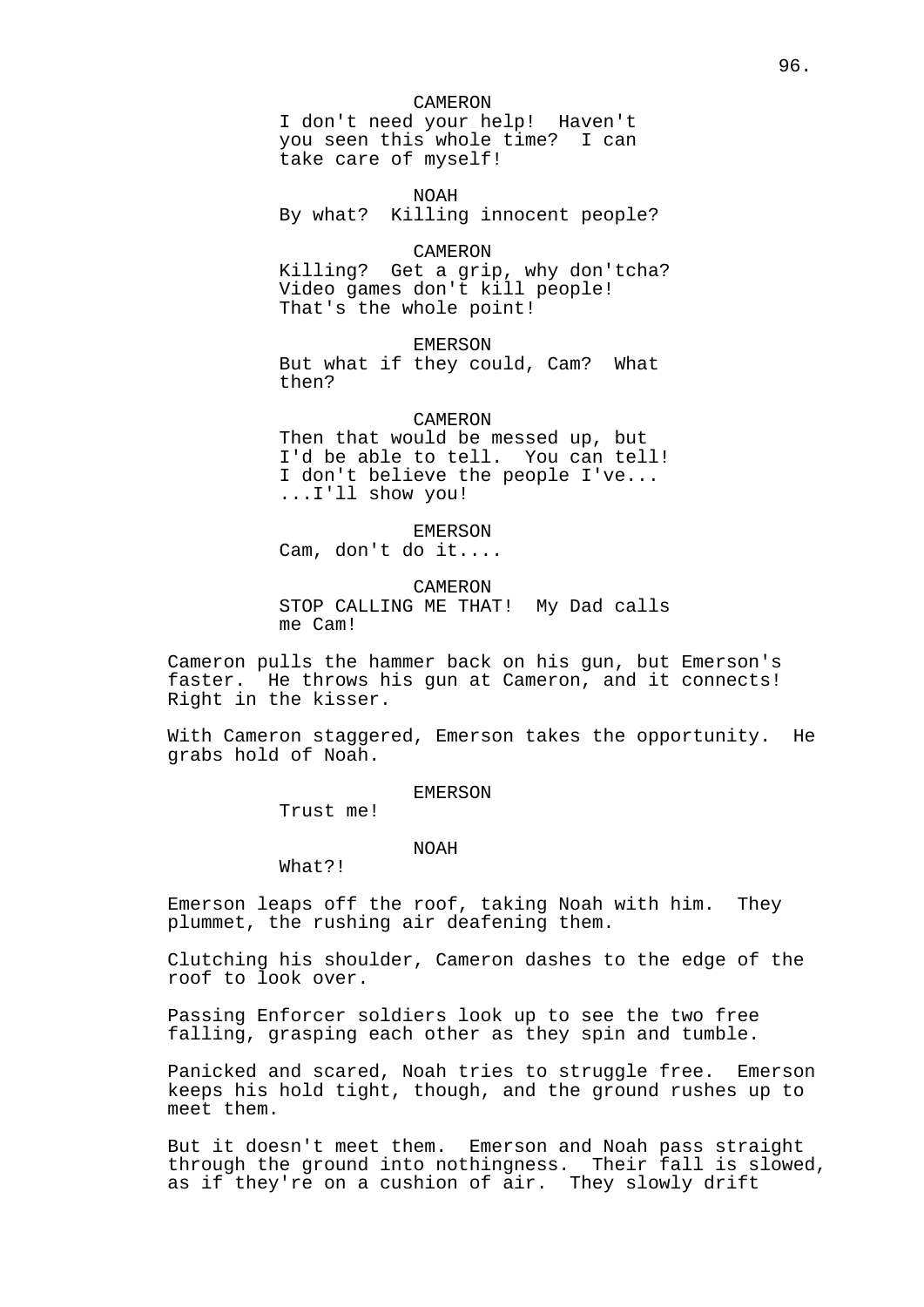downward.

INT. FOUNDATION GAMING STUDIO - CONTINUOUS (REALITY)

Robert leans back in his chair, dumbfounded.

ROBERT Huh... So there really was a glitch.

EXT. CITY BUILDING ROOFTOP - DAY (VIRTUAL)

Cameron sees them disappear. Confused, he rushes from the edge and back through the door off the roof.

INT. UNDERGROUND SEWERS

Like ghosts, Noah and Emerson phase through the ceiling and gravity takes hold once again. They drop 6 feet into ankle-deep water, unharmed.

Noah stands up, shaking.

NOAH What just happened?

EMERSON

A glitch.

NOAH How'd you know it would happen?

EMERSON I had a fifty-fifty chance.

Noah looks at Emerson in disbelief. Their communicators spring to life.

> JOY (V.O.) Where are you guys?

Noah touches his ear to reply.

NOAH We're in the sewers under the city.

INTERCUT - JOY'S VAN / SEWERS

JOY

What are you doing in the sewers? Where are the players?!

NOAH They didn't make it, Joy. It was a disaster.

JOY What do you mean, they didn't make it?!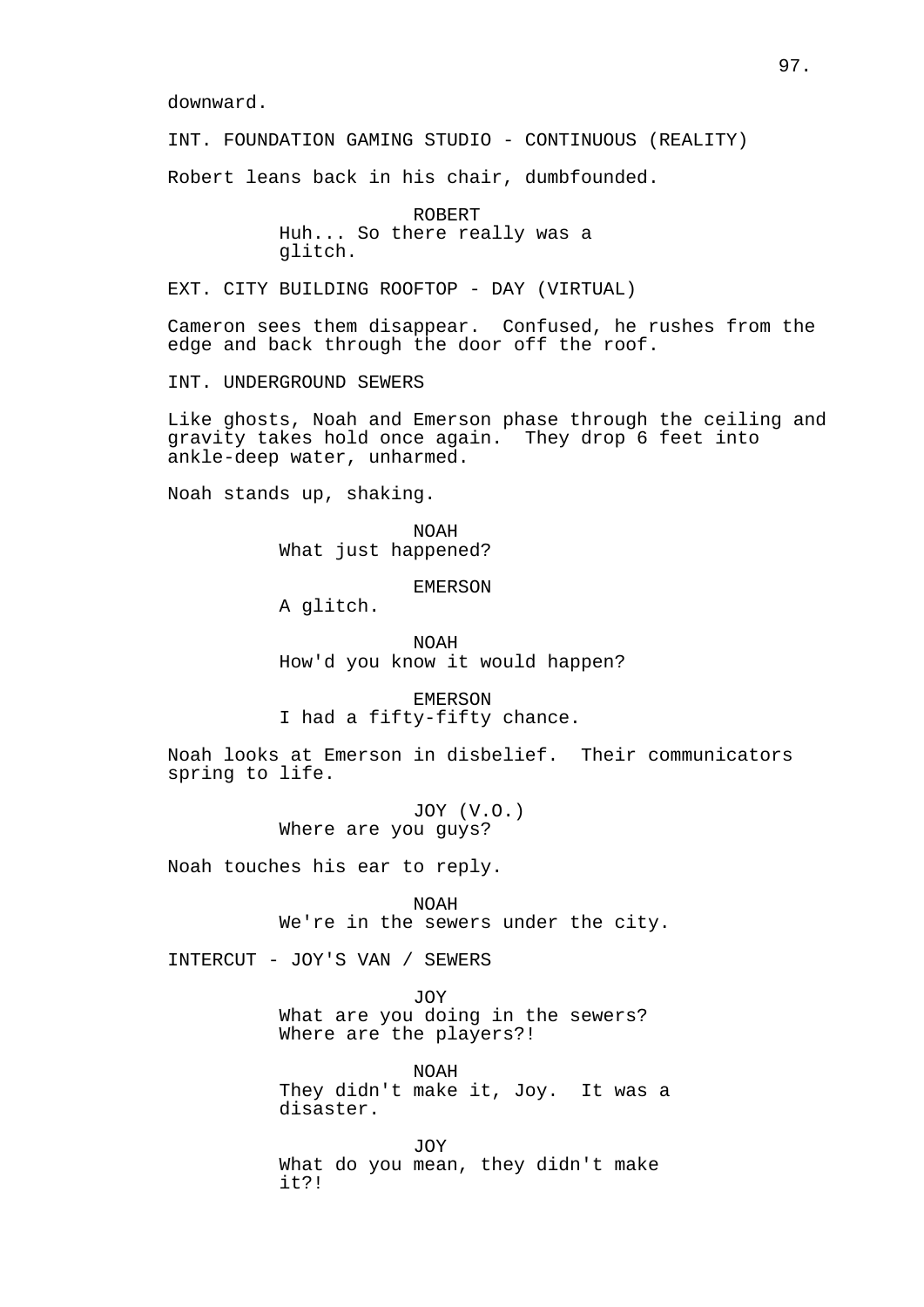EMERSON

The Resistance beat us to the punch! The vans are wrecked. We're gonna try to get back to the bridge.

JOY (beat) ...Where's Dax.

EMERSON His van crashed...I think they got him.

Joy covers her mouth in shock.

JOY

Oh god....

Joy goes silent.

NOAH

Joy? Joy! (to Emerson) Dammit! We gotta get to the bridge.

EMERSON

Okay.

EXT. SAFE ZONE OUTSKIRTS - CONTINUOUS

Joy swings her van's back doors open and waves her passengers out.

> JOY Come on, get out! Let's go!

The players do as they're told.

EXITING PLAYER

Thank you!

Joy doesn't respond. Once the players have all evacuated, she looks back to the city. Smoke rises from Downtown.

JOY

God dammit....

INT. FOUNDATION GAMING STUDIO - DAY (REALITY)

More paramedics hustle around the tester's room, evacuating in-shock players and treating those they can.

Robert stands, anxious, observing the spectacle. His hand covers his mouth as if to keep himself from vomiting from stress.

Steven rushes to Robert, beckoning him with urgency.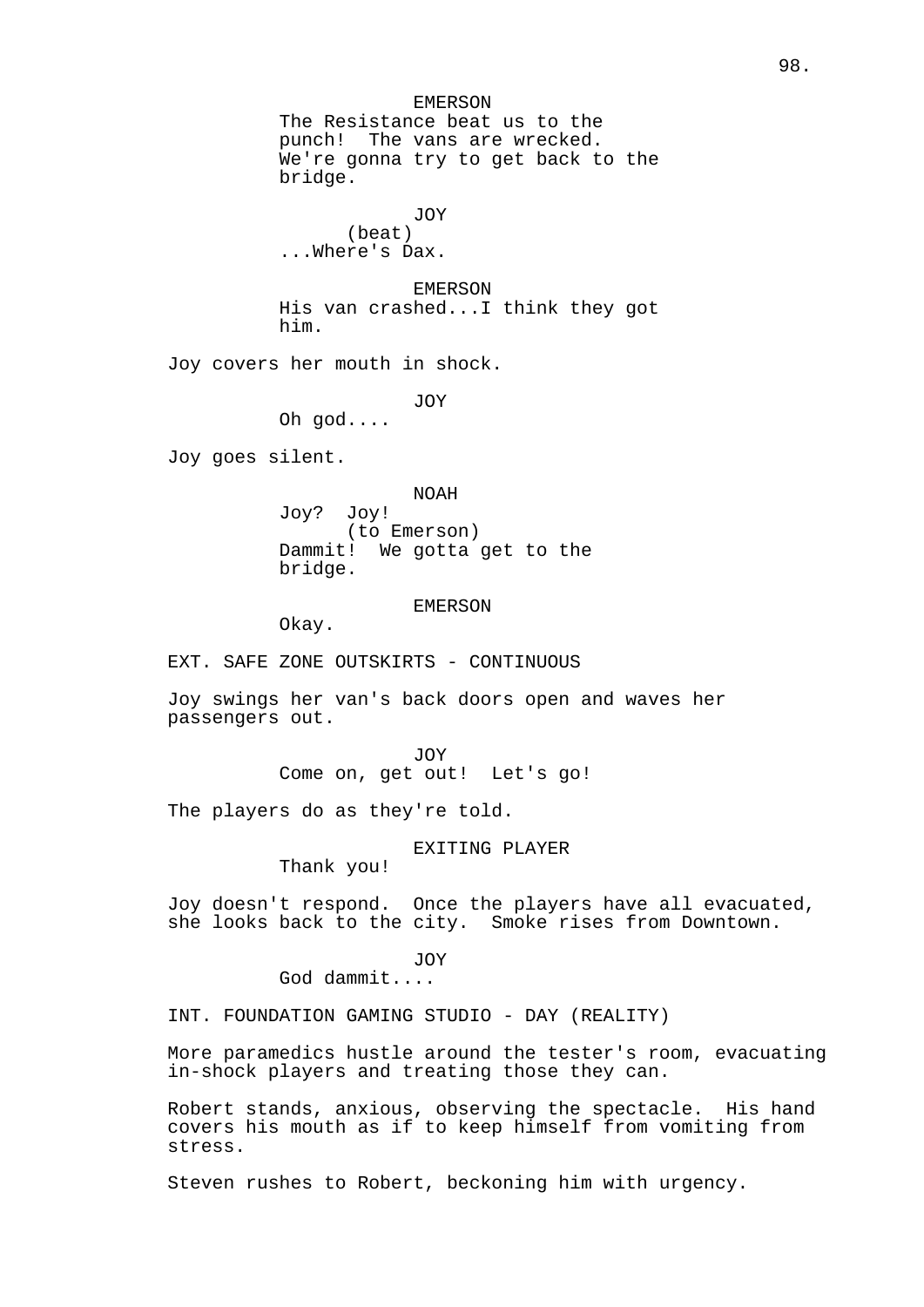EXT. FOUNDATION STUDIOS - DAY

Steven and Robert look out of their second-story window down to the sidewalk below. In front of their building stands a large group of protesters. The group is led by Lana, Walter's mother from before.

The group waves signs and yells at passerby.

LANA Foundation studio killed my son!

PROTESTER #1 Protect your children! Shut them down!

"Shut them down" quickly becomes a chant the entire group partakes in.

INT. FOUNDATION GAMING STUDIO - DAY

Robert stares in disbelief.

ROBERT

Ah, great.

STEVEN Apparently the police didn't believe her. ...aaaand here comes the news truck.

ROBERT Son of a bitch....

Robert storms away from the window and heads straight to the programmer's desk. The Programmer is hard at work digging through a wall of code on his computer screen.

ROBERT

What've you got for me?

PROGRAMMER

Nothin' yet. I can't find any link between the programming for player death and what's happening.

ROBERT Well keep looking. If Lana and her crew get their way before we fix this, every player in the game is gonna be toast.

EXT. CITY STREET - CONTINUOUS

A manhole cover sits askew over its assigned hole in the road. It's nudged into motion by the Emerson's hands as he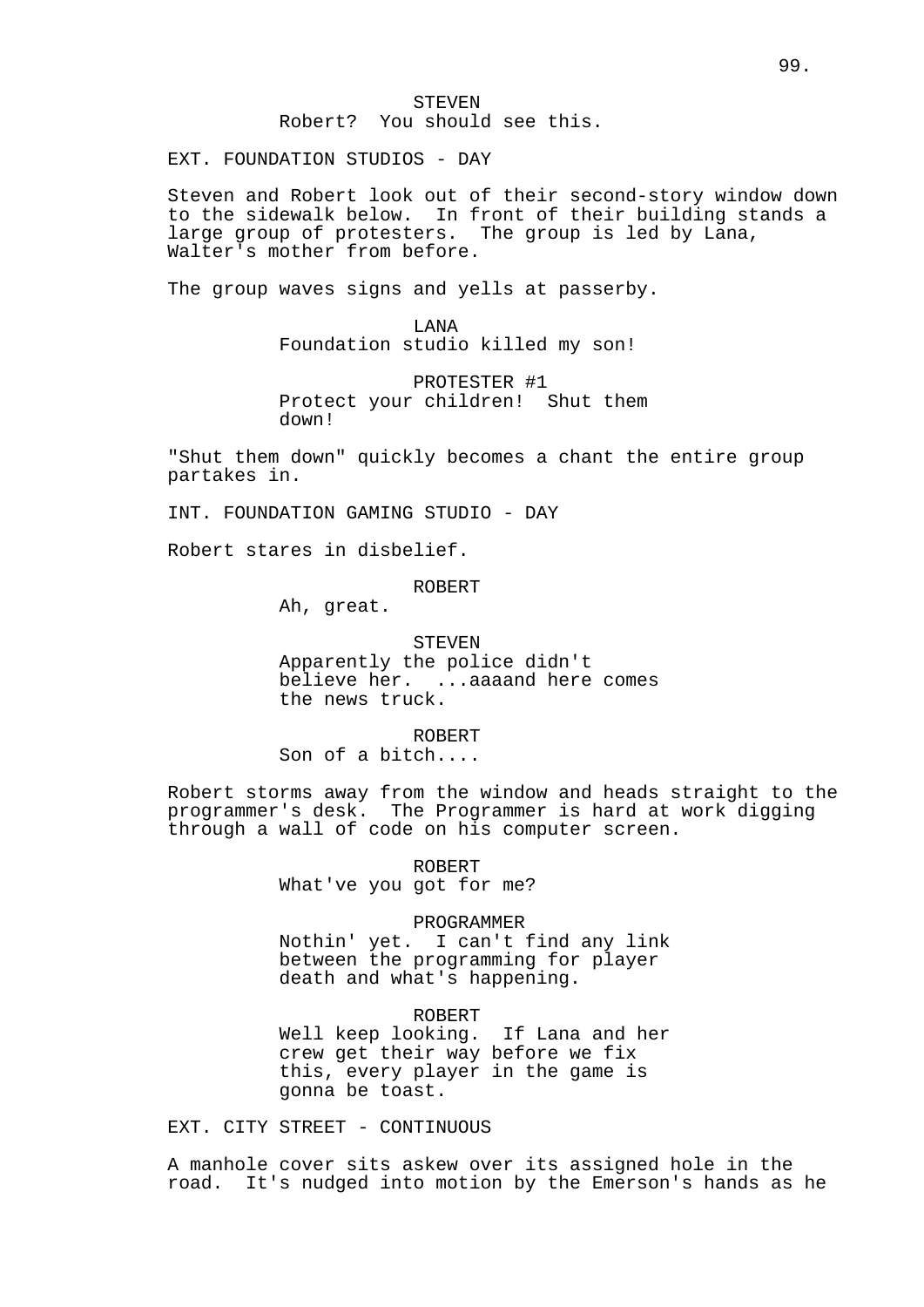pushes it out of the way.

EMERSON (O.S.) Lost, hah! I knew exactly where I was going!

With more than a little effort, Emerson ascends from the manhole enough to poke his head out.

> EMERSON (CONT'D) See? We're right ne--

Emerson turns to see the barrel of an automatic rifle shoved in his face.

### EMERSON

Oh, hi!

The gun is being wielded by an Enforcer soldier. As Emerson gets his bearings, he sees that he is right next to the Enforcer bridge blockade! The Enforcer Soldier is in full intimidation mode.

ENFORCER SOLDIER

Hands up!

EMERSON I can't, I'm on a ladder!

ENFORCER SOLDIER I said hands up!

EMERSON

Can I get out first?

The Soldier pauses to compute the request, with no change in his expression.

ENFORCER SOLDIER

Yes!

Emerson climbs the rest of the way out, then puts his hands up. Noah does the same.

> ENFORCER GENERAL (O.S.) What have you found, soldier?

The Enforcer General from the City Hall shootout emerges from the crowd of soldiers.

> ENFORCER SOLDIER They're Resistance, sir!

> > NOAH

No we're not!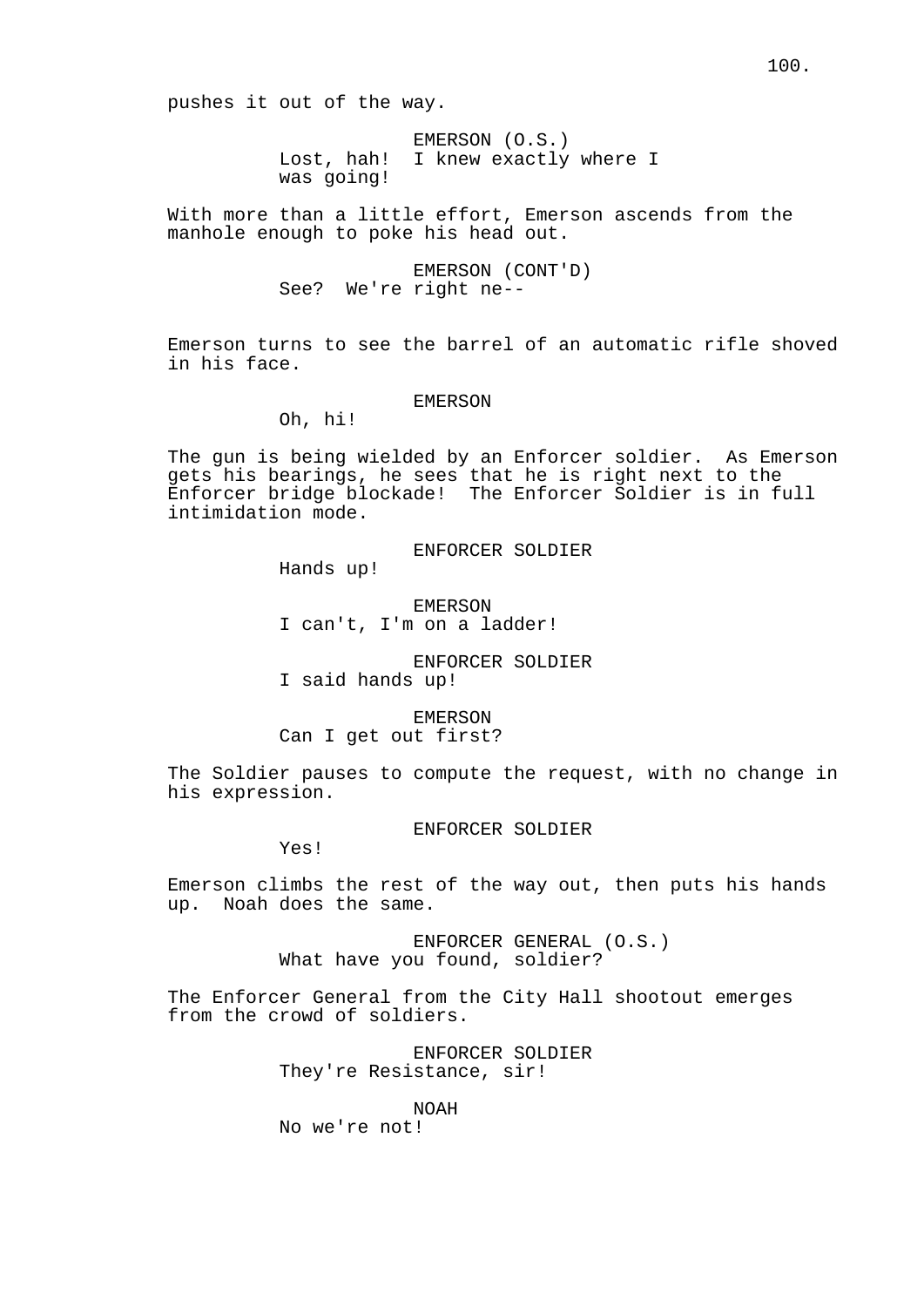### EMERSON

Aww, Jesus....

ENFORCER GENERAL The Resistance... ...is a plague on this great city.

As the General talks, Emerson rolls his eyes and mouths along the words like he's heard it a million times...which he has. The distant sound of a roaring engine can be heard.

> ENFORCER GENERAL (CONT'D) And every man that commits himself to treachery against this city and its people will--

EMERSON Meet the cold iron hand of justice -- I HATE THIS GAME!

At that moment, Joy's van RAMS through the bridge blockade. Glass and steel spray the road as Enforcer trucks are knocked out of the way.

The Enforcer soldiers recoil. Emerson takes the opportunity, grabbing the nearby soldier's gun and using it to shoot the General and the other soldier. He wrestles the gun away and shoots its previous owner as well.

EXT. CITY STREETS - CONTINUOUS

Cameron, now walking on his own, hears the commotion coming from a few blocks away. Acting on a hunch, he runs toward the sound.

EXT. CITY BRIDGE ENTRANCE - CONTINUOUS

Emerson and Noah exchange fire with the Enforcer soldiers as the bridge blockade spirals into chaos. Joy's van skids to a halt in front of Emerson and Noah just in time to shield them from a volley of bullets.

Joy ducks the gunfire as the side of the van is perforated. The fire stops for a second, and she pops her head back up.

JOY

Get in!

Emerson and Noah are about to board the van when they hear something behind them. The sound of crushing metal and unbridled destruction. They turn to place the sound.

Cameron's abandoned car from before has amassed a massive following of other cars. They skid and bounce in every direction, infecting the other parked cars with their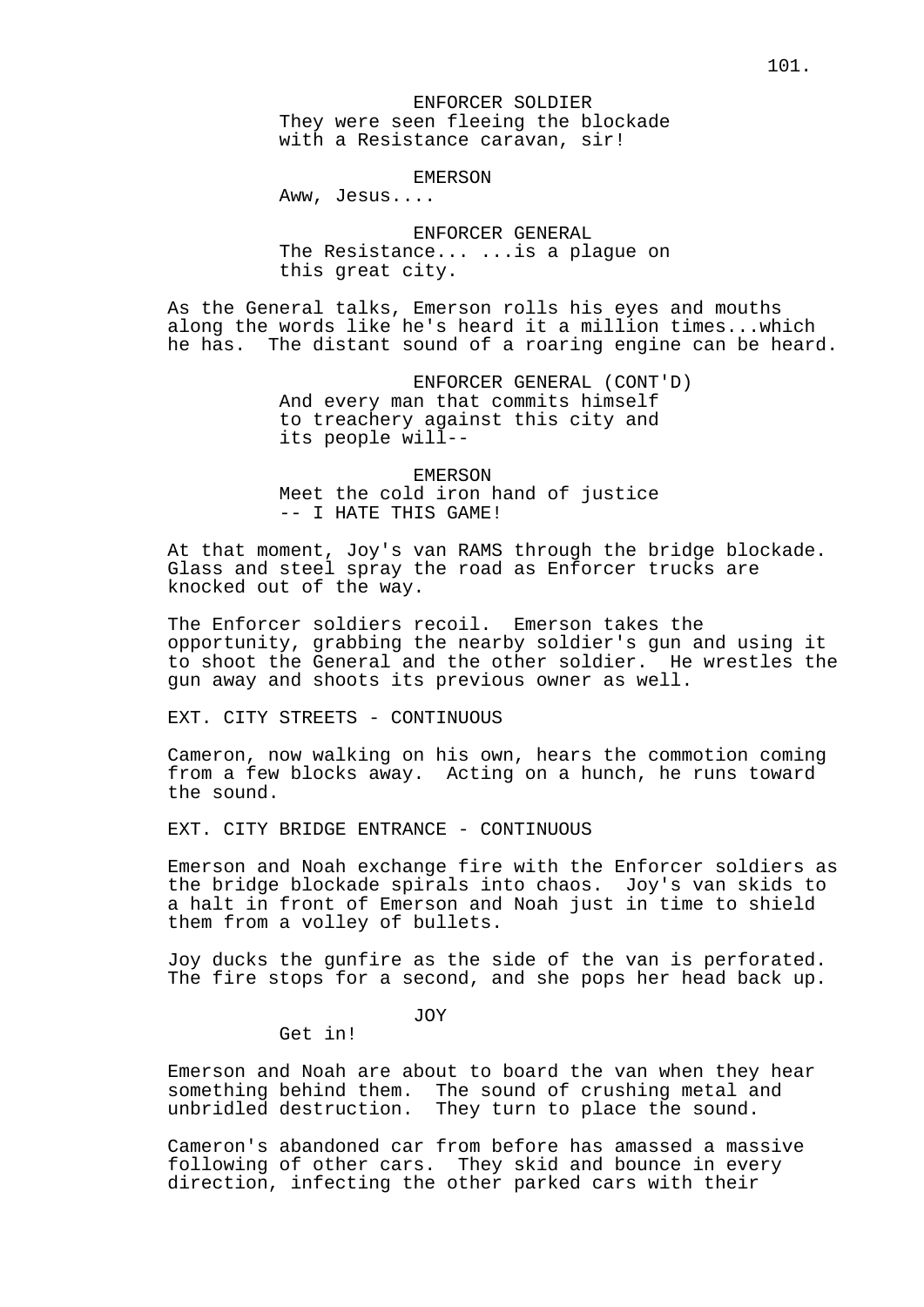insanity.

The horde of cars is an inescapable mass, and it's heading straight toward them. Emerson, Noah, and the remaining Enforcer soldiers have all stopped to look.

# NOAH What...is that?

Emerson shakes his head, speechless.

INT. FOUNDATION GAMING STUDIO - CONTINUOUS (REALITY)

Robert is conversing with one of the programmers when Foundation Employee #1 approaches him.

> FOUNDATION EMPLOYEE #1 Robert, there's something you should see.

Robert nods, and they head back to the employee's workstation. Foundation Employee #1 points at his computer monitor. On it, Robert sees the rampaging cars in the city.

> FOUNDATION EMPLOYEE #1 It's gotten worse... ...and it looks like it's heading straight for our guys.

ROBERT Oh, no... ...how much longer before the cars reset?

FOUNDATION EMPLOYEE #1 About five minutes.

ROBERT They don't have five minutes....

EXT. CITY BRIDGE ENTRANCE - CONTINUOUS (VIRTUAL)

Everybody is still watching the mess of cars.

JOY HEY! I know that looks cool, but why don't we go now?!

Emerson and Noah nod, then rush to the back of the van.

Cameron rounds a corner and sees the bridge, along with Emerson and Noah boarding Joy's van. His eyes narrow and he breaks into a sprint toward the van.

As Cameron runs, he glances to his left. He does a double-take at the flying and bouncing cars. What in the world is that?

Noah and Emerson are in the van. They don't get a chance to close the back doors before Joy has stomped on the gas and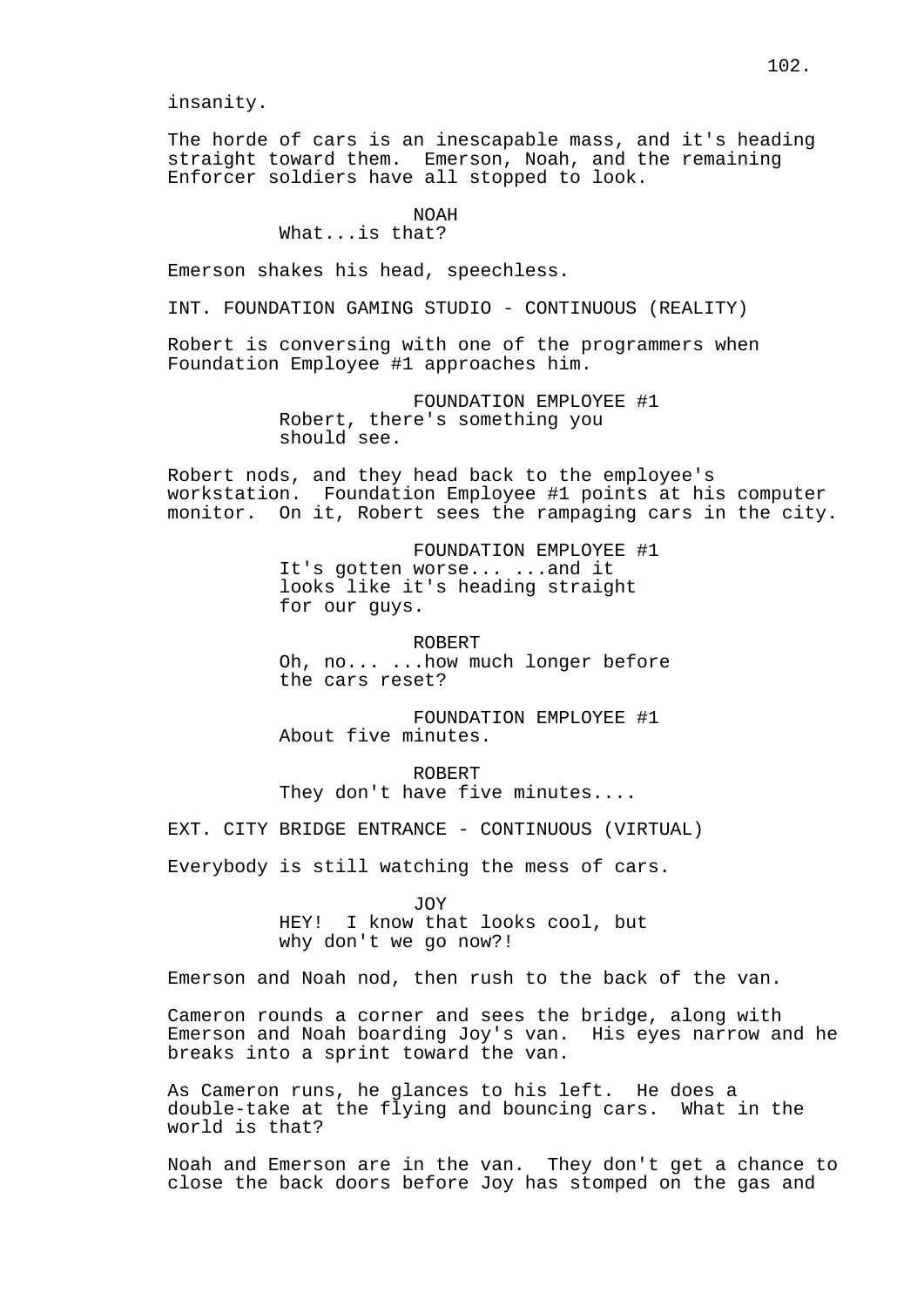peeled away from the scene. Emerson and Noah grab hold to keep from being thrown from the van.

The Enforcer soldiers catch wise, and raise their guns to fire on the van again.

Cameron, seeing the van take off in his direction, stops in his tracks and begins running the other way. As the van passes him, he veers toward it and jumps on, grabbing hold of one of the open back doors.

The mass of cars reaches the bridge, OBLITERATING the entire blockade in its path with unrelenting force. Armored Enforcer trucks join the horde, and the chaos spreads in the van's direction.

BACK OF JOY'S VAN

Emerson and Noah are about to take a breather when they're interrupted by Cameron climbing aboard.

### EMERSON

REALLY?!

Cameron screams as he lunges toward Emerson. They tussle in the claustrophobic interior of the van. Emerson lands a punch to Cameron's gut, then ducks a retaliatory swing that then BANGS against the wall.

Noah grabs Cameron from behind and throws him toward the front of the van.

JOY'S VAN

The flying cars have caught up to them. Like she's driving in the eye of a tornado, Joy swerves to avoid the spiralling hunks of steel.

BACK OF JOY'S VAN

As the van takes a hard turn, Noah trips and stumbles backward toward the opening. Emerson grabs his hand just in time to keep him from falling out.

Cameron stands, bracing himself against the front wall of the van.

> CAMERON You think you're better than me... ...but you won't fight me alone!

EMERSON Cameron, stop! Just -- stop!

CAMERON No! Not until you admit I'm right!

EMERSON

About what?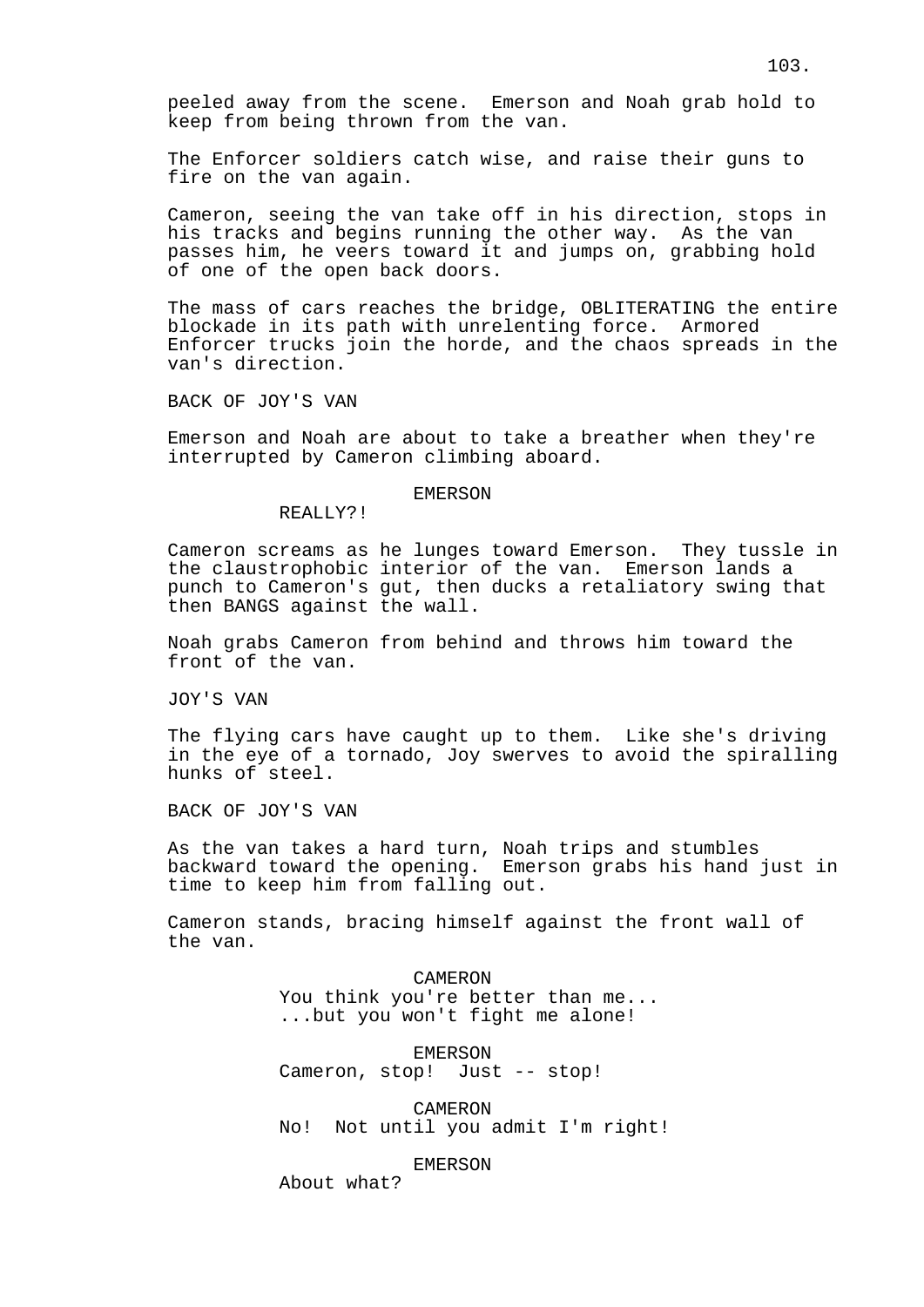CAMERON

About people dying! I know it's bullshit!

# EMERSON

Cameron, I --

JOY'S VAN

An errant flying car hurtles toward the van.

JOY'S VAN

Joy looks to her right just in time to see the car SMASH into the car's side. She loses control, turning the steering wheel with no effect as the tires lift off the ground.

The van begins to spin, and all Joy can do is hold on for dear life as it CRASHES into the side of a building.

BACK OF JOY'S VAN

Everybody is thrown to the side of the van by the impact. Cameron struggles to his feet only to fall again as the van changes direction.

JOY'S VAN

The van bounces away from the building, sailing across the street before getting knocked in another direction by a passing sedan.

BACK OF JOY'S VAN

Cameron charges back toward Emerson, but Noah intercepts by tackling Cameron to the floor.

Emerson grabs hold of the nearest outcropping.

EMERSON

That's it.

He calls up his web browser and quickly throws his hands around in commanding gestures. A local news web page loads; a link is clicked; a video launches. He shoves the image in front of Cameron's face.

EMERSON

LOOK!

The video playing is Lana, wailing and screaming on the 6 o'clock news. The subtitle reads:

> "VIDEO GAME KILLS! DOZENS ALREADY PERISHED"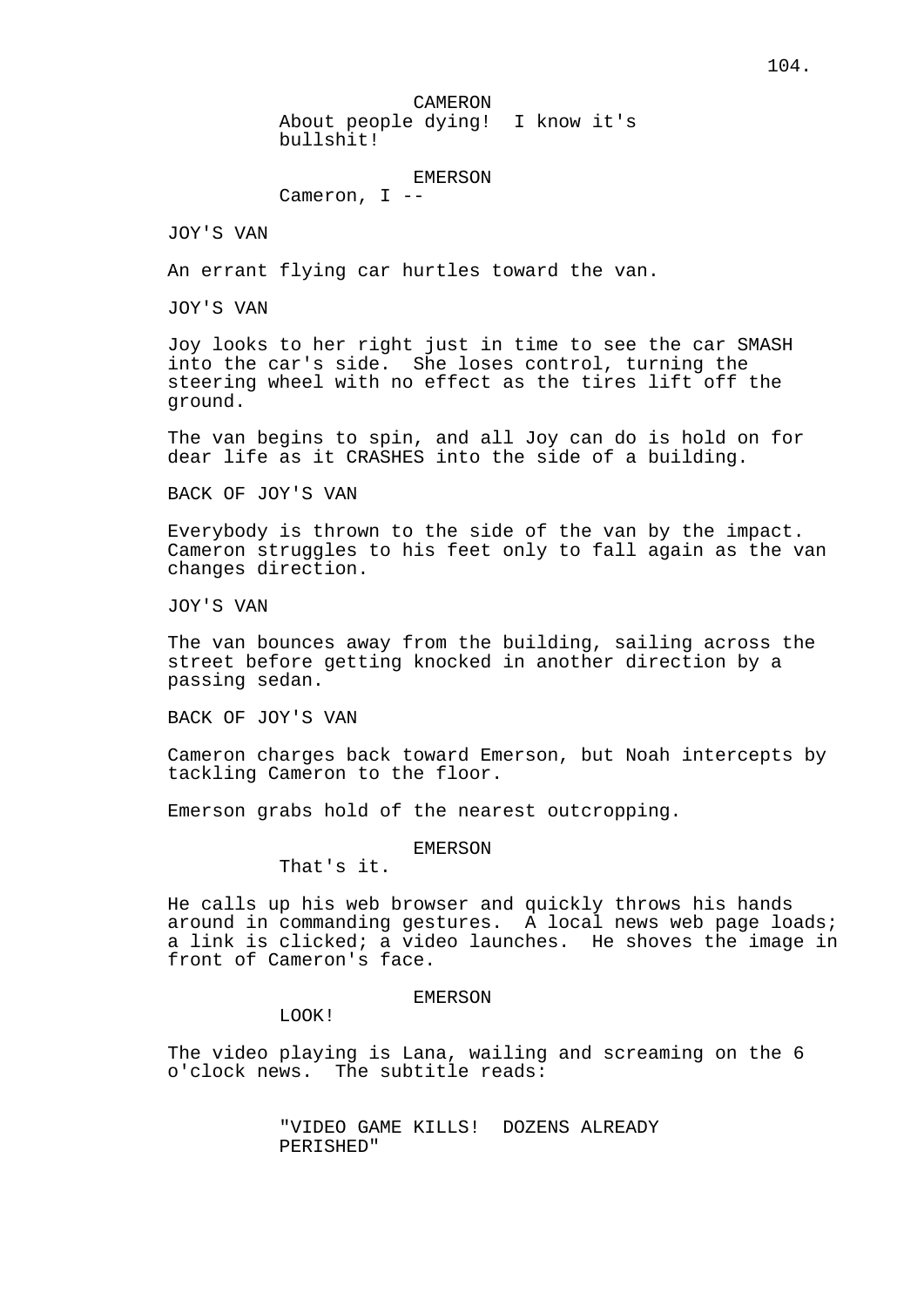There it is! On the god damn six o'clock news! KILLER! VIDEO! GAME! Does that get the message through your thick skull?!

Cameron stops, dumbstruck. He opens his mouth to retort, but nothing comes out. He doesn't get a chance to speak, however, as inertia from another collision sends all three passengers up into the air and into the ceiling.

JOY'S VAN

The van is making a fast descent off a short bridge. It hits the ground and bounces up at an angle like a ping-pong ball.

BACK OF JOY'S VAN

The trio of passengers land hard on the floor of the van. Ouch.

JOY'S VAN

The van's new trajectory is toward a high-rise building, and damn if it isn't moving fast.

The van collides with the building at an angle where it doesn't bounce off, but instead rolls up the side. Tumbling, rolling, nothing can stop it.

JOY'S VAN

Joy's view is spinning, her seat belt the only thing holding her in the cab. The wind rushes through where the windshield used to be, buffeting her hair.

BACK OF JOY'S VAN

Emerson and Noah have managed to grab hold of something, but Cameron has not been so lucky. He's thrown around the inside of the van like a rag doll, being beaten to a bloody mess. He's crying as he flies.

> EMERSON Cam, grab hold!

Emerson reaches out his hand, and Cameron flails to grab it with no success.

JOY'S VAN

The van is about to reach the roof of the building when it hits a stone gargoyle. This knocks the van back down toward earth, spinning laterally at incredible (and increasing) speed.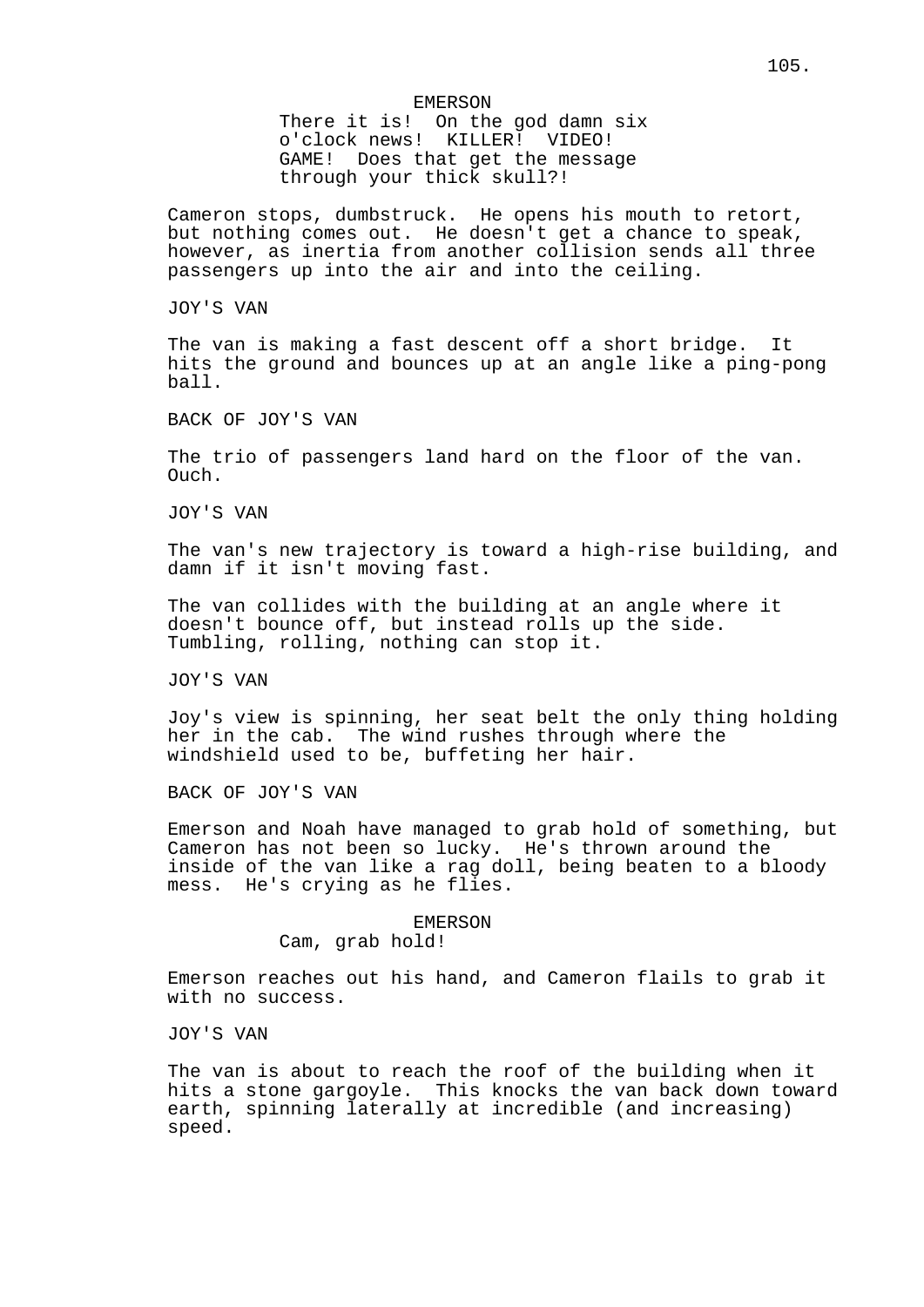INT. FOUNDATION GAMING STUDIO - CONTINUOUS (REALITY)

Robert SLAMS his fist down on the counter.

ROBERT For god's sake, we're gonna lose 'em! How much longer?!

FOUNDATION EMPLOYEE #1 Fifteen seconds!

INT. BACK OF JOY'S VAN - CONTINUOUS (VIRTUAL)

The force of the spinning sends Cameron flying across the interior of the van. An outstretched arm is in reach -- Emerson grabs it.

Cameron holds onto Emerson's wrist with both hands. The van is spinning so fast now the view outside is a blur. The wind blows Cameron's tears back across his face.

INT. FOUNDATION GAMING STUDIO - CONTINUOUS (REALITY)

FOUNDATION EMPLOYEE #1

Ten seconds....

INT. BACK OF JOY'S VAN - CONTINUOUS (VIRTUAL)

CAMERON I didn't mean it! I didn't mean to kill them.

EMERSON I know, Cam! Just hold on!

CAMERON

(blubbering) I didn't mean it... ...I didn't mean it....

Cameron's grip is loosening.

EMERSON Cam, you're slipping!

Cameron can't hear anything. He slips from Emerson's grasp and flies out into the open space from a fatal height.

INT. FOUNDATION GAMING STUDIO - CONTINUOUS (REALITY)

FOUNDATION EMPLOYEE #1

Three...two...one....

EXT. JOY'S VAN - CONTINUOUS (VIRTUAL)

In an instant, the van resets. It looks brand new. The back doors are shut, the windshield is sparkling clean. That's the good news. The bad news is the van's still 40 feet off the ground.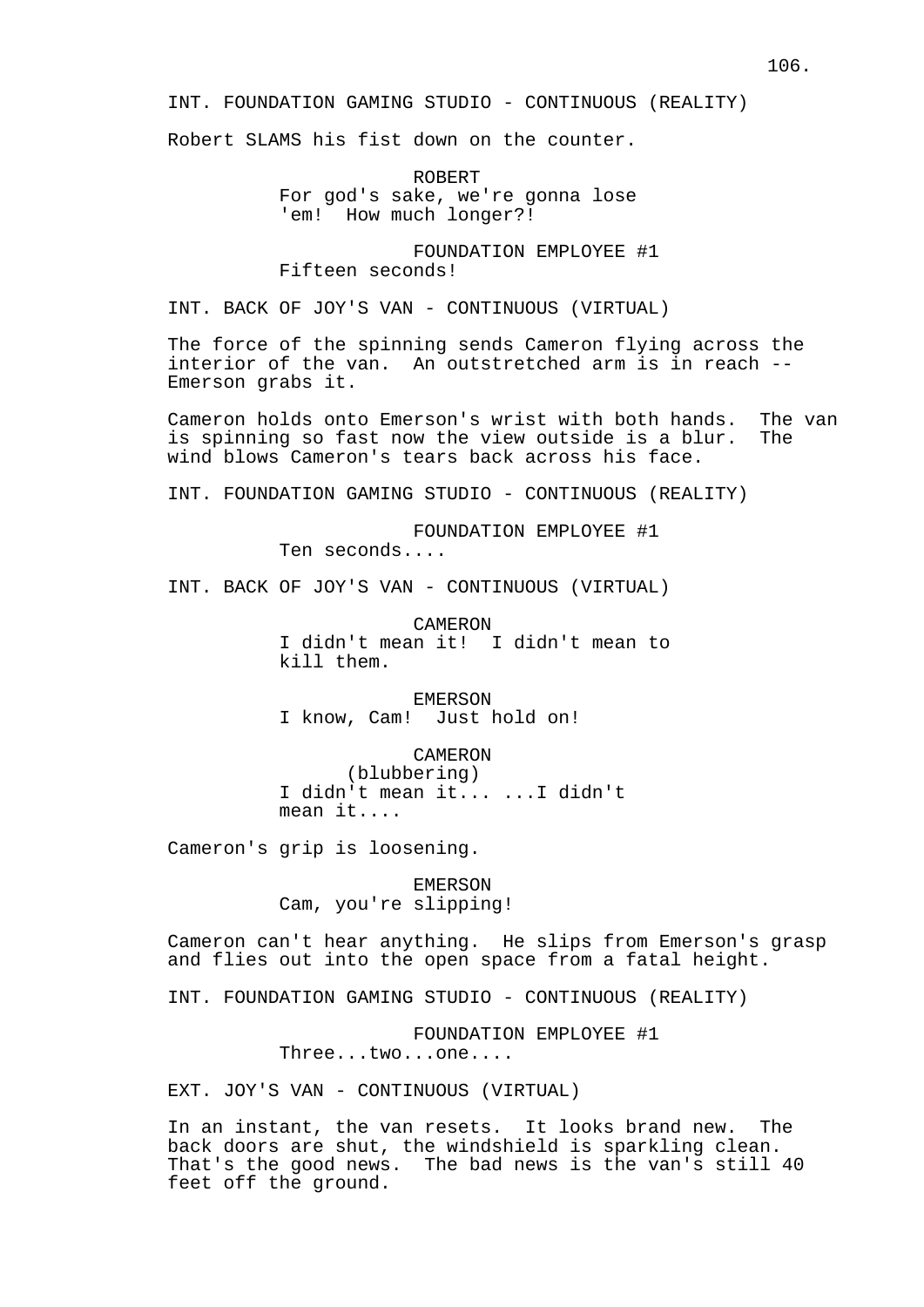As if learning what gravity is all over again, the van takes a stomach churning dive toward the pavement below.

INT. BACK OF JOY'S VAN - CONTINUOUS (VIRTUAL)

Emerson and Noah feel the change in direction and brace themselves against the front of the van.

INT. JOY'S VAN - CONTINUOUS

Joy employs an airplane crash position, covering her head and bracing for impact. The van rushes toward the ground at alarming speed.

EXT. JOY'S VAN - CONTINUOUS

The van touches down, bottoming out and crushing the suspension. Sparks and smoke fly out from under the vehicle. It bounces once and slowly grinds to a stop.

INT. BACK OF JOY'S VAN - CONTINUOUS

No more motion. Noah and Emerson look at each other, amazed they survived.

EXT. JOY'S VAN - CONTINUOUS

Joy slowly peeks her head up from her crash position.

The van, pristine only moments before, is once again a crumpled wreck. Emerson tries to open the back door -- the warped metal is holding it in place.

The sound of Emerson struggling with the door can be heard from inside. Soon after, Emerson KICKS the door open and the two emerge into the open.

Joy climbs out of the van's cab, joining Noah and Emerson.

They stop to observe their surroundings.

The destructive force of cars has subsided, and all of the cars have reset to their original state. What hasn't reset are the dead bodies of players. They punctuate the otherwise empty streets, an exclamation point to the spectacular failure of the rescue venture.

Even though they survived the ordeal, Noah and Emerson don't smile. Noah places a hand on Emerson's shoulder.

> NOAH We should get back to the safe zone.

Emerson nods. They look at the cars parked around them.

EMERSON You know, I feel like walking.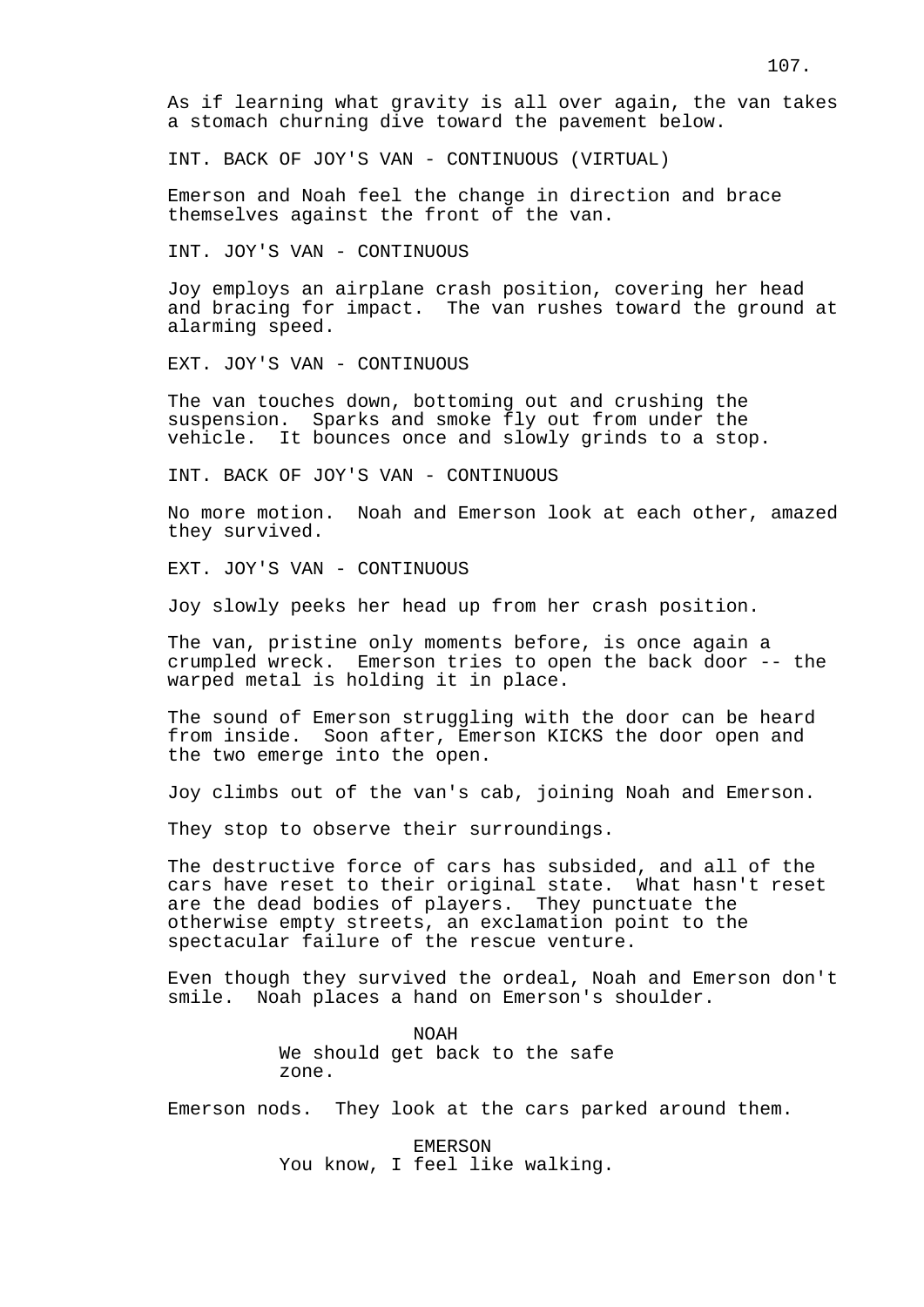Noah cracks a small smile, and the three turn to leave.

EXT. CITY STREETS - DAY

Noah, Emerson and Joy walk in silence. Noah and Joy are walking as a pair, slightly ahead of Emerson. As they walk, they pass a building's large white wall.

Emerson stops to take a moment, and leans against the wall with an outstretched hand.

He takes a breath.

Noah's hand leans against the wall next to his. Emerson looks up to see him: Noah looks concerned, attentive in a way unlike how he's behaved before.

NOAH

Hey, you okay?

EMERSON Yeah, I think I'm fine.

NOAH Emerson...I forgive you.

Emerson is confused.

EMERSON Huh? Forgive me for what?

NOAH For what you did. I forgive you.

EMERSON How did you...?

NOAH

It doesn't matter.

Noah rests a hand on Emerson's shoulder. Emerson lowers his head in shame.

EMERSON

I just didn't want you to go away. They called, but I lied to them. I shouldn't have done it.

NOAH

It's okay.

NOAH (O.S.) What are you talking about.

Emerson looks up again: Noah isn't standing with his hand on his shoulder -- he's standing to his left with anything but forgiveness. His arms are crossed: it almost looks like he would explode if they weren't. Emerson's completely lost. What just happened?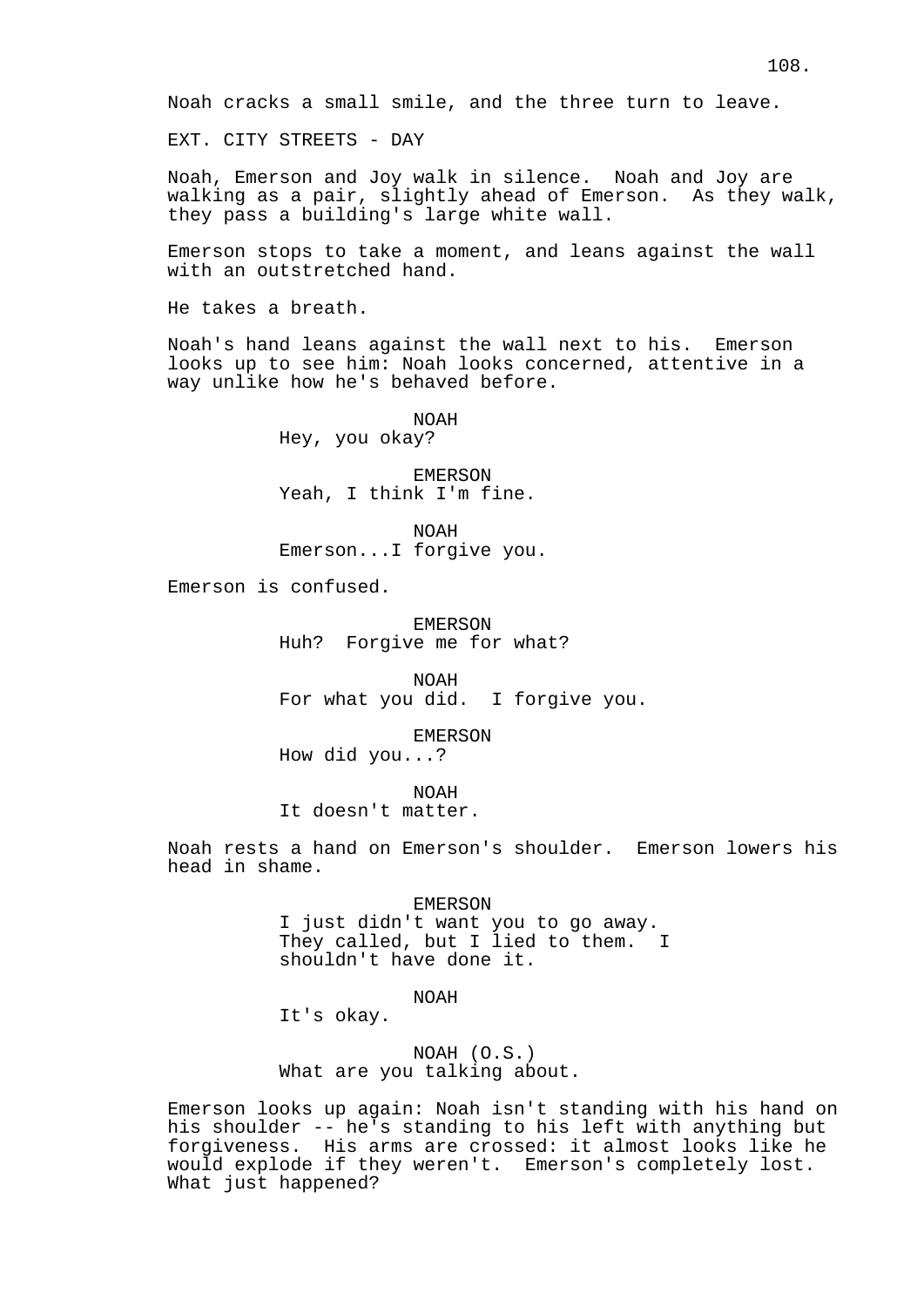EMERSON

What? Who --

NOAH Emerson, what. The hell. Are you talking. About.

Emerson's eyes widen, having realized what just happened.

NOAH Who did you lie to?

EMERSON You left your phone at home....

INT. EMERSON & NOAH'S APARTMENT - DAY (FLASHBACK)

Emerson and Noah are playing a game together on the couch. Noah checks his phone.

#### EMERSON

Seventeen....

### NOAH

Huh?

EMERSON I'm counting how many times you check your phone in an hour.

NOAH

Just gotta be sure... ...smart ass.

EMERSON

You're just getting your hopes up, you know.

#### NOAH

They'll call.

EMERSON What's the big deal about this anyway? It's just an internship.

### NOAH

Are you kidding? It's at Stillman & Clarke! This is my way out of this shithole town. If I get this, I'll finally be doing something worthwhile.

EMERSON You're not doing anything worthwhile here?

## NOAH

Flipping burgers and playing video games? Gimme a break.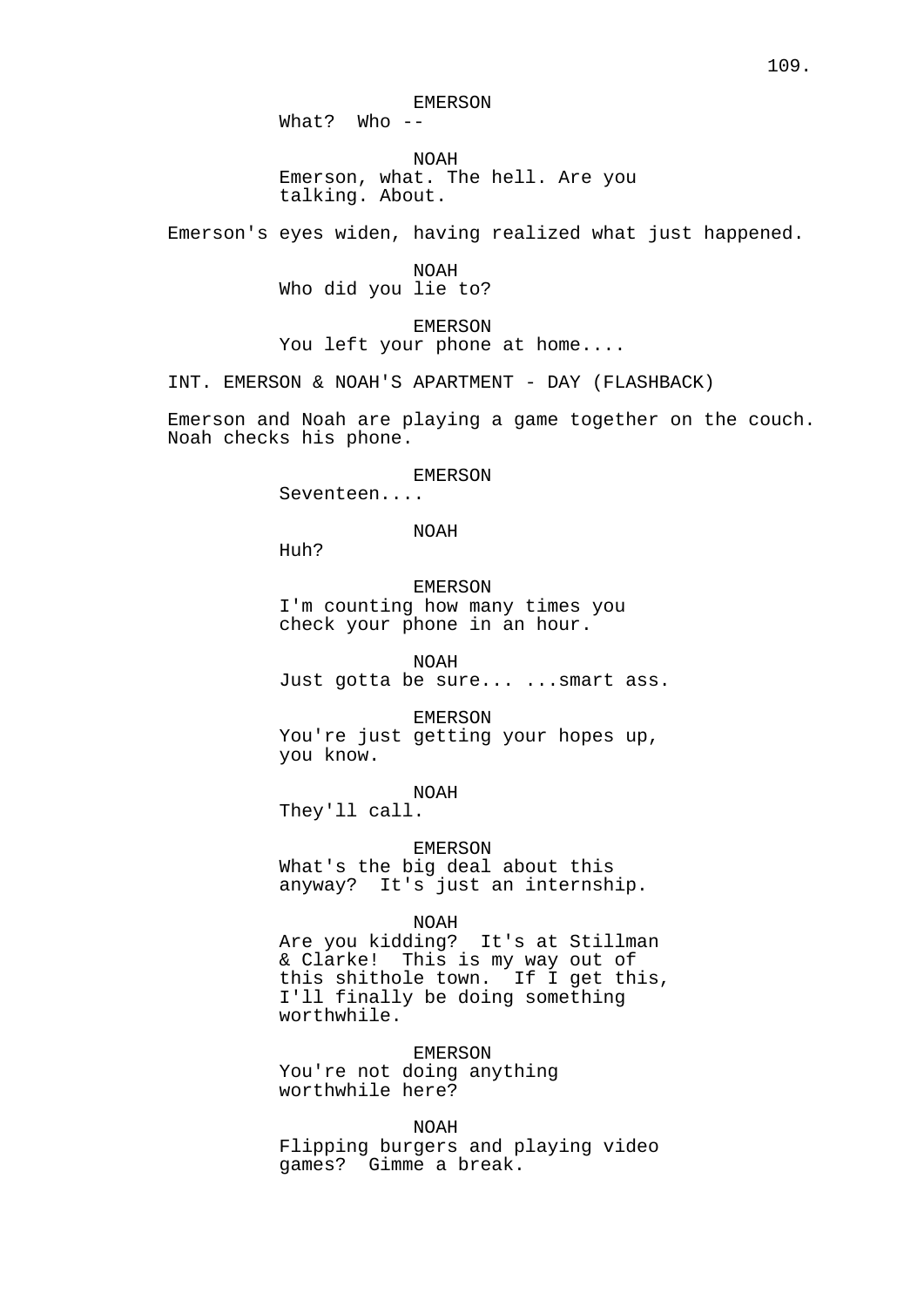Emerson starts like he's about to retort, but instead decides to keep quiet. He stews a bit.

Noah's phone alarm goes off.

NOAH Speaking of flipping burgers....

Noah puts his controller down and leaves the couch. As he leaves, his phone slips out of his pocket and is left on the couch.

A moment later, Noah has changed into his Burger Shack duds and leaves. Emerson goes back to playing his game.

INT. EMERSON & NOAH'S APARTMENT - LATER (FLASHBACK)

Emerson has not moved, and is still playing his game. Noah's phone rings, the ringing muffled by couch cushions. Emerson stops and looks around for where the sound is coming from.

He quickly places the sound and reaches between the sofa cushions before pulling out Noah's phone. The caller ID reads:

### "STILLMAN & CLARKE"

Emerson pauses, contemplating something as the phone rings. After the fifth ring, he answers.

#### EMERSON

Noah's phone.

INTERN RECRUITER Hello, is Noah Dannen available?

EMERSON He's at work right now....

For a moment, Emerson struggles with himself.

## EMERSON

...But he asked me to deliver a message in case you called while he was away.

INTERN RECRUITER

Okay... (rustles papers) ...what's the message?

EMERSON Noah accepted an internship at another firm closer to home. He (MORE)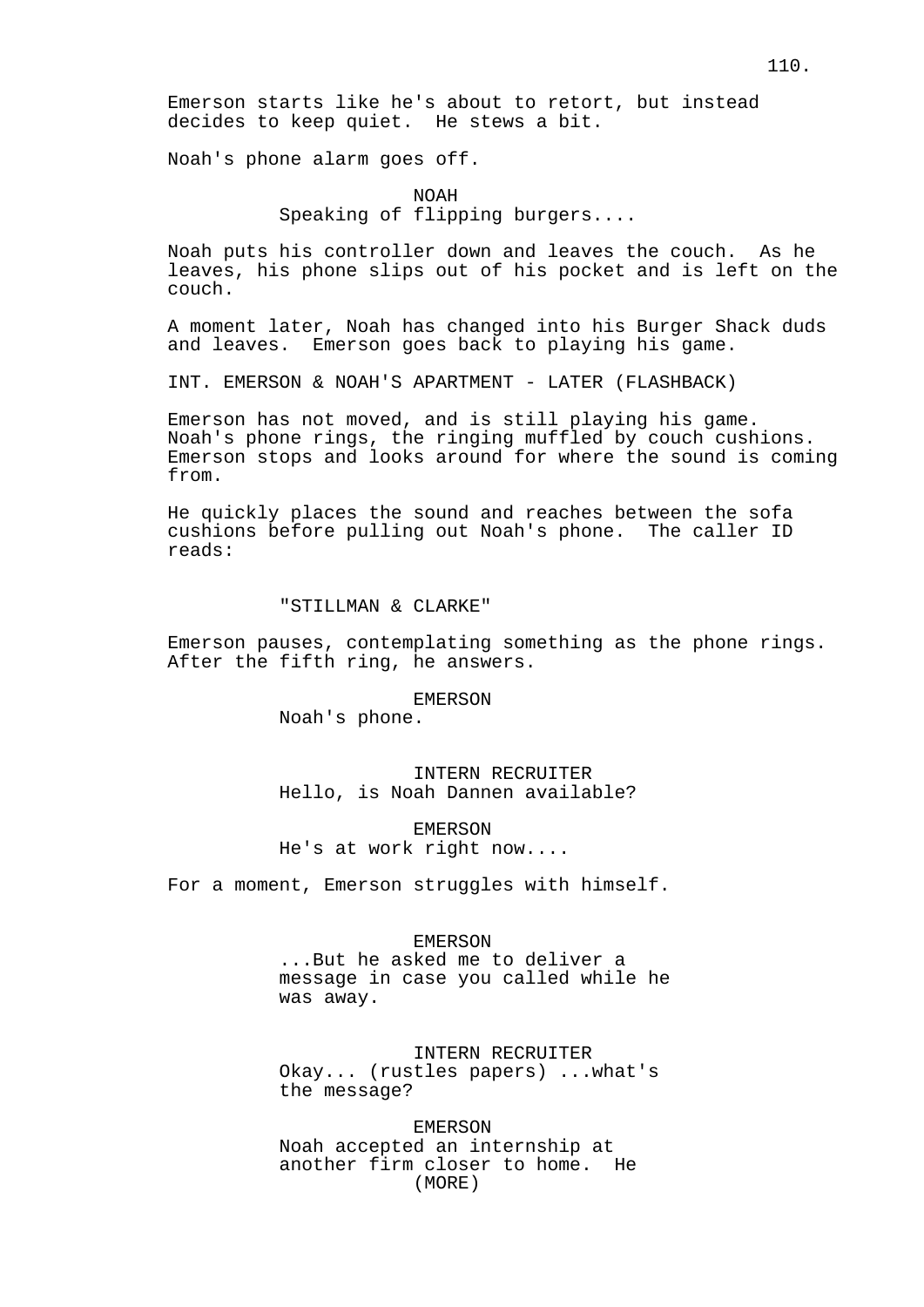EMERSON (cont'd) appreciates your time.

INTERN RECRUITER He never mentioned anything about... ...did he say which firm he's joined?

EMERSON Not sure, he didn't tell me.

INTERN RECRUITER Oh... ...well okay, thank you.

EMERSON

No problem.

Emerson hangs up the phone, and places it back on the couch. He stops, shocked at himself.

He reaches for the phone again. Picks it up, puts it down.

He struggles with himself for a moment before picking the phone back up and navigating the menus to the phone's call log.

He presses a button. The phone reads:

"DELETE CALL HISTORY? YES/NO"

Emerson pauses, thinks. Like tearing off a band-aid, he quickly hits yes, closes the phone, and places it back in the couch.

EXT. CITY STREETS - DAY (VIRTUAL)

There's a painful silence as Emerson and Noah simply stare at each other. Emerson is bracing for a reaction, Noah is dumbstruck.

> NOAH When I got home...you said nobody had called.

Emerson nods.

Noah is silent for another moment. Then, he can't contain himself any longer. He sees red, and throws Emerson hard to the pavement.

> NOAH YOU RUINED MY LIFE!

Noah mounts Emerson and starts punching him.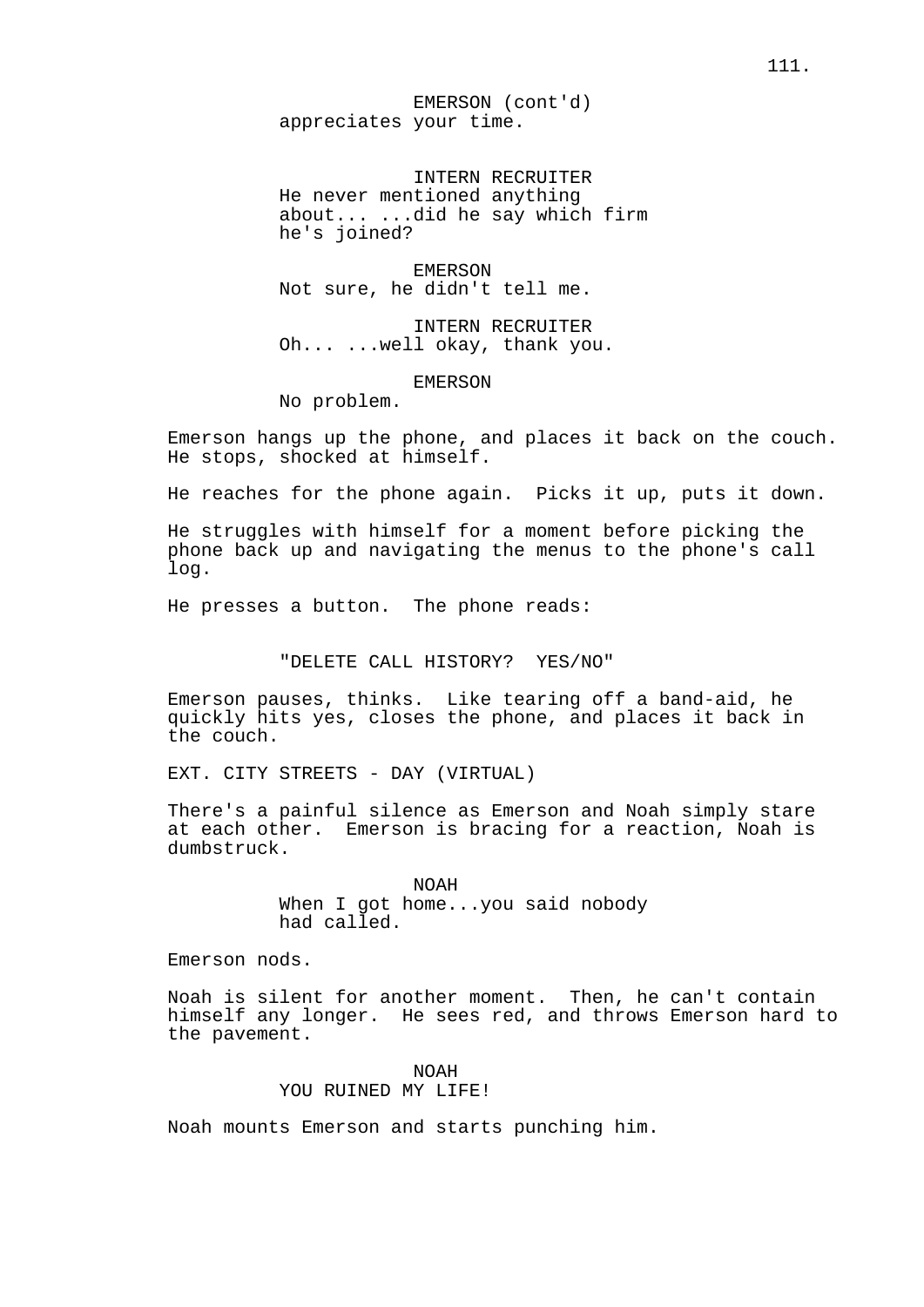NOAH YOU RUINED IT! I'VE BEEN STUCK HERE IN THIS SHITHOLE TOWN, ALL BECAUSE OF YOU! WHY? WHY?!

Emerson's face is bloody. He knocks Noah's hand aside mid-punch and counters with his own, connecting directly with Noah's face and knocking him off.

Emerson scrambles to a standing position.

EMERSON What about me, Noah?! What about me? That whole time you wouldn't shut up about leaving! You went on and on about the firm, and getting away, and not ONCE did you ask how I felt!

Noah's righted himself, and isn't backing down. He charges Emerson, but Emerson's ready. They collide, and lock arms. They exchange punches, each refusing to back down to the other.

> NOAH (as they fight) That wasn't your choice to make!

EMERSON What was I supposed to do, huh? Dad left, Jessica left, but not you, Noah! You couldn't!

NOAH The hell I couldn't!

They continue fighting. Noah grabs Emerson and throws him against a city mailbox. He follows up with a haymaker, which Emerson dodges at the last second. A large dent is made in the metal fixture.

Emerson counters by tackling Noah to the ground. They tussle on the ground.

Joy's had enough. She grabs Emerson from behind and throws him off of Noah. Noah gets up and is about to continue the attack when Joy slugs him right in the face.

> JOY KNOCK IT OFF! BOTH OF YOU!

Noah steams and paces. Emerson recovers.

EMERSON I was out of the game, Noah! When we got in the car accident, I got knocked out of the game.

Emerson spits blood.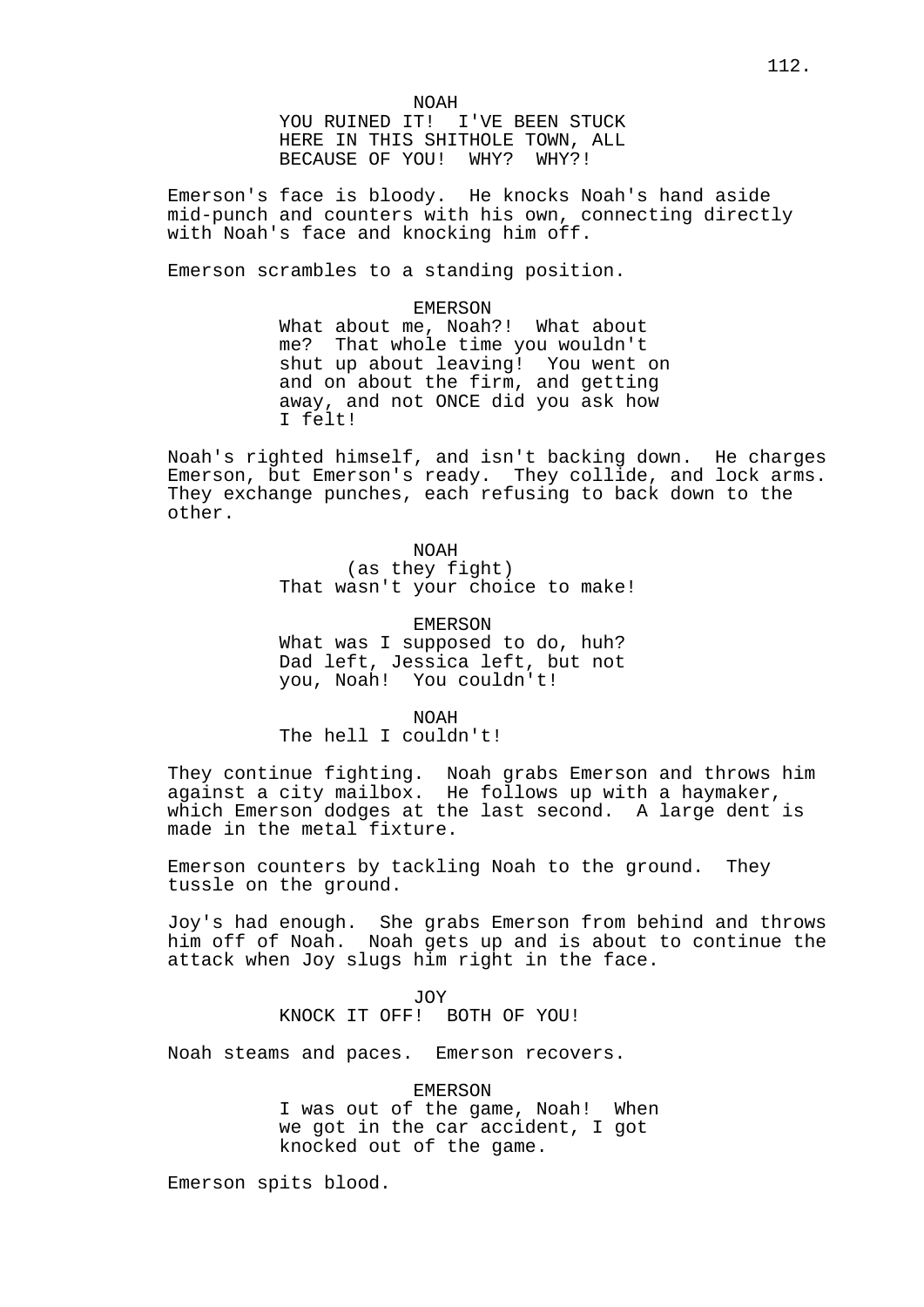#### EMERSON (CONT'D)

But I came back. I came back in. I did it for you.

## NOAH

Bullshit! Get your head out of your ass and wake up! You didn't do all of this for me, you did it because you don't have the balls to help yourself. I'm not your friend, I'm your crutch. Not anymore, Em. Go fuck yourself.

Noah storms off. Joy hesitates, then follows Noah. Emerson slumps to the curb in defeat.

Emerson observes the city around him. The crashed van is the centerpiece amidst the bodies of fallen players. Now, after the chaos, the silence is almost painful.

> ROBERT (V.O.) Emerson? You there, Emerson?

Emerson wearily presses his finger to his ear.

EMERSON

Yeah, I'm here.

INTERCUT: FOUNDATION STUDIOS (REALITY) / CITY STREETS (VIRTUAL)

Robert is sitting on the floor, leaning against the window that overlooks the growing picket line outside the building. The ruckus can be faintly heard through the glass.

For a moment, neither Emerson or Robert say anything.

ROBERT Glad to hear you're still around.

EMERSON

Heh, right?

ROBERT Emerson, I know you don't like me.

EMERSON Naw, it's not that.

ROBERT

Yes, it's that. You think I'm an asshole that didn't deserve to get the producer position. Don't worry, that's what everybody thinks.

Emerson doesn't say anything, which is confirmation enough for Robert.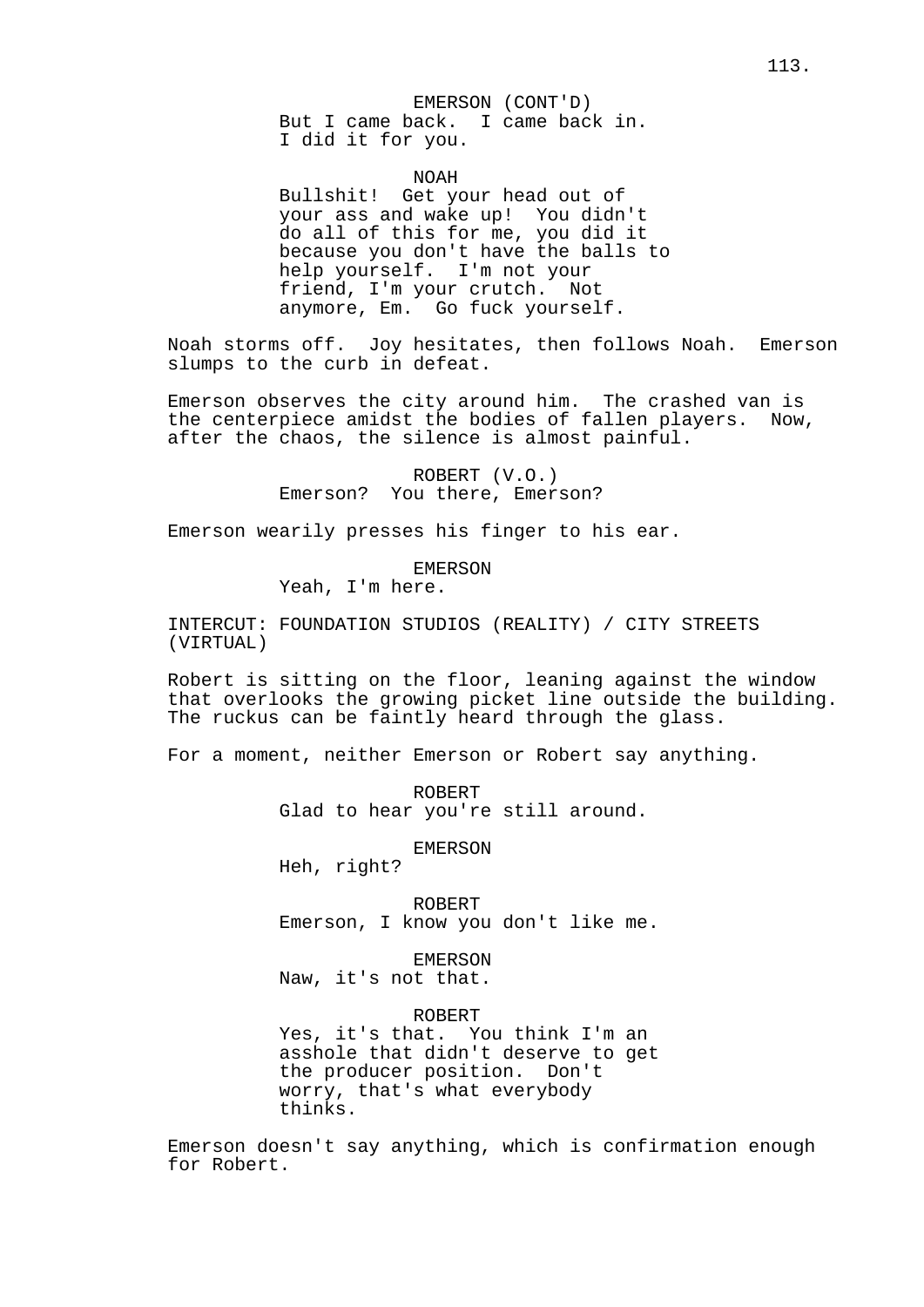#### ROBERT

You have to keep your standards up, though... ...to protect the staff. I love this studio, and everybody in it. If I wasn't a hard-ass, we wouldn't be where we are today.

EMERSON Killing our fans with our video game?

ROBERT Well, before that part.

The two share a laugh -- it's fleeting.

EMERSON But we made some pretty fun games, didn't we?

### ROBERT

Yeah, we did. We made some pretty bad ones too. Remember Centauran Prime?

EMERSON You know, I always liked that one.

ROBERT Oh, it was terrible!

EMERSON I know, but still....

ROBERT

(beat) It sucks.

### EMERSON

What does?

#### ROBERT

For everything we've made, all the work we've done, this is what we'll be remembered for.

EMERSON Yeah... ...god, this whole thing's been like a bad dream.

Robert does a double-take.

ROBERT What'd you say?

EMERSON This seems like a bad dream.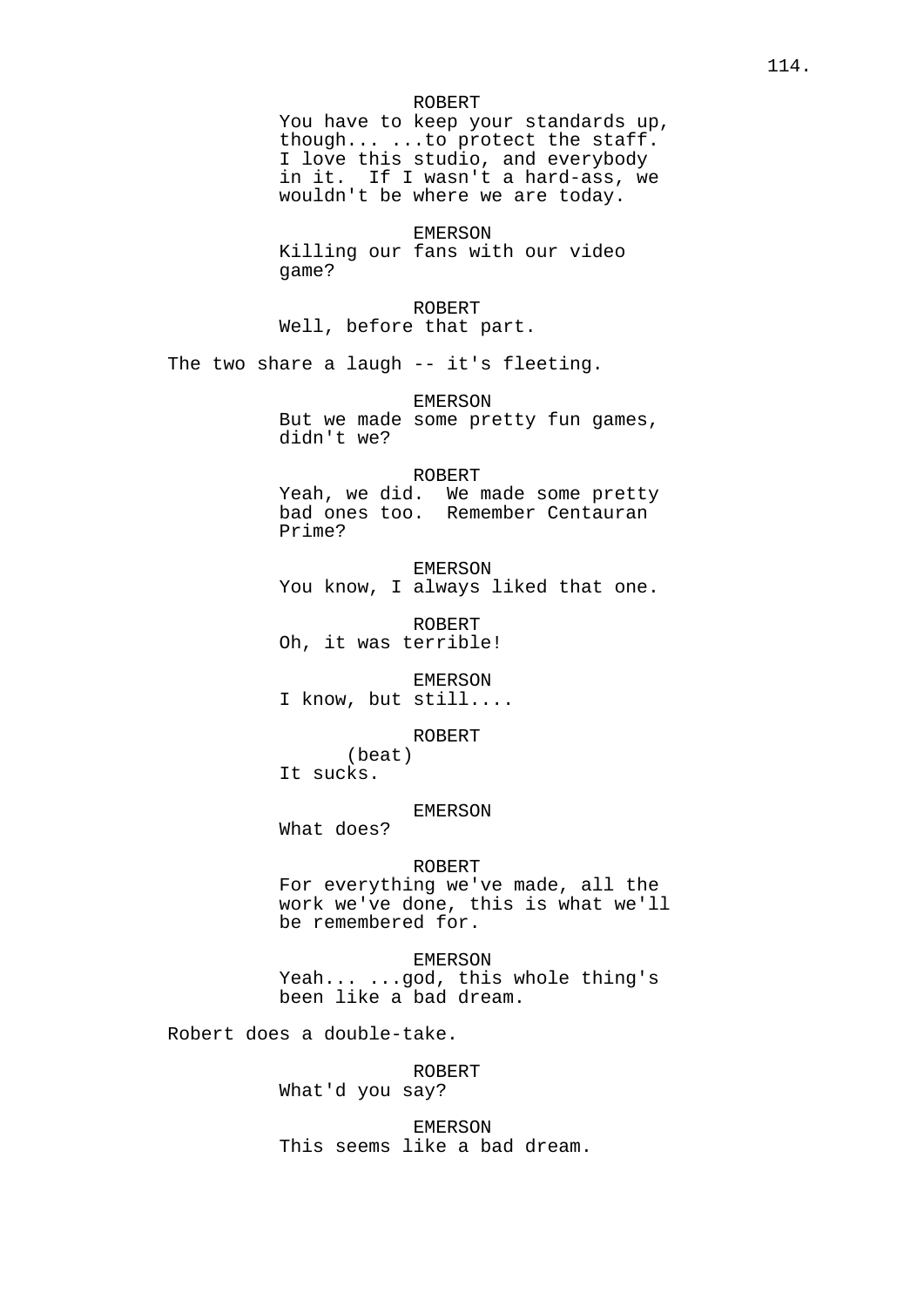ROBERT

Holy shit... ...holy shit that's it!

Emerson perks up.

# EMERSON

What's it?

Robert stands up and begins pacing, his mind racing at a million miles an hour.

## ROBERT

The visions you had, the shock of coming out of the game, the game isn't doing it, people are!

# EMERSON

What're you talking about?

### ROBERT

Think about it! If the mind can't tell the game from reality... ...or the game from a dream... ...or maybe all three are getting mixed up!

EMERSON So what does that mean for us?

### ROBERT

(beat) ...We gotta wake them up.

INT. FOUNDATION GAMING STUDIO - CONTINUOUS (REALITY)

Robert throws off his headset and runs to the Programmer.

ROBERT Write a script that logs out any player who is inactive for longer than thirty minutes -- and I mean completely inactive. They should be asleep.

PROGRAMMER ...Okay, whatever you say.

## ROBERT

Damn right!

Robert speeds away from the Programmer's desk to Steven's.

#### ROBERT

Steven! Get a message out and tell them we've found a solution. All players need to go to sleep.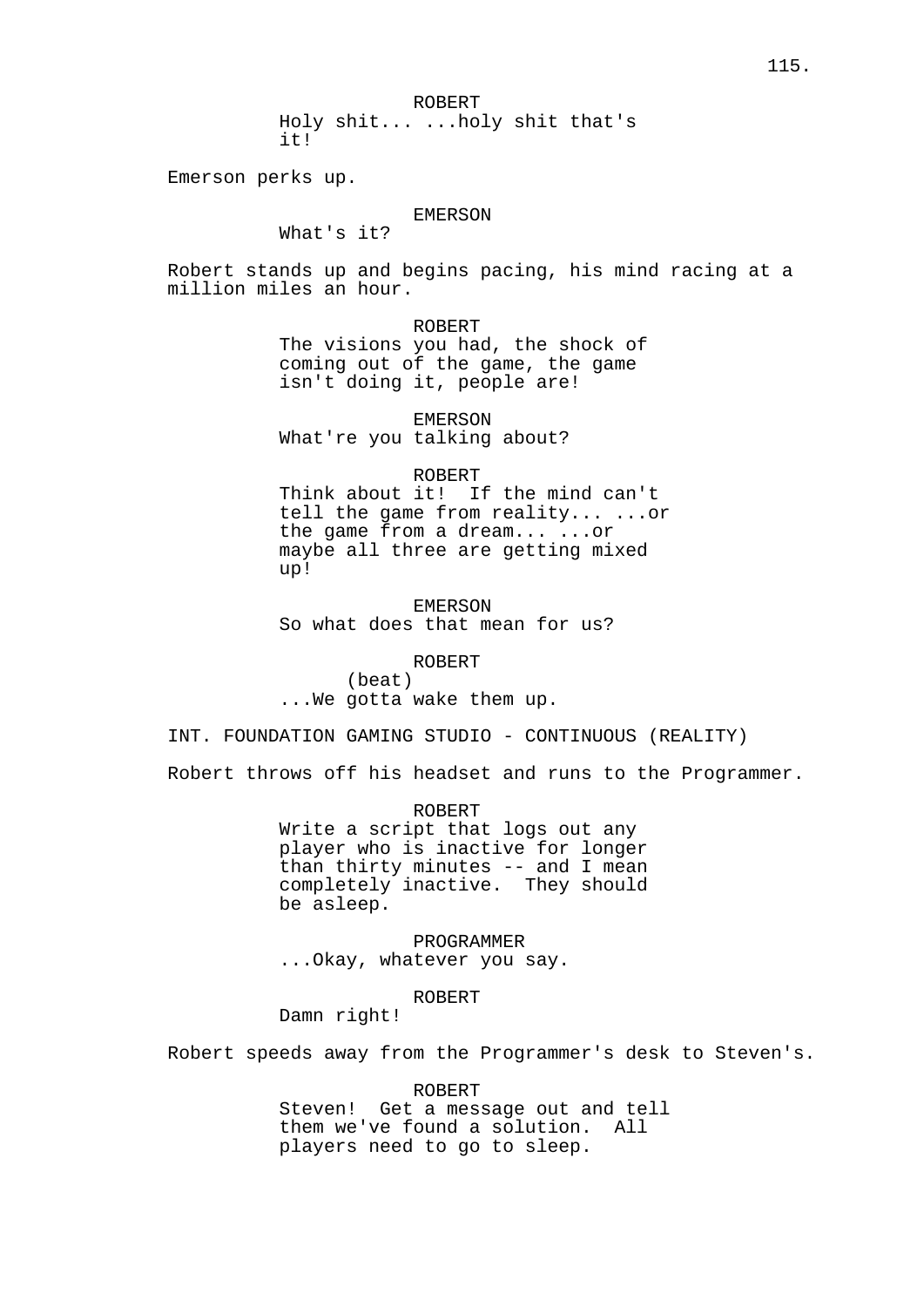STEVEN

Go to sleep?

ROBERT You heard me. When they wake up, they'll be out of the game.

EXT. CITY STREETS - DAY (VIRTUAL)

Emerson is back to sitting on the curb.

ROBERT (V.O.)

Emerson!

## EMERSON

Yeah?

ROBERT (V.O.) Get back to the safe zone and go to sleep! We're logging people out while they're unconscious.

EMERSON Sounds ridiculous enough to work!

ROBERT (V.O.) It's about as ridiculous as everything that's happened up to this point!

EMERSON Ain't that the truth.

Emerson moves toward the nearest parked car, but stops - hesitant. He slowly extends a hand and, like waking a sleeping tiger, prods the car before prematurely recoiling.

Nothing happens. Satisfied, he hops into the driver's seat.

EXT. SAFE ZONE BUILDING - LATER

Like before, the safe zone is bustling with people. Emerson wades his way into the crowd and finds a break in the bodies wide enough to lay down in. Many other players are doing the same.

Exhausted, Emerson lowers himself onto a bed of grass. His heart beats at a rapid pace. He rests his head... ...and closes his eyes.

BLACK SCREEN

Emerson's heartbeat slows, relaxing.

Beat.

Beat.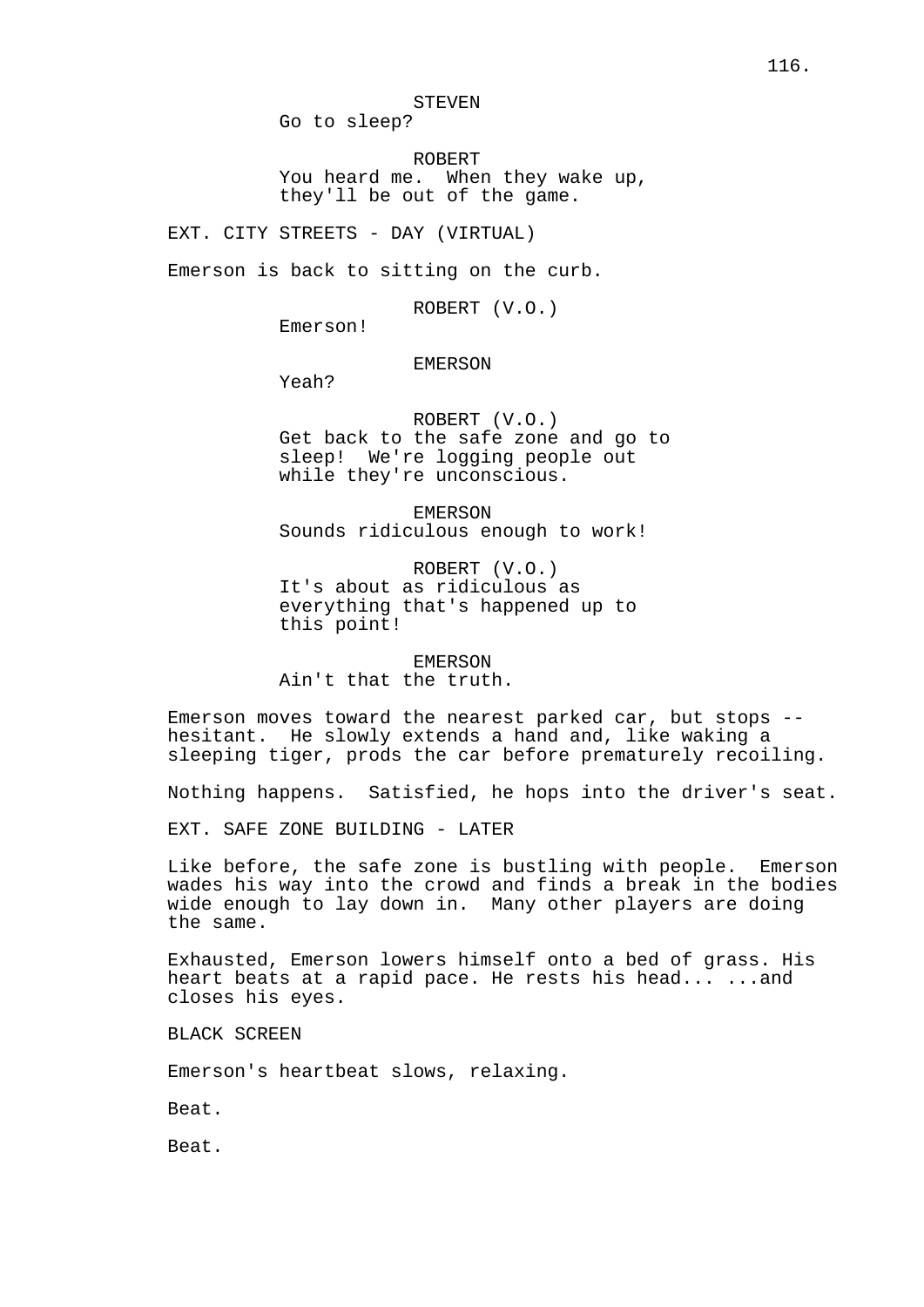EXT. SAFE ZONE BUILDING - LATER

Emerson's eyes open. It's quiet. He's still on the grass. Why is he still on the grass? He raises his head: the safe zone is empty.

Emerson rises to a standing position and looks for somebody, anybody. There's no one, just empty cars littering the parking lot. Emerson presses his finger to his ear.

EMERSON

...Robert.

EMERSON

(panicking) Robert!

### EMERSON

ROOBERRT! HEEY!

Emerson jumps and waves his hands in the air like he's vying for the attention of an unseen god.

> EMERSON Shit shit shit shit shit!

An errant piece of paper flies on the cushion of a breeze and clings to Emerson's foot. He picks it up: it's the Wanted poster from the Resistance. It still sports Emerson's face.

RESISTANCE FIGHTER (O.S.)

There he is!

Emerson turns to place the voice. The entirety of the Resistance force is parked at the entrance to the safe zone, guns drawn with blood lust in their eyes. They stand, halted by the invisible barrier of the safe zone.

Emerson stares in disbelief, shocked at his own terrible luck.

> ROBERT (V.O.) Emerson, I hear you! What's going on?

EMERSON You tell me! Where is everybody?

ROBERT (V.O.) They got out! The plan worked!

EMERSON That's great and all, but why am I still here?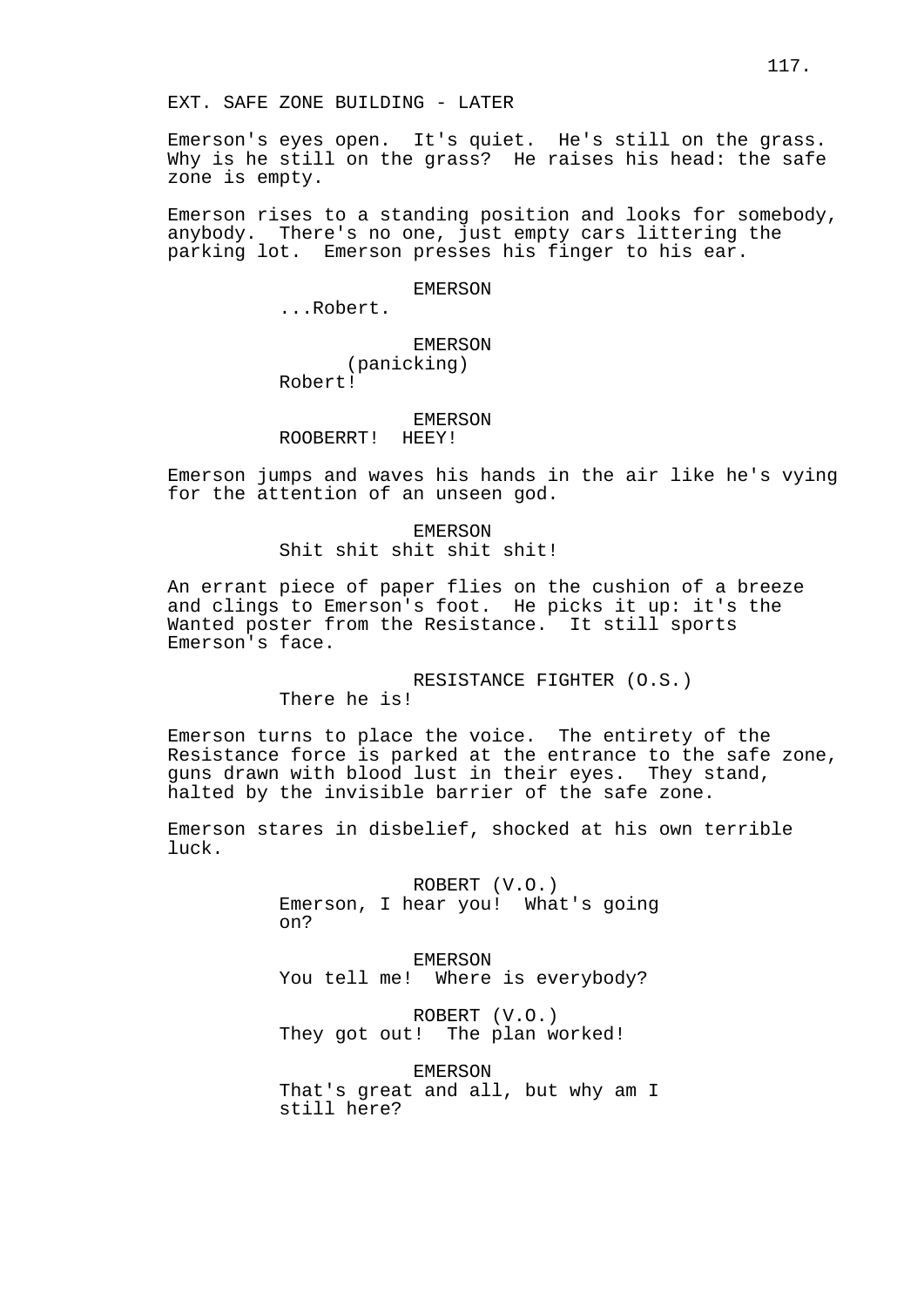Robert's looking at a computer workstation: it's displaying a red flashing message:

"CONNECTION ERROR: PLEASE RETRY"

ROBERT Something's wrong -- we can't log you out. Dammit Emerson, I told you to get that connection problem fixed!

EXT. SAFE ZONE BUILDING - CONTINUOUS (VIRTUAL)

Emerson is on the brink of giving up. His legs shake. He leans against a parked car for support.

> ROBERT (V.O.) I'll look into it. See what I can do.

Emerson nods, completely at a loss. He remembers....

NOAH (V.O.) ...you did it because you don't have the balls to help yourself!

Suddenly, a light bulb goes off in Emerson's head. He observes the car he's leaning against. It's a classic muscle car, and it aches to go fast. Emerson's expression turns from defeated to resolved.

> EMERSON No, Robert, I know what I have to do.

ROBERT (V.O.) What d'you mean?

Emerson gets in the car and revs the engine.

ROBERT (V.O.) What're you doing, Em?

EMERSON I'm gonna help myself....

Emerson STOMPS the gas and the car bursts forth like a race horse out the gate.

EXT. ENTRANCE TO SAFE ZONE - CONTINUOUS

The Resistance fighters stand at the ready, watching Emerson's car as it tears around the parking lot. A few of them fiddle with their guns impatiently.

The car seems to be coming toward them. They prepare.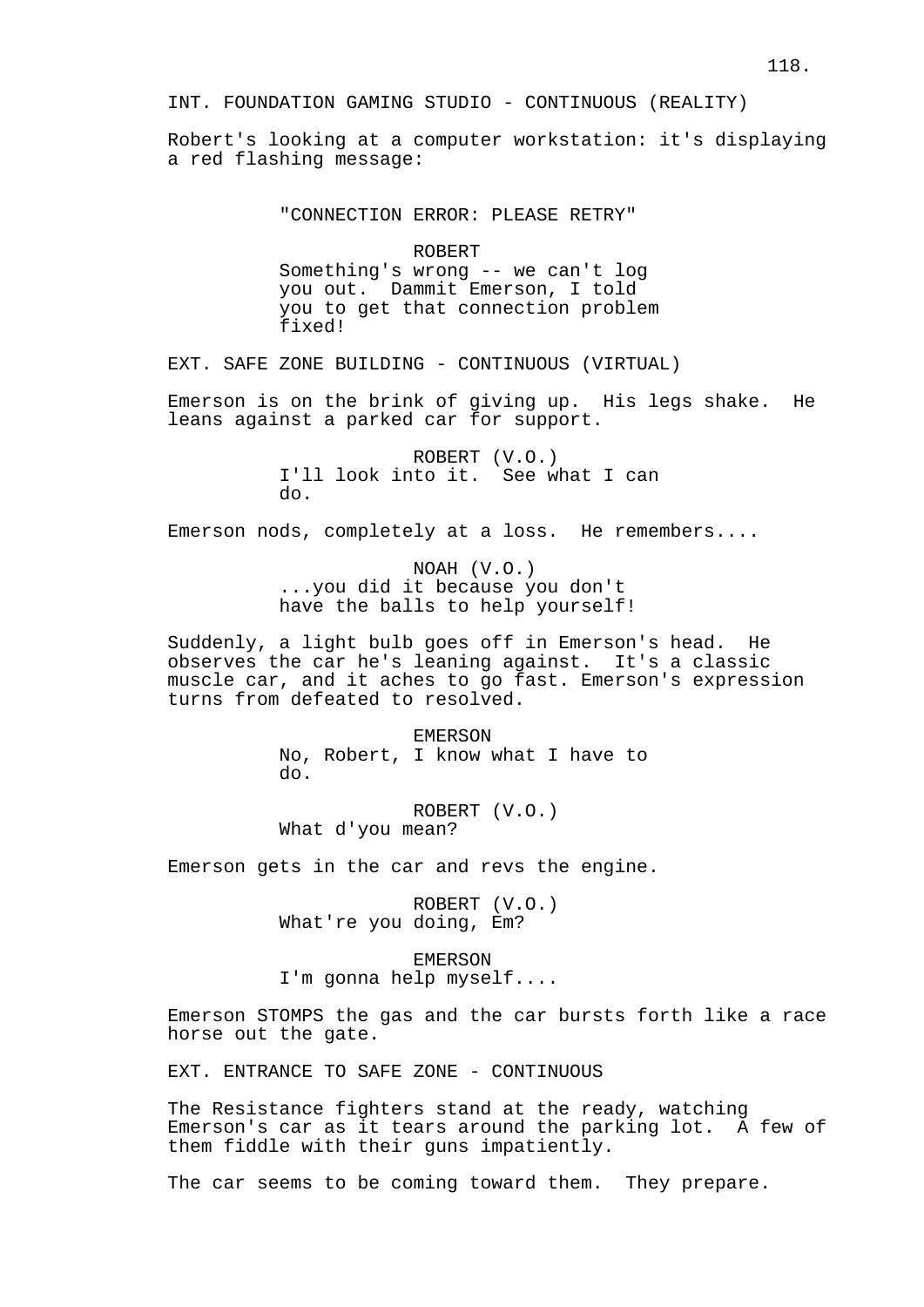At the last moment, the car veers off course and hops a curb. It CRASHES through a barrier and takes off across the rolling fields.

## RESISTANCE FIGHTER

After him!

Scrambling to catch up, the Resistance fighters bumble and rush to their trucks and give chase.

EXT. ROLLING HILLS - CONTINUOUS

Emerson's car drives over the terrain it was obviously not built for. It slips and slides and struggles to maintain traction as it leaves torn grass and mud in its wake.

Emerson sees a small road in the distance and guns for it.

INT. EMERSON'S CAR - CONTINUOUS

Emerson focuses on the road in front of him with razor-sharp intensity.

> EMERSON Robert! You still there?

ROBERT (V.O.) I'm here! What's the plan?

EMERSON This is going to sound really weird, but when I give you the word, I want you to push me off my chair.

ROBERT (V.O.) Push you...?

EMERSON Just do it when I say!

INT. FOUNDATION GAMING STUDIO - CONTINUOUS (REALITY)

ROBERT

I'm on it.

Robert races to Emerson's side, and awkwardly prepares himself for the imminent shoving.

EXT. ROLLING HILLS - CONTINUOUS (VIRTUAL)

Emerson blazes down the narrow winding road at nearly a hundred miles an hour. Behind him, he can see the Resistance trucks giving chase.

EMERSON

Try and catch me.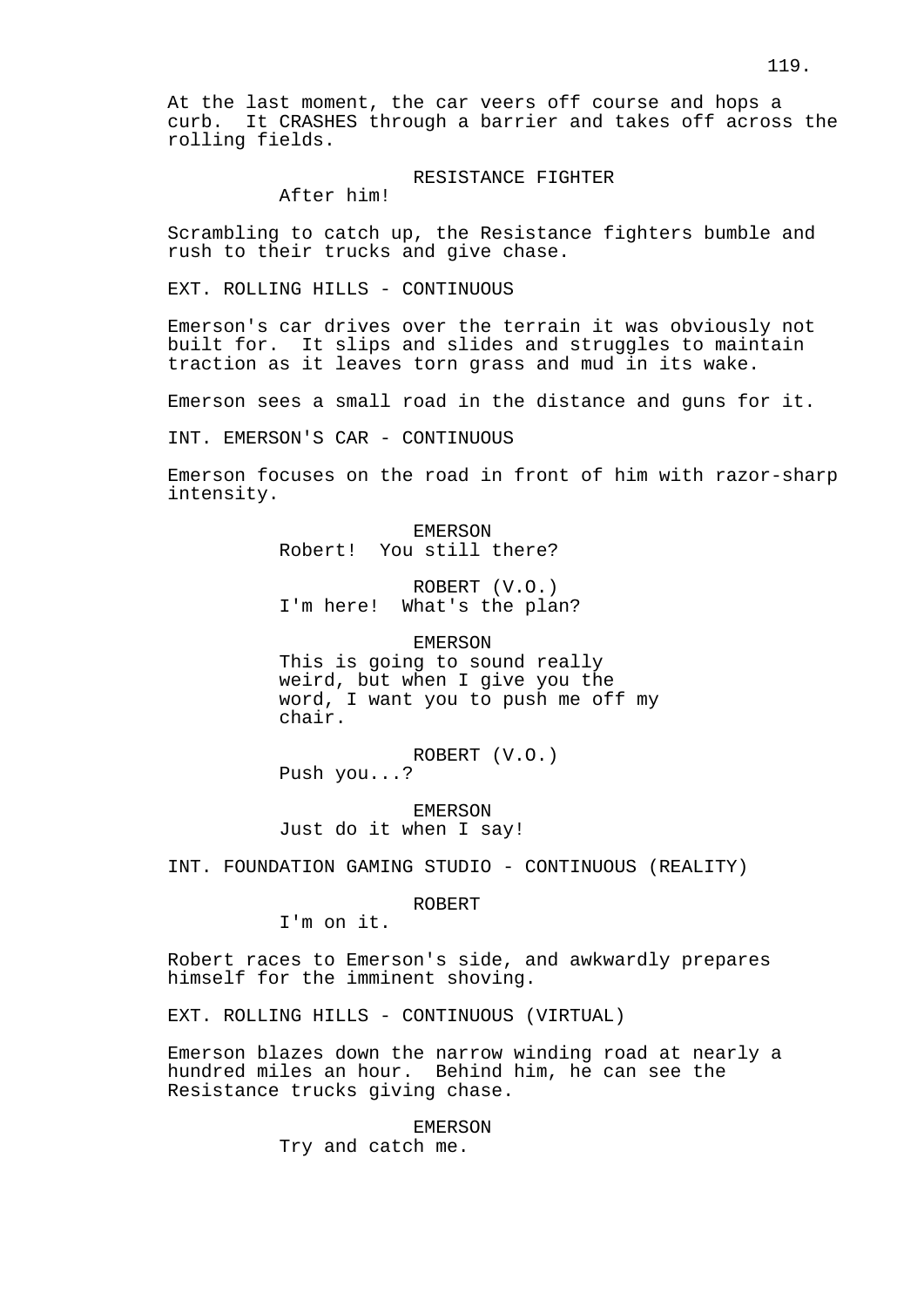The Resistance trucks try, but they can't keep up with Emerson's car. The car leaves the rolling hills, and the ocean can be seen in the distance.

EXT. OCEAN CLIFFS - CONTINUOUS

Emerson's car threads the twists and turns as the road ascends to rocky cliffs overlooking the ocean.

INT. EMERSON'S CAR - CONTINUOUS

Emerson's expression is unchanged: resolved and determined.

EMERSON Come on... ...you can do this. You don't need a crutch! Robert! You ready?

ROBERT (V.O.)

Yeah!

Emerson steers the car off the road and straight toward the cliffs. He slaps his head, psyching himself up.

> EMERSON Come on! COME ON!

The cliff's edge rushes toward Emerson.

EMERSON Do it NOW, Robert!

INT. FOUNDATION GAMING STUDIO - CONTINUOUS (REALITY)

Robert shoves Emerson off the chair.

INT. EMERSON'S CAR - CONTINUOUS (VIRTUAL)

The car flies off the cliff, and time slows.

The setting sun still shines bright across the ocean, and as Emerson sails through the air, he seems to have released his burden.

He looks free, at ease.

A small smile flickers across his face.

The car collides with the rocks below. The hood crumples. The glass shatters.

Emerson's head is knocked forward. His nose is crushed against the steering wheel, spattering blood across the dashboard.

INT. FOUNDATION GAMING STUDIO - CONTINUOUS (REALITY)

Emerson lands on the ground with a THUD, and responds! His body moves; his head turns. Realizing his own cognizance,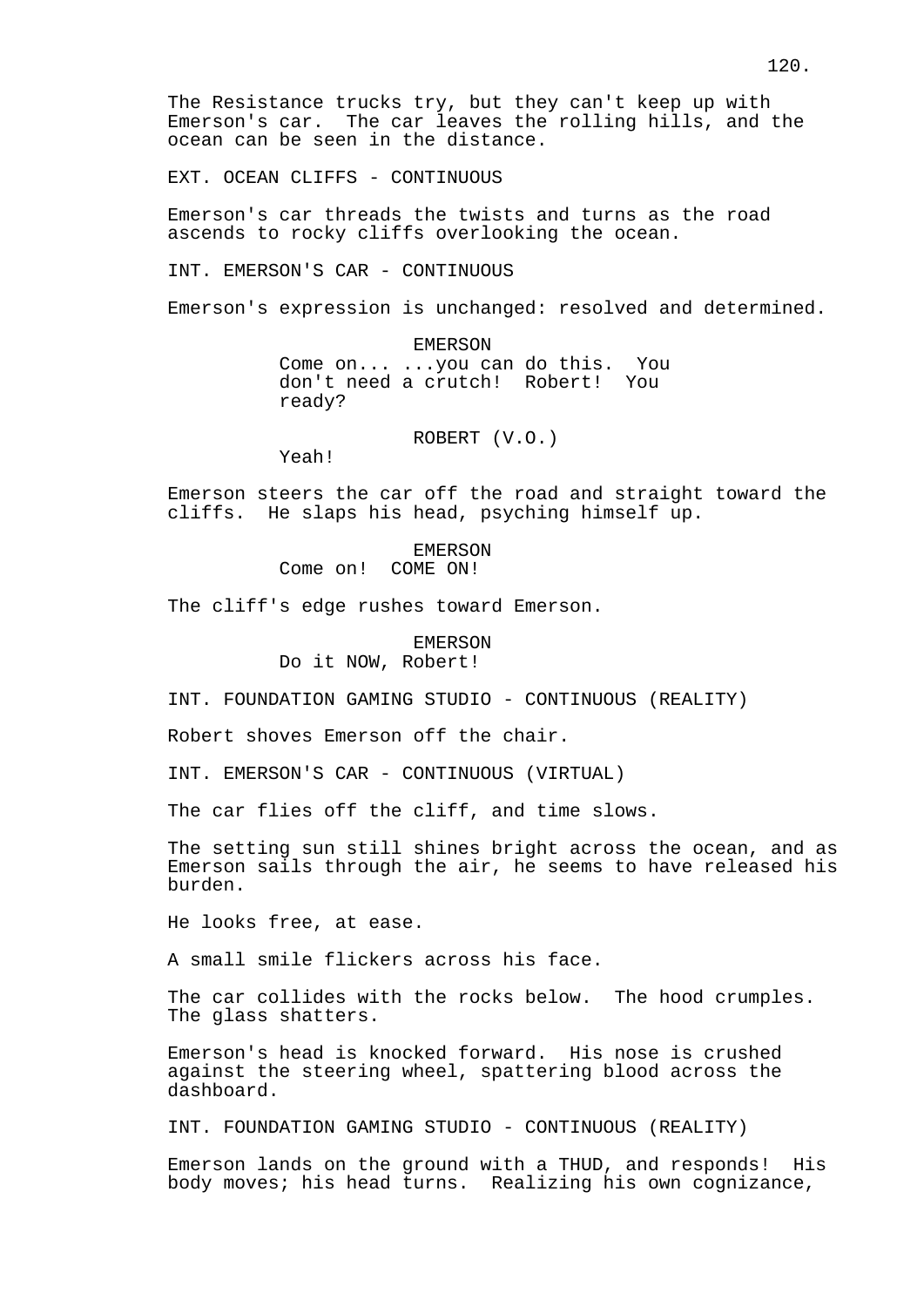Emerson bolts upright and tears off his apparatus like it's on fire.

Robert's shocked.

## ROBERT

Holy shit.

Emerson shakes, but not from shock. Adrenaline courses through his body, and he smiles.

### EMERSON

Ha-haaaaa!

He embraces the closest thing to him, which happens to be Robert. They both smile and clap each other on the shoulder.

> ROBERT I can't believe that actually worked!

The smile quickly fades from Emerson's face.

EMERSON

Cameron....

EXT. EMERSON & NOAH'S APARTMENT - NIGHT

An ambulance is parked outside the apartment, colored lights illuminating the front of the building.

INT. EMERSON'S BEDROOM - NIGHT (REALITY)

Cameron is laying in Emerson's chair, dead. His parents wail in mourning over him, holding him like they never did when he was alive.

The paramedics dejectedly prepare to move him to the gurney.

Emerson stands in the corner, somberly watching.

INT. FOUNDATION GAMING STUDIO - CONTINUOUS (REALITY)

Emerson enters. He looks around: the studio is nearly empty now.

A handful of people are working to clean up the studio, and a couple of others are still working at their computers. Overall, the show is packing up. Desks are empty, and the walls are nearly bare. The large banner poster still hangs above it all, but the 2.0 addition has been corrected to read "1.5".

Robert is standing among them. He affectionately runs his hand across an empty desk and sighs. Emerson approaches.

EMERSON

Hey.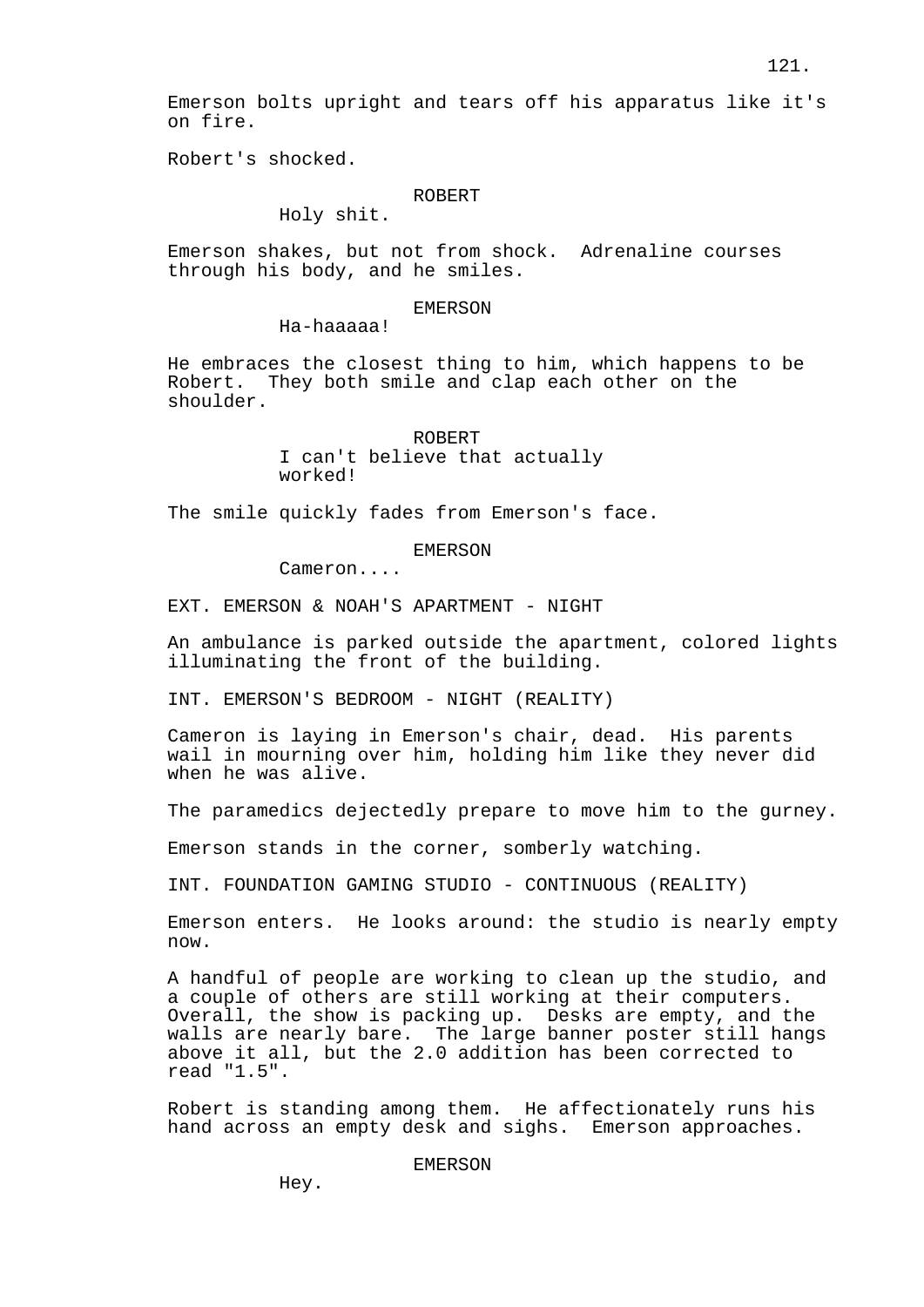#### ROBERT

Hey.

EMERSON Just picking up a few more of my things.

ROBERT I don't even know what of this is mine anymore.

They both pause to reflect.

EMERSON So, what're you gonna do now?

ROBERT I've seen some openings in office management here and there. Though... I think I'm done with making games.

Emerson nods. He moves to leave, but stops to shake Robert's hand.

> EMERSON Thanks, Robert... for everything.

## ROBERT

Sure thing, Em.

Emerson walks through the studio, passing through the abandoned desks. One desk isn't abandoned: Steven is still sitting at his computer, sifting through new community messages. The all-too-familiar RING of a new message sounds.

STEVEN

Don't care...(RING) Don't care... (RING) Don't care....

Emerson reaches his desk. He pulls open a drawer and pulls out a handful of mementos and miscellaneous doodads.

INT. ELEVATOR - CONTINUOUS

With a BING, the doors slide open and Emerson enters. He leans against the back wall and sighs. The doors are closing when footsteps can be heard.

> JOY Hold that elevator!

Joy's hand stops the door, and she joins Emerson in the elevator. She leans against the wall next to him, and there's a moment of awkward silence.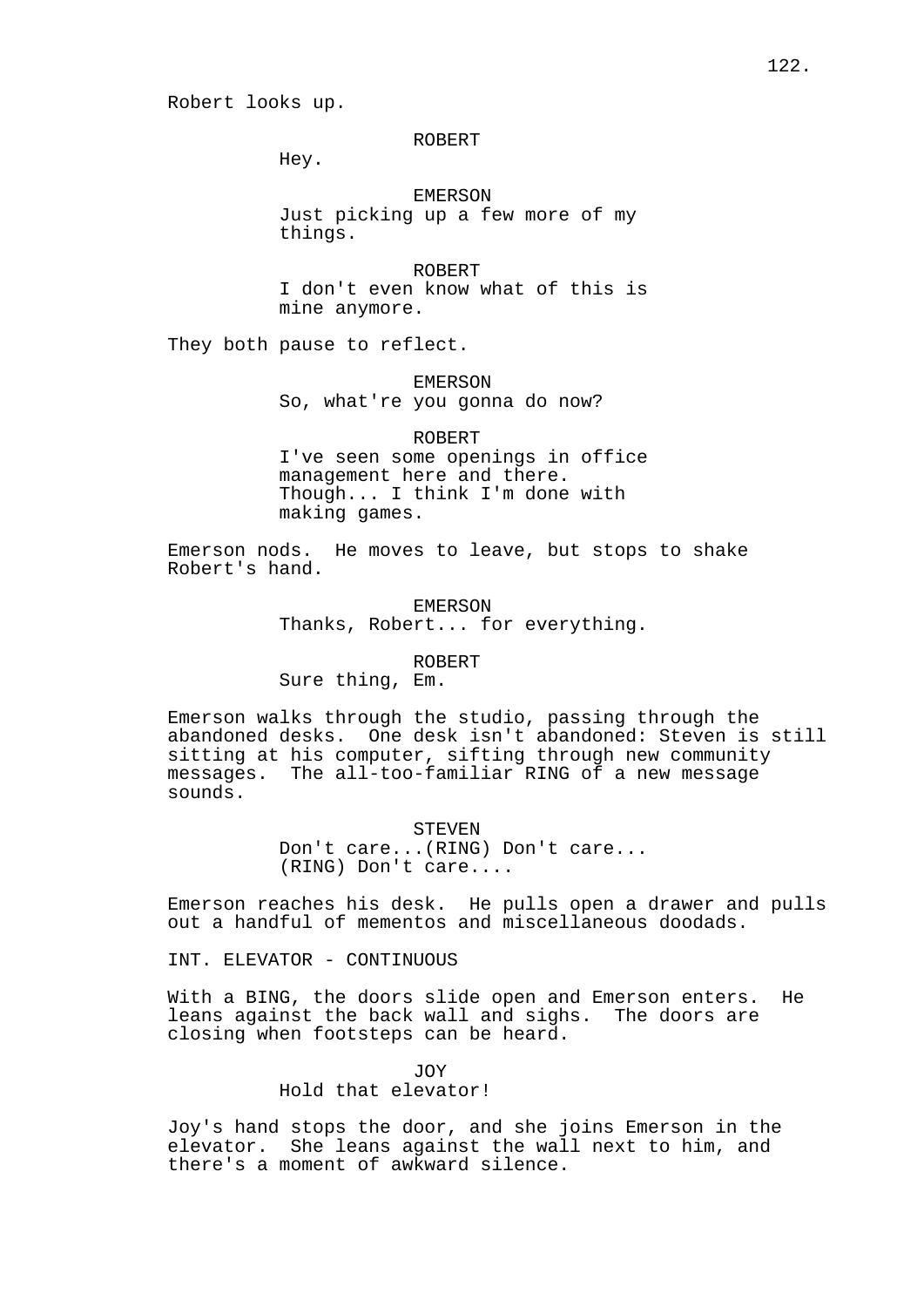JOY/EMERSON (at once) Hey,  $I$  --

They interrupt each other. Another pause.

EMERSON So... How're you doing?

JOY Okay, I guess. As okay as I can be.

Emerson nods.

# EMERSON

How's Noah?

Joy's about to respond, but Emerson thinks better of it.

EMERSON You know what? Don't tell me. (beat) You know Joy, the whole time we were stuck in there, you were the only one who managed to do anything right.

JOY Thanks, I appreciate that. ... And you're right. I was.

They both smile.

JOY But you know, Emerson, you did try. That's more than most people would have done.

EMERSON Hell, it's more than I thought I would've done.

JOY

Yeah. (beat) So what's next for Emerson Pritchard?

EMERSON I have no idea. But it's up to me to find out, right?

Joy nods. The doors open, and she exits before Emerson. Pausing, she turns back.

> JOY Goodbye, Emerson.